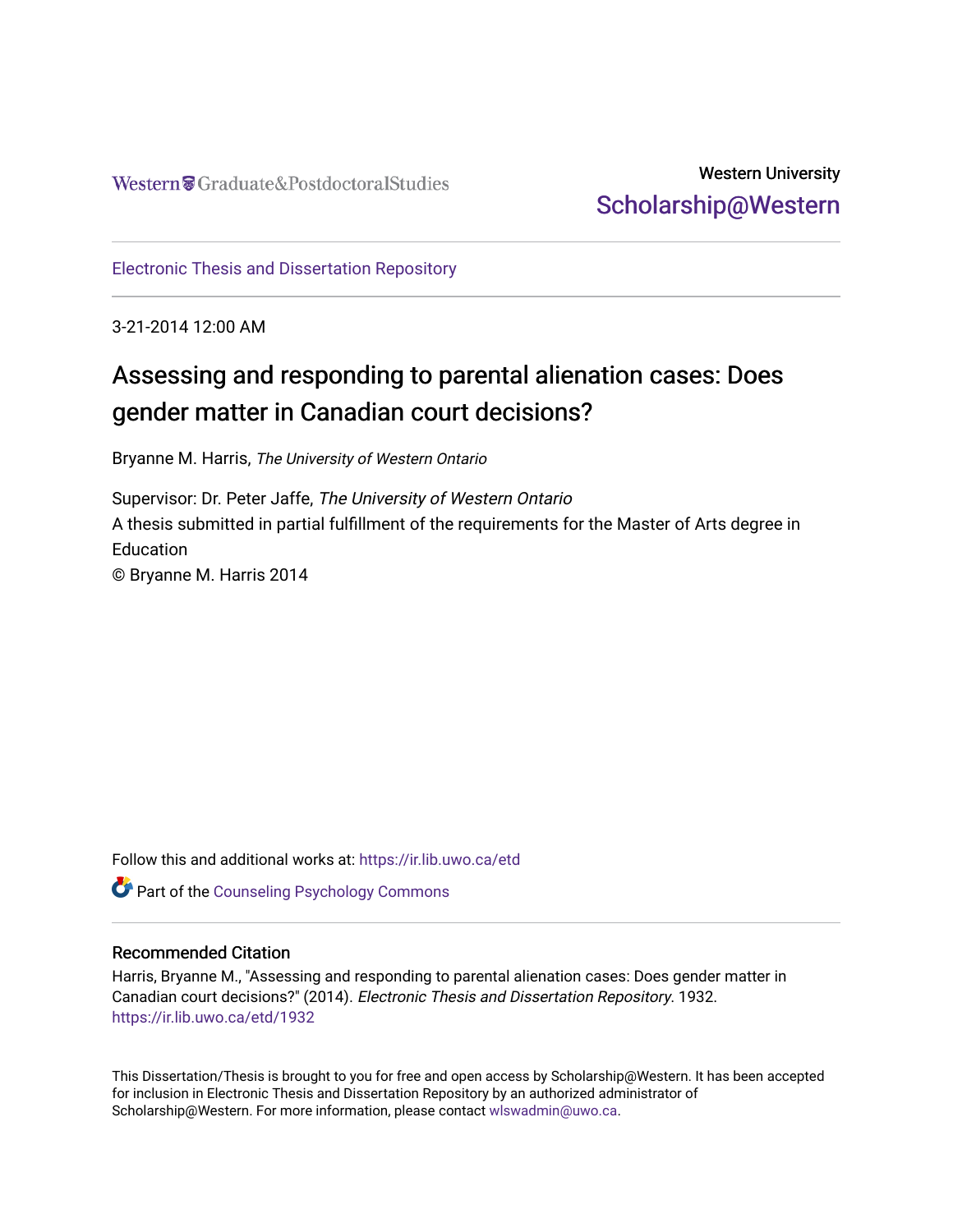Assessing and responding to parental alienation cases: Does gender matter in Canadian court decisions? (Thesis format: Monograph)

by

Bryanne Margaret Harris

Graduate Program in Education

A thesis submitted in partial fulfillment of the requirements for the degree of Master of Arts

The School of Graduate and Postdoctoral Studies The University of Western Ontario London, Ontario, Canada

© Bryanne Harris 2014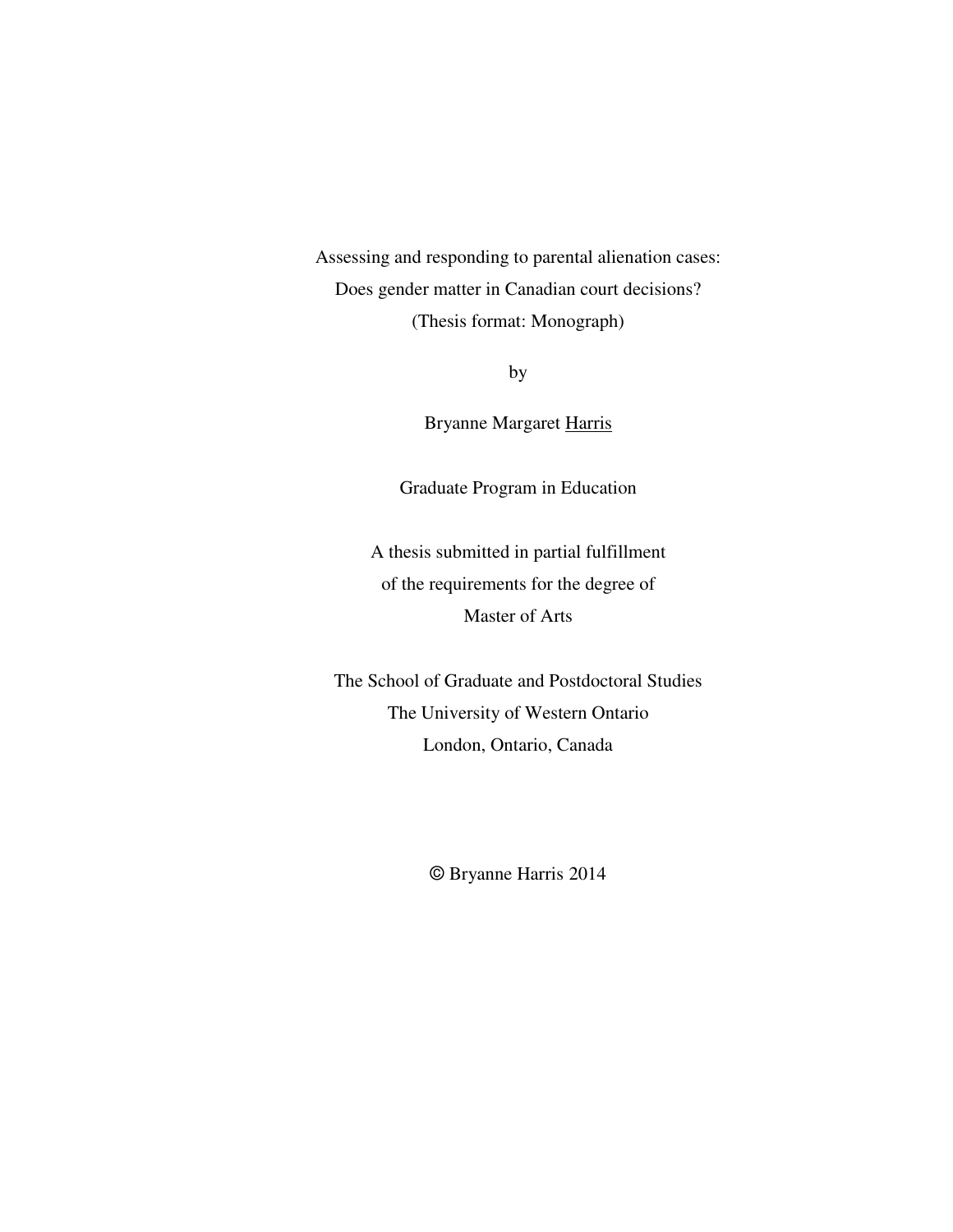#### **Abstract**

The present study examined gender bias within Canadian court cases citing parental alienation. This bias was investigated through close examination of the role of gender of parents (i.e., differences between mothers and fathers), children, legal professionals (i.e., judges) and mental health professionals (i.e., custody evaluators) in identifying the presence of parental alienation and using that information as a factor in final court decisions. A sample of 100 Canadian court cases citing parental alienation between 2010 and 2012 were extensively reviewed and coded for extensive predetermined criteria related to gender including, but not limited to: gender of judge, custody evaluator, alienating parent, alienated parent, and children implicated. Therefore, in describing the current trends in parental alienation, the present study investigated three components: (1) whether legal and mental health professionals are using the term, either as a diagnosis, 'Parental Alienation Syndrome' or 'Parental Alienation Disorder' or are referring to the behaviors presented as parental alienation but not recognizing them as the components of a syndrome or diagnosis, (2) who, in terms of gender, is more likely to be the alienating parent (perpetrator) and the alienated parent (victim), and (3) whether there currently exists evidence of gender bias within the court itself, through differential findings based on gender of parent and gender of judge.

*Keywords:* gender, gender bias, parental alienation, debate, high conflict divorce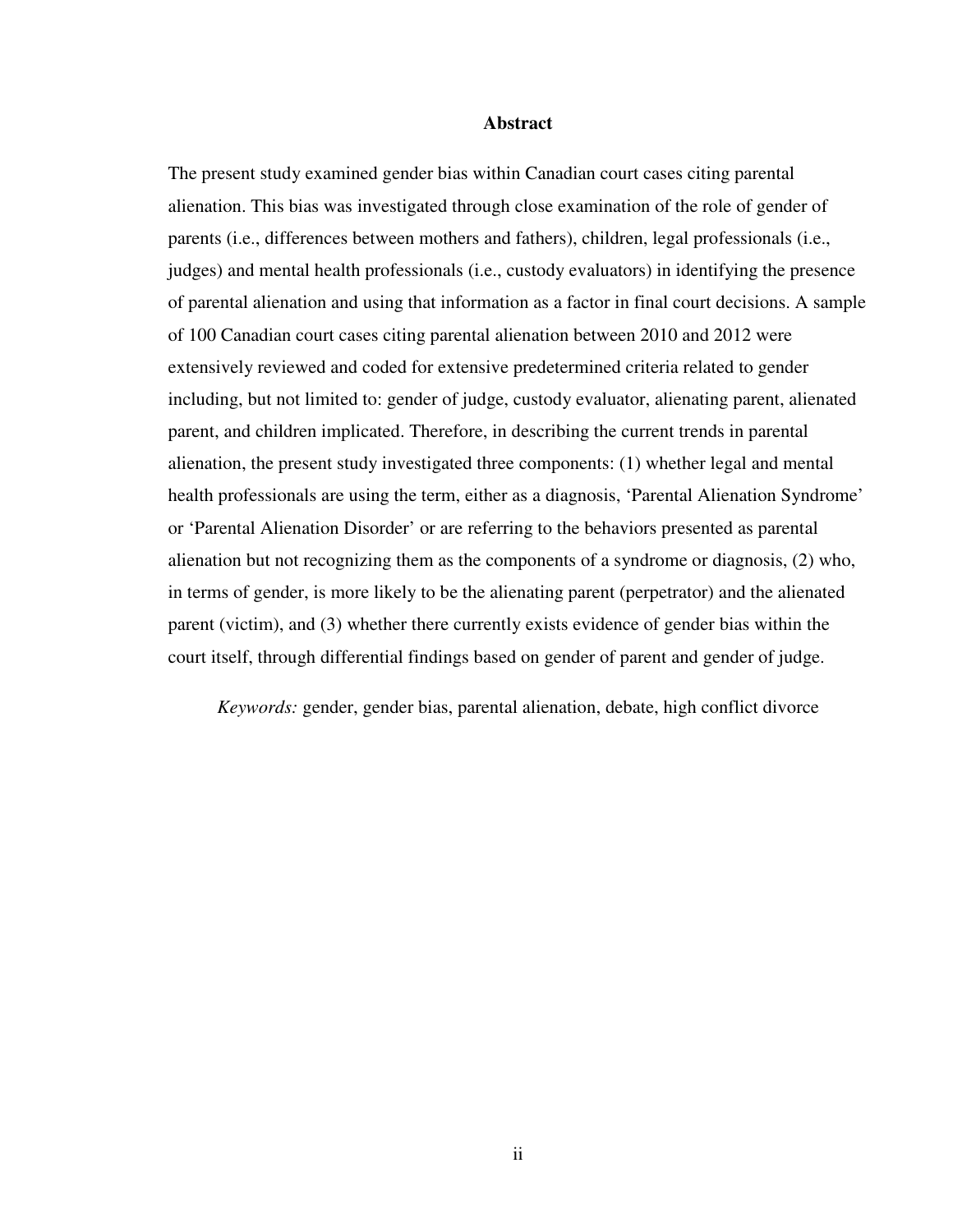#### **Acknowledgements**

First and foremost, I would like to thank Dr. Peter Jaffe, my supervisor and mentor, for always encouraging me to ask many questions and for not only providing me with the answers but for also teaching me where to find them. I am so thankful for my time spent with Dr. Peter Jaffe and the Centre for Research and Education on Violence Against Women & Children, which has afforded me many opportunities to learn and expand my research, clinical and academic skills. Peter, I am forever grateful for your expertise, time and patience.

I would like to thank Alf Mamo for his willingness to meet with me in beginning this research and providing his frontline expertise in this area.

Thank you to Dr. Jason Brown for his enthusiasm and observations, Dr. Alan Leschied for his insights and feedback, and Anna-Lee Straatman for her enlightened edits and neverending support. Thank you to my friends and colleagues, and particularly my colleague, Karen Aujla, for her peer support in completing the coding of the court cases.

I would also like to acknowledge the families, judges, and lawyers whose stories, decisions, and arguments were examined in hopes of further understanding the challenging decisions related to parental alienation with which they were faced. Each and every one of these families has helped me gain tremendous knowledge and understanding of complex family dynamics, in the particular scope of parental alienation and its associated effects during the divorce process.

A tremendous thank you to my supportive family, including my father, Allan Harris, for his patience and tolerance over the years, to my sister, Ashley Harris, for her never-ending light, and to my fiancée, Shawn MacKenzie, for supporting me in every possible way.

Lastly, I would like to dedicate this work to my late mother, Charlene Elsie Harris, who has and always will continue to inspire my academic, clinical and life achievements. Words cannot express my sincere gratitude and deepest admiration for you. To have known and have been parented by such a strong and supportive woman is an honor – you are the reason I am where I am, I love you forever and always.

iii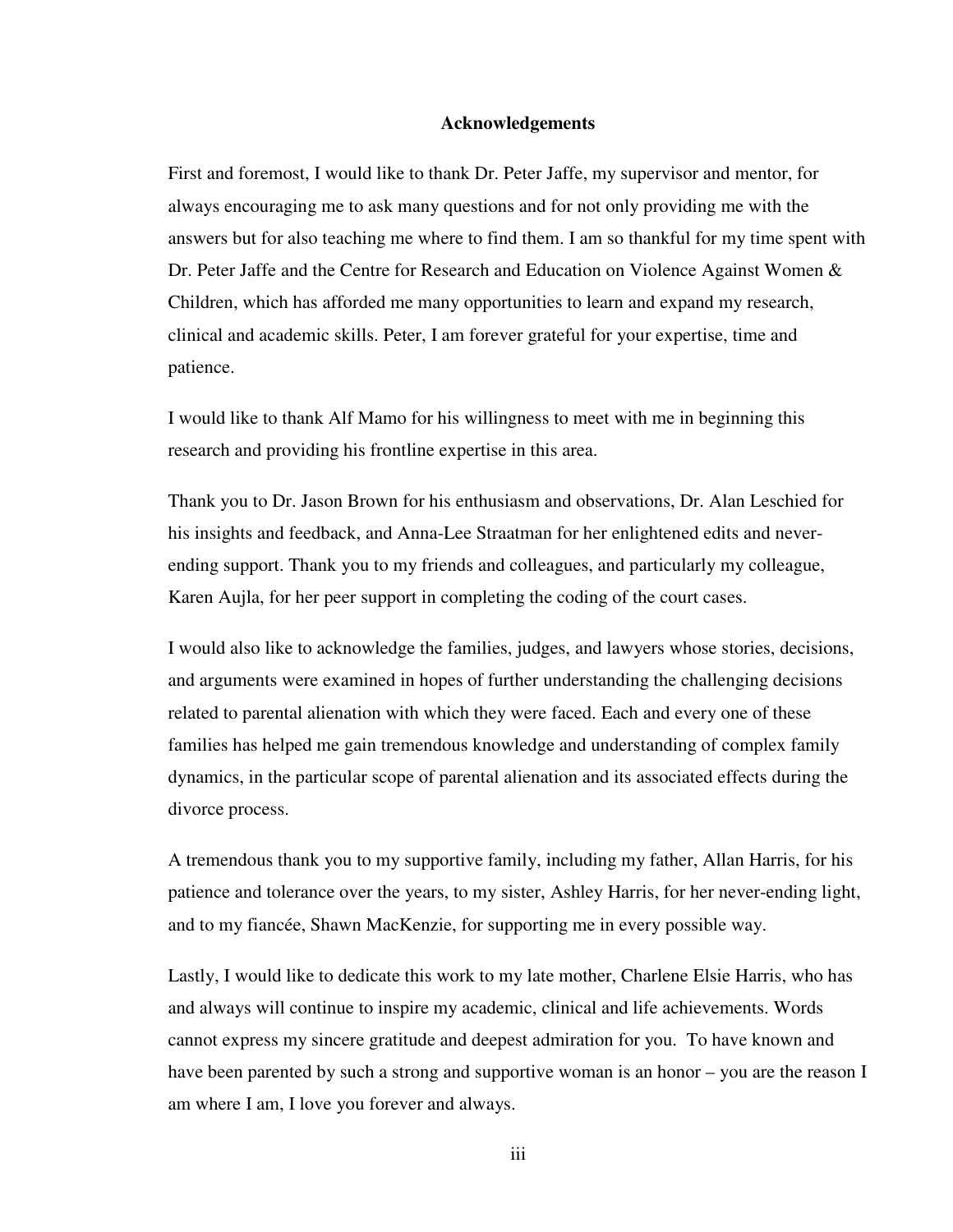## **Table of Contents**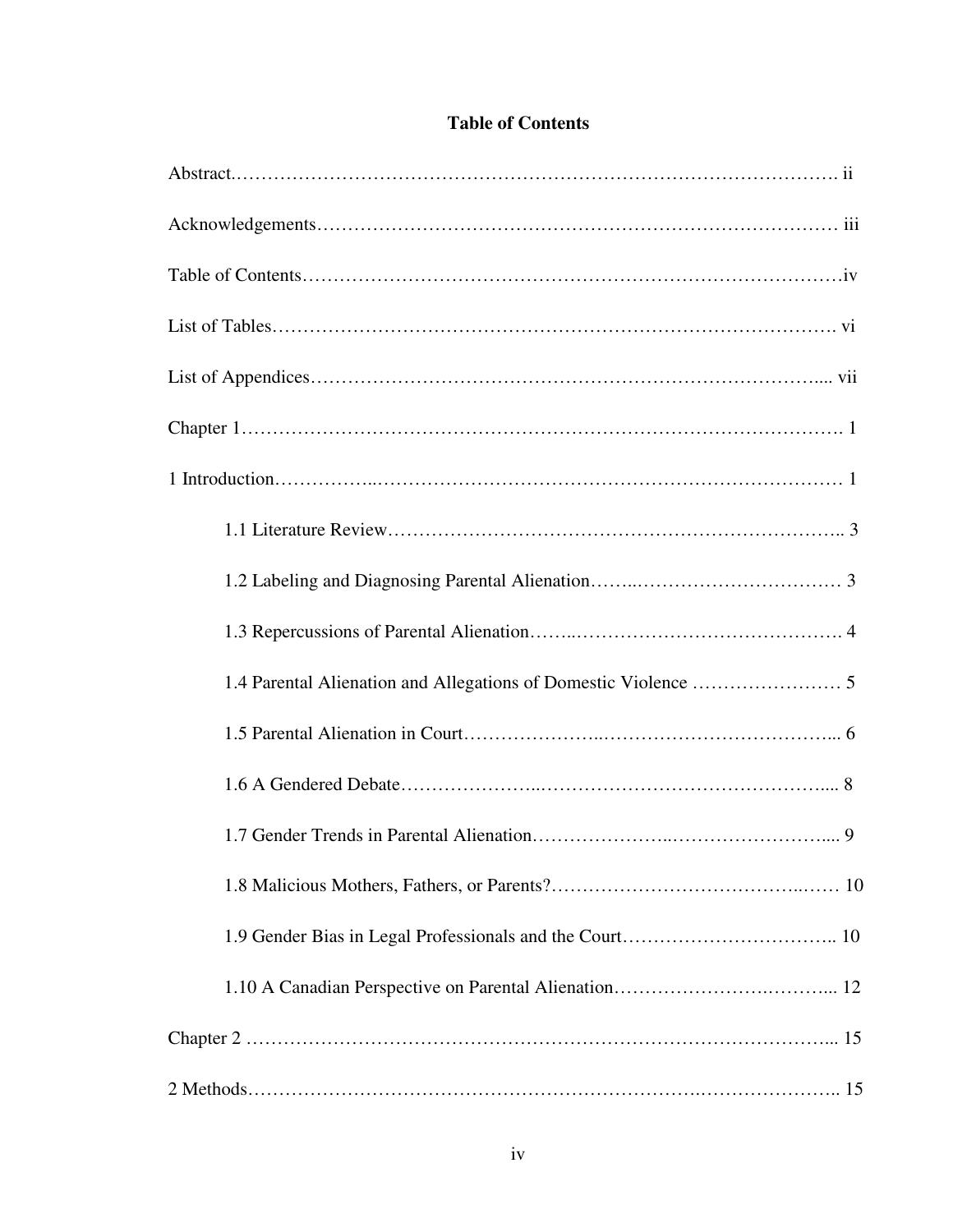| 56 |
|----|
|    |
|    |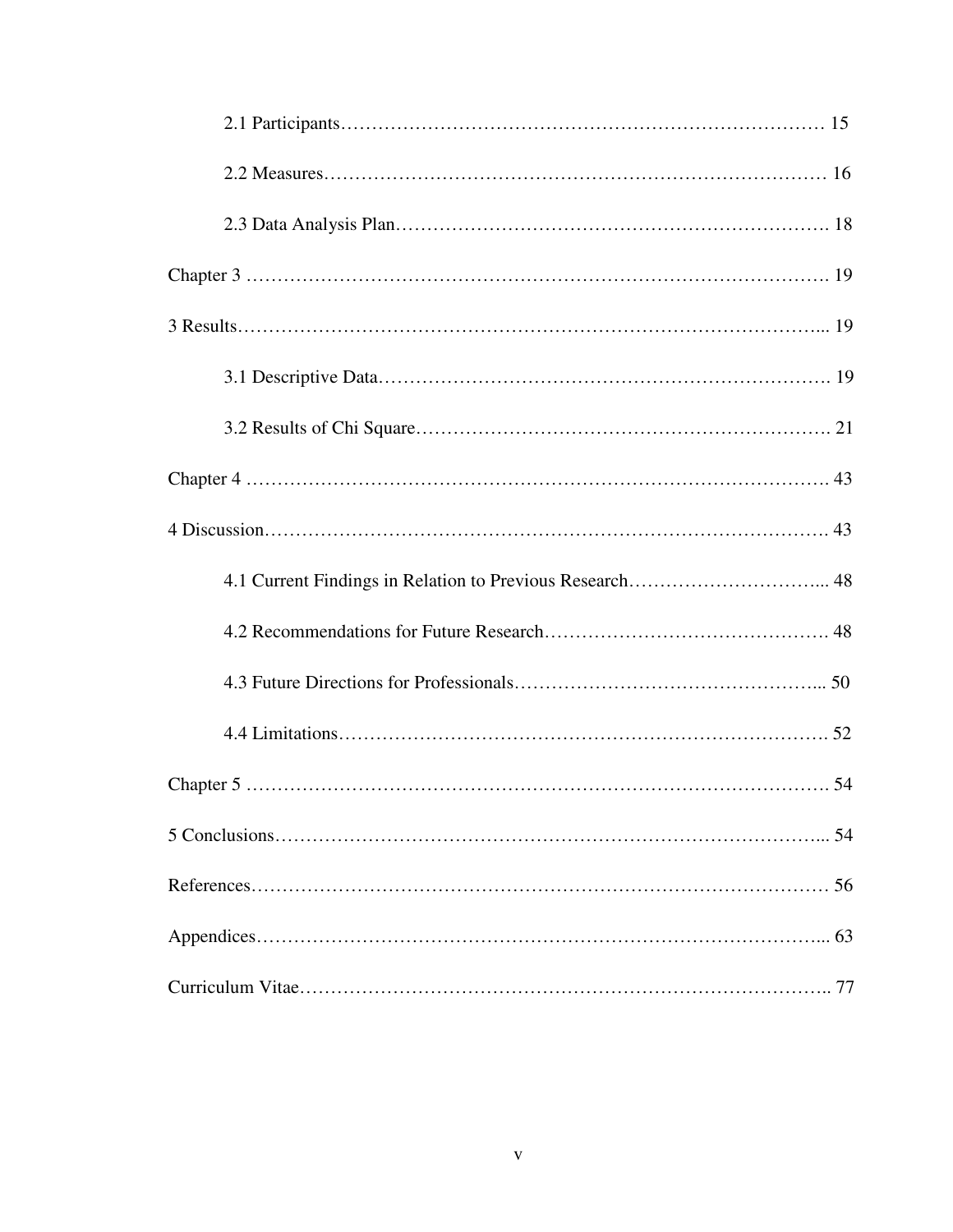#### **List of Tables**

- Table 1: Frequencies & Total Percentages of Identification of Parental Alienation in Context of Gender of Alienating Parent
- Table 2: Frequencies & Total Percentages of Parental Factors in Context of Gender of Parent

Table 3: Frequencies of Alienating Behaviors in Context of Gender of Parent

Table 4: Frequencies of Alienating Behaviors in Context of Level of Alienation

- Table 5: Frequencies & Total Percentages of Judicial Factors in Context of Gender of Judge
- Table 6: Alienating Parent \* Judge Identified Parental Alienation \* Gender of Judge Crosstabulation
- Table 7: One-way analysis of variance between level of substantiation of parental alienation and number of alienating behaviors employed by alienating parent
- Table 8: Frequencies & Total Percentages of Case Factors in Context of Gender of Mental Health Professional
- Table 9: Alienating Parent \* Custody Evaluator Identified Parental Alienation \* Gender of Custody Evaluator Crosstabulation

Table 10: Total Percentages of Trial Outcome over Child Factors

Table 11: Frequencies of Alienating Behaviors by Child in Context of Gender Child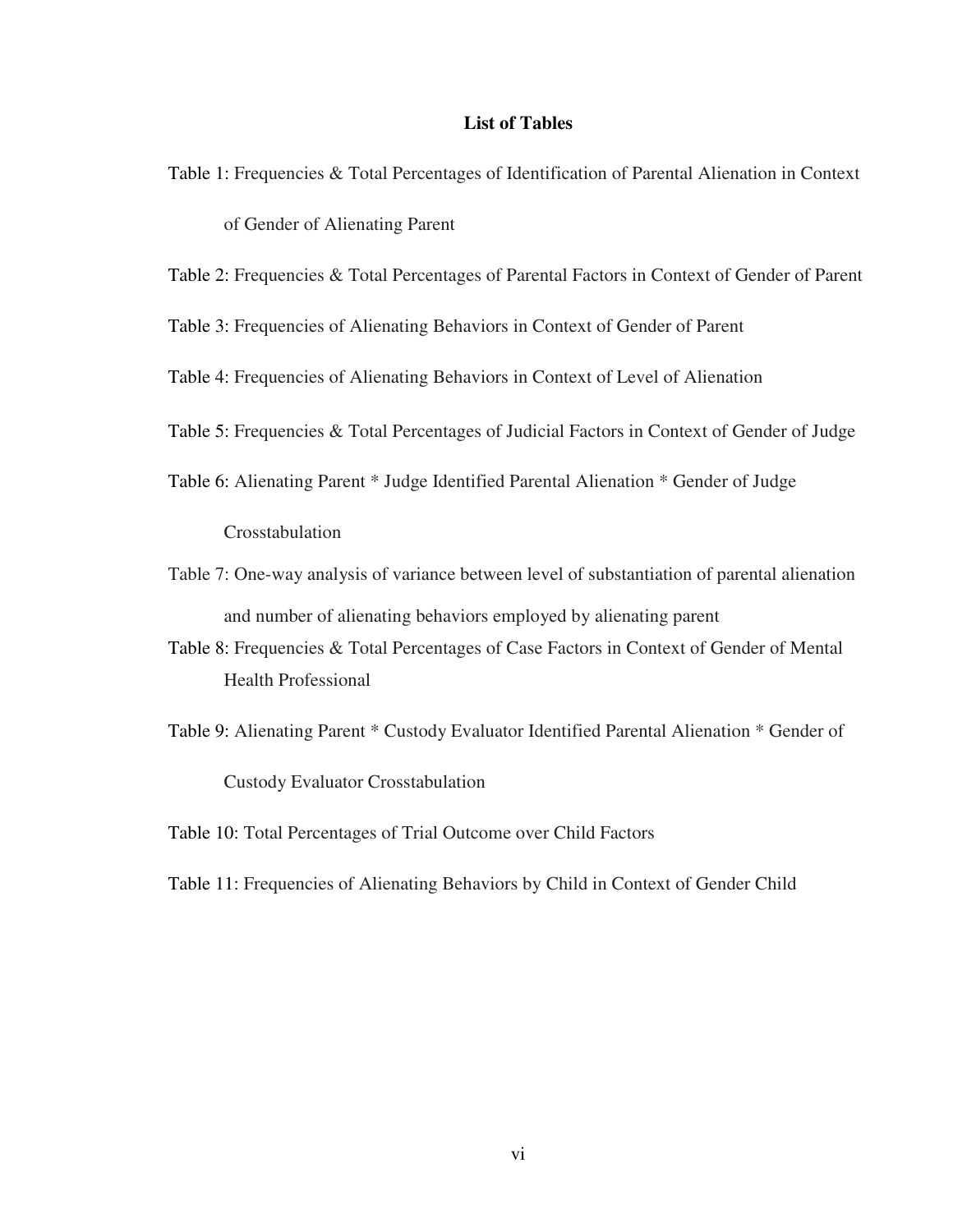### **List of Appendices**

Appendix A: Search terms and results from Quicklaw

Appendix B: Parental Alienation Variables for Coding Data Sheet

Appendix C: Operational Definitions of Terms Used

Appendix D: Gender distribution of decision-making judges in the current study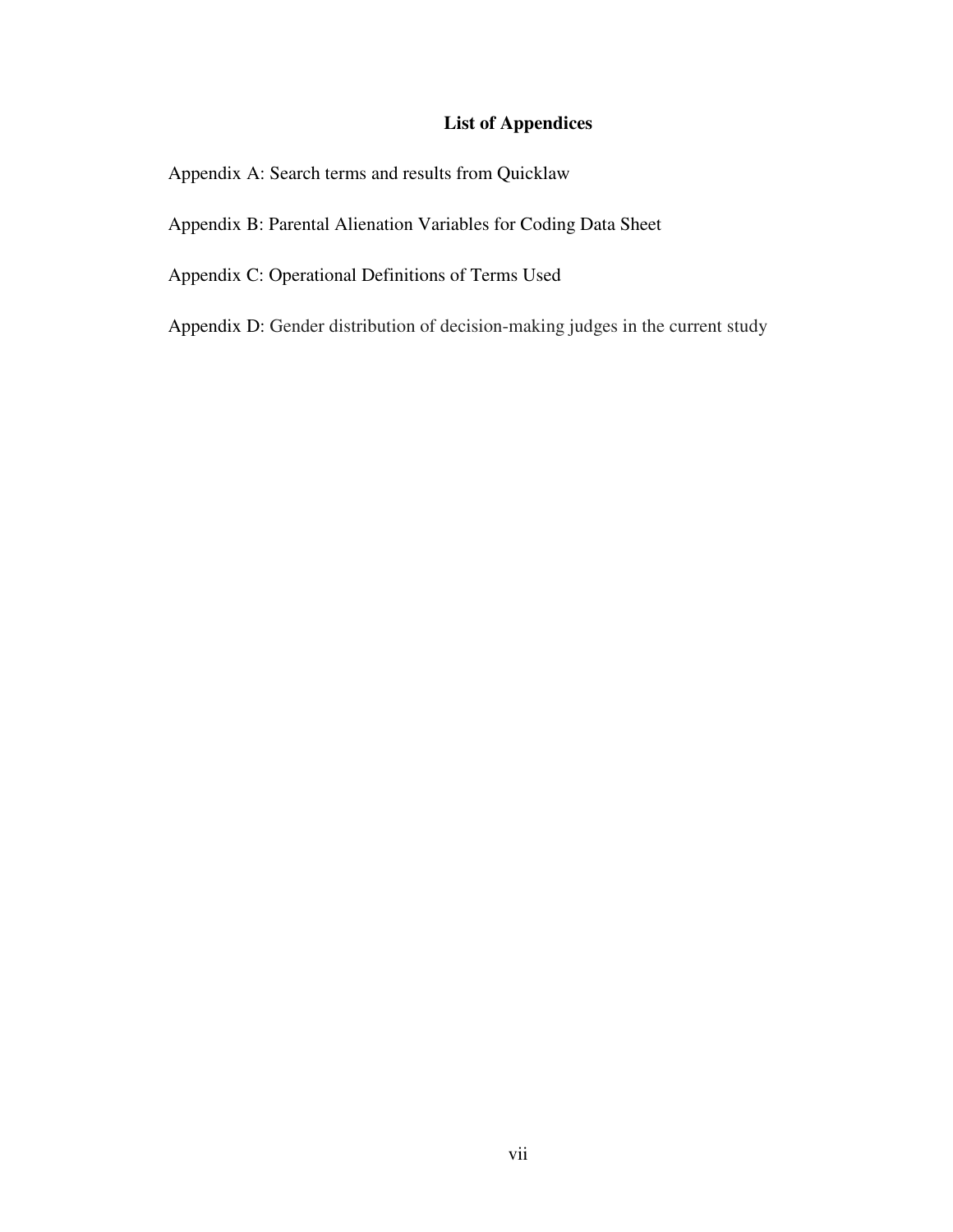#### **Chapter 1**

#### **1 Introduction**

Parental alienation (PA), the term originally coined by Richard Gardner (1985; 1987; 1992), occurs most often during a separation or divorce where one parent denigrates the other parent to their child with intent to cause this child to alienate the targeted parent. The product of this alienation is the rejection of the targeted parent by the child through various means. These means include but are not limited to: refusal to talk, visit or interact with the targeted parent, and if an interaction does occur it may be distant in nature, or in the form of the belittling and disparaging of the victimized parent. It is because of the negative ramifications presented above that parental alienation is an increasing concern for those parents and children involved.

Since PA was conceptualized, researchers have debated infinite notions of the attributes of this clinical phenomenon, such as who is more likely to commit parental alienation, how it affects children and what can be done to ameliorate the relationships that have deteriorated due to PA. A plethora of research concerned with the effects of divorce has revealed a substantial amount of findings demonstrating the various negative impacts of divorce on children of all ages (Wadsby & Svedin, 1996; Johnston, 2003; Amato & Cheadle, 2008). The majority of these studies have established the notion that the higher the conflict occurring within the divorce, the more distressing the repercussions for the child(ren) involved (Johnston, 1994; Lampel, 1996; Ayoub, Deutsch & Maraganore, 1999; Fabricius & Luecken, 2007; Bing, Nelson III, & Wesolowski, 2009). Since PA has been identified as most often occurring in high conflict divorce proceedings, the negative backlash for the child(ren) so commonly implicated in high conflict divorce is of particular concern for those involved in parental alienation (Johnston, 2003; 2005).

Due to the nature of familial contention present during high conflict divorce and parental alienation, attachment theory has recently been posited as the preferred framework to describe and intervene with the malicious dynamics involved in this hostile phenomenon. Garber (2004) suggests that, "attachment theory helps to establish baselines, reliable and valid assessment measures, and successful intervention strategies" (p. 64) for working with individuals implicated in the processes of parental alienation. While attachment theorists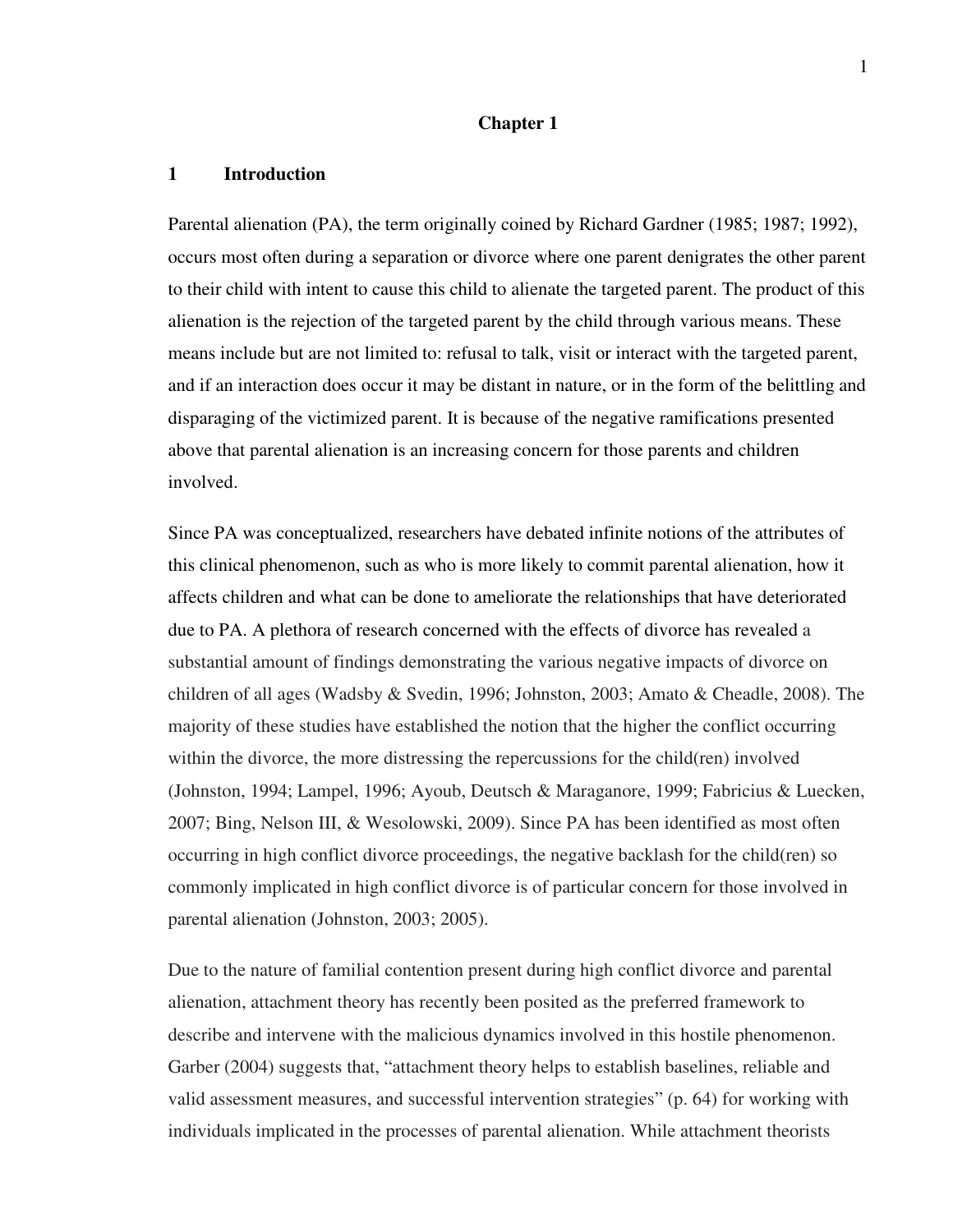maintain the notion that, barring any pathological situations, children would benefit the most to maintain a relationship with both parents following divorce; they also recognize the potential for this to go awry (Bowlby, 1988; Rutter, 1995; Lowenstein, 2007; 2010). Garber (2004) states that, "healthy family systems routinely and spontaneously communicate aligning messages in the process of defining who is "in" and alienating messages in the process of defining who is "out," these dynamics enhance mutual safety and security and lay the foundation for a child's growing identity," (p.64). Therefore, it is when these otherwise constructive tools of alignment and alienation are used against parents that parental alienation is able to occur.

Much research supports this notion that otherwise healthy family functions become mutated during parental alienation cases, which leads to extreme versions of these once adaptive traits. Rybicki (2001) supports this by stating that, "PAS and other forms of alienation are part of a larger set of… family system dynamics that may become pronounced in times of marital conflict, separation, or divorce," (p. 2). Thus, marital conflict could easily present a breach in function of either alignment or alienation, which could lead to a maladaptive variation in the intended use of these otherwise constructive tools. As cited by Rybicki (2001) above, during periods of high conflict during familial dissolution, parents may employ otherwise constructive tools such as alignment and alienation as weapons to work against their intended purpose and deconstruct the bonds between a child and the targeted parent.

Despite the provision of this framework in working with those implicated in parental alienation, there remains a large debate surrounding the nature of how to manage parental alienation and its' reverberating effects within the court and clinical settings. This debate has continued to grow exponentially over the past three decades and many involved in the field have inquired as to how parental alienation is measured, and if it is measurable, whether or not it should it be a diagnosis.

One side suggests that an actual syndrome would quantify the symptoms of parental alienation and enable those who are victims of parental alienation to gain a valid diagnosis for their behaviors and feelings (Gardner, 2002; Clawar & Rivlin, 1991; Warshak, 2001; 2003; Bernet, Von Boch-Galhau, Baker & Morrison, 2010). The other side feels that, "PAS terminology has led to widespread confusion and misunderstanding in judicial, legal and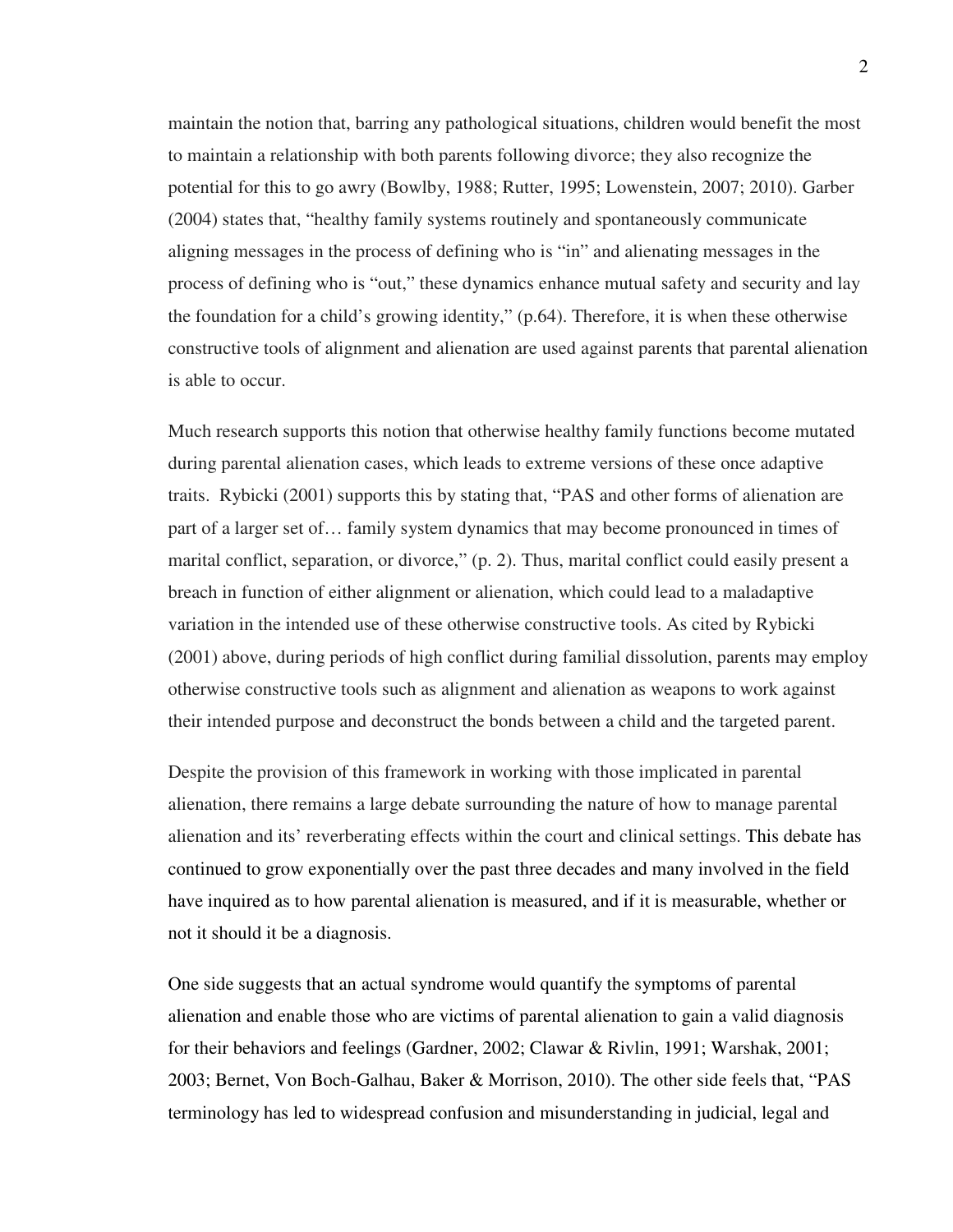psychological circles," (Johnston & Kelly, 2001, p. 250) and it therefore needs to be reevaluated and newly conceptualized in such a way that practitioners and judicial staff alike are able to use the concept of parental alienation without labeling, and potentially therefore limiting, a child with the diagnosis of a mental illness (Bruch, 2002; Walker & Shapiro, 2010; Jaffe, Harris, & Aujla, 2013).

These clashing perspectives are creating a large fissure within the investigation, presentation and verification of parental alienation. Therefore, research pertaining to parental alienation is forced to align itself with one side or the other of this largely contested debate. It is within this heated debate that one critical factor is repeatedly mentioned: the perpetrating parent. Parental alienation is not immune to the controversial discussion of gender with many researchers and professionals asking questions akin to, is it mothers or fathers who commit parental alienation more often than the other?

#### **1.1 Literature Review**

A further investigation of the societal and legal factors involved in parental alienation is required to analyze the controversial topics of contemporary diagnosis and gender trends within Canadian courts. This literature review will investigate two components inherent to parental alienation in the court: (1) the likelihood of judges and legal professionals to employ the term 'parental alienation' in custody or divorce cases, or furthermore diagnosing the situation that has unfolded with a diagnosis of 'Parental Alienation Syndrome,' and (2) the historical gender-bound trends regarding which parents are more often alienating parents and which parents are the alienated parents. These factors are inherent in informing hypotheses pertaining to the use of diagnosis and gender trends in current Canadian court cases.

#### **1.2 Labeling and Diagnosing Parental Alienation**

The debate surrounding whether parental alienation should be a diagnosis or a descriptive term has been investigated and debated among mental health and judicial professionals; however, whether or not judges and other legal professionals are employing the diagnosis within judicial decisions is an avenue less explored (Rand, 2011). While parental alienation as a diagnosis has not been accepted for diagnostic entry into the upcoming edition of the *Diagnostic and Statistical Manual of Mental Disorders (DSM-V),* (American Psychiatric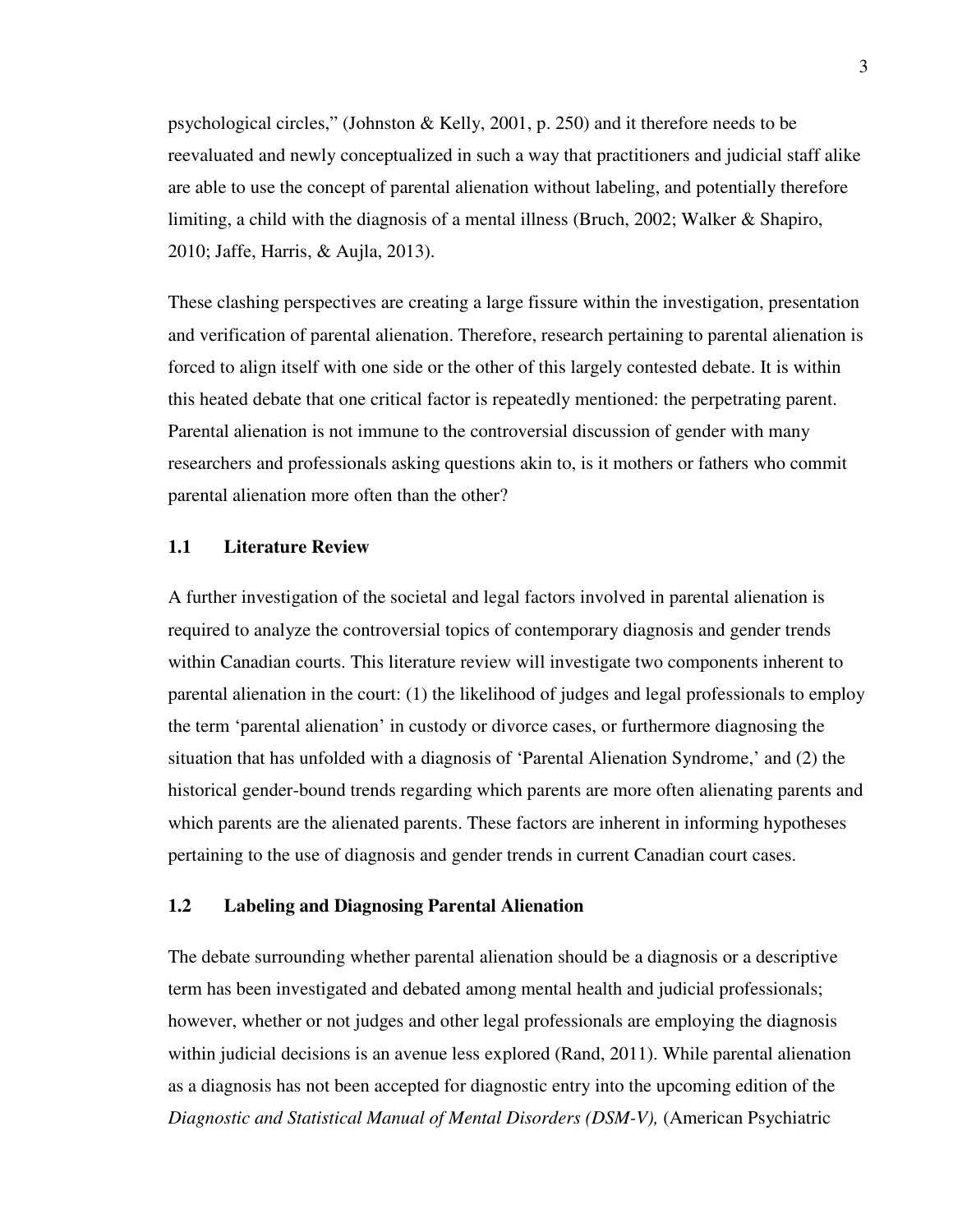Association, 2013), there remains many legal and mental health professionals that have and continue to describe it as such. This leads to much confusion pertaining to the properties and attributes of the employment of the term 'parental alienation' within the courtroom. Clarkson & Clarkson (2007) express this sense of confusion regarding the use of parental alienation as they state, "…courts are having trouble dealing with the question of the scientific status of PAS because the more evidence that they hear, the more questions about the scientific basis of the whole of mental health arise." (p. 268). Clarkson and Clarkson (2007) are certainly not alone in these feelings of confusion surrounding parental alienation and its credibility in court. Johnston (2003) discusses the "virtual absence of empirical support for the reliable identification of PAS as a diagnostic entity and the determination of its correlates and causes," (p. 159). The lack of empirical evidence supporting parental alienation is of significant concern for many researchers and professionals as they express the confusion with regard to how to handle parental alienation in court (Bernet, 2008; Kandel, 1994; Williams, 2001; Zirogiannis, 2001; Warshak, 2003). Thus, judges' and professionals' perspectives on parental alienation in the court are sometimes limited and seemingly confused, plagued by questions of scientific support of parental alienation (Wood, 1994).

#### **1.3 Repercussions of Parental Alienation**

Regardless of whether or not a diagnosis is applied to children exhibiting behaviors akin to parental alienation, the notion that parental alienation elicits negative implications within children remains a concern. Many researchers have investigated the negative consequences elicited in children who experience the strategies employed during parental alienation (Baker, 2005; Sauber, 2006). For instance, Garber (2011) found that parental alienation can lead to severe role corruption within families. Results from his case review indicate that in the process of parental alienation, children are adultified - by serving as a parents partner, parentified - by serving as the parent's caregiver, and infantilized – when their development is inhibited by a parent who needs to be needed. These roles and the repercussions associated with them are not absolved with the conclusion of the trial.

A study conducted by Ben-Ami and Baker (2012) investigating long-term psychological correlates of experiencing parental alienation revealed differences between those participants who did and did not experience parental alienation. Results indicated significant associations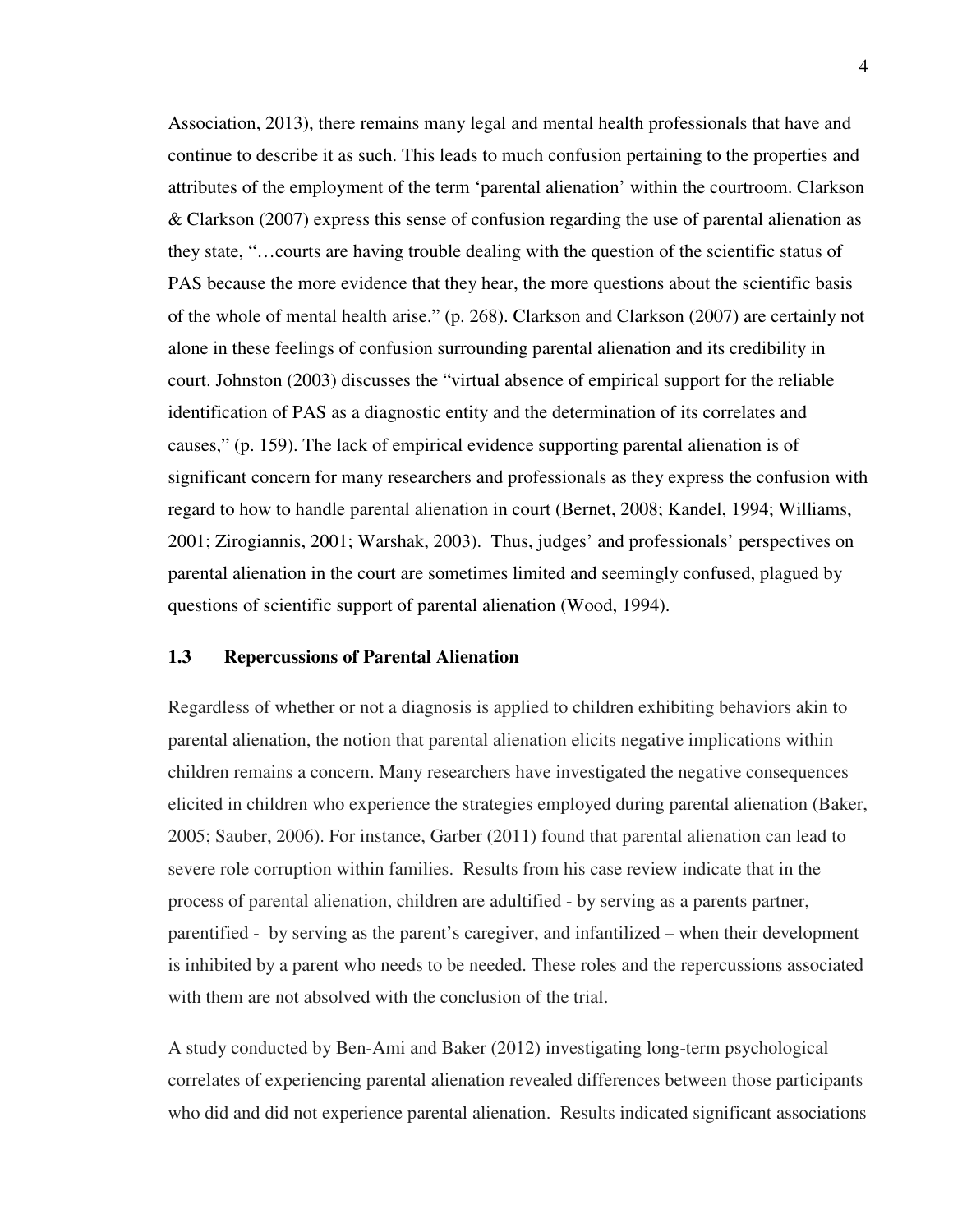between experiencing parental alienation as a child and lower self-sufficiency, higher rates of major depressive disorder, lower self-esteem, and insecure attachment styles as adults. Other areas of psychological impact have also been investigated.

Long-term effects of parental alienation are not limited to psychological constructs. Research conducted by Davies, Sturge-Apple, Cicchetti and Cummings (2008) investigated children's physiological reactivity to interparental conflict and found that children's distress responses to interparental conflict were unique predictors of their elevated cortisol reactivity; these findings were particularly pronounced when children were highly involved in these conflicts. Therefore, children who are the implicated in parental alienation not only develop alienating thoughts and behaviors towards the alienated parent, but also become more susceptible to many prolonged physical and psychological health risks. Unfortunately, it is not only the presence of parental alienation that is a concern for many children involved in high-conflict divorce cases. There is a high prevalence of domestic violence and abuse presented within cases citing parental alienation – providing multiple areas of concern.

#### **1.4 Parental Alienation as a Counter Measure for Allegations of Domestic Violence**

The use of the term parental alienation has recently been employed to overshadow allegations of domestic violence. This is becoming more commonplace within the court system as abusive parents claim they are actually the victim of their child's campaign of denigration (influenced by their spouse) known as 'parental alienation' as a means to detract from their allegations (Jaffe, Lemon, & Poisson, 2003).

An early pilot study conducted by the California Protective Parent Association and Mothers of Lost Children found that 91 percent of fathers who were identified by their children as perpetrators of sexual abuse received full or partial unsupervised custody of the children. Furthermore, 54 percent of cases ended in the non-abusing mother placed on supervised visitation (Mothers of Lost Children, 1998).

The proposed rationale for this judicial injustice is due to a recent increase in allegations of parental alienation as counter measures in court cases where domestic violence has been alleged against fathers (Brown, 2008). By accusing mothers of parental alienation, abusive fathers are able to divert judicial focus from their wrongdoings and place mothers in the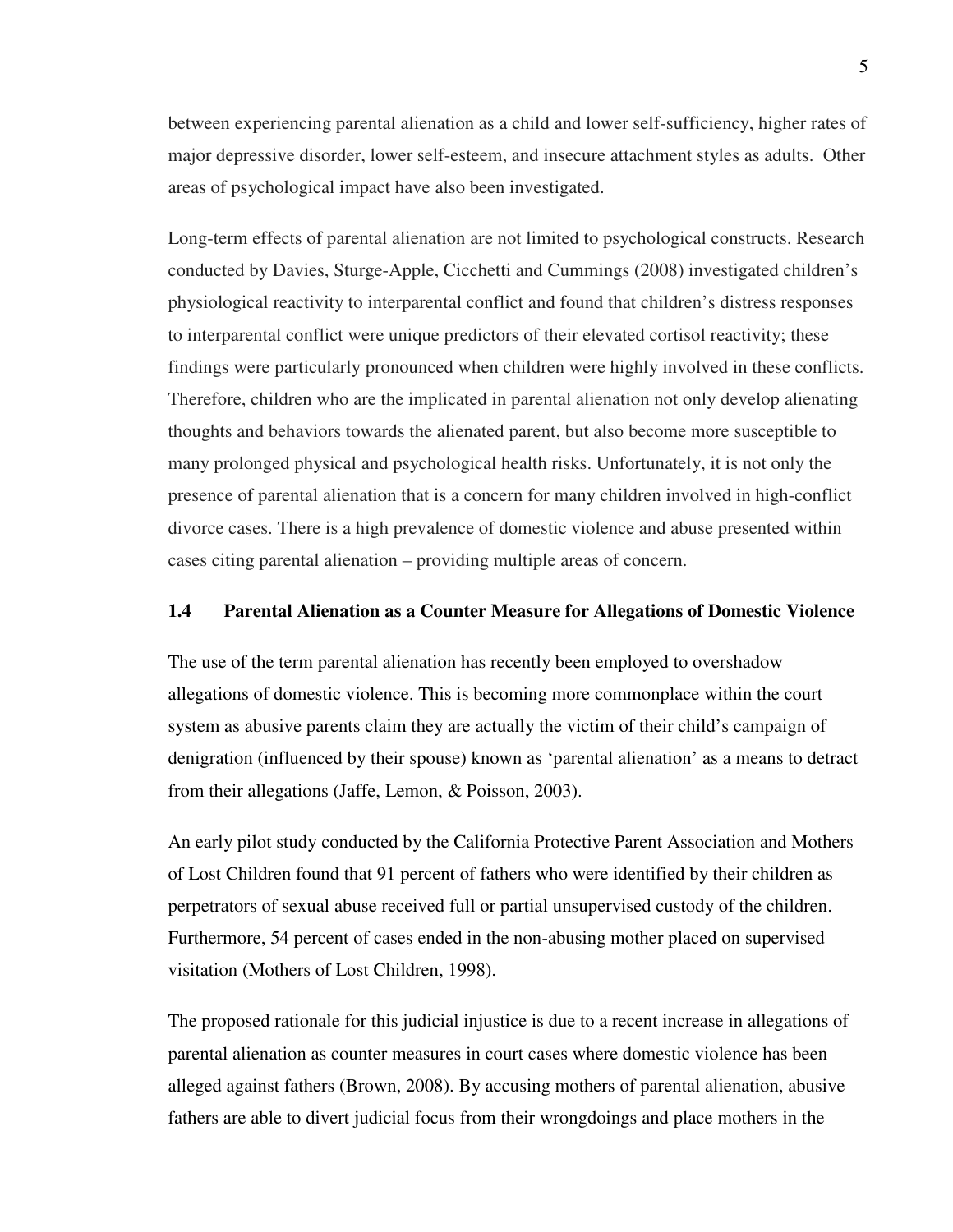spotlight of 'emotional abuse' of their child. Through these often times fabricated allegations of parental alienation, abusers can maintain control over their spouses if they gain custody of their children (Fidler & Bala, 2010).

From this, children who are in all actuality seeking protection from their fathers and not being alienated then run the risk of being placed with these fathers who induce fear in them— sometimes even despite substantial evidence of abuse— due to the allegations of parental alienation. Many times, children's adaptive and positive coping mechanisms of dealing with their symptoms of abuse or witnessing abuse such as refusing contact with the abusive parent or telling stories of their wrongdoings are wrongfully construed as evidence of parental alienation (Bruch, 2001; Hoult, 2007; Meier, 2009). The court has a significant decision to make in such cases: whether to find the physically or potentially emotionally abusive in the wrong.

#### **1.5 Parental Alienation in Court**

While describing the burden that parental alienation cases pose for family court, research finds that, "While they may represent as little as ten percent of a court's caseload, such cases may demand as much as ninety percent of the court's time," (p. 3, Hoult, 2007). Therefore, it is these cases citing parental alienation that are monopolizing the court and its resources. Thus, there is a need for legal and mental health professionals working in this field to be aware of their responsibilities in working with such fragile and explosive cases.

During custody and divorce cases judges, lawyers and mental health professionals are responsible for many factors that can largely impact all party's lives going forth. Perhaps the most poignant issue inherent in high conflict divorce or custody cases is deciding if one or both parents are able to provide and maintain the "best interests of the child". Instead of pursuing the custodial option that caters to the "best interests of the child," it has become customary for allegations of parental alienation to be used as legal stratagem. Jaffe, Ashbourne and Mamo (2010) describe the use of 'alienation' as what may become a "handy label rather than a more objective clinical term" (p. 140). The use of citing this "handy label" against their spouse has become a means of leverage for individuals, most often fathers, to gain custody in court (Johnston, 2003). Therefore the decision is left with the legal and mental health professionals. This is particularly difficult when legal and mental health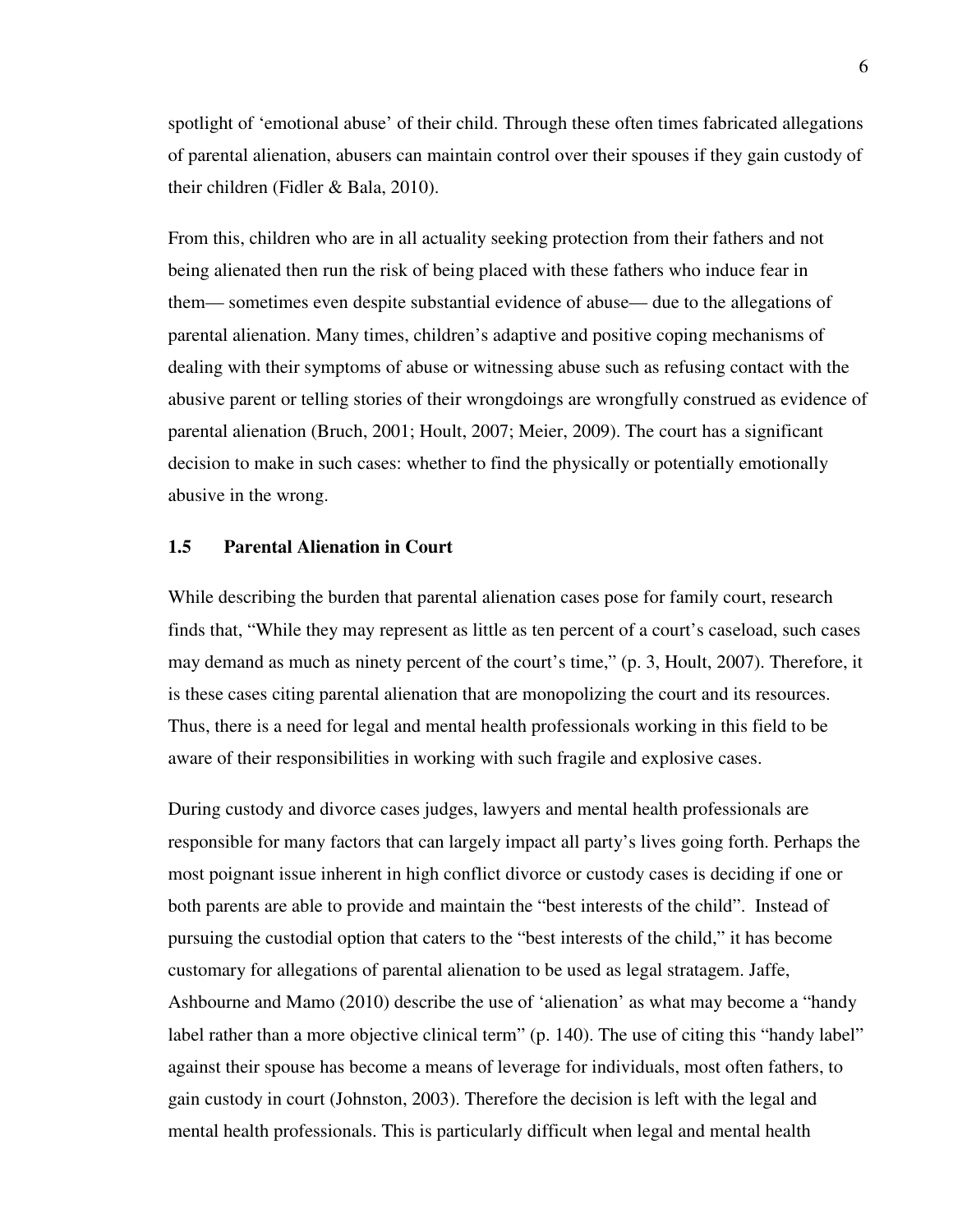professionals are asked to decide whether a child who refuses to see one of their parents is choosing to do so because of parental alienation, or because of abuse during cases citing parental alienation.

This is an extremely difficult and risky decision to make. On one hand, a child could end up in the custody of an abusive parent who used parental alienation as a counter measure to overshadow their actions. In this situation, children may express a reasonable distrust and unwillingness to interact with this abusive parent and therefore their distant relationship and disclosure of negative comments regarding this parent are justified and not a product of parental alienation (Jaffe, Ashbourne & Mamo, 2010). On the other hand, if allegations of alienation are found to be unsubstantiated when in fact alienation has actually occurred, the child could be placed with the alienating parent. This would further enable the division between the child and the alienated parent, further permeating the intended consequences of the alienating parent (Vassilou & Cartwright, 2001). Otherwise, the alternative is that the child is removed from their home with the alienating parent and cut off from them, while being placed with the alienated parent whom they completely distrust and dislike.

Both of these scenarios present potential dangers to the child(ren) involved as Jaffe, Ashbourne and Mamo (2010) posit by stating, "There is a potential danger of a misdiagnosis leading to a change of custody, and children placed at risk if the rejected parent is abusive or neglectful, inadequate, or a virtual stranger to the child," (p. 138). It is in the case of the two potential outcomes presented above that the court must take allegations of parental alienation, particularly in court cases involving domestic abuse allegations, seriously.

While it is the responsibility of legal and mental health professionals involved in cases pertaining to parental alienation to be aware of the above circumstances, they are also obliged to have a working knowledge of the term parental alienation and the means in which it has been and should be handled and treated (Jaffe, Ashbourne, & Mamo, 2010; Martinson, 2010). This is due to the fact that there are many different ways in which the term parental alienation can be employed and applying the wrong literature to the wrong case can have severely misguided and devastating implications (Johnston, 1994). An increased knowledge of parental alienation will also lead to an increased understanding of the positive benefits of time efficiency in handling court cases citing parental alienation. Sullivan & Kelly (2001)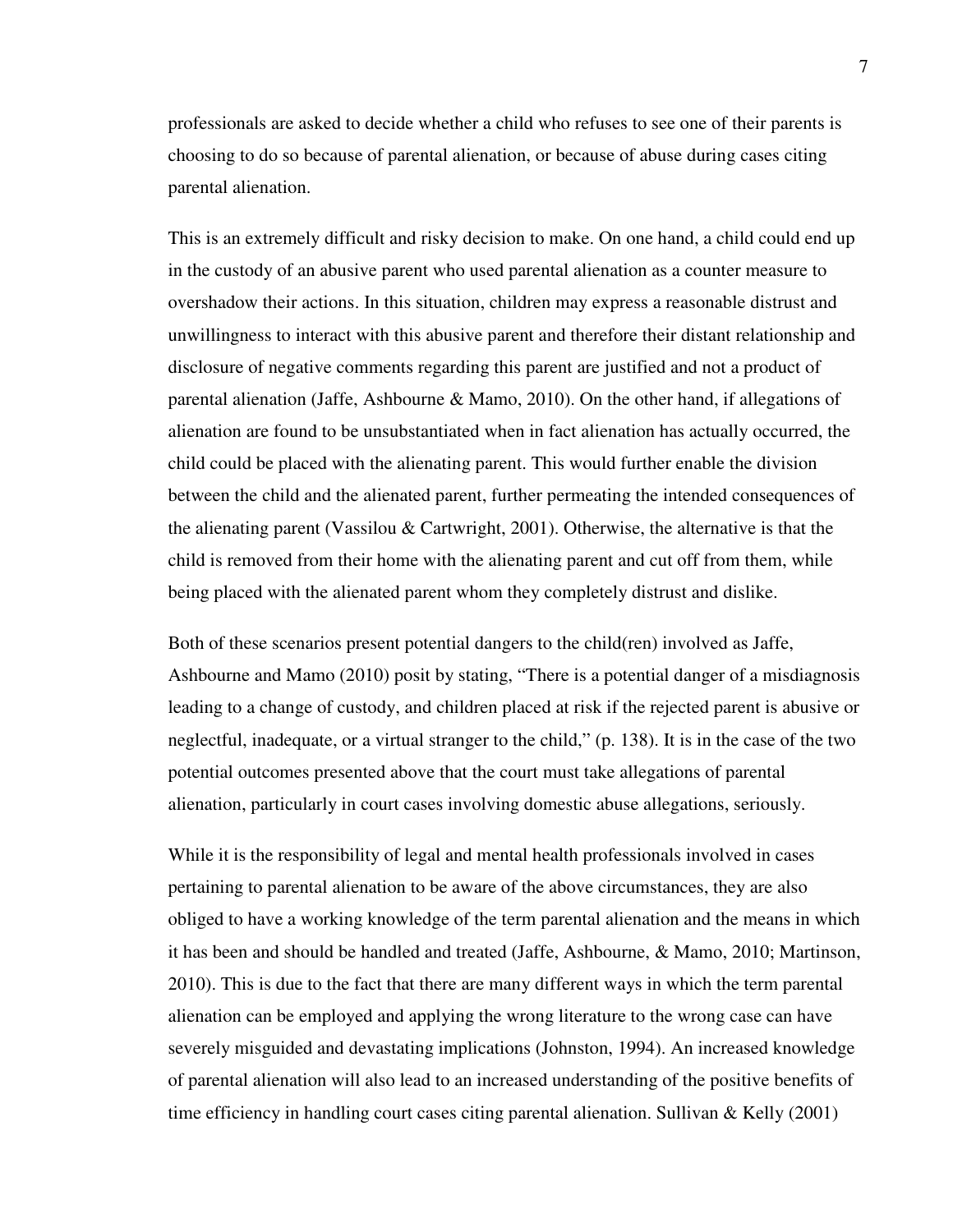explore the need for time efficient trials when handling parental alienation cases by stating, "When there is no access between the child and rejected parent, the child's resistance to visit often becomes more entrenched. Delays in court hearings and deferred judicial decisions contribute greatly to the problem. Aligned parents often intensify their efforts to obstruct and undermine contact with the rejected parent as the case enters family court" (p. 300). Therefore, it is the responsibility of the court – predominantly lawyers and judges—to realize this unique factor in dealing with parental alienation cases and take the appropriate measures to limit the time spent in court.

In addition to being knowledgeable about the varying definitions and aspects of parental alienation and handling the proceedings in a timely manner, the court and those involved in the case are also responsible for being aware of gender biases implicated in the court process, particularly surrounding such a gender-bound topic as parental alienation.

#### **1.6 A Gendered Debate**

The history of the gender debate as it pertains to parental alienation is speculated to have begun in the late twentieth century sparked by the courts' decision to forgo the "Tender Years Doctrine" (a maternal presumption) in favor of a more gender-neutral "best interests of the child" approach in custody cases (Kaslow & Schwartz, 1987; Palmer, 1988). Although this approach claimed to be more gender-neutral, these regimes effectively enhanced father's rights in relation to their children as this legislative change elicited a shift in the social reality that most children lived with and were cared for by their mothers after separation and divorce (Boyd, 2004). Gardner (1999) proposed that in retaliation of this judicial decision, mothers fell back on alienation tactics to secure custody in their favor. This led to what some researchers have labeled the "demonizing of mothers" (Boyd, 2004).

During this period of time, many felt that mothers were almost exclusively the perpetrators of alienating behaviors – this trend gave fathers (generally the 'victimized' parent), ammunition in custody battles. The use of this ammunition in court escalated and began to be criticized by women as men who were abusive and committed domestic violence began exploiting the term alienation as a means to draw focus away from their abusive behaviors and shift it to the 'alienating behaviors' of their spouse (Bruch, 2001; Katz, 2003; Adams, 2006).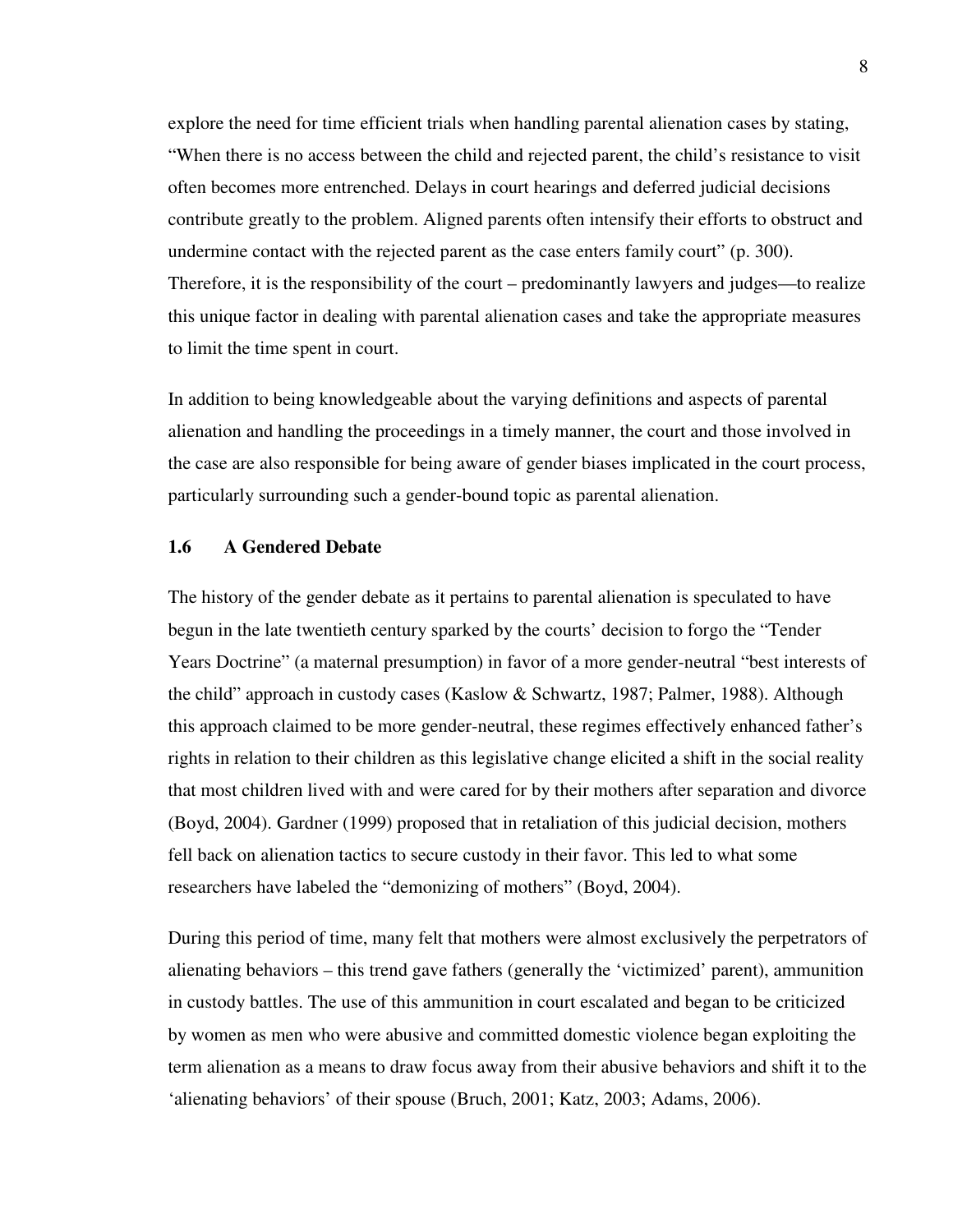#### **1.7 Gender Trends in Parental Alienation**

A preliminary descriptive study ventured to empirically validate and describe the gender trends in parental alienation presented above by collecting data from 84 cases (Kopetski, Rand & Rand, 2006). With a sample of 49 alienating mothers, 31 alienating fathers and 4 alienating relatives or stepparents, the authors tracked data spanning 14 years to investigate temporal trends in parental alienation. All data was clustered into three time frames, each spanning 5 years. These results demonstrate a significant increase of cases of parental alienation from 1976 to 1990, with a rapid acceleration within the last epoch (1986-1990). Kopetski, Rand and Rand (2006) found that the proportion of alienating mothers to alienating fathers was 2 to 1, across all three time frames. Although the amount of alienating fathers increased from 1976, the rate of alienating mothers also increased at the same rate rate, maintaining the doubled ratio of mothers who commit parental alienation to fathers. This finding was also evidenced in many other studies conducted at that time and beyond (Wallerstein & Kelly, 1980; Dunne & Hendrick, 1994; Gardner, 2001a; Burrill, 2001). Despite the overwhelming data supporting the notion that mothers are far more likely to commit parental alienation than fathers, Kopetski and colleagues (2006) suggest that this finding is not due to gender bias. Instead, they suggest that parental alienation is not a gender determined occurrence, advancing that cultural attitudes and social climate may be responsible for the gender difference found in those that commit parental alienation.

Other researchers have suggested that historically, mothers have been the predominant choice in terms of child rearing, and it was rare that fathers were awarded custody. Due to this gender discrepancy in being awarded custody, fathers had to supply sufficient evidence to demonstrate that they were the better option for the custody of their child(ren) and thus, in retaliation to this it became an instrumental tool for mothers to derogate the opposite parent – the father— in an effort to gain or maintain custody (Gardner, 2002). Therefore, this may be responsible for the gender difference found in those that commit parental alienation. Despite this convincing finding, other studies have proposed otherwise. Unfortunately, some researchers and authors following parental alienation literature investigated this gender phenomenon as well and found that mothers were the culprits of malicious behavior towards fathers.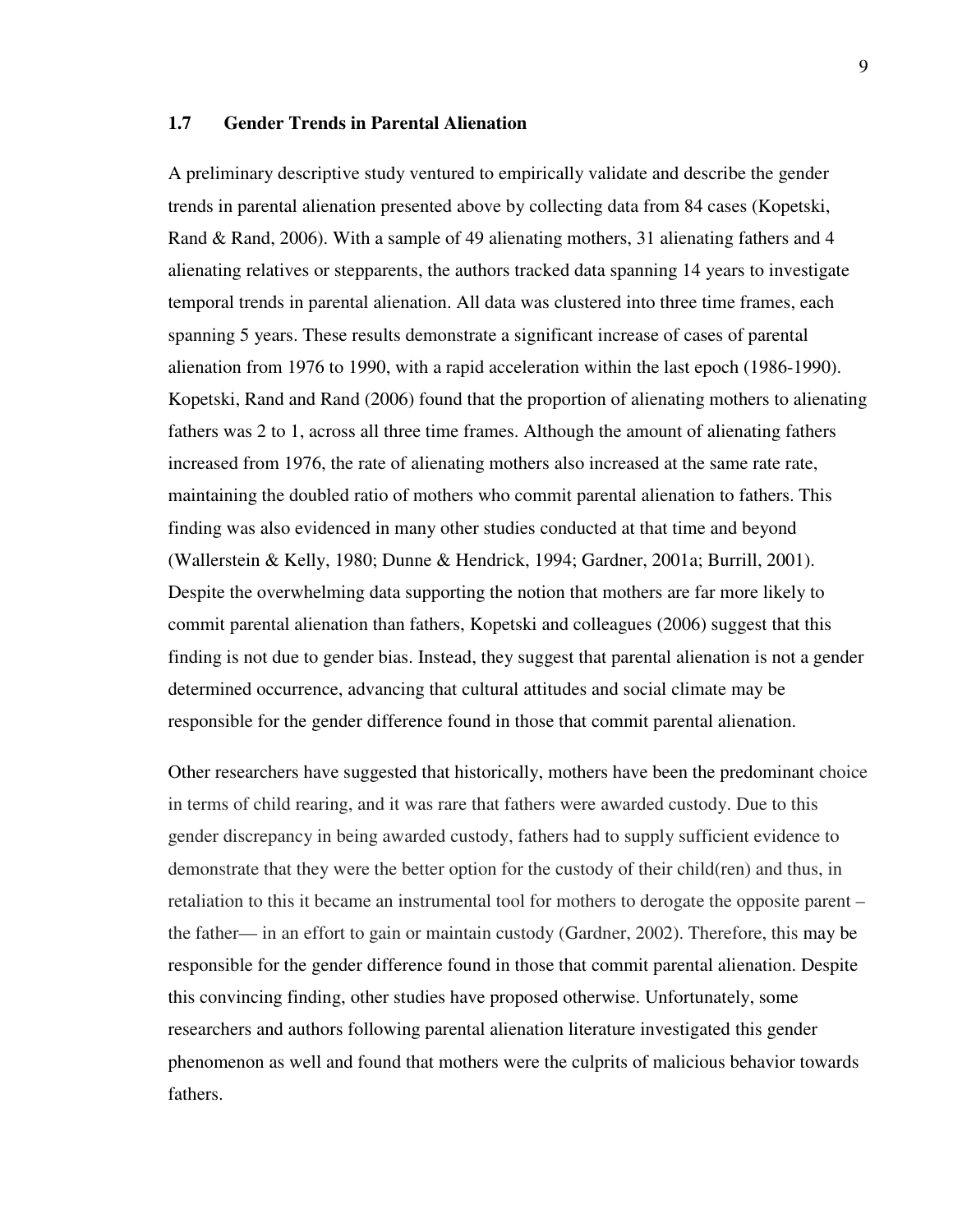#### **1.8 Malicious Mothers, Fathers or Parents?**

Turkat (1995) coined the term, "Malicious Mother Syndrome" in response to Gardner (1989) after conducting a study of clinical examples. He proposed that mothers are responsible for unjustifiably punishing their divorcing/ divorced husband, denying her children communication with their fathers, and maliciously acting towards their husbands by lying to children and others and violating the law. Turkat discusses the notion that a bias against men in family law proceedings exists citing a statement by one family law Judge, "I ain't never seen the calves follow the bulls, they always follow the cow; therefore, I always give custody to the mamas," (Commission on Gender Bias in the Judicial System, 1992, p.741). This suggests that society is naturally predisposed to favor mothers when rewarding custody; it is perhaps for this reason that other research suggests that fathers are also responsible for committing parental alienation.

After proposing the "Malicious Mother Syndrome" just four years earlier, Turkat expanded his research to include fathers as potential perpetrators, and not solely victims, of parental alienation (Turkat, 1999). After finding subsequent research that demonstrated that parental alienation does occur in both mothers and fathers, Turkat changed the name of his formerly coined syndrome to "Malicious Parent Syndrome" in an effort to include both mothers and fathers (Turkat, 2003). This syndrome classifies parents as alienators when they unjustifiably punish their divorcing/ divorced spouse, specifically attempts to deny the children contact with the other parent and other malicious acts towards the opposite parent. The newly founded notion that parental alienation was not limited to mothers (Gardner, 2001b; 2004) led researchers to investigate why there remains to be a significant discrepancy between mothers and fathers as perpetrators for parental violence. If gender is not the cause of the difference in prevalence - then what is?

#### **1.9 Gender Bias in Legal Professionals and the Court**

Another aspect of gender bias that is inherent to the discussion surrounding parental alienation through the scope of gender, is gender bias involved within the court and those professionals working for the court. In family court matters there are many professionals involved in managing and presenting cases including, lawyers, mental health professionals (i.e., custody evaluators), and judges. In a recent study that surveyed legal and mental health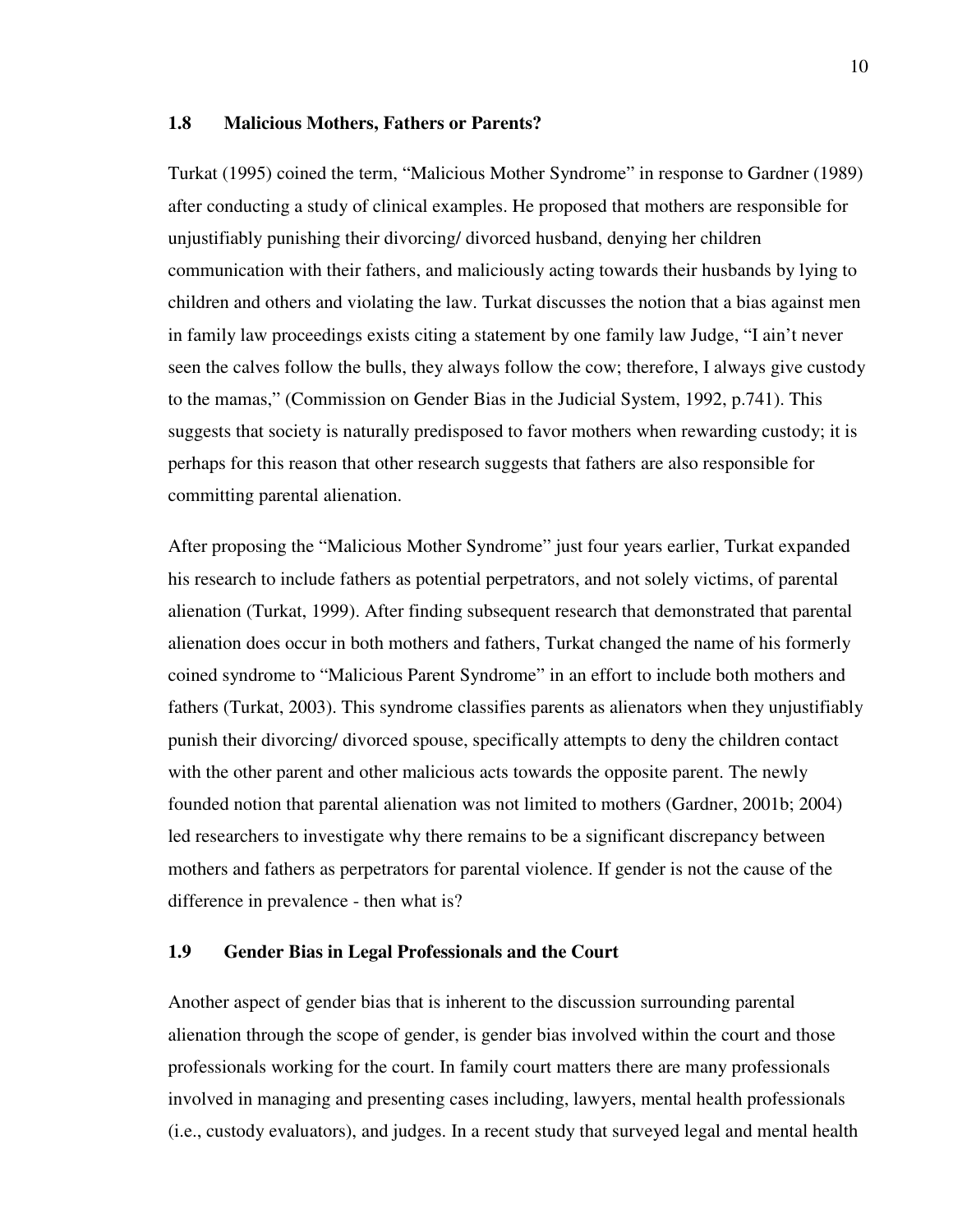professionals' views about parental alienation as a potential diagnosis in the upcoming DSM-5, Jaffe, Harris and Aujla (2013) found that female respondents were significantly more likely to report unintended negative consequences if parental alienation were to be included in the DSM-5. In contrast, less than 20% of these women believed that there would be many unintended negative consequences if parental alienation were not included in the DSM-5.

As has been briefly discussed above, many judicial professionals (i.e., judges, lawyers, custody evaluators) are biased in evaluating the mother as the better candidate for custody based solely on her gender. Leving (2006) suggests that the traditional conceptualization of gender inadvertently sabotages court cases involving parental alienation by undermining the gender neutrality that is required to make a fair decision.

In an earlier article, Leving (1997) discusses the relationship between women being awarded custody increasingly and the paralleled likelihood of them to commit parental alienation by stating, "the daily access inherent in sole custody allows a mother to control, manipulate, and if she wishes, destroy the father-child relationship. Largely because of pro-mother bias, legal protection against these offenses is expensive and ineffective" (Leving, 1997, p.43).

Another study that investigated this notion of gender bias in legal professionals, with a particular focus on lawyers, found a similar occurrence in custody courts. A content analysis of lawyers' affidavit material presented to the court in custody and visitation cases revealed that the gender of the lawyer defined the nature, length, and emotional content of the argument to the court. This was found to be particularly true in cases surrounding domestic violence (Hinds & Bradshaw, 2005).

A more recent study investigating the implications of parental alienation for gender fairness in Minnesota legal proceedings found that due to the increasing accusation of parental alienation, mothers may be wrongfully restrained from attaining custody of their children. This study advocated for judges to consciously work to eradicate anti-mother gender bias within their family court proceedings as to provide increasingly fair grounds during custody proceedings, (Berg, 2011; Gildea, 2011).

Commentary on gender bias existing within the court was provided by the Chief Justice of Canada, Beverley McLachlin, when she outlined her conceptualization of what makes a good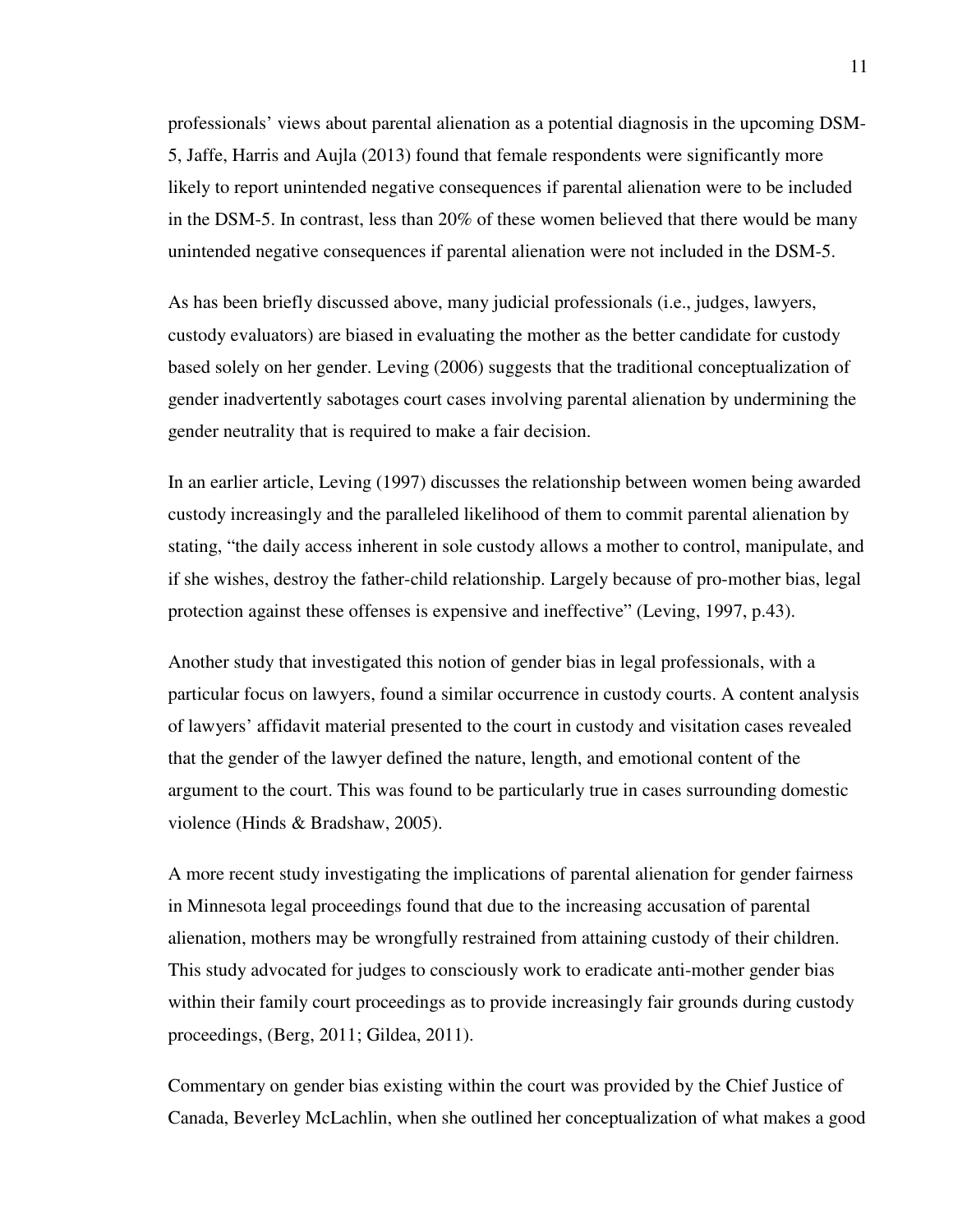judge in stating that decision makers must know the law and apply it, but that knowing the law is not enough. McLachlin states that the law must be applied with "informed impartiality" which she states "requires: an understanding that there are subjective elements to judging; the ability to be introspective, open and empathetic, and an appreciation of the social context within which the matters at issue arose" (p.3, Martinson, 2013). She further proposes that there are two points that are particularly important to consider in judging within the legal framework relating to family violence, (1) the importance of the legal requirement for reasons being given for decisions reached, and (2) limitations on the ability of decision makers to assess credibility generally, and the particular gender equality issues that arise when decision makers assess the credibility of women who make allegations of family violence (p. 3, Martinson, 2013). Due to the correlation between cases citing alienation and domestic violence, as discussed above, this demonstrates the need to further investigate gender bias within judicial decisions, particularly with regard to gender of judicial professionals when finding parental alienation.

#### **1.10 A Canadian Perspective on Parental Alienation**

Bala, Hunt and McCarney (2010) conducted a study of all reported Canadian court cases between 1989 and 2008 that investigated claims of "alienation" of children within the scope of parental separation and divorce. The study found 175 cases that adhered to the above criteria and where the court decided whether or not these claims of "alienation" were substantiated (i.e., a finding of whether alienation was or was not made) - alienation was found by the court in 106 (61%) of those cases. Those cases included in Bala, Hunt and McCarney (2010) were only those that went to trial and were reported. Therefore, the 175 cases reported within the study provide an extremely conservative estimate of those cases citing "alienation," as cases involving alienation that settled before going to trial or those that underwent mediation were not included in the sample.

Despite the conservative estimative nature of this sample, this data remains extremely informative as it demonstrates the finding that the use of the concept, "alienation" has exponentially increased over the two decades encompassed by the breadth of the study. Equally interesting is the finding that the mother was found to be the alienating parent in 72 cases (68%), whereas the father was the alienating parent in 33 cases (31%). Therefore, the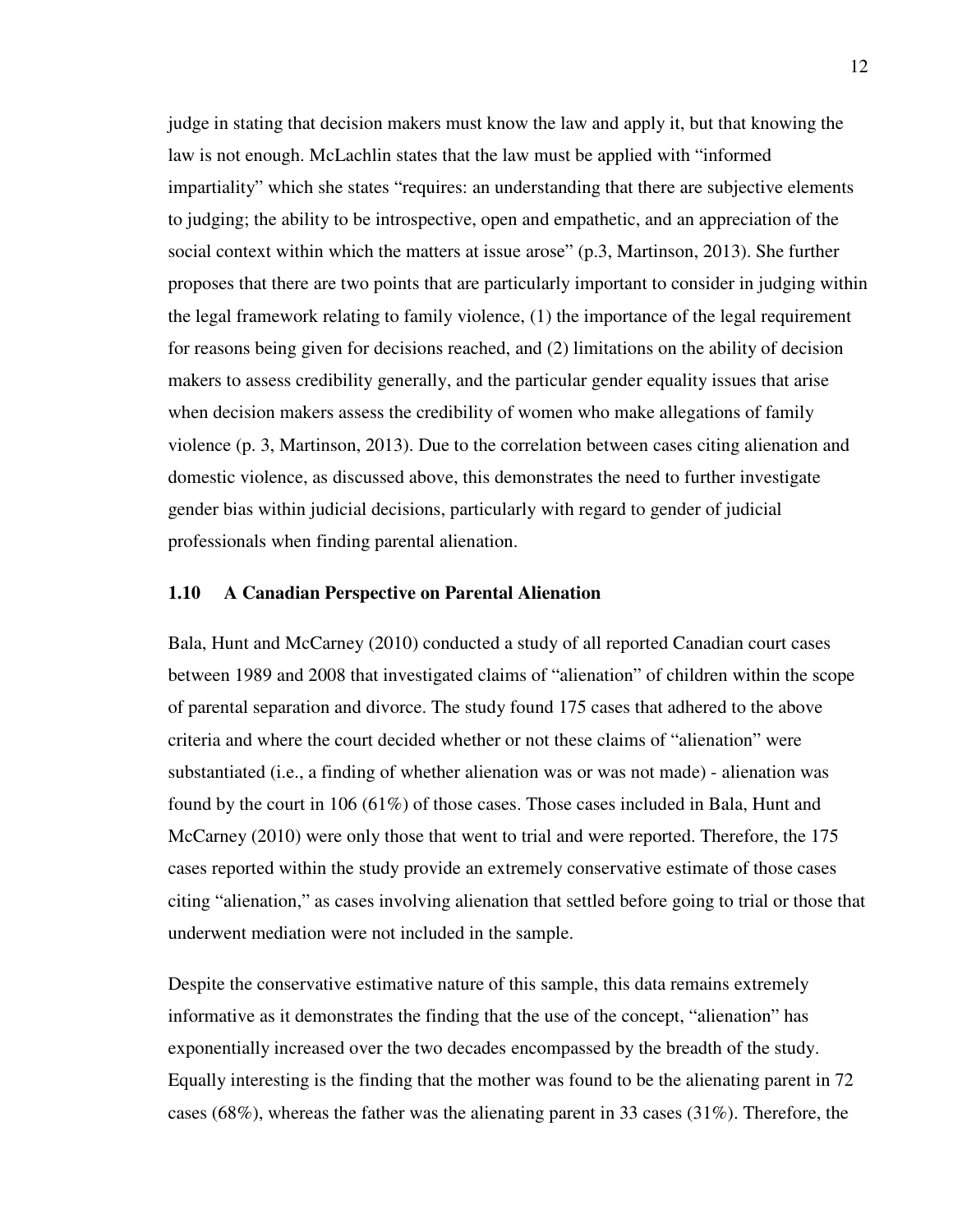gender phenomenon that was reported before the turn of the century still persists, although, not without cause.

The authors provide reasoning for this gender gap by explaining that, "While mothers were significantly more often the alienating parent, mothers much more frequently have sole custody of children, or are the primary resident parent in joint legal custody cases," (Bala, Hunt & McCarney, 2010, p. 166). By this logic, mothers are more likely to be the alienating parent as they are more likely to have a more influential relationship with the child as the custodial parent. This reasoning was supported by the finding that the alienating parent had sole custody of the child(ren) in 89 cases (84 percent). The study unfortunately does not break down the alienation cases by year and gender as to examine whether the gender divide within the context of parental alienation is increasing or decreasing. This is an extremely important factor that remains to be investigated.

#### **Part I Research Question**

What are the trends in terminology of judicial decisions surrounding finding parents culpable of parental alienation – are the number of cases citing parental alienation increasing, how often do judges employ a diagnosis, in comparison to referring to the concept of parental alienation?

#### **Hypotheses Part I**

There will be a tendency towards judges identifying or finding parental alienation behaviors. However, the previous literature suggests that judicial professionals will avoid employing the label of 'Parental Alienation Syndrome' or 'Parental Alienation Disorder' due to the lack of empirical evidence to support these notions.

#### **Part II Research Question.**

Is there a gender difference between mothers and fathers who commit parent alienation?

#### **Hypotheses Part II.**

Based on the previous literature and trends, mothers are hypothesized to be responsible for committing parental alienation more often due to societal norms in custody which lead them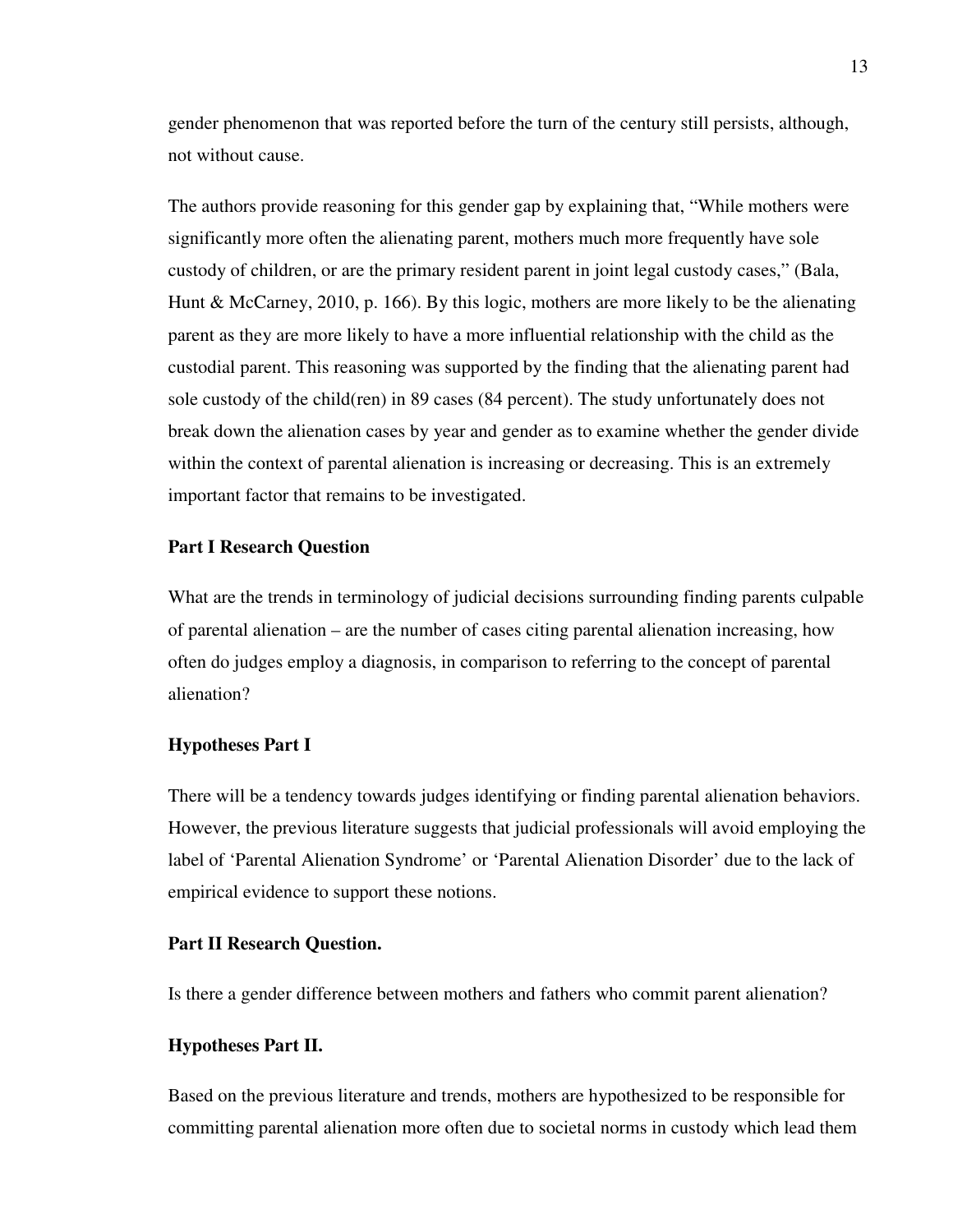to be statistically more likely to commit parental alienation due to the fact that they are custodial parents more often and therefore have an increased relationship and access to commit parental alienation (Bala, Hunt & McCarney, 2010).

#### **Part III Research Question**

Is there a gender difference between female and male legal and mental health professionals and their likelihood to identify parental alienation? If so, is this gender difference influenced by gender of parent?

#### **Hypothesis Part III.**

Drawing from related literature on gender bias in custody evaluations and domestic violence cases, it is hypothesized that there will be gender differences in the way in which female judges make findings pertaining to family law cases citing parental alienation in comparison to the means in which male judges do. Female legal and mental health professionals are hypothesized to be more sensitive to domestic violence issues which may make them more hesitant to apply parental alienation labels since the victim concerns about the other parent have a basis in fact (i.e., not poisoning but rather protecting). Previous research has demonstrated that female legal and mental health professionals are significantly more likely to report unintended negative consequences if parental alienation is included in the DSM-V (Jaffe, Harris & Aujla, 2012).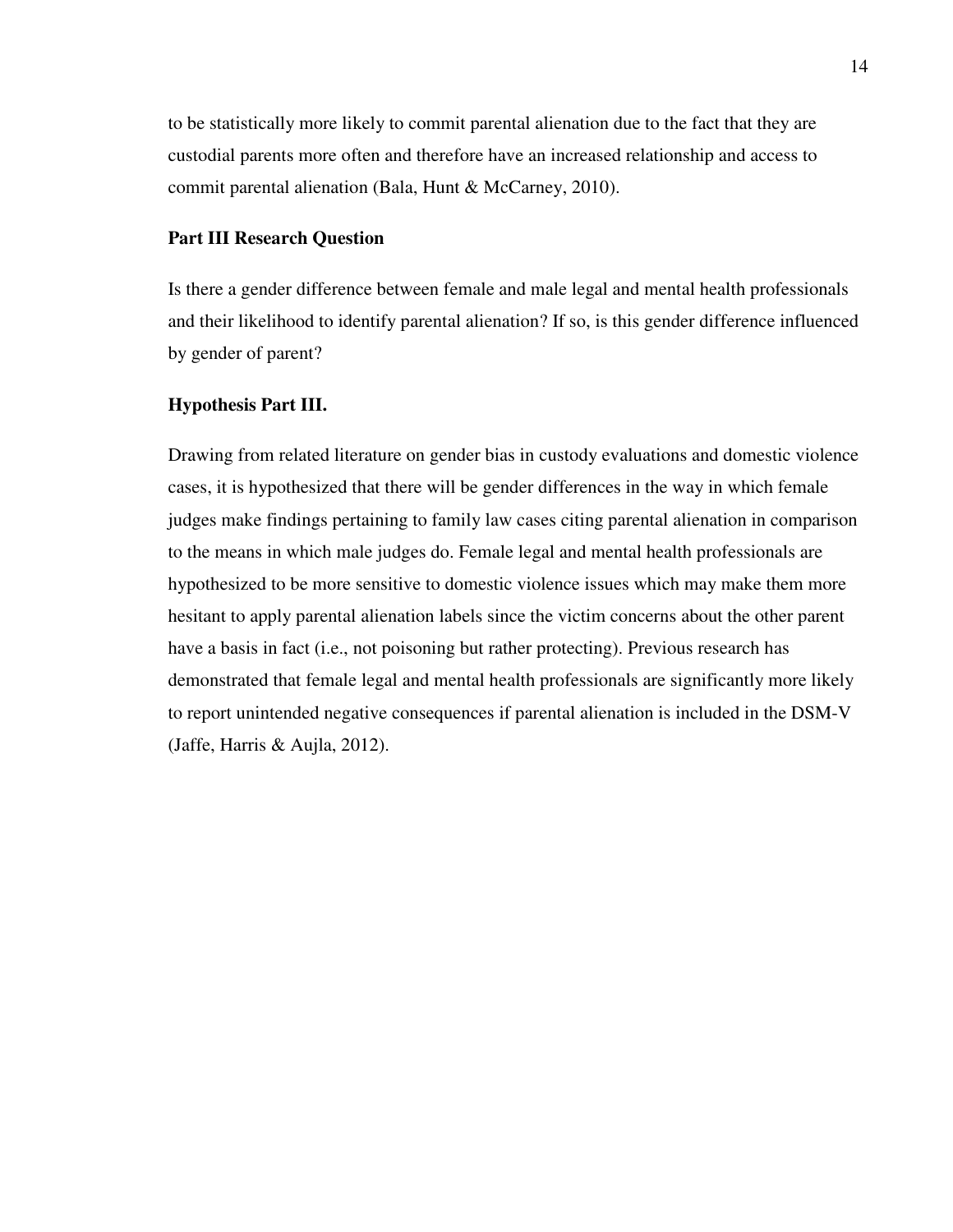#### **Chapter 2**

#### **2 Method**

The current study employed a retrospective quantitative case review of 100 Canadian court cases citing parental alienation with judicial decisions dated between January 1, 2010 and December 31, 2012. Replicating the methodology described in Bala et al. (2010), the current study utilized two major commercial Canadian databases of judicial decisions, Westlaw Canada (Thomson) and Quicklaw (LexisNexis) to conduct its search for court cases. Both databases were searched using the search terms "parental alienation," "alienated child," "alienated," "alienating parent" and the truncated term "alienat\*" (searching for where parent or child were within 10 words of alienat\*), the terms identical to those used in the search conducted by Bala et al. (2010). See Appendix A for search terms and results.

#### **2.1 Participants**

The inclusion criteria for cases yielded from the initial search included cases where "parental alienation" was cited in any of the above forms. Cases where judicial decisions were made regarding the presence of parental alienation, either approved or denied, were the target of the search. It is important to note that as Bala, Hunt and McCarney (2010) state, "the reported case law does not reflect the total number of cases in which alienation issues arise," (p. 165) as many cases do not reach litigation due to the alienating parent 'giving up' as a product of a sense of hopelessness in dealing with a hostile situation, and a byproduct of lacking both the emotional and financial resources to continue litigation.

Therefore, cases that settle are not the focus of the current study, although they are cited to be similar to those cases that are the focus of the current study - those that go to trial and are reported (Bala, Hunt, & McCarney, 2010). Admittedly, there may be aspects of those cases that go to trial that are qualitatively different than those that settle, however – the current study contributes an important illustration of the current judicial situation that parents confront while engaged in litigation to the literature.

Additionally, excluded cases were those that did not use the term "alienation" within the scope of the study; those cases that did not report a clear decision; for example when the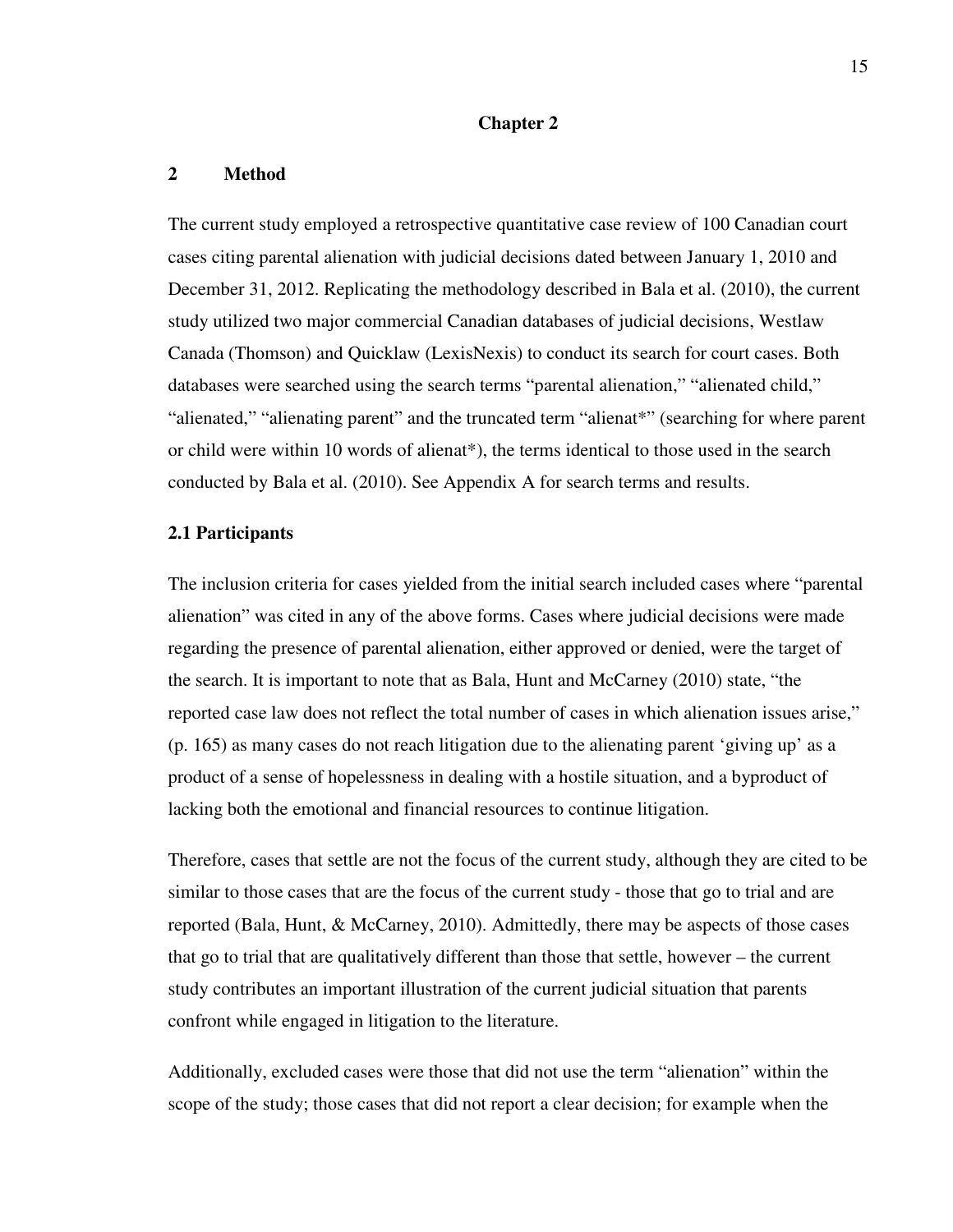judge deferred the case to a later date for assessment; those cases that involved same sex couples; involved grandparents  $(n=1)$ ; were in French, cases that were sealed, arbitration decisions and other unreported cases, and oral decisions. Similar exclusions have been made by previous researchers (Bala, Hunt & McCarney, 2010).

#### **2.2 Measures**

**Overview of the parental factor definitions for the chi square analysis.** The major parental factors investigated were gender, which parent is ordered to be primary caregiver, alienating behaviors employed by alienating parent, allegations of domestic violence, child abuse or both against alienating parent, and findings of domestic violence, child abuse or both against alienating parent. Allegations of domestic violence, child abuse or both against the alienated parent, and findings of domestic violence, child abuse or both against the alienated parent were also measured. These are crucial factors to measure due to their capacity to reflect on the current gendered situation in court cases pertaining to parental alienation with specific interest in gender of both parents compared to each of the above factors. See Appendices A and B for coding processes and operational definitions of parental factors.

**Overview of the judicial and case factor definitions for the chi square analysis.** Judicial factors evaluated were gender of judge, judge orders custody and access assessment, judge identifies parental alienation, and judge makes finding of parental alienation. The sole legal factor evaluated was the presence of a custody and access assessment. These are important factors to investigate due to their ability to inform the current use of parental alienation in Canadian court cases (i.e., using a diagnosis, describing, using synonymous terms, etc.).

To be clear, there were three levels of possible court outcome for the cases presented. The first level of possible outcome was whether or not the judge neither identified nor made findings of parental alienation and therefore saw the allegations of parental alienation as unsubstantiated.

The second level of possible outcome was whether or not the judge identified parental alienation (i.e., when the allegations raised by a parent were seen as legitimate concerns by the judge with some basis in fact from the evidence).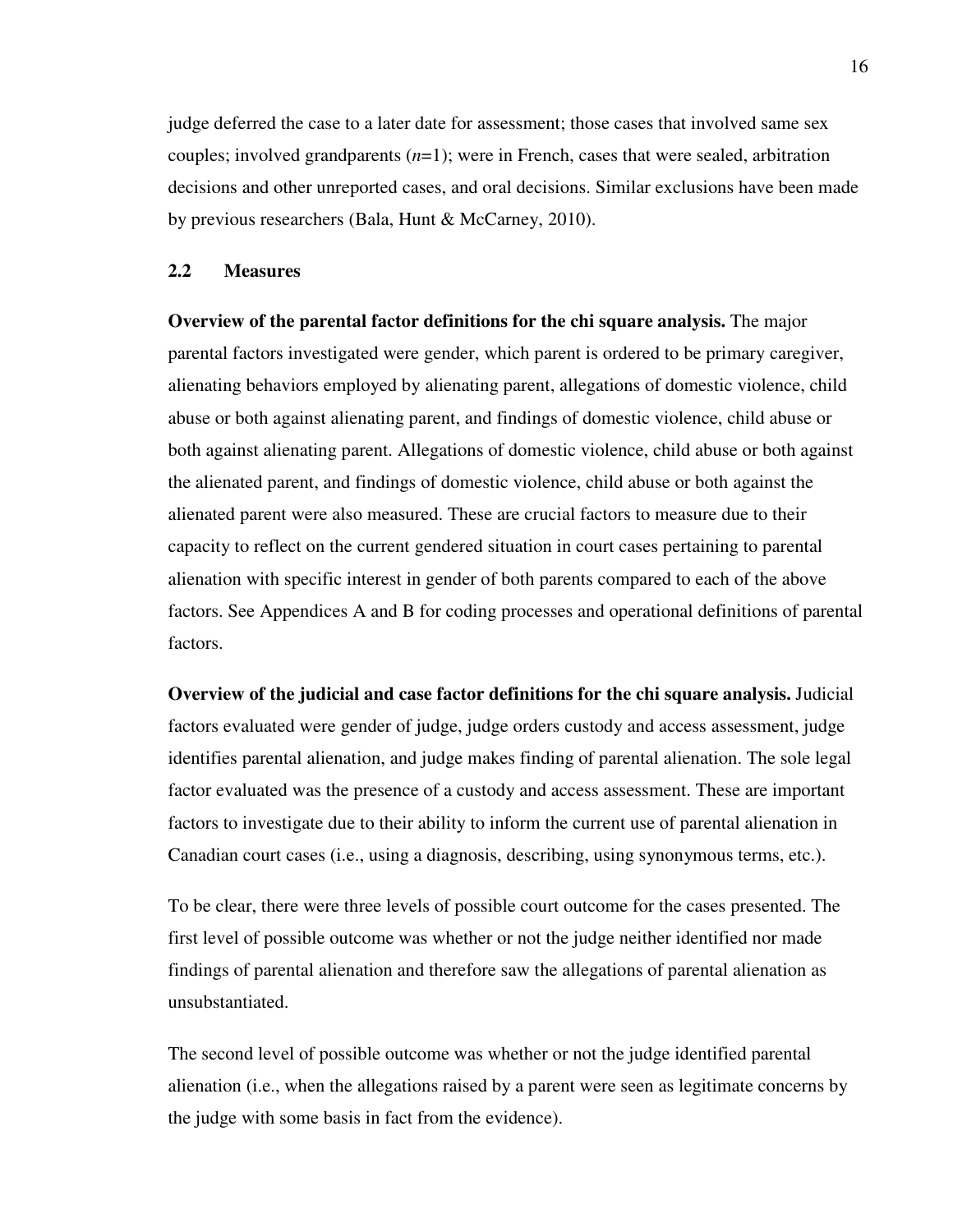The third level of possible outcome was coded as whether or not the judge made findings of parental alienation (i.e., used alienation as one of the reasons for the final decision and parenting plan). An example of this outcome can be seen in the *L.M.A.M. v. C.P.M* Manitoba court decision in March of 2011 where Justice Thompson stated "Based on the totality of the evidence I have heard, I have concluded, beyond a reasonable doubt, that the verbal abuse of, and overt disrespect shown to, the petitioner before and immediately following the date of separation continued in the presence of his children thereafter, and that through both overt and subtle means… he engaged in an ongoing effort to alienate the children from the petitioner and to weaken and destabilize, if not destroy, their relationship with her." (p.1160).

Findings of parental alienation syndrome (PAS) were also coded and were intended to represent a fourth level of possible outcomes; however, due to a small sample size  $(n=2)$ these incidences were not analyzed. See Appendices A and B for coding processes and operational definitions of judicial and legal case factors.

#### **Overview of the mental health professional factor definitions for the chi square**

**analysis.** The mental health professional factors investigated were gender, and identification of parental alienation. These were important factors to examine due to their contribution to gender bias within the identification and findings of parental alienation in court. See Appendices A and B for coding processes and operational definitions of mental health professional factors.

**Overview of the child factor definitions for the chi square analysis.** The child factors investigated were gender, age, number of children and the presence or absence of twenty-five of the top alienating behaviors demonstrated by children as is outlined by the literature. These were vital factors to examine due to their ability to reflect upon the correlation between gender of child and their chosen alienation tactics, as well as the influence their same-sexed and opposite-sexed parent had over them in terms of alienation strategies. See Appendices A and B for coding processes and operational definitions of child factors.

If any of the above factors were missing or omitted, they were coded as not present (i.e., no information) in the court case reports.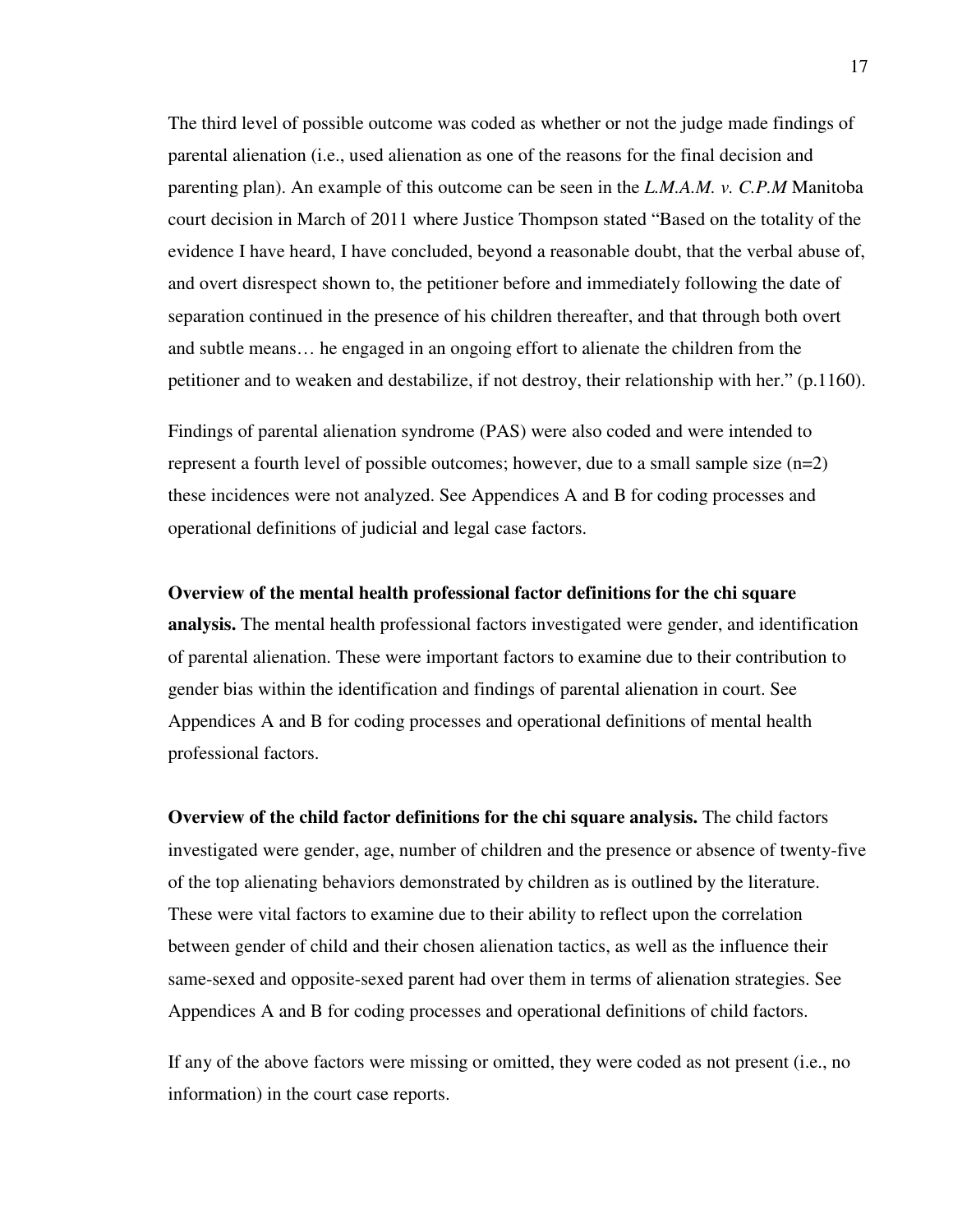#### **2.4 Procedure**

**Coding system.** Each of the 100 court cases were independently reviewed and coded by two separate reviewers (both graduate students at the University of Western Ontario), using a coding data sheet created based on those criteria outlined in Bala et al. (2010) and updated by the current authors to investigate the present study's aims (see Appendix B for Coding Data Sheet). In preparation for coding, both reviewers coded 20 pilot cases as to evaluate interrater reliability and assess the data-coding sheet for test-retest reliability. Once a high positive kappa reliability score (of 0.9 or higher) was achieved, the reviewers coded the remaining 80 court cases. Inter-rater reliability was re-assessed overall by randomly selecting 20 cases, therefore yielding an overall kappa reliability score of inter-rater reliability.

#### **2.5 Data Analysis Plan**

All identified factors were analyzed at the univariate level using chi-square analyses. Some individual factors were analyzed a multiple levels to investigate the relationship between the factor and other layers of factors (i.e., gender and level of alienation).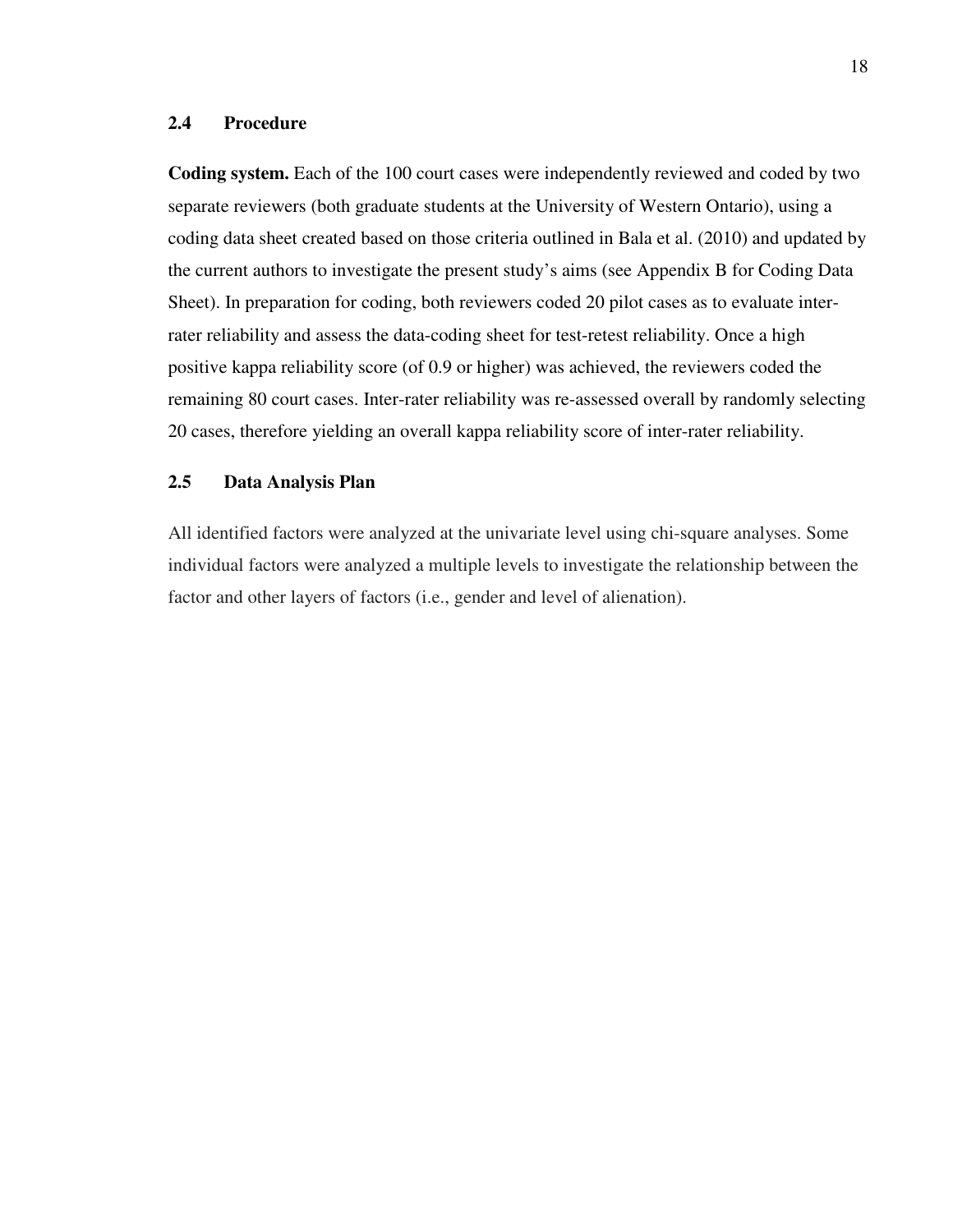#### **Chapter 3**

#### **3 Results**

#### **3.1 Descriptive Characteristics of the Parents**

In the majority of the cases, the alienating parent was allegedly female  $(65\%)$ , with only 35% of fathers allegedly alienating their children. Fathers were more often the alienated parent (65%), whereas mothers were alienated parents 35% of the time. Nearly three-quarters (73.5%) of parents obtained legal representation, whereas slightly over a quarter of parents chose to self-represent  $(26.5\%)$ . In those cases where alienating parents chose to self represent, judges identified alienation in 18 cases; in instances where alienating parents chose to seek legal counsel, judges identified alienation in 52 cases.

From those cases where income was reported, there was a wide range of socio-economic status in the sample ranging from an annual income of \$10,000 to \$200,000, with the majority of the cases (28.3%) falling between \$25,000 and \$99,000 per annum.

The level of conflict between the parents in the sample was nearly always "high" (92%), with only 8% of parents fitting into the "medium" conflict group and no parents meeting the criteria of "low conflict". From this, allegations of domestic violence against the alienating parent were present in 33% of the cases and these allegations were substantiated in a finding of domestic violence in 6% of these cases. Allegations of domestic violence against the alienated parent were present in 38% of the cases, and these allegations were substantiated in a finding of domestic violence in 9% of the cases.

Allegations of child abuse against the alienating parent were found in 22% of the cases, with these allegations substantiated in 2% of the cases through criminal charges laid. Allegations of child abuse against the alienated parent were found in 44% of the cases, with none of these allegations resulting in a criminal charge (see Appendix C for operational definitions of terms).

In 16% of the cases in the sample, the alienating parent displayed psychological problems or was diagnosed with a psychological disorder. In 15% of the cases, the alienated parent displayed psychological problems or was diagnosed with a psychological disorder.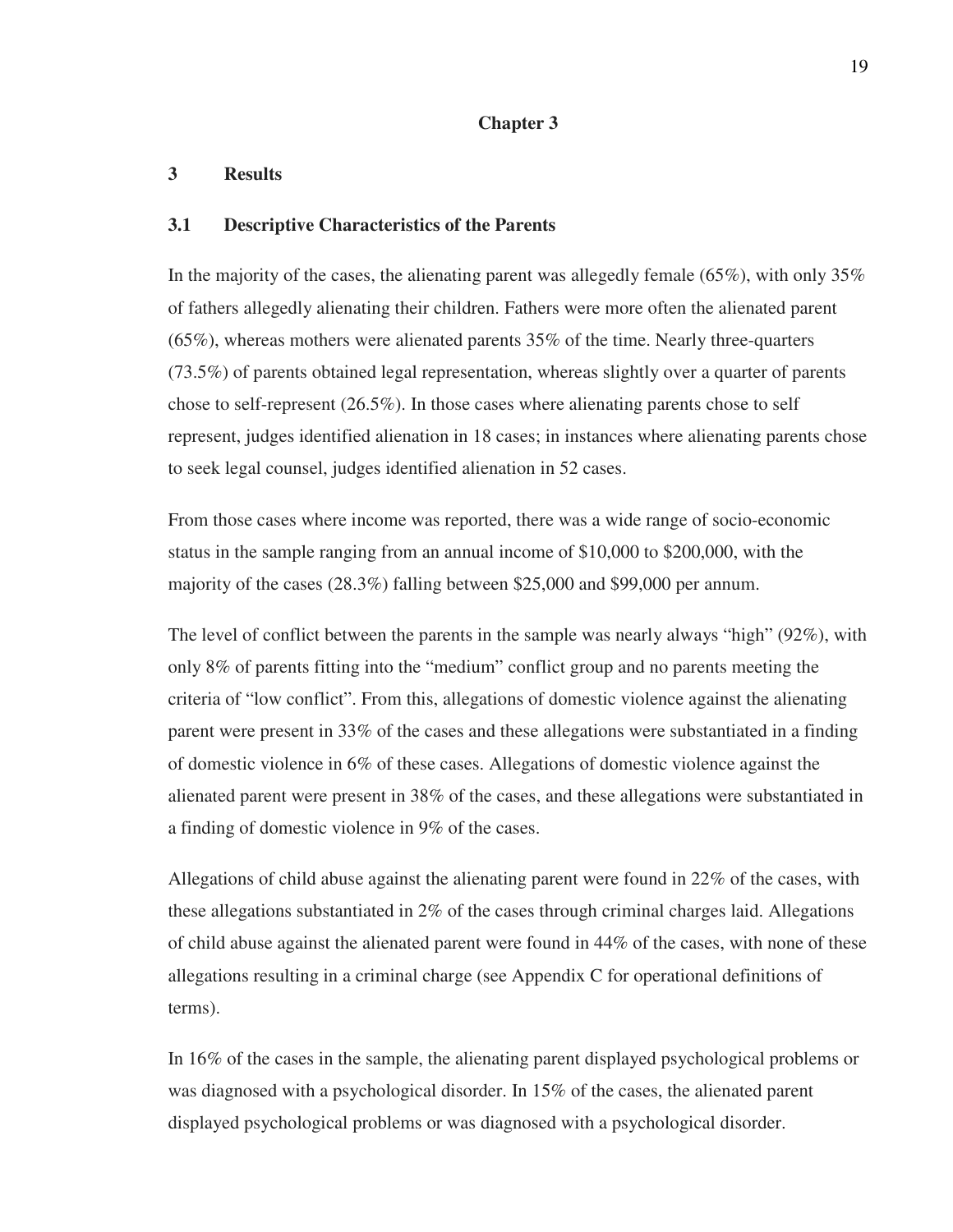#### **3.2 Descriptive Characteristics of Judges and Cases**

There were 100 cases reviewed in the present study. These cases involved decisions made by male judges in 49% of the cases; female judges in 37% of the cases; and there was at least one female judge and at least one male judge in 5% of the cases. In 9% of the cases the judge's gender was unable to be identified. See Appendix D for a graph representation of the distribution of presiding judge gender.

The jurisdictions in which the judges made these decisions were: Ontario (46%), British Columbia (22%), Nova Scotia (7%), Alberta (6%), Manitoba (5%), Newfoundland (5%), Saskatchewan (3%), New Brunswick (2%), Quebec (2%), Prince Edward Island (1%), and Northwest Territories (1%). Quebec cases are underrepresented in this study due to the fact that many of the cases which cited parental alienation in Quebec were in French and this met criteria for exclusion in this study.

Judges ordered custody evaluations in 61% of the cases, and there was a custody evaluation completed for 66% of the cases involved in the sample. In those cases where judges did not order a custody evaluation, each of the parties' counsel may have agreed in advance to obtain an assessment independently of court order.

Allegations of parental alienation were unsubstantiated in 30 (30%) of the cases, judges identified parental alienation (i.e., when the allegations raised by a parent were seen as legitimate concerns by the judge with some basis in fact from the evidence) in 39 (39%) cases, made findings of parental alienation (i.e., used alienation as one of the reasons for the final decision and parenting plan) in 29 (29%) cases and made findings of parental alienation syndrome in 2 (2%) of the cases.

#### **3.3 Descriptive Characteristics of Mental Health Professionals**

Cases in the sample were likely to involve at least one mental health professional (79%) and have involvement of Child Protective Services (59%). In 46% of the cases a mental health professional identified parental alienation. Additionally, the Ontario Children's Lawyer (OCL) was involved in 35% of the cases.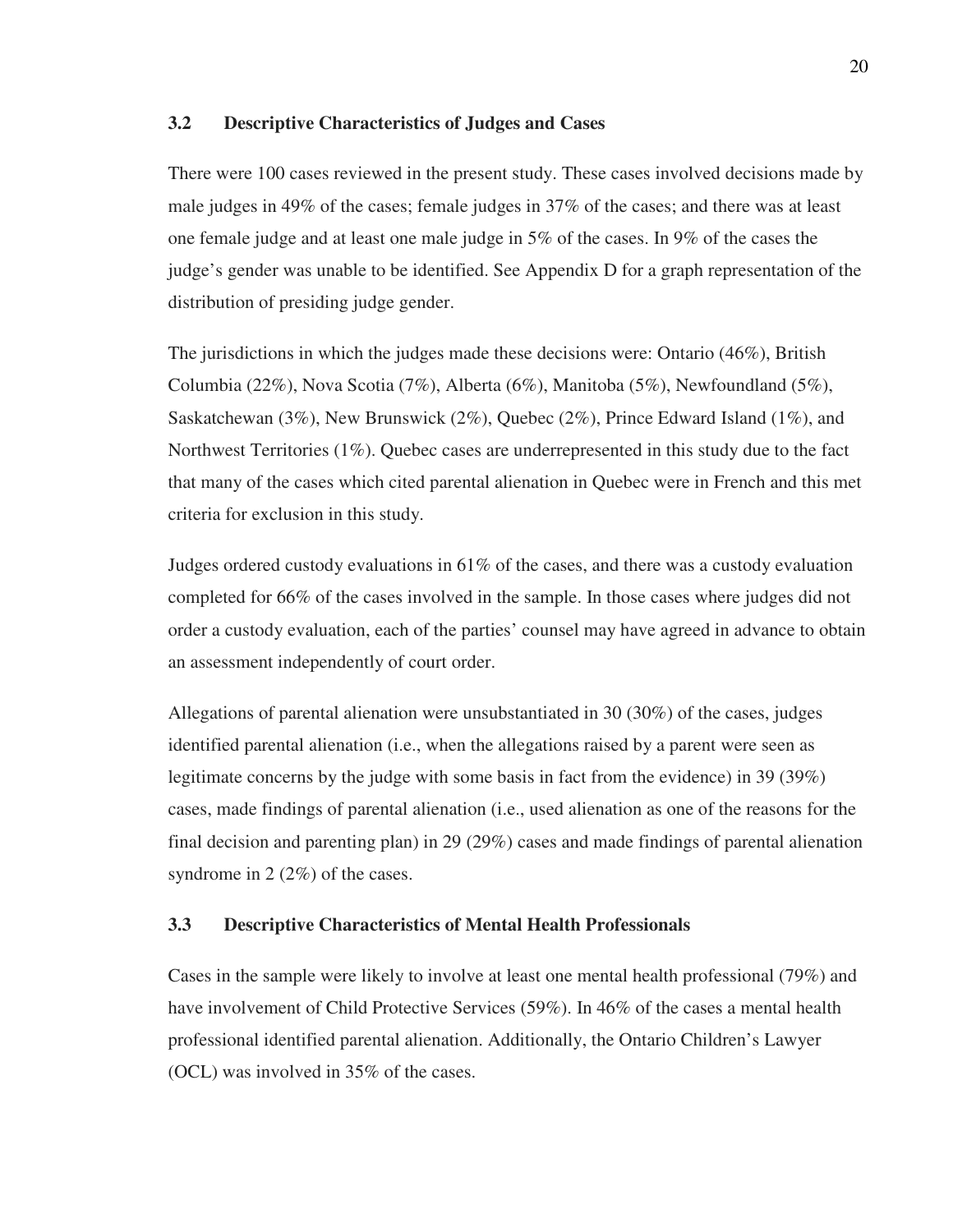#### **3.3 Descriptive Characteristics of the Children**

The children in these families ranged from 2 to 22 years of age at the time the decisions were made, with a mean age of 12 years  $(SD=4.59)$  for all children in the study, 8.78 years (SD=3.85) for the youngest child in the family, and 13.50 years (SD= 4.95) for the oldest child in the family. The number of children in the families that were involved in the case ranged from one to four, with a mean number of 1.72 children (SD=0.75). There was one child in 45% of the cases, two children in 39% of the cases, three children in 15% of the cases and four children in 1% of the cases.

#### **3.4 Chi Square Analysis of Parent Factors**

Mothers were alleged as the alienating parent in 65 (65%) of the cases, whereas fathers were alleged as the alienating parent in 35 (35%) cases. Gender of alienating parent significantly impacted the judges' likelihood of identifying parental alienation. Mothers were identified as the alienating parent in 41 (58.6%) cases, whereas fathers were identified as the alienating parent in 29 (41.4%) cases  $\chi^2(1, N=99)=4.24$ , p<.05. However, due to the fact that there were more alienating mothers in the sample, when looking at the likelihood for parents to be identified as the alienating parent within their gender, there is a different outcome: of the cases where the mother faced allegations of parental alienation before the court, she was identified by the judge as an alienating parent in 41 out of 65 (63.1%) cases; whereas of the cases where the father faced allegations of parental alienation before the court, he was identified by the judge as the alienating parent in 29 out of 35 (82.9%) cases. Table 1 illustrates an overview of the identification of parental alienation in the context of gender of alienating parent in this study.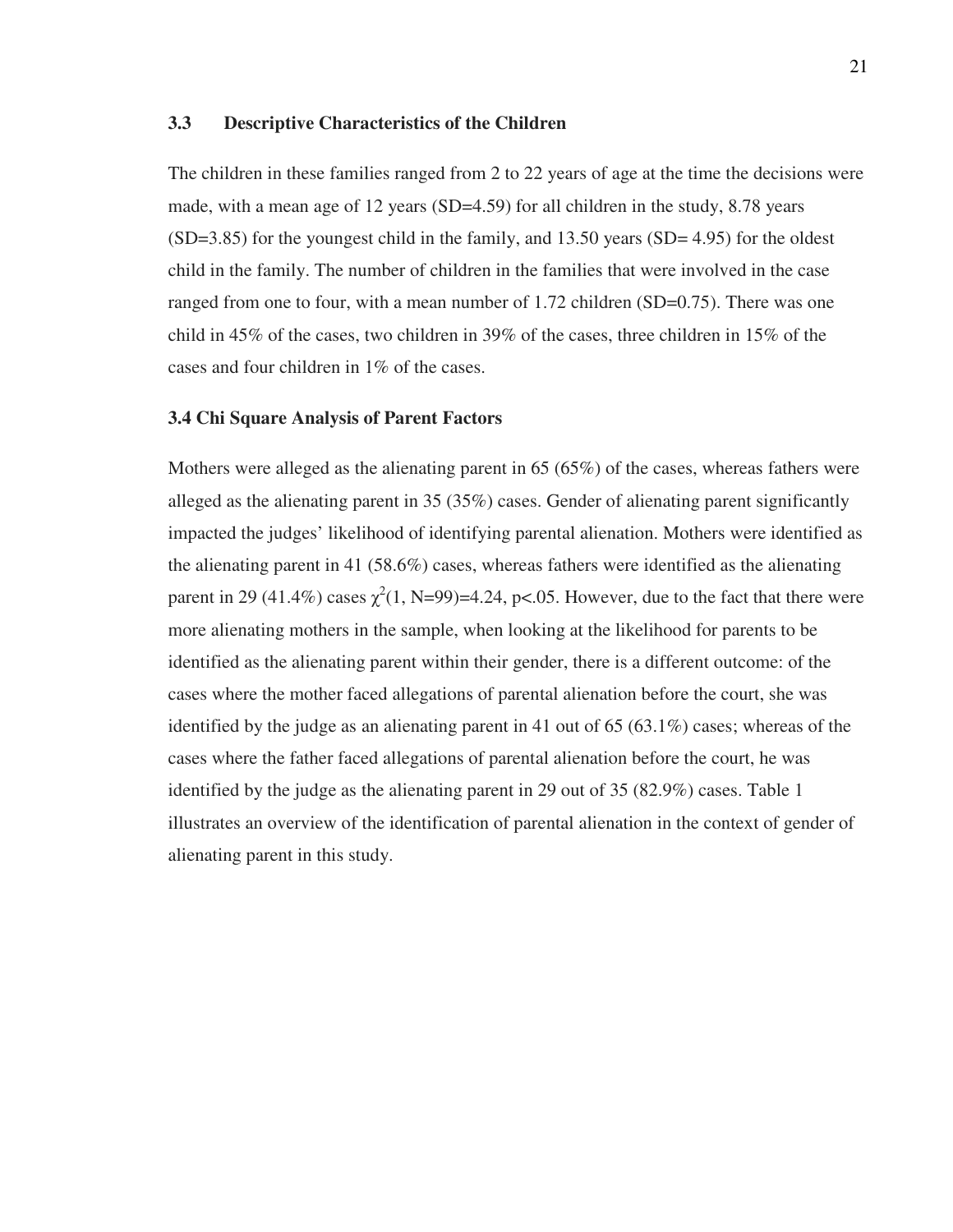Table 1

|                             |  | Frequencies & Total Percentages of Identification of Parental Alienation in Context of |  |  |
|-----------------------------|--|----------------------------------------------------------------------------------------|--|--|
| Gender of Alienating Parent |  |                                                                                        |  |  |

|                                                     | Parent Gender |         |          |
|-----------------------------------------------------|---------------|---------|----------|
|                                                     | Mothers       | Fathers |          |
|                                                     | n             | n       | $\chi^2$ |
| Judge identified parental alienation                |               |         | $4.24*$  |
| Yes                                                 | 41            | 29      |          |
| Percent within judge identified parental alienation | 58.6%         | 41.4%   |          |
| Percent within alienating parent gender             | 63.1%         | 82.9%   |          |
| N <sub>o</sub>                                      | 24            | 6       |          |
| Percent within judge identified parental alienation | 80.0%         | 20.0%   |          |
| Percent within alienating parent gender             | 36.9%         | 17.1%   |          |

Note: *\*p<.*05, *\*\*p<*.001

Mothers alleged as alienating parents were given primary caregiving status of their children in 23 (35.4%) of the cases, whereas allegedly alienating fathers were designated as primary caregiver in only 7 (20%) of cases  $\chi^2(2, N=98)=3.28$ , p>.05. Findings around primary caregiving of alienated parents reflected significant findings. Alienated mothers were designated as primary caregiver in 22 (62.9%) cases, whereas alienated fathers were given the primary caregiving role of their children in only 24 (36.9%) cases  $\chi^2(2, N=98)=6.42$ , p<.05.

Mothers alleged as the alienating parent were significantly less likely to have committed domestic violence, than fathers who were facing allegations of alienation  $\chi^2(1, N=99)=6.55$ , p<.05. Significantly fewer allegations of domestic violence were made against alienated mothers than alienated fathers  $\chi^2(1, N=99)=9.92$ , p<.01. Furthermore, alienated mothers faced significantly fewer findings of domestic violence than alienated fathers  $\chi^2(1)$ , N=99)=5.32, p<.05.

Although not statistically significant, the data suggests an interesting relationship between a judges' finding of alienation (i.e., used alienation as one of the reasons for the final decision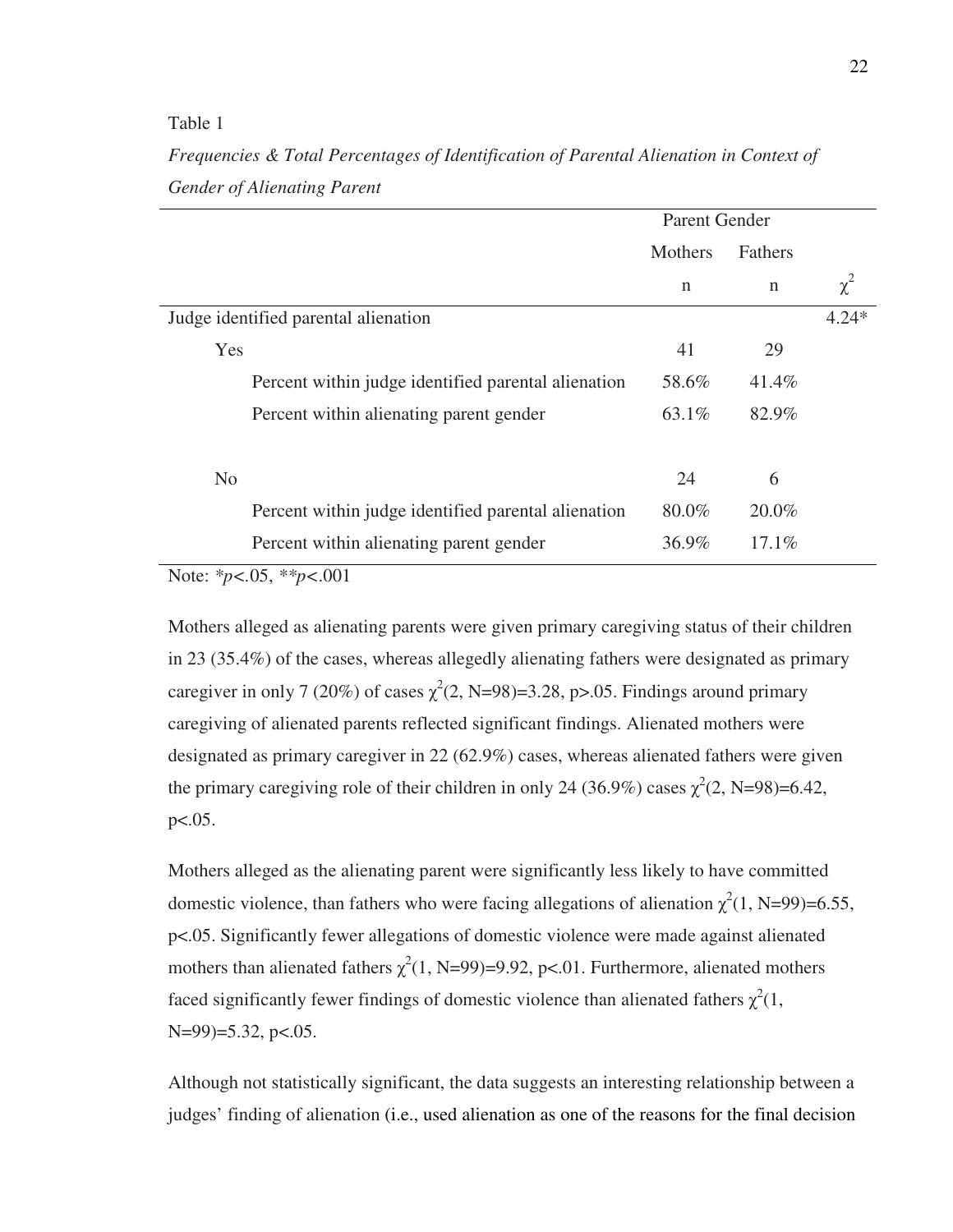and parenting plan), (*n*=31) and primary caregiver status post-trial. When judges found mothers to be the alienating parents, the mother was ordered primary caregiver by the judge 22.2% of the time, whereas when judges found the father to be the alienating parent, the father was never (0%) deemed the primary caregiver,  $\chi^2(1, N=99)=3.28$ , p>.05. Table 2 illustrates an overview of the parental factors in context of gender of parent in this study.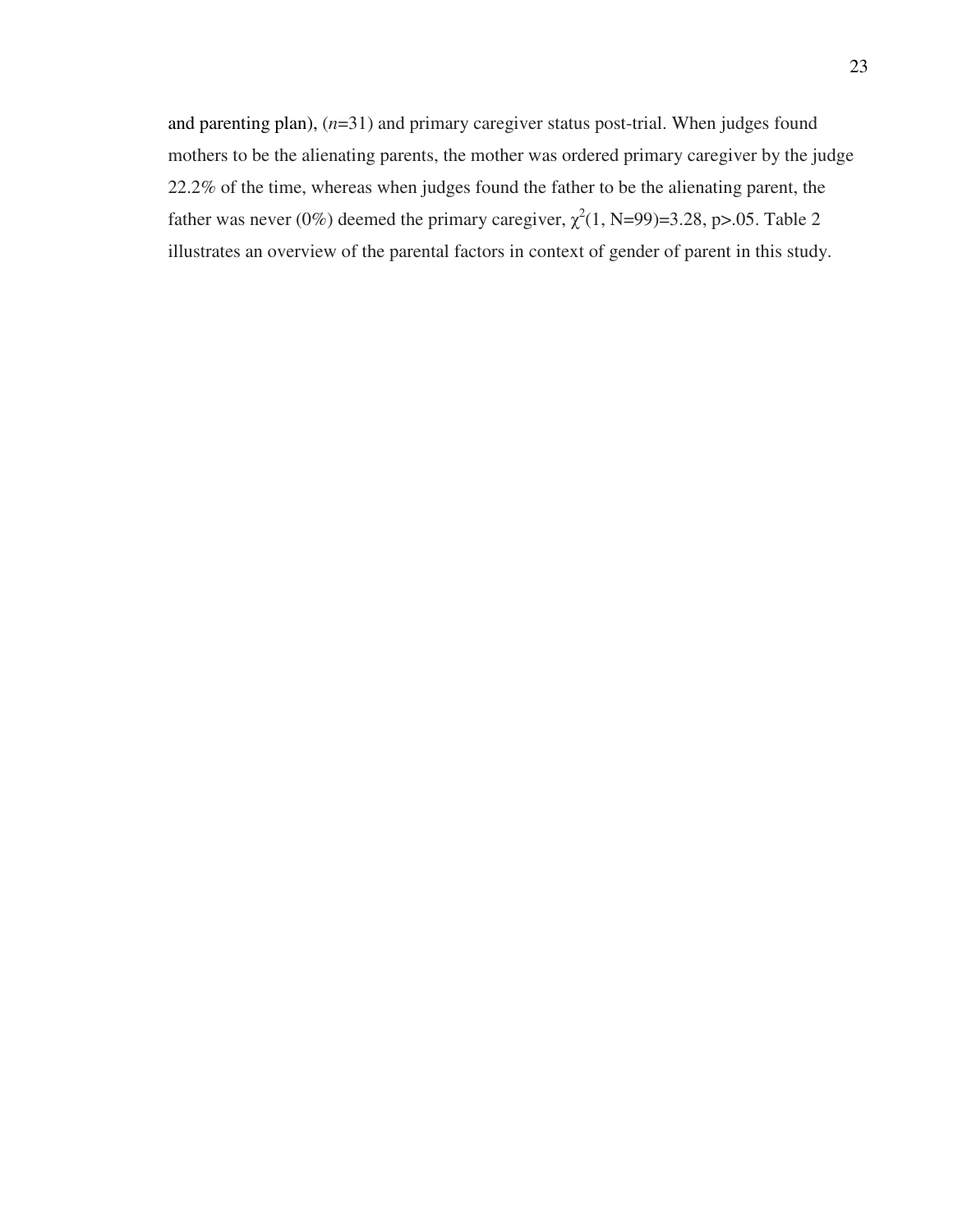## Table 2

|                                                 | Parent Gender |           |          |
|-------------------------------------------------|---------------|-----------|----------|
|                                                 | Mothers       | Fathers   |          |
|                                                 | $n(\%)$       | $n(\%)$   | $\chi^2$ |
| <b>Alienating Parents</b>                       | 65(65)        | 35(35)    |          |
| <b>Alienated Parents</b>                        | 35(65)        | 65(65)    |          |
| AP Primary Caregiver                            |               |           | 3.28     |
| Yes                                             | 23(35.4)      | 7(20.0)   |          |
| No                                              | 41(63.1)      | 28(80.0)  |          |
| Non-AP Primary Caregiver                        |               |           | $6.42*$  |
| Yes                                             | 22(62.9)      | 24(36.9)  |          |
| No                                              | 13(37.1)      | 40(61.5)  |          |
| Allegations of Domestic Violence Against AP     |               |           | 1.08     |
| Yes                                             | 19(29.7)      | 14(40.0)  |          |
| No                                              | 45(70.3)      | 21(60.0)  |          |
| Findings of Domestic Violence Against AP        |               |           | $6.55**$ |
| Yes                                             | 1(1.5)        | 5(14.3)   |          |
| N <sub>0</sub>                                  | 64 (98.5)     | 30(85.7)  |          |
| Allegations of Domestic Violence Against Non-AP |               |           | 9.94**   |
| Yes                                             | 6(17.1)       | 32(49.2)  |          |
| N <sub>o</sub>                                  | 29(82.9)      | 33(50.8)  |          |
| Findings of Domestic Violence Against Non-AP    |               |           | $5.32*$  |
| Yes                                             | 0(0.0)        | 9(13.8)   |          |
| No                                              | 35(100)       | 56 (86.2) |          |
| Allegations of Child Abuse Against AP           |               |           | 0.13     |
| Yes                                             | 15(23.1)      | 7(20.0)   |          |
| No                                              | 50(76.9)      | 28(80.0)  |          |
| Findings of Child Abuse Against AP              |               |           | 0.20     |
| Yes                                             | 1(1.5)        | 1(2.9)    |          |
| No                                              | 64 (98.5)     | 34(97.1)  |          |

*Frequencies & Total Percentages of Parental Factors in Context of Gender of Parent*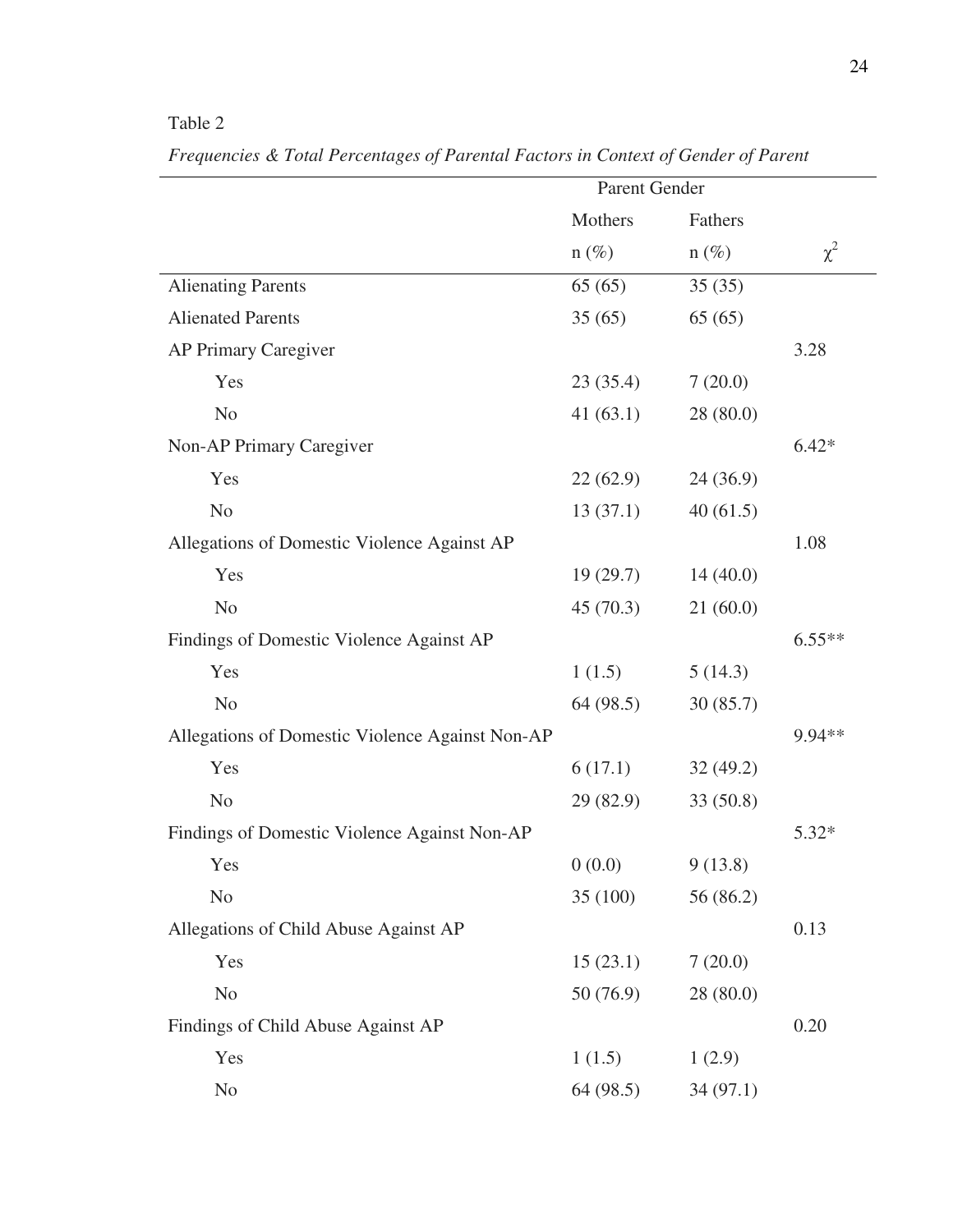| Allegations of Child Abuse Against Non-AP |          |          | 3.45 |
|-------------------------------------------|----------|----------|------|
| Yes                                       | 11(31.4) | 33(50.8) |      |
| N <sub>0</sub>                            | 24(68.6) | 32(49.2) |      |
| Findings of Child Abuse Against Non-AP    |          |          |      |
| N <sub>0</sub>                            | 35(35.0) | 65(65.0) |      |
| Note: * $p < .05$ , ** $p < .001$         |          |          |      |

None of the sixteen alienating behaviors evaluated were found to be statistically significant when considering parental factors and gender of alienating parent (i.e., mothers or fathers). There was no statistically significant difference in an alienating mother's versus alienating father's use of making negative comments about the other parent,  $\chi^2(1, N=99)=0.706$ , p>.05; making negative comments about the alienated parent's extended family,  $\chi^2(1, N=99)=0.122$ , p>.05; limiting contact with the alienated parent,  $\chi^2(1, N=99)=0.00, p>0.05$ ; withholding or blocking messages from the other parent,  $\chi^2(1, N=99)=0.224$ , p>.05; making communication with the other parent difficult,  $\chi^2(1, N=99)=2.041$ , p>.05; indicating discomfort about the other parent,  $\chi^2(1, N=99)=1.298$ , p>.05; displaying negative affect when child(ren) shows affection toward the other parent,  $\chi^2(1, N=99)=0.022$ , p>.05; making the child choose between parents,  $\chi^2(1, N=99)=0.817$ , p>.05; saying the alienated parent was unsafe,  $\chi^2(1, N=99)$ N=99)=3.490, p>.05; confiding in the child about adult matters,  $\chi^2(1, N=99)$ =0.457, p>.05; requiring favoritism by child,  $\chi^2(1, N=99)=0.005$ , p>.05; asking the child to spy or withhold information from the alienated parent,  $\chi^2(1, N=99)=1.099$ , p>.05; requesting the child to refer to alienated parent by first name,  $\chi^2(1, N=99)=0.943$ , p>.05; encouraging the child to disregard alienated parent's values, rules and authority,  $\chi^2(1, N=99)=3.781$ , p>.05; making the child feel guilty about spending time with the alienated parent,  $\chi^2(1, N=99)=2.527$ , p>.05; and by making the child feel guilty about spending time with the alienated parent's extended family,  $\chi^2(1, N=99)=0.00$ , p>.05. Table 3 illustrates an overview of frequencies of alienation behaviors in the context of gender of parent in this study.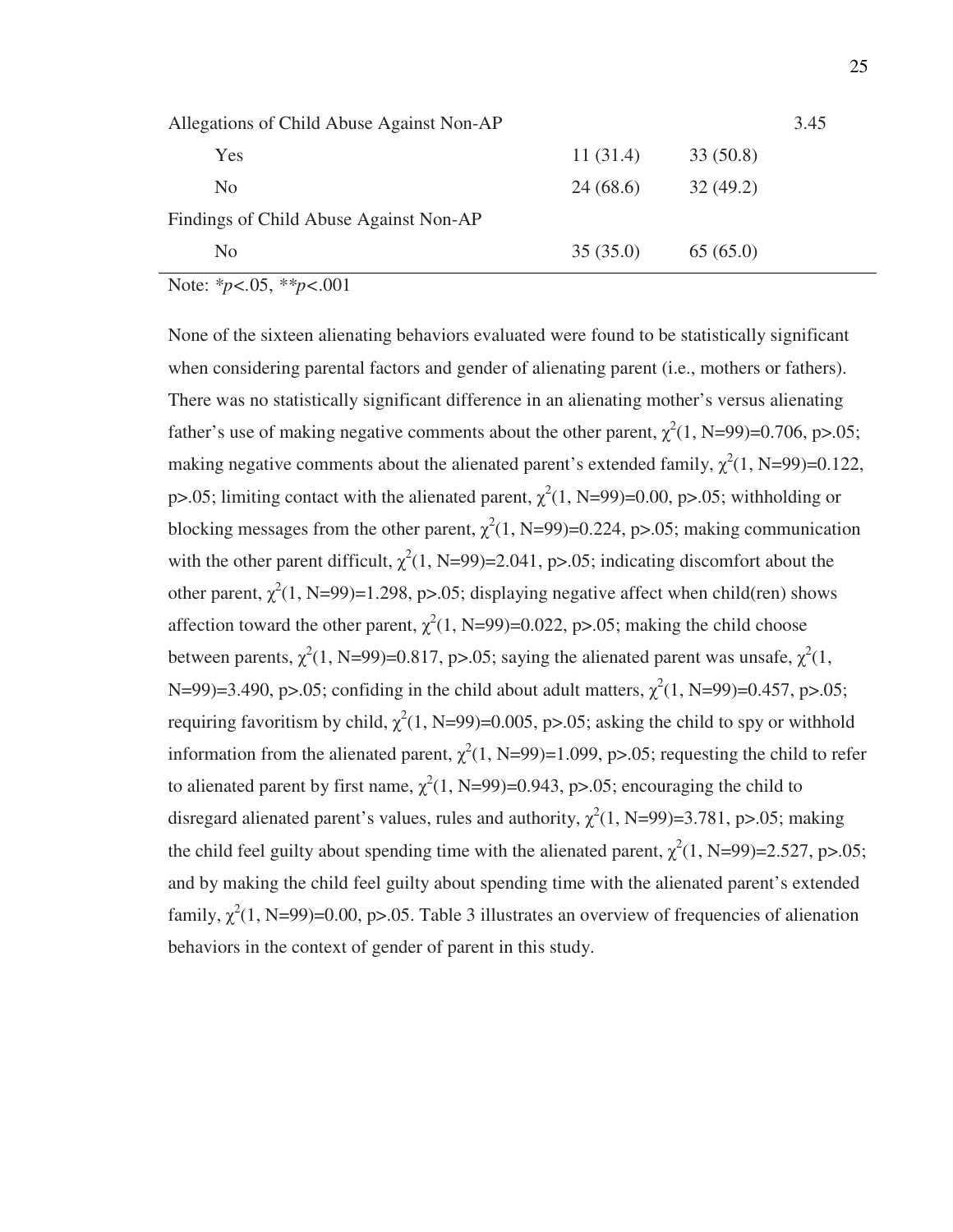# Table 3

|                                                                                                     | Gender <sup>1</sup> |          |
|-----------------------------------------------------------------------------------------------------|---------------------|----------|
|                                                                                                     | Mothers             | Fathers  |
|                                                                                                     | $n(\%)$             | $n(\%)$  |
| Made negative comments about alienated parent                                                       | 45(69.2)            | 27(77.1) |
| Made negative comments about parent's extended family                                               | 6(9.2)              | 4(11.4)  |
| Limited contact                                                                                     | 41(63.1)            | 22(62.9) |
| Withheld or blocked messages                                                                        | 14(21.5)            | 9(25.7)  |
| Made communication difficult                                                                        | 26(40.0)            | 9(25.7)  |
| Indicated discomfort about alienated parent                                                         | 28(43.1)            | 11(31.4) |
| Displayed negative affect when child (ren) shows affection<br>for other parent                      | 10(15.4)            | 5(14.3)  |
| Made child choose between parents                                                                   | 7(10.8)             | 6(17.1)  |
| Said other parent was unsafe                                                                        | 27(41.5)            | 8(22.9)  |
| Confided in child about "adult matters"                                                             | 27(41.5)            | 17(48.6) |
| Required favoritism of child                                                                        | 20(30.8)            | 11(31.4) |
| Asked child to spy or withhold information from other<br>parent                                     | 5(7.7)              | 5(14.3)  |
| Requested child to refer to alienated parent by first name<br>or refer to new partner as mom or dad | 5(7.7)              | 1(2.9)   |

# *Frequencies of Alienating Behaviors in Context of Gender of Parent*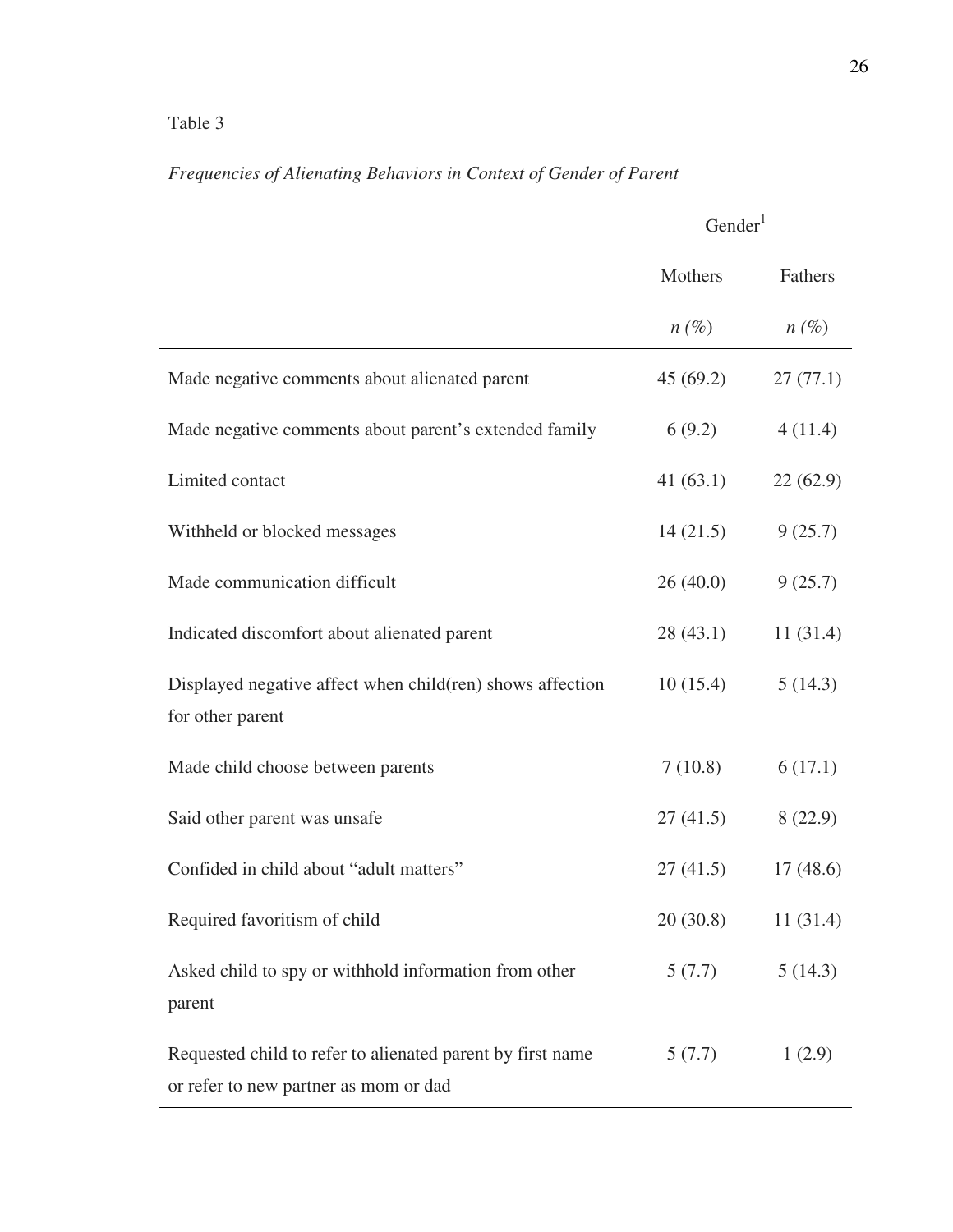| 7(10.8)  | 9(25.7) |
|----------|---------|
|          |         |
| 11(16.9) | 2(5.7)  |
|          |         |
|          | 0(0)    |
|          | 0(0)    |

Note: *\*p<.*05, *\*\*p<*.001

**Making negative comments about alienated parent.** Those parents in cases where parental alienation was substantiated were not more or less likely to make negative comments about the other parent than those where parental alienation was not substantiated,  $\chi^2(2, \chi)$ N=98)=0.8.399, p>.01. See Table 4 for frequencies and percentages on alienating behaviors and level of alienation.

**Making negative comments about alienated parent's extended family.** In those cases where judges substantiated (i.e., identified or made findings) parental alienation, parents were not more or less likely to use negative comments about the alienated parent's extended family as a means of alienating their children  $\chi^2(2, N=98)=5.09$ , p>.01. See Table 4 for frequencies and percentages on alienating behaviors and level of alienation.

**Limiting contact with the alienated parent.** In those cases where judges substantiated parental alienation in comparison to those where parental alienation was not substantiated, parents were not more or less likely to limit contact with the alienated parent as a means of alienating their children  $\chi^2(2, N=98)=4.19$ , p>.01. See Table 4 for frequencies and percentages on alienating behaviors and level of alienation.

**Withholding or blocking messages from the other parent**. In those cases where judges substantiated parental alienation, parents were not more or less likely to withhold or block messages from the alienated parent as a means of alienating their children than those parents in cases where alienation was unsubstantiated  $\chi^2(2, N=98)=2.27$ , p>.01. See Table 4 for frequencies and percentages on alienating behaviors and level of alienation.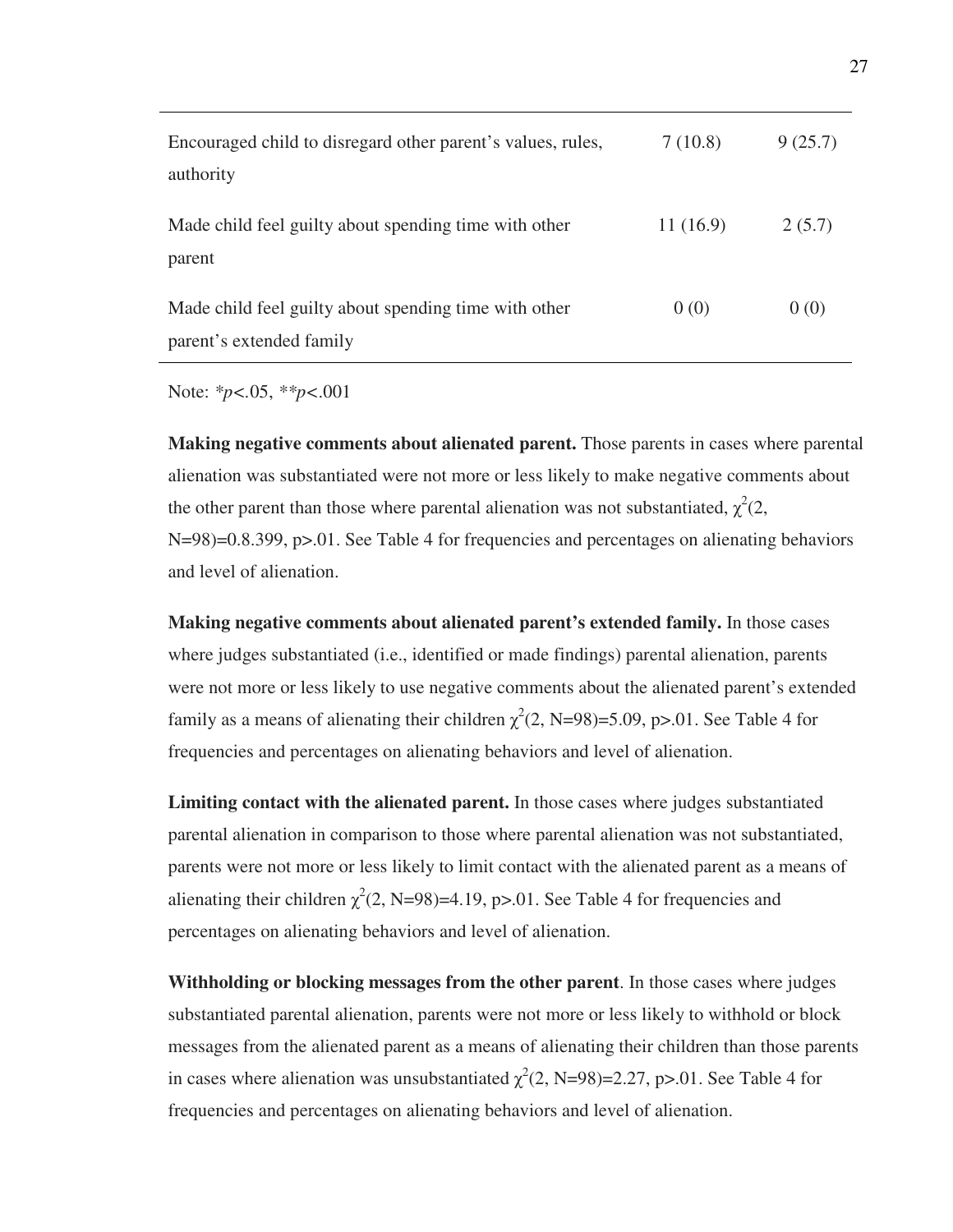**Making communication with the other parent difficult**. In those cases where judges substantiated parental alienation in comparison to those cases where alienation was unsubstantiated, parents were not more or less likely to make communication difficult with the alienated parent as a means of alienating their children  $\chi^2(2, N=98)=1.35$ , p>.01. See Table 4 for frequencies and percentages on alienating behaviors and level of alienation.

**Indicating discomfort about the other parent**. In those cases where judges substantiated parental alienation, parents were not more or less likely to indicate discomfort about the alienated parent as a means of alienating their children than those cases where judges did not substantiate parental alienation  $\chi^2(2, N=98)=2.20$ , p>.01. See Table 4 for frequencies and percentages on alienating behaviors and level of alienation.

**Displaying negative affect when child(ren) shows affection toward the other parent**. In those cases where judges substantiated parental alienation, parents were not more or less likely to display negative affect when their children show affection for the alienated parent as a means of alienating their children in comparison to those cases where parental alienation was unsubstantiated  $\chi^2(2, N=98)=0.85$ , p>.01. See Table 4 for frequencies and percentages on alienating behaviors and level of alienation.

**Making the child choose between parents.** In those cases where judges substantiated parental alienation, parents were not more or less likely to make the child choose between parents as a means of alienating their children than those cases where judges did not substantiate parental alienation  $\chi^2(2, N=98)=3.92$ , p>.01. See Table 4 for frequencies and percentages on alienating behaviors and level of alienation.

**Saying the alienated parent was unsafe.** In those cases where judges substantiated parental alienation, parents were not more or less likely to say the alienated parent was unsafe as a means of alienating their children in comparison to those cases where judges did not substantiate parental alienation  $\chi^2(2, N=98)=1.35$ , p>.01. See Table 4 for frequencies and percentages on alienating behaviors and level of alienation.

**Confiding in the child about adult matters.** In those cases where judges substantiated parental alienation, parents were not more or less likely to confide in their child about adult matters as a means of alienating their children in comparison to those cases where judges did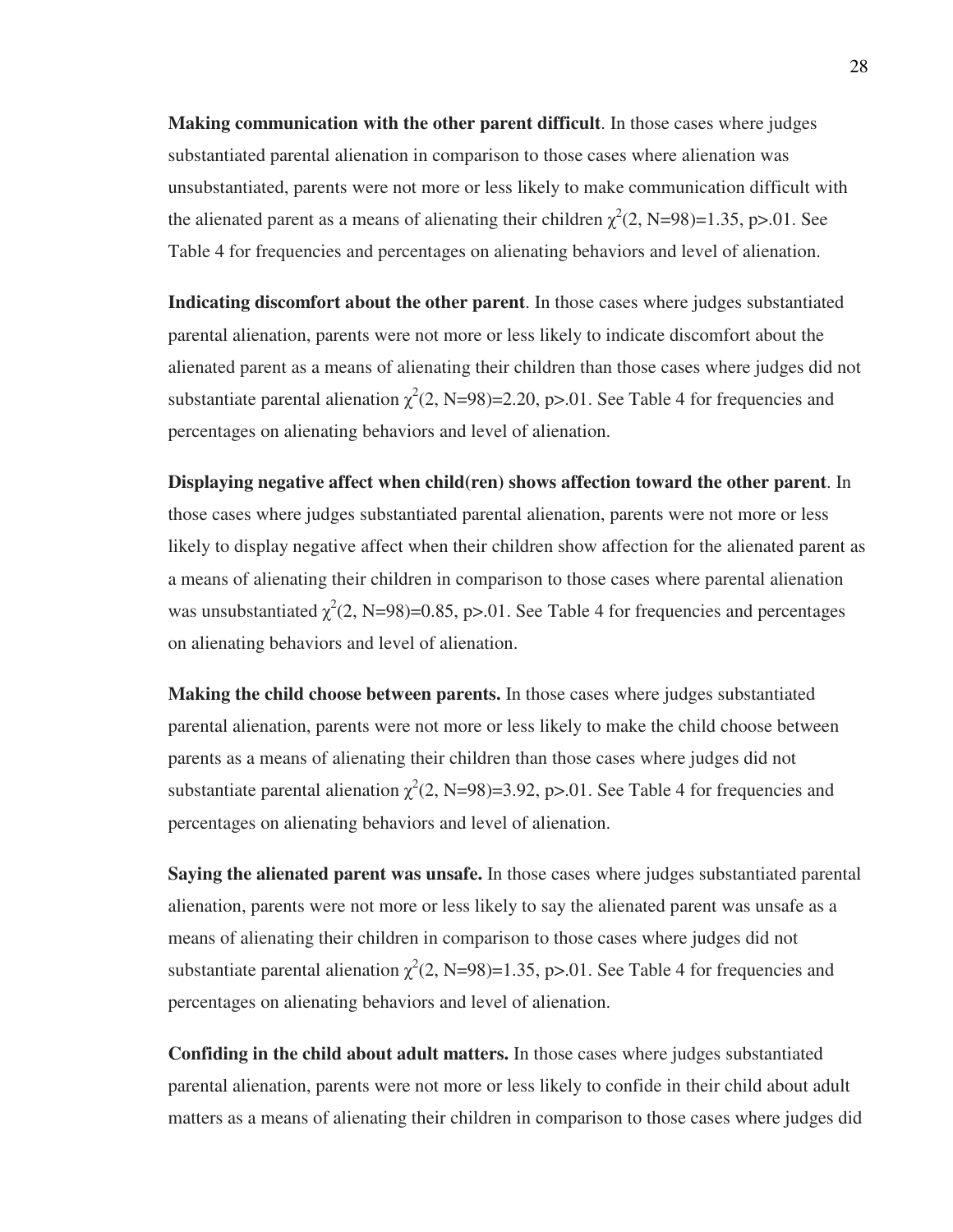not substantiate parental alienation  $\chi^2(2, N=98)=2.02$ , p>.01. See Table 4 for frequencies and percentages on alienating behaviors and level of alienation.

**Requiring favoritism by child.** In those cases where judges substantiated parental alienation, parents were not more or less likely require favoritism by the child as a means of alienating their children  $\chi^2(2, N=98)=5.37$ , p>.01. See Table 4 for frequencies and percentages on alienating behaviors and level of alienation.

**Asking the child to spy or withhold information from the alienated parent.** In those cases where judges substantiated parental alienation, parents were not more or less likely to ask children to spy or withhold information from the alienated parent as a means of alienating their children in comparison to those cases where judges did not substantiate parental alienation  $\chi^2(2, N=98)=0.648$ , p>.01. See Table 4 for frequencies and percentages on alienating behaviors and level of alienation.

**Requesting the child to refer to the alienated parent by first name.** In those cases where judges substantiated parental alienation, parents were not more or less likely to request that child refer to the alienated parent by their first name as a means of alienating their children in comparison to those cases where judges did not substantiate parental alienation  $\chi^2(2, \chi)$ N=98)=0.118, p>.01. See Table 4 for frequencies and percentages on alienating behaviors and level of alienation.

**Encouraging the child to disregard alienated parent's values, rules and authority.** In those cases where judges substantiated parental alienation, parents were more likely to encourage their children to disregard the alienated parent's rules as a means of alienating their children in comparison to those cases where judges did not substantiate parental alienation  $\chi^2(2, N=98)=9.66$ , p>.01. See Table 4 for frequencies and percentages on alienating behaviors and level of alienation.

**Making the child feel guilty about spending time with the alienated parent.** In those cases where judges substantiated parental alienation, parents were not more or less likely to make the child feel guilty about spending time with the alienated parent as a means of alienating their children in comparison to those cases where judges did not substantiate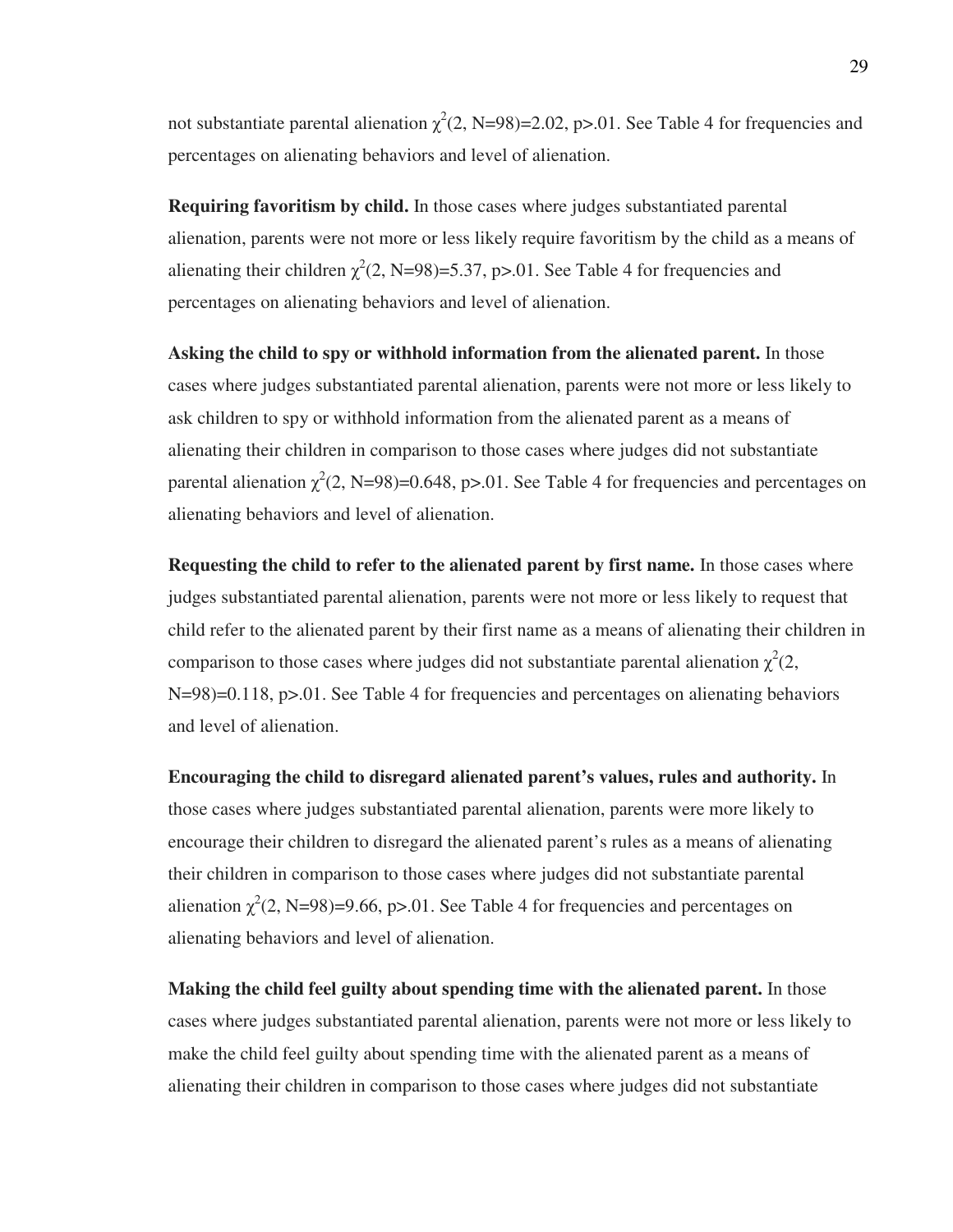parental alienation  $\chi^2(2, N=98)=5.32$ , p<.01. See Table 4 for frequencies and percentages on alienating behaviors and level of alienation.

#### **Making the child feel guilty about spending time with the alienated parent's extended**

family. In those cases where judges substantiated parental alienation, parents were not more or less likely to make the child feel guilty about spending time with the alienated parent's extended family as a means of alienating their children in comparison to those cases where judges did not substantiate parental alienation  $\chi^2(2, N=98)=n/a$  (constant), p>.01. See Table 4 for frequencies and percentages on alienating behaviors and level of alienation.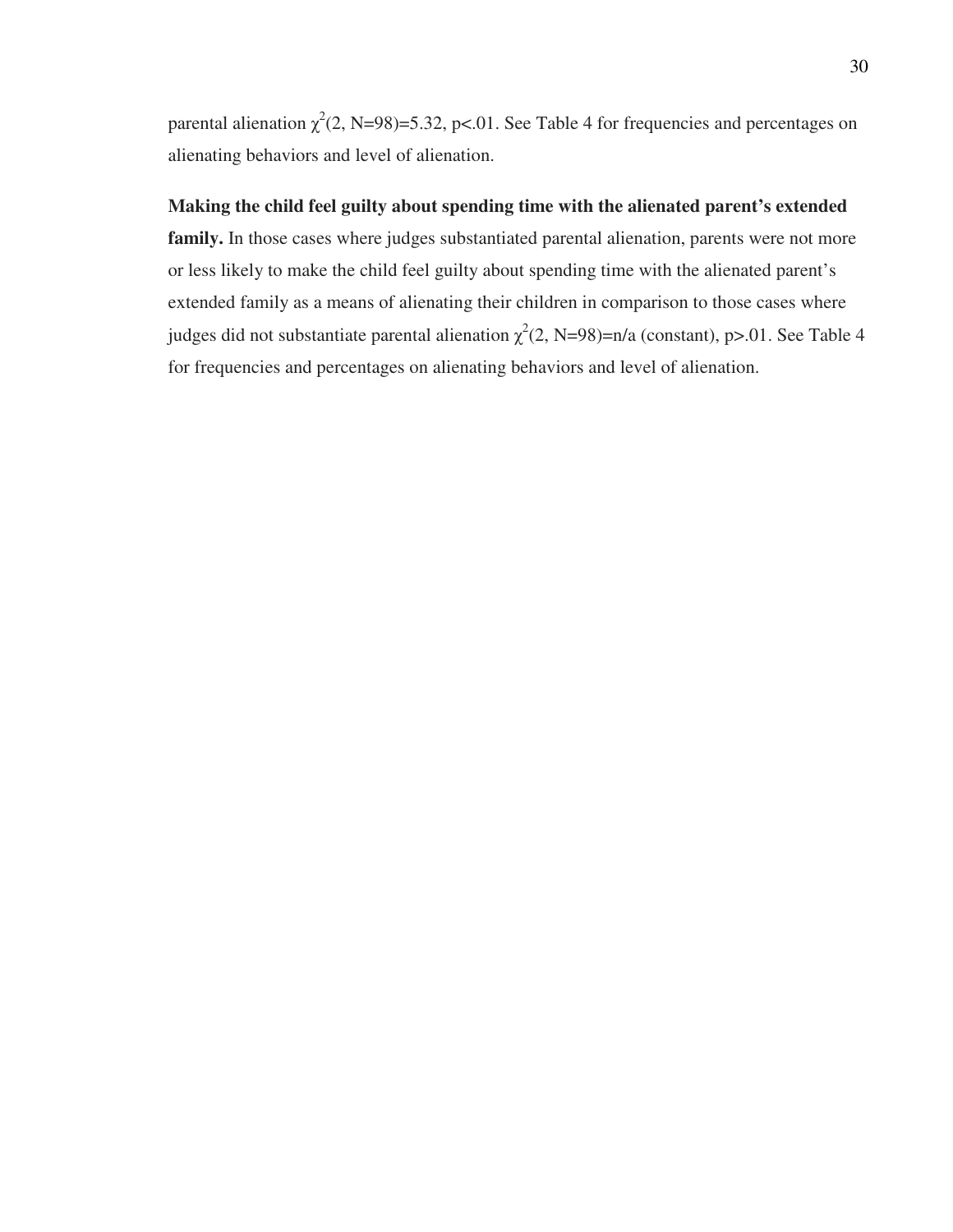# Table 4

|                                                                              | Level of alienation |            |          |          |
|------------------------------------------------------------------------------|---------------------|------------|----------|----------|
|                                                                              | Unsubstantiated     | Identified | Findings |          |
|                                                                              | $n(\%)$             | $n(\%)$    | $n(\%)$  | $\chi^2$ |
| Made negative comments about<br>alienated parent                             | 17(23.6)            | 28 (38.9)  | 27(37.5) | 8.39*    |
| Made negative comments about<br>extended family                              | 1(10.0)             | 3(30.0)    | 6(60.0)  | 5.09     |
| Limited contact with alienated<br>parent                                     | 17(27.0)            | 30(47.6)   | 16(25.4) | 4.19     |
| Withheld messages from<br>alienated parent                                   | 4(17.4)             | 11(47.8)   | 8(34.8)  | 2.27     |
| Made communication difficult<br>with alienated parent                        | 8(22.9)             | 15(42.9)   | 12(34.3) | 1.35     |
| Indicated discomfort about<br>alienated parent                               | 10(25.6)            | 14(35.9)   | 15(38.5) | 2.20     |
| Displayed negative affect when<br>child shows affection with other<br>parent | 3(20.0)             | 7(46.7)    | 5(33.3)  | 0.85     |
| Made child choose between<br>parents                                         | 1(7.7)              | 6(46.2)    | 6(46.2)  | 3.92     |
| Said alienated parent was unsafe                                             | 8(22.9)             | 15(42.9)   | 12(34.3) | 1.35     |

*Frequencies of Alienating Behaviors in Context of Level of Alienation*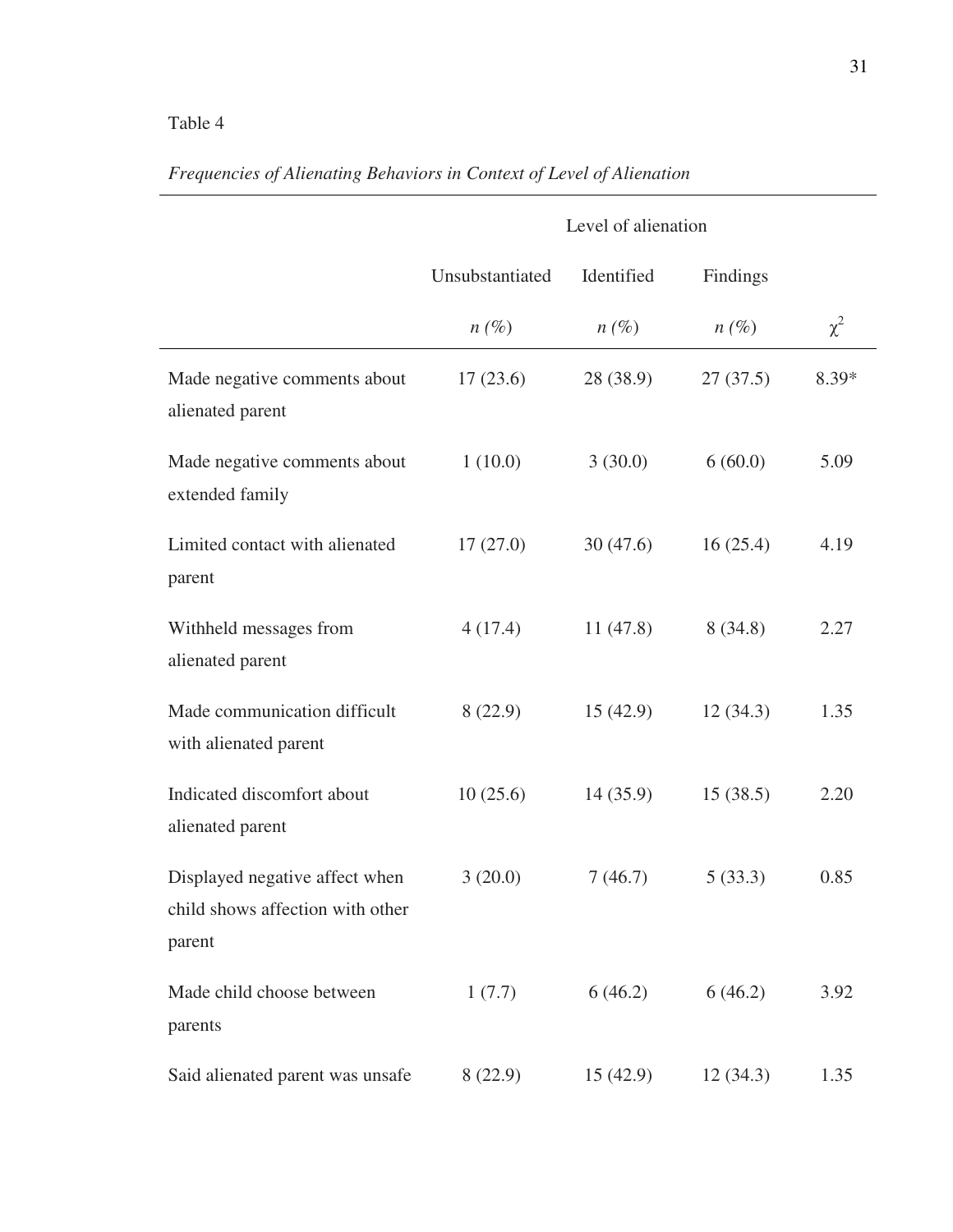| Confided in child about adult<br>matters                                                 | 10(22.7) | 16(36.4)   | 0(0.0)   | 2.02    |
|------------------------------------------------------------------------------------------|----------|------------|----------|---------|
| Required favoritism by child for<br>alienating parent                                    | 6(19.4)  | 11(35.5)   | 14(45.2) | 5.37    |
| Asked child to spy or withhold<br>information from alienated<br>parent                   | 3(30.0)  | 3(30.0)    | 4(40.0)  | 0.65    |
| Requested child to refer to<br>alienated parent by first name                            | 2(33.3)  | 2(33.3)    | 2(33.3)  | 0.12    |
| Encouraged child to disregard<br>alienated parent's values                               | 0(0.0)   | 11 (68.8)  | 5(31.3)  | $9.66*$ |
| Made child feel guilty about<br>spending time with alienated<br>parent                   | 1(7.7)   | $5(38.5)*$ | 7(53.8)  | 5.32    |
| Made child feel guilty about<br>spending time with alienated<br>parent's extended family | 0(0.0)   | 0(0.0)     | 0(0.0)   |         |

*Note.* Columns will not total to 100 as children could demonstrate more than one alienating behavior.

## **3.5 Chi Square Analysis of Judicial Factors**

One of the four judicial factors evaluated was statistically significant. There was no statistically significant difference in a male or female judge's decision to order a custody and access assessment,  $\chi^2(1, N=85)=2.29$ , p>.05. Male and female judges identified parental alienation at approximately the same rate,  $\chi^2(1, N=85)=0.66$ , p>.05. Judges making findings of parental alienation were significantly related to the gender of the judge,  $\chi^2$  (1, N=85)=5.20, p<.05. Table 5 illustrates an overview of the judge related factors in this study.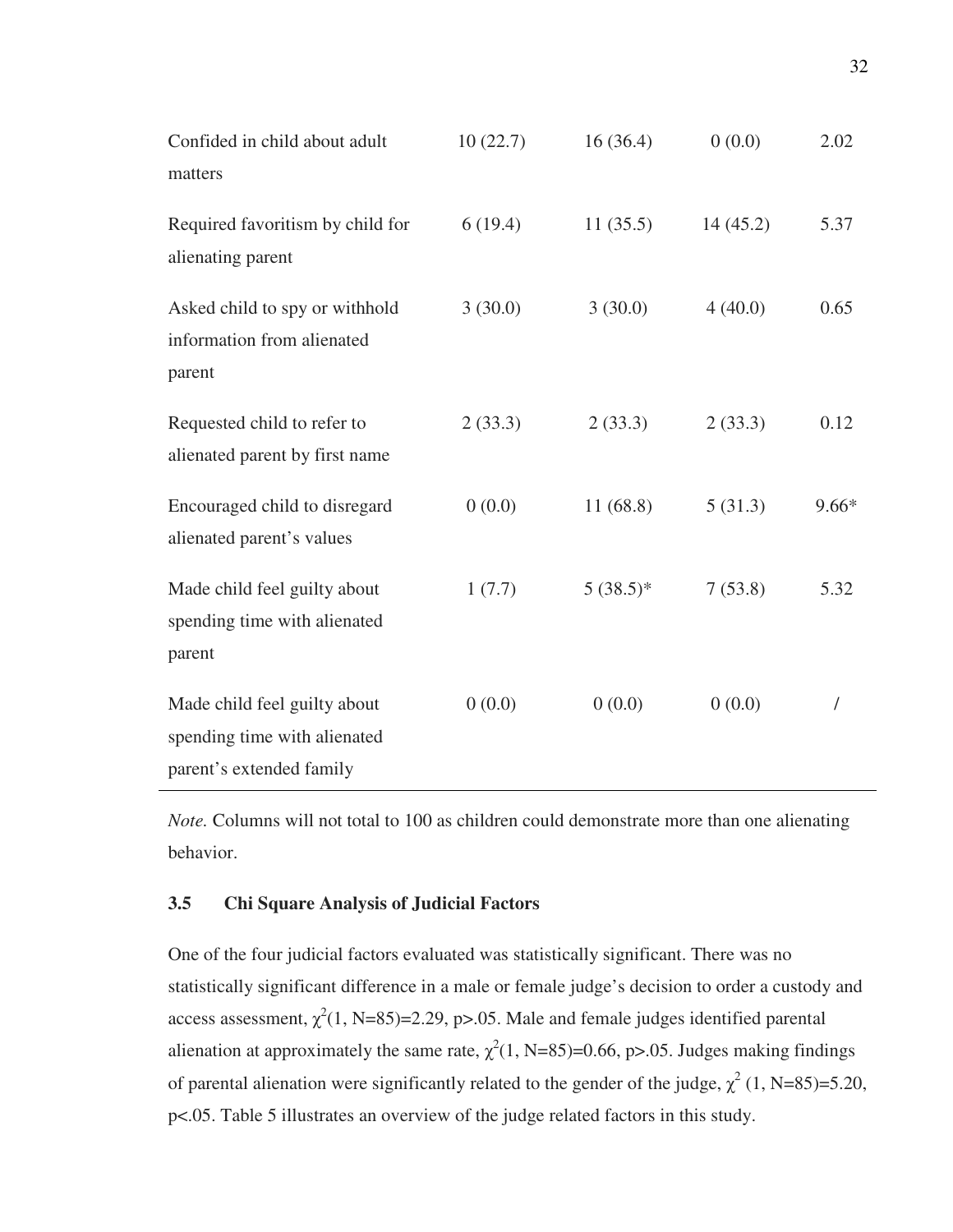Table 5

|                                              | Gender <sup>1</sup> |             |          |
|----------------------------------------------|---------------------|-------------|----------|
|                                              | Female Judges       | Male Judges |          |
|                                              | $n(\%)$             | $n(\%)$     | $\chi^2$ |
| Judge Orders Custody & Access Assessment     |                     |             |          |
| Yes                                          | 27(73.0)            | 28(57.1)    | 2.29     |
| N <sub>0</sub>                               | 10(27.0)            | 21(42.9)    |          |
| <b>Identification of Parental Alienation</b> |                     |             |          |
| Yes                                          | 25(67.6)            | 37(75.5)    | 0.66     |
| N <sub>0</sub>                               | 12(32.4)            | 12(24.5)    |          |
| Finding of Parental Alienation               |                     |             |          |
| Yes                                          | 6(16.2)             | 19(38.8)    | $5.20*$  |
| N <sub>o</sub>                               | 31 (83.8)           | 30(61.2)    |          |
|                                              |                     |             |          |

*Frequencies & Total Percentages of Judicial Factors in Context of Gender of Judge* 

Note: missing data: <sup>1</sup> (n=14); *\*p<.*05, *\*\*p<*.01

Although there was no statistically significant difference between the amount of cases that female and male judges identified as involving parental alienation (seen above in Table 1), there was a statistically significant difference between gender of the identified alienating parent in cases heard by a male judge compared to those heard by a female judge.

Of the 27 cases that alleged mothers as the alienating parent before a female judge, the judge identified the mother as the alienating parent in 15 (55.6%) of the cases. Comparatively, of the 10 cases where fathers were alleged as the alienating parent before a female judge, the judge identified the father as the alienating parent in 10 (100%) of the cases. Therefore, within the sample, female judges were significantly more likely to identify fathers as the alienating parent than mothers,  $\chi^2(1, N=85)=6.58$ , p<.05.

Conversely, of the 29 cases that alleged mothers as an alienating parent before a male judge, he identified the mother as the alienating parent in 21 (72.4%) of the cases. Whereas, of the 20 cases where fathers were alleged as the alienating parent and were heard by a male judge, the judge identified the father as the alienating parent in 16 (80.0%) of the cases. Statistical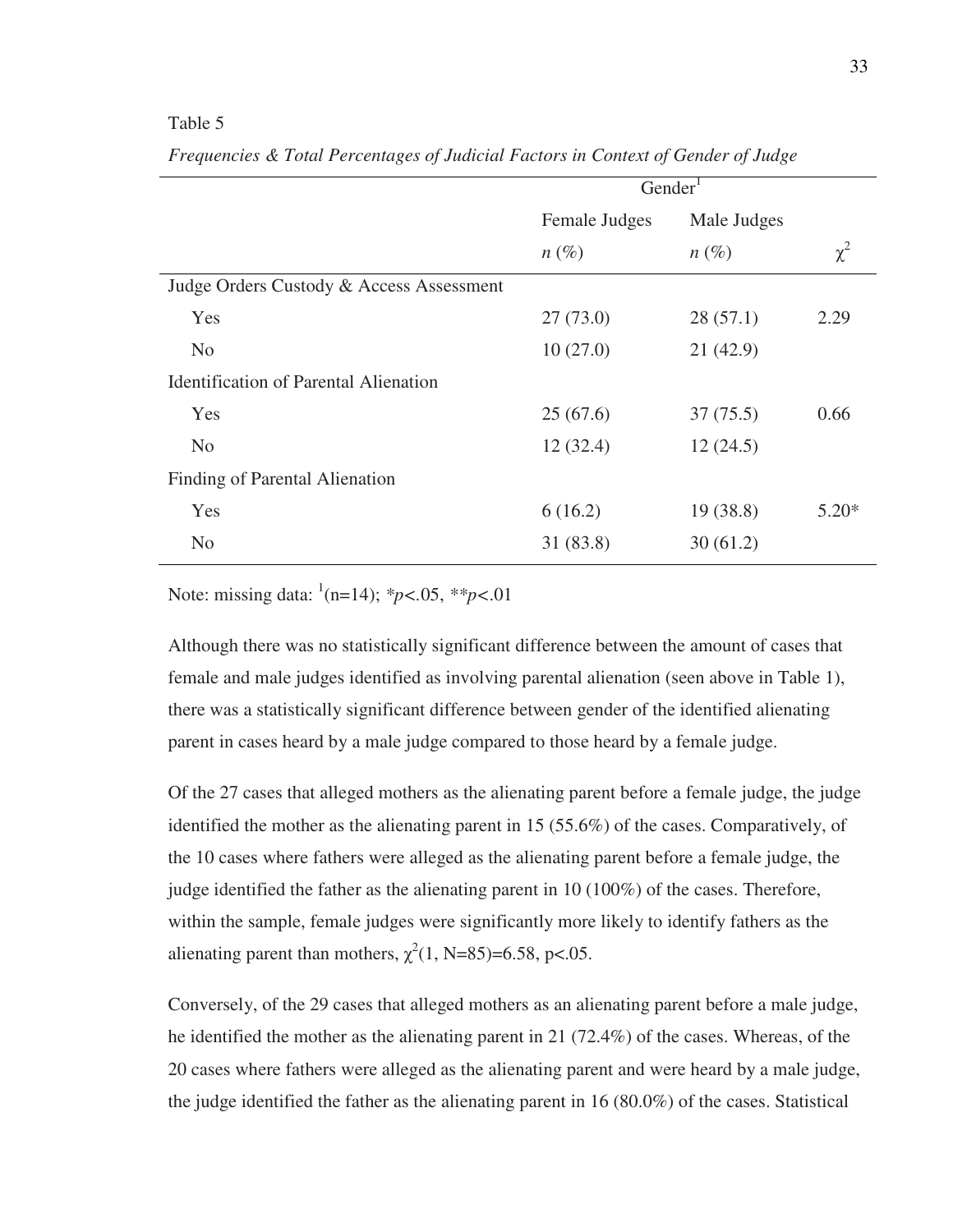significance for male judges identifying parental alienation by gender was not reached  $\chi^2(1)$ ,  $N=85$ )=0.37, p>.05.

In comparing cases heard by female judges to those heard by male judges in their likelihood to identify mothers versus fathers as alienating parents, the study found female judges as more likely to identify fathers than mothers, whereas male judges were not more likely to identify parents as the alienating parent based on their gender  $\chi^2(1, N=85)=4.86$ , p<.05. Table 6 illustrates an overview of the crosstabulation of judge's likelihood of identifying parental alienation by gender of judge and alienating parent in this study.

Table 6

*Alienating Parent \* Judge Identified Parental Alienation \* Gender of Judge Crosstabulation*

|                              |                          |        |                | Judge Identified Parental Alienation |          |
|------------------------------|--------------------------|--------|----------------|--------------------------------------|----------|
|                              |                          |        | N <sub>o</sub> | Yes                                  |          |
| Gender of Judge <sup>1</sup> |                          |        | $n(\%)$        | $n(\%)$                              | $\chi^2$ |
| Male                         | <b>Alienating Parent</b> |        |                |                                      | 0.37     |
|                              |                          | Mother | $8(27.6\%)$    | $21(72.4\%)$                         |          |
|                              |                          | Father | $4(20.0\%)$    | $16(80.0\%)$                         |          |
| Female                       | <b>Alienating Parent</b> |        |                |                                      | $6.58**$ |
|                              |                          | Mother | $12(32.4\%)$   | $15(55.6\%)$                         |          |
|                              |                          | Father | $0(0.0\%)$     | $10(100.0\%)$                        |          |
| Total                        | <b>Alienating Parent</b> |        |                |                                      | $4.86*$  |
|                              |                          | Mother | $20(35.7\%)$   | $36(64.3\%)$                         |          |
|                              |                          | Father | $4(13.3\%)$    | 26 (86.7%)                           |          |

Note: missing data: <sup>1</sup> (n=14); *\*p<.*05, \*\**p<*.01

A one-way analysis of variance showed a statistically significant difference between group means. There is a statistically significant difference in the mean number of alienating behaviors and between the different levels of substantiation of parental alienation by a judge. The 30 cases in those cases where the judge did not substantiate parental alienation had an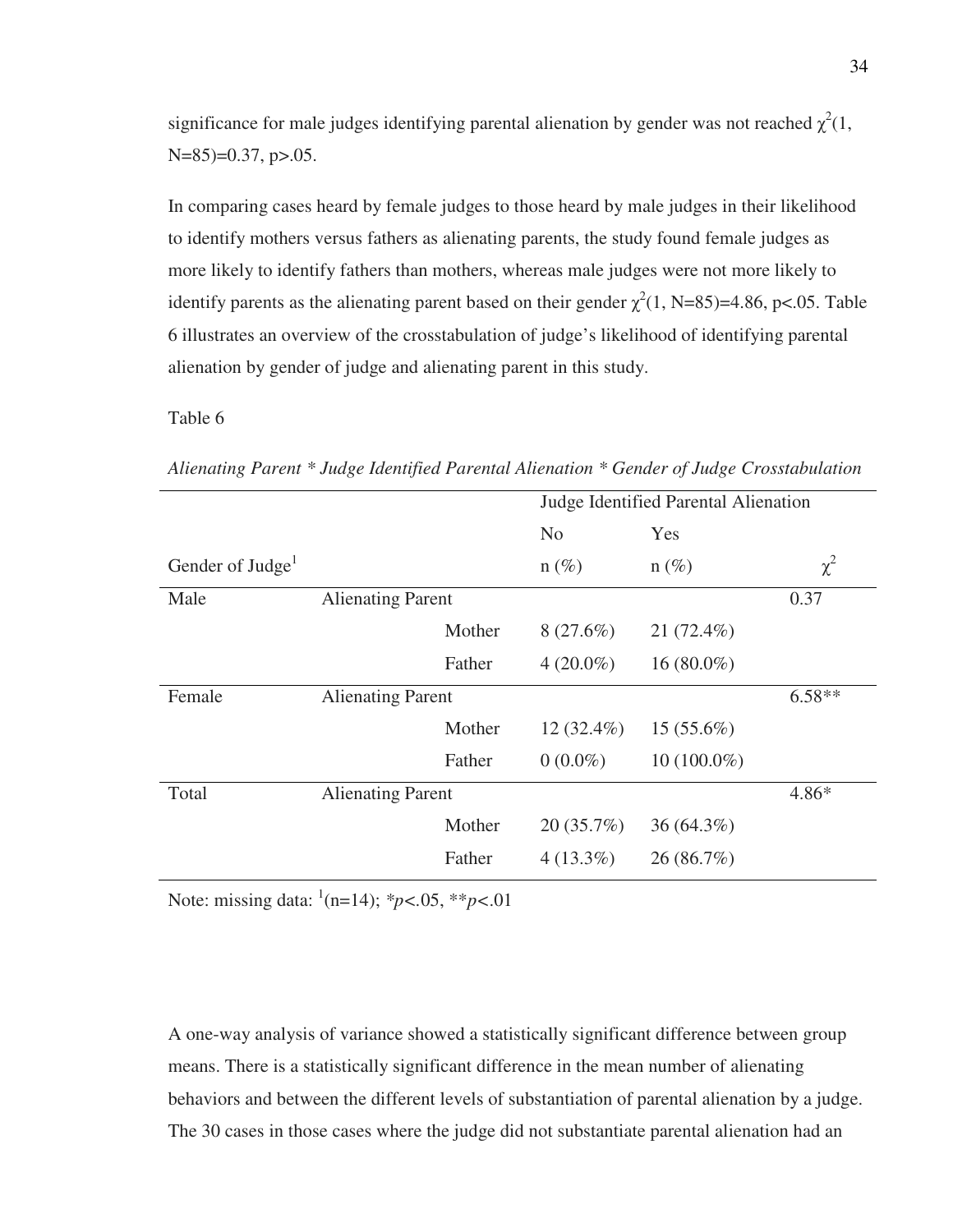average of 2.90 alienating behaviors (*SD*=2.77); the 40 cases where the judge substantiated parental alienation by identifying it (i.e., when the allegations raised by a parent were seen as legitimate concerns by the judge with some basis in fact from the evidence) had an average of 4.18 alienating behaviors (*SD*=3.09); and in the 30 cases where parental alienation was substantiated by the judge through findings of parental alienation (i.e., used alienation as one of the reasons for the final decision and parenting plan) an average of 5.16 alienating behaviors (*SD*=2.91) were present. The effect of level of substantiation of parental alienation by judge, therefore, was significant, *F*(2, 97)=4.452, *p*=0.014. Table 7 illustrates an overview of the one-way analysis of variance conducted.

Table 7

*One-way analysis of variance between level of substantiation of parental alienation and number of alienating behaviors employed by alienating parent* 

|                                                   | $\boldsymbol{n}$ | Mean $(SD)$ | F | Sig.         |
|---------------------------------------------------|------------------|-------------|---|--------------|
| Level of substantiation of parental alienation by |                  |             |   | 4.452 0.014* |
| judge                                             |                  |             |   |              |
| Unsubstantiated                                   | 30               | 2.90(2.77)  |   |              |
| Identified                                        | 40               | 4.18(3.09)  |   |              |
| Findings                                          | 30               | 5.16(2.91)  |   |              |
| Total                                             | 100              |             |   |              |

Note: *\*p<.*05, \*\**p<*.01

#### **3.6 Chi Square Analysis of Mental Health Professional Factors**

Custody evaluations were conducted by female custody evaluators in 29 (52.7%) cases, whereas male custody evaluators conducted assessments in 26 (47.3%) of cases. There was no statistical difference between female and male custody evaluators in their likelihood to identify parental alienation,  $\chi^2(1, N=54)=0.08$ , p>.05. See Table 7 for an illustration of frequencies and total percentages of case factors in the context of gender of custody evaluator.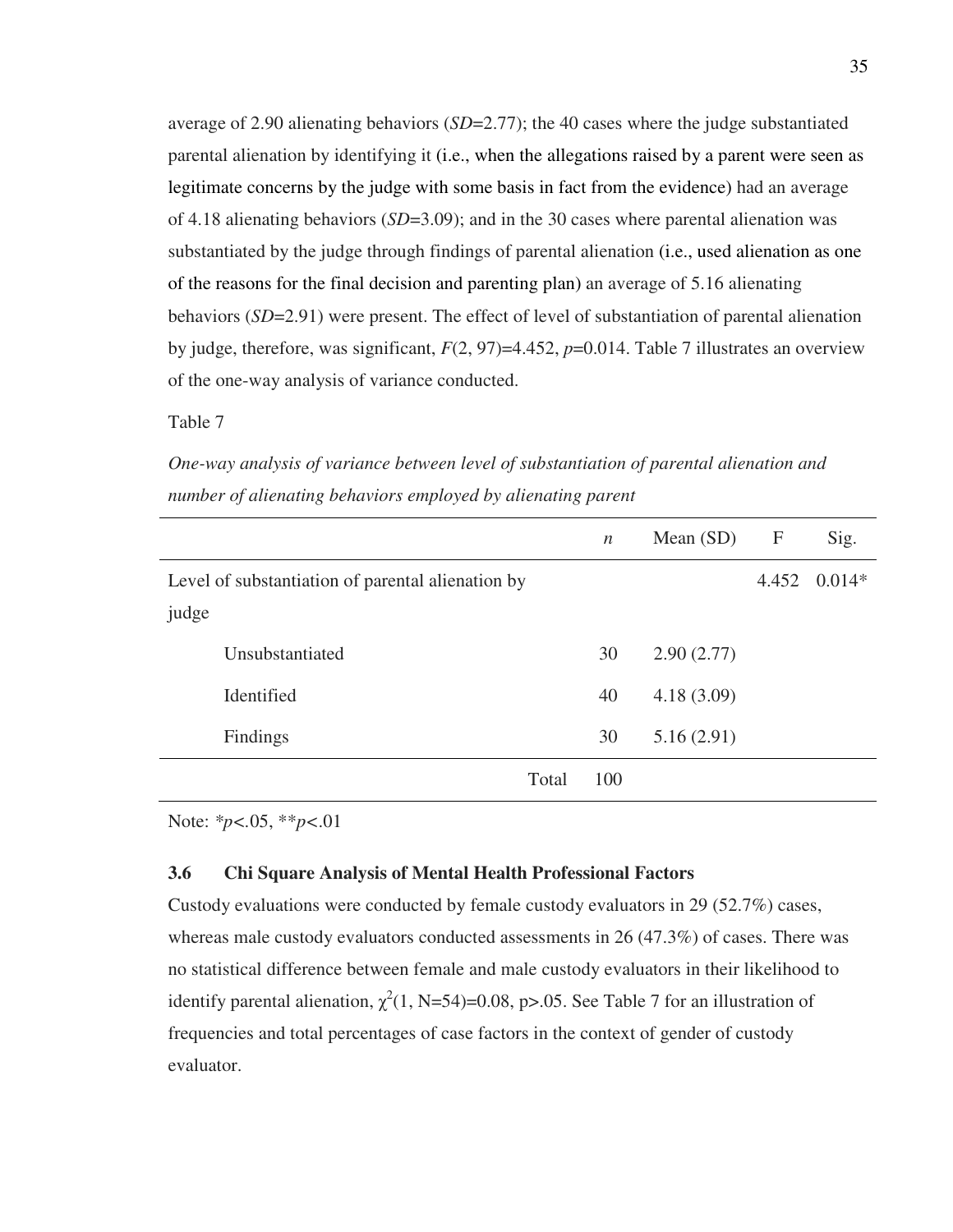There was no statistical difference between gender of custody evaluators and their identification of parental alienation based on gender of the alienating parent,  $\chi^2(1)$ , N=54)=3.13, p>.05. Table 8 and 9 illustrates an overview of the crosstabulation of gender of custody evaluator by custody evaluator's likelihood of identifying parental alienation by gender of alienating parent.

## Table 8

*Frequencies & Total Percentages of Case Factors in Context of Gender of Mental Health Professional* 

|                                              | Gender <sup>1</sup>   |              |          |
|----------------------------------------------|-----------------------|--------------|----------|
|                                              | <b>Female Custody</b> | Male Custody |          |
|                                              | Evaluator             | Evaluator    |          |
|                                              | $n(\%)$               | $n(\%)$      | $\chi^2$ |
| Presence of Custody & Access Assessment      |                       |              |          |
| Yes                                          | 29(52.7)              | 26(47.3)     |          |
| <b>Identification of Parental Alienation</b> |                       |              |          |
| Yes                                          | 20(69.0)              | 17(65.4)     | 0.08     |
| N <sub>0</sub>                               | 9(31.0)               | 9(34.6)      |          |

Note: missing data: <sup>1</sup> (n=6); *\*p<.*05, \*\**p<*.01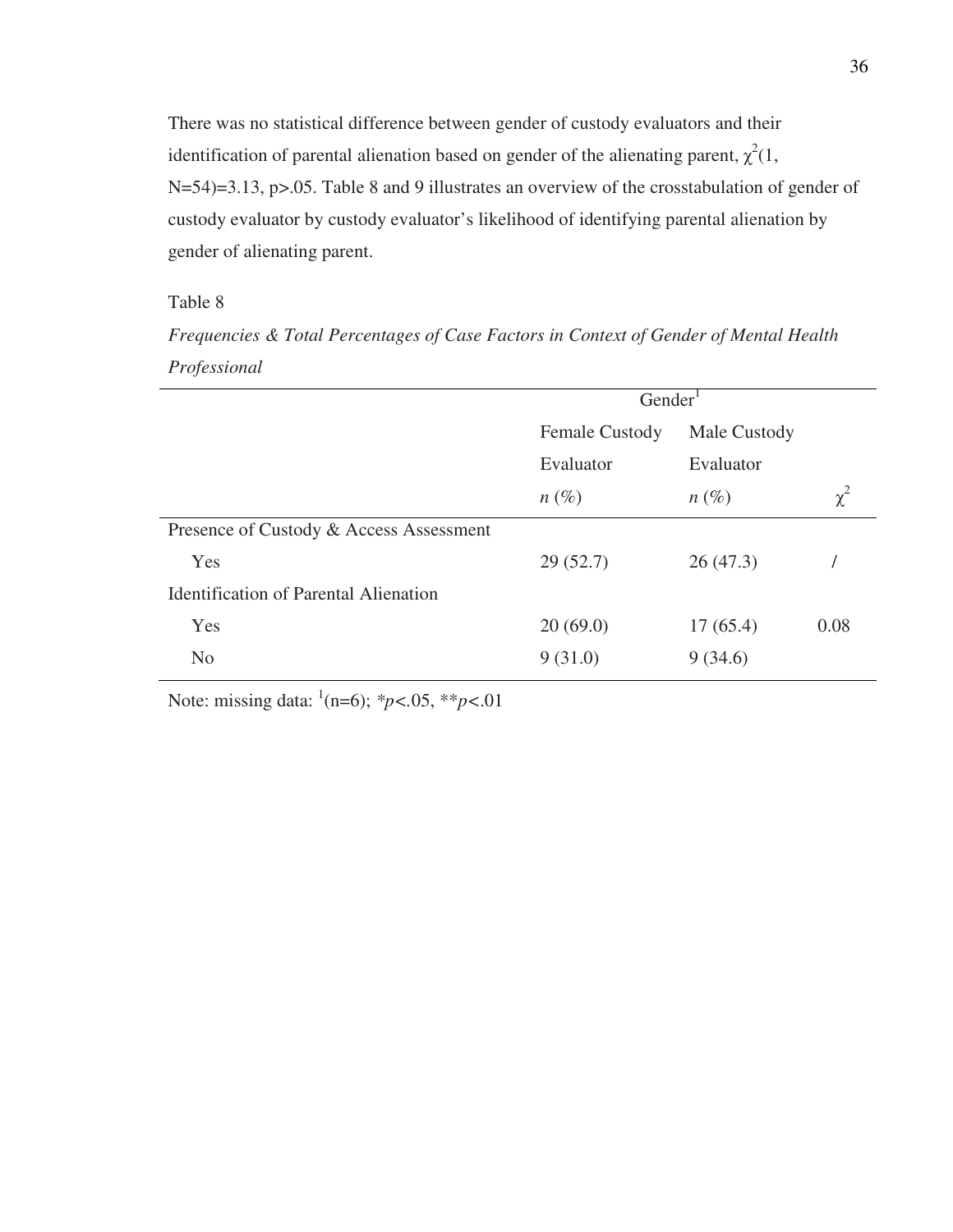#### Table 9

|                        |                          |        |                            | <b>Custody Evaluator Identified</b> |          |
|------------------------|--------------------------|--------|----------------------------|-------------------------------------|----------|
|                        |                          |        | <b>Parental Alienation</b> |                                     |          |
|                        |                          |        | N <sub>o</sub>             | Yes                                 |          |
| Gender of              |                          |        | $n(\%)$                    | $n(\%)$                             | $\chi^2$ |
| Custody                |                          |        |                            |                                     |          |
| Evaluator <sup>1</sup> |                          |        |                            |                                     |          |
| Male                   | <b>Alienating Parent</b> |        |                            |                                     | 0.47     |
|                        |                          | Mother | $7(38.9\%)$                | 11 $(61.1\%)$                       |          |
|                        |                          | Father | $2(25.0\%)$                | $6(75.0\%)$                         |          |
| Female                 | <b>Alienating Parent</b> |        |                            |                                     | 3.15     |
|                        |                          | Mother | $8(42.1\%)$                | $11(57.9\%)$                        |          |
|                        |                          | Father | $1(10.0\%)$                | $9(90.0\%)$                         |          |
| Total                  | <b>Alienating Parent</b> |        |                            |                                     | 3.13     |
|                        |                          | Mother | $15(40.5\%)$               | 22(59.5)                            |          |
|                        |                          | Father | 3(16.7%)                   | $15(83.3\%)$                        |          |
|                        |                          |        |                            |                                     |          |

*Alienating Parent \* Custody Evaluator Identified Parental Alienation \* Gender of Custody Evaluator Crosstabulation*

Note: missing data: <sup>1</sup> (n=6); *\*p<.*05, \*\**p<*.01

## **3.7 Chi Square Analysis of Child Factors**

One of the four child factors evaluated reflected significant findings between child factors and alienating parent gender (i.e., mothers or fathers). Judges were not more likely to identify or find alienation in families with only female children,  $\chi^2(1, N=99)=2.29$ , p>.01, with only male children,  $\chi^2(1, N=99)=0.90$ , p>.01, or families with both female and male children,  $\chi^2(1, N=99)$ N=99)=1.57, p>.01. Judges were less likely to identify or find alienation in families with one child,  $\chi^2(1, N=99)=8.13$ , p<.01, than those with two children,  $\chi^2(1, N=99)=8.98$ , p<.01 whereas in families with three children  $\chi^2(1, N=99)=0.09$ , p>.01, or four children,  $\chi^2(1, N=99)=0.09$ N=99)=0.43, p>.01, there was no significant difference. Although not significant, a pattern suggests that families with older children are more likely to have alienation identified. There was no statistical difference between identification or findings of alienation in families with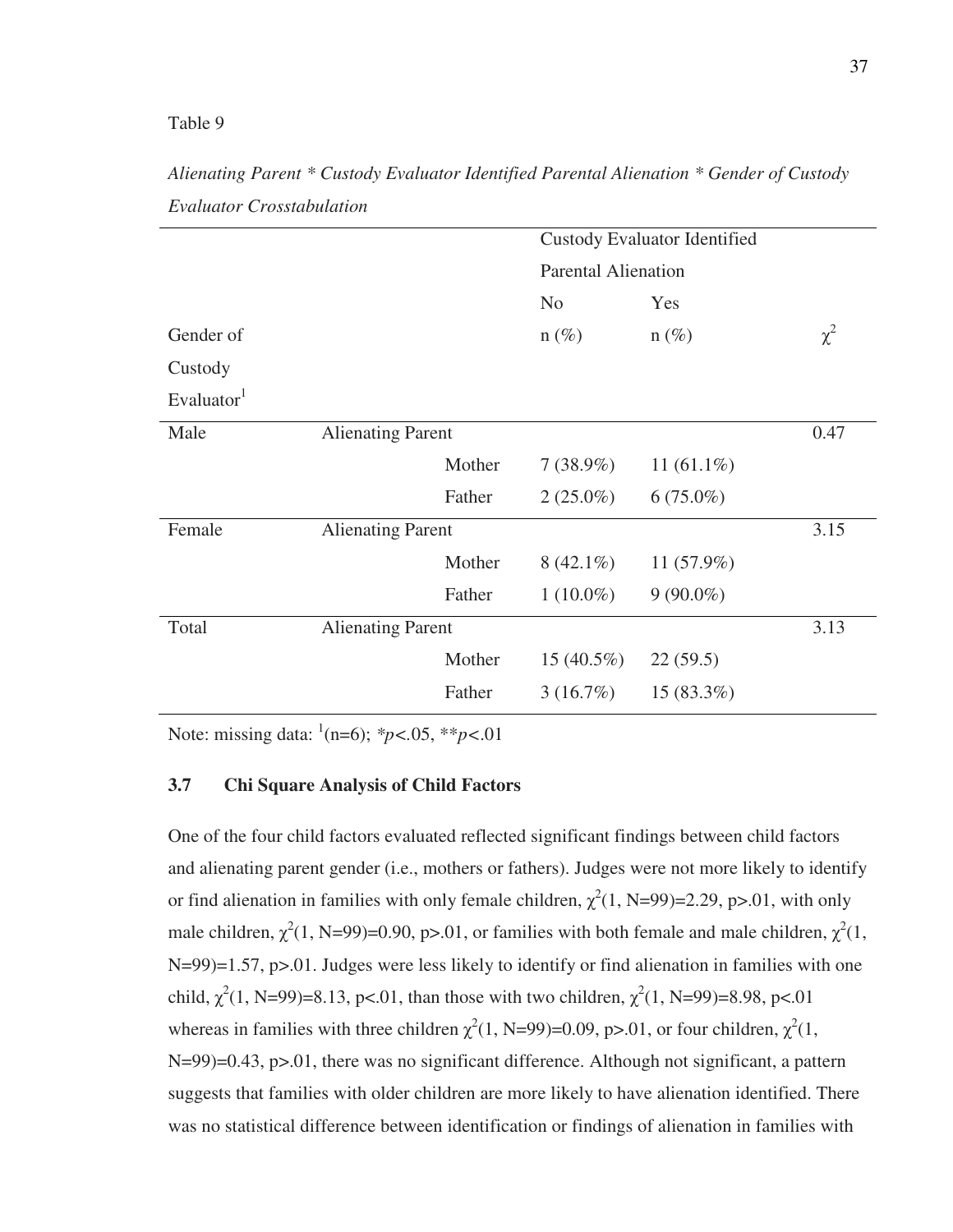children who were under six years of age,  $\chi^2(1, N=99)=0.01$ , p>.01, six to eleven years twelve months of age,  $\chi^2(1, N=99)=1.46$ , p>.01, or those with children who were twelve years of age or older,  $\chi^2(1, N=98)=3.17$ , p>.05. Table 10 illustrates the child-related factors in this study.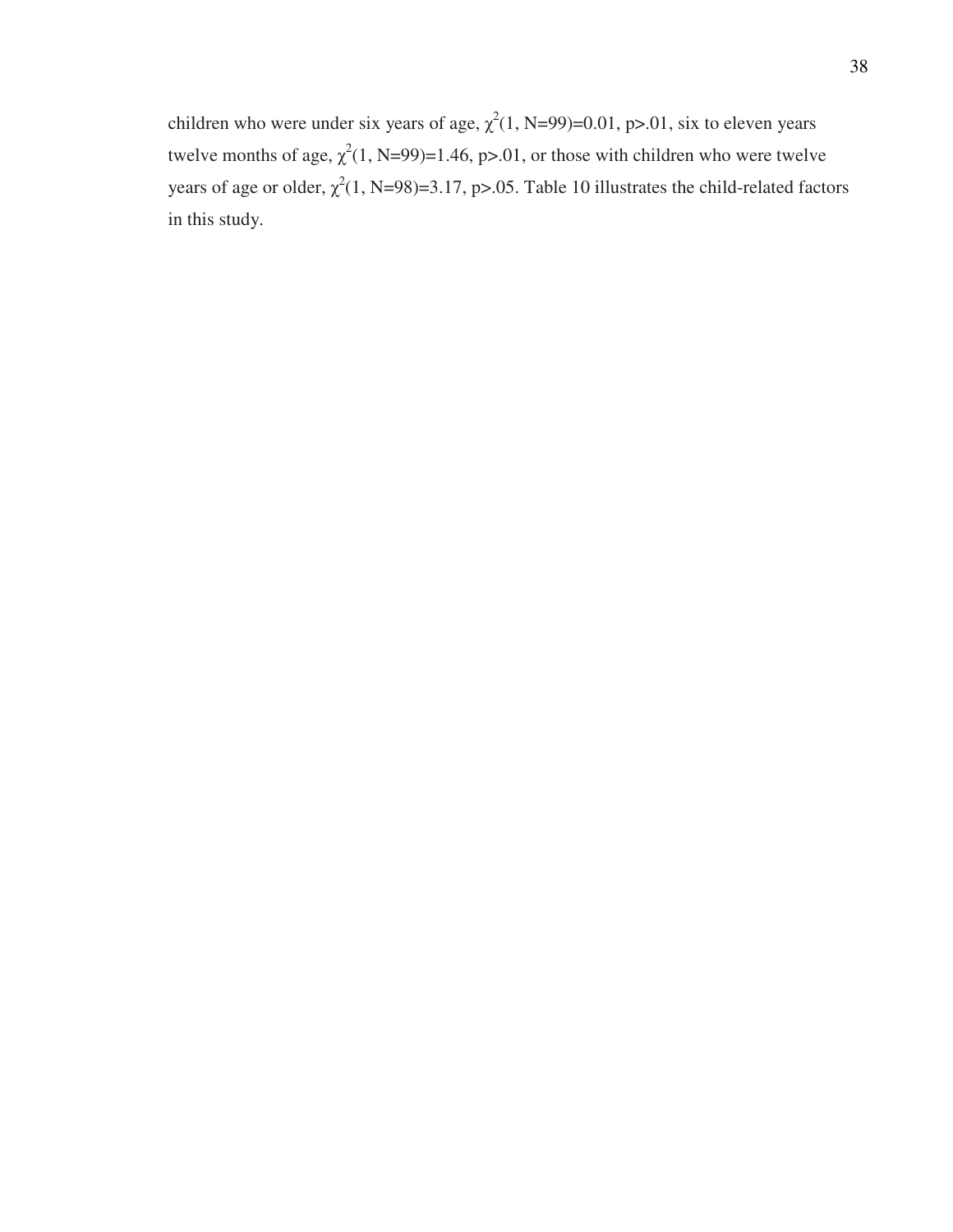## Table 10

|                           | <b>Trial Outcome</b>        |                         |          |
|---------------------------|-----------------------------|-------------------------|----------|
|                           | Alienation identified/found | Alienation unidentified |          |
|                           | $n(\%)$                     | $n(\%)$                 | $\chi^2$ |
| Gender Children in Family |                             |                         |          |
| Only Female Children      | 20(29.0)                    | 13(44.8)                | 2.29     |
| Only Male Children        | 26(37.7)                    | 10(34.5)                | 0.90     |
| <b>Mixed Gender</b>       | 23(33.3)                    | 6(20.7)                 | 1.57     |
| Number of Children        |                             |                         |          |
| One Child                 | 25(35.7)                    | 20(66.7)                | 8.13**   |
| Two Children              | 34(48.6)                    | 5(16.7)                 | 8.98**   |
| Three Children            | 10(14.3)                    | 5(16.7)                 | 0.09     |
| Four Children             | 1(1.4)                      | 0(0.0)                  | 0.43     |
| Age of Child              |                             |                         |          |
| Under 6                   | 18 (25.7)                   | 8(26.7)                 | 0.01     |
| 6 to Under 12             | 40(57.1)                    | 21(70.0)                | 1.46     |
| 12 and over               | 32(45.7)                    | 8(26.7)                 | 3.17     |

## *Total Percentages of Trial Outcome over Child Factors*

Note: *\*p<.*05, *\*\*p<*.001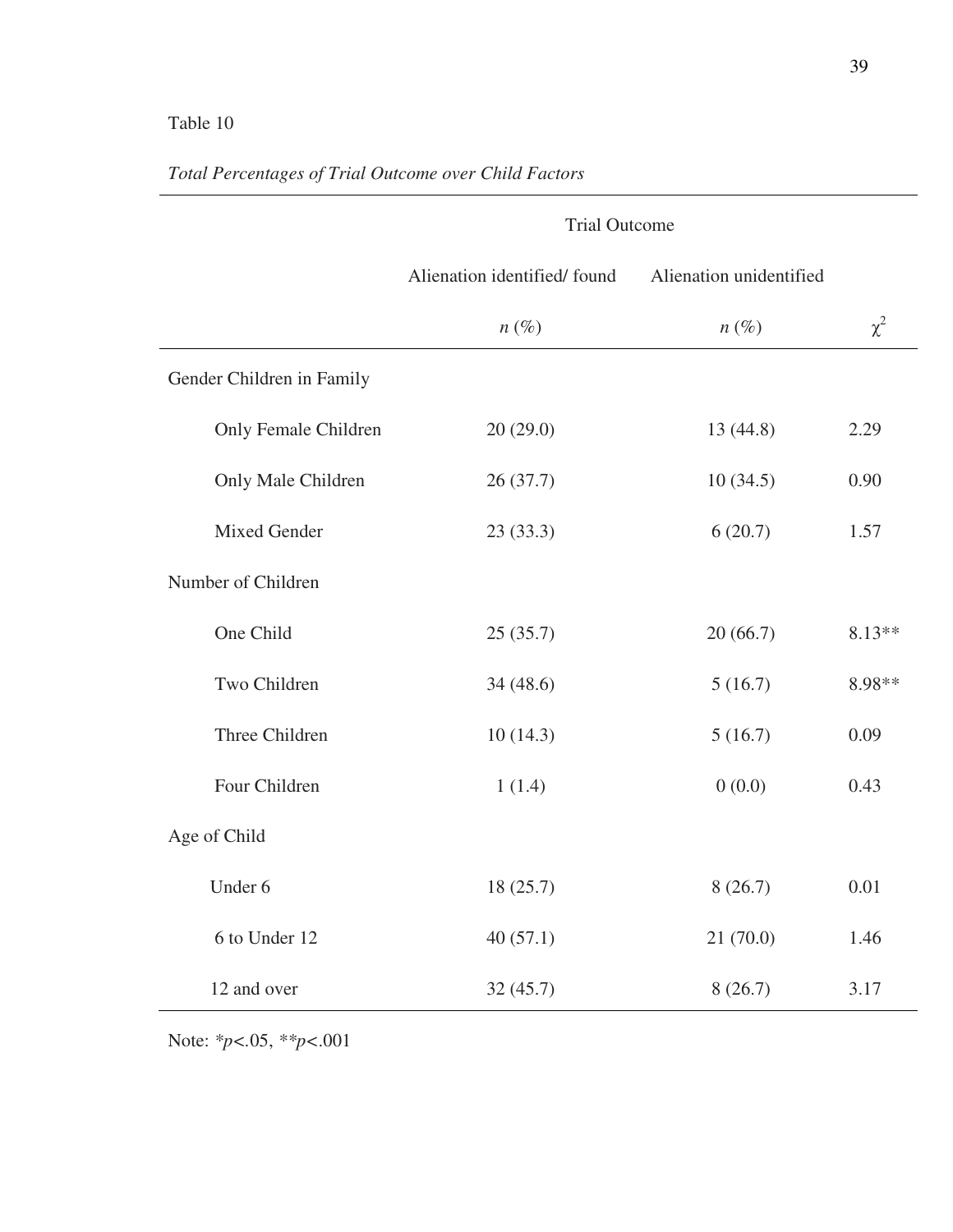None of the evaluated alienating behaviors exhibited by the child reflected significant findings between the likelihood of the child to exhibit each alienating behavior due to the gender of the child. Therefore, neither female nor male children were more or less likely to exhibit the listed alienating behaviors below.

There was no statistically significant difference in female children versus male children's use of, speaking negatively about the alienated parent without guilt, remorse or embarrassment,  $\chi^2(2, N=98)=2.02$ , p>.01; speaking negatively about the alienated parent's extended family without guilt, remorse, or embarrassment,  $\chi^2(2, N=98)=0.092$ , p>.01; speaking to the alienated parent negatively without guilt,  $\chi^2(2, N=98)=3.052$ , p>.01; speaking to the alienated parent's extended family negatively without guilt,  $\chi^2(2, N=98)=0.970$ , p>.01; refusing to visit with the alienated parent,  $\chi^2(2, N=98)=1.858$ , p>.01; refusing to interact with the alienated parent,  $\chi^2(2, N=98)=1.474$ , p>.01; physically assaulting the alienated parent,  $\chi^2(2, N=98)=1.474$ , p>.01; physically assaulting the alienated parent,  $\chi^2(2, N=98)=1.474$ , p>.01; physically assaulting the alienated paren N=98)=2.880, p>.01; displaying guilt about expressing affection for the alienated parent,  $\chi^2(2, N=98)=0.252$ , p>.01; expressing fear of alienated parent,  $\chi^2(2, N=98)=1.505$ , p>.01; discussing adult matters,  $\chi^2(2, N=98)=1.672$ , p>.01; demonstrating favoritism for alienating parent,  $\chi^2(2, N=98)=0.755$ , p>.01; withholding information from alienated parent,  $\chi^2(2, N=98)$ N=98)=0.689, p>.01; referring to the alienated parent by first name,  $\chi^2(2, N=98)=2.051$ , p>.01; disregarding the alienated parent's rules, values, and authority,  $\chi^2(2, N=98)=0.302$ , p>.01; expressing guilt about spending time with the alienated parent,  $\chi^2(2, N=98)=0.929$ , p>.01; expressing guilt about spending time with the alienated parent's extended family,  $\chi^2(2, \chi)$ N=98)=1.139, p>.01; prescribing to the independent thinker phenomenon,  $\chi^2(2, \chi)$ N=98)=1.425, p>.01. Table 11 illustrates child-related alienating factors examined in this study.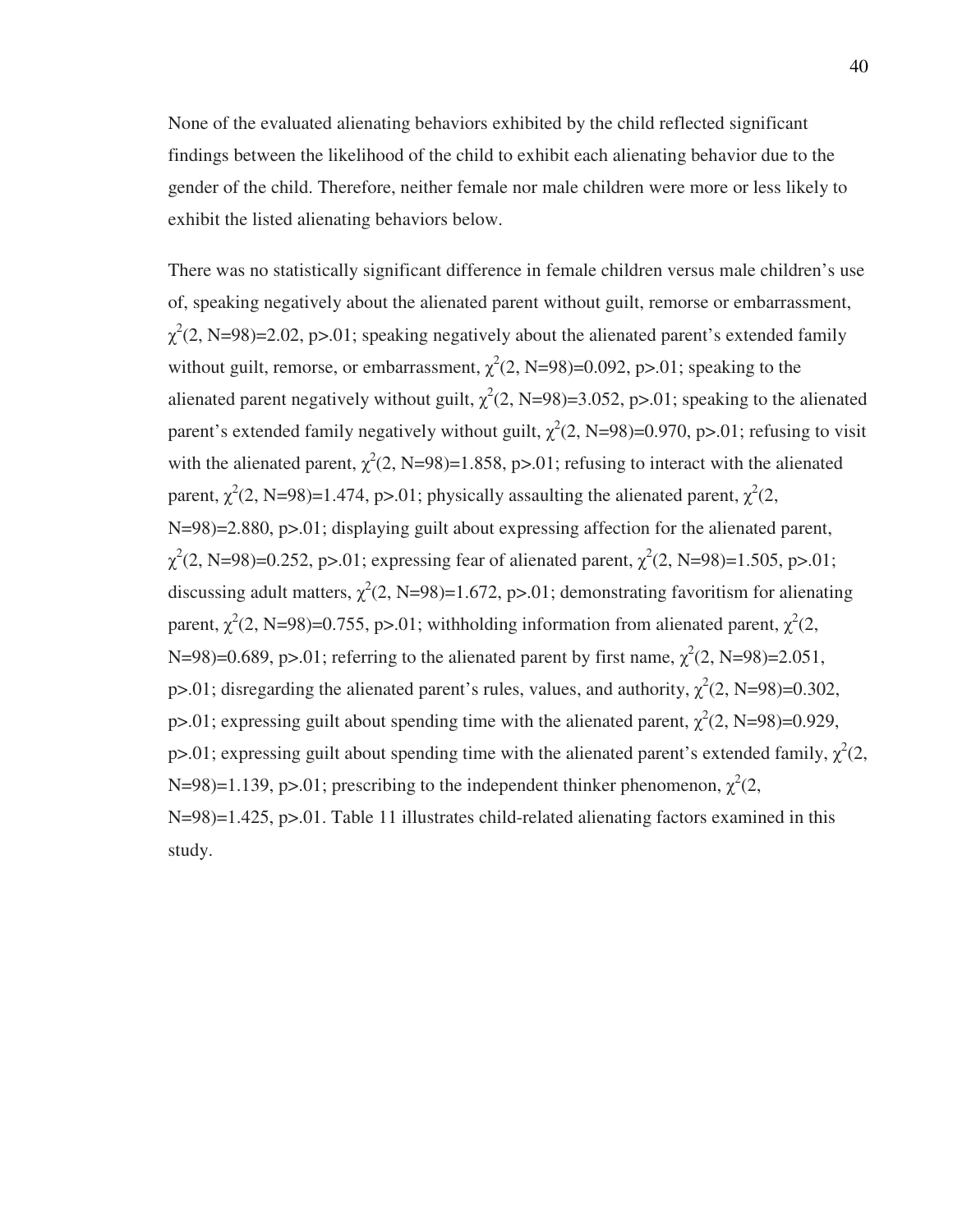# Table 11

|                                                                | Gender <sup>1</sup> |          |
|----------------------------------------------------------------|---------------------|----------|
|                                                                | Females             | Males    |
|                                                                | $n(\%)$             | $n(\%)$  |
| Made negative comments about alienated parent                  | 14(29.8)            | 20(39.2) |
| Made negative comments about extended family                   | 2(4.3)              | 2(3.9)   |
| Speaks negatively to alienated parent                          | 6(12.8)             | 13(25.5) |
| Speaks negatively to alienated parent's family                 | 0(0.0)              | 1(2.0)   |
| Refuses to visit alienated parent                              | 22(46.8)            | 25(49.0) |
| Refuses to interact with alienated parent                      | 17(36.2)            | 15(29.4) |
| Physically assaults alienated parent                           | 2(4.3)              | 7(13.7)  |
| Displays guilt about expressing affection for alienated parent | 4(8.5)              | 5(9.8)   |
| Expressed fear of alienated parent                             | 13(27.7)            | 10(19.6) |
| Discusses adult matters                                        | 15(31.9)            | 20(39.2) |
| Demonstrates favoritism for alienating parent                  | 13(27.7)            | 14(27.5) |
| Withholds information from alienated parent                    | 2(4.3)              | 4(7.8)   |
| Refers to alienated parent by first name                       | 2(4.3)              | 6(11.8)  |
| Disregards alienated parent's rules, values & authority        | 6(12.8)             | 6(11.8)  |
| Expresses guilt about spending time with alienated parent      | 5(10.6)             | 3(5.9)   |

# *Frequencies of Alienating Behaviors by Child in Context of Gender Child*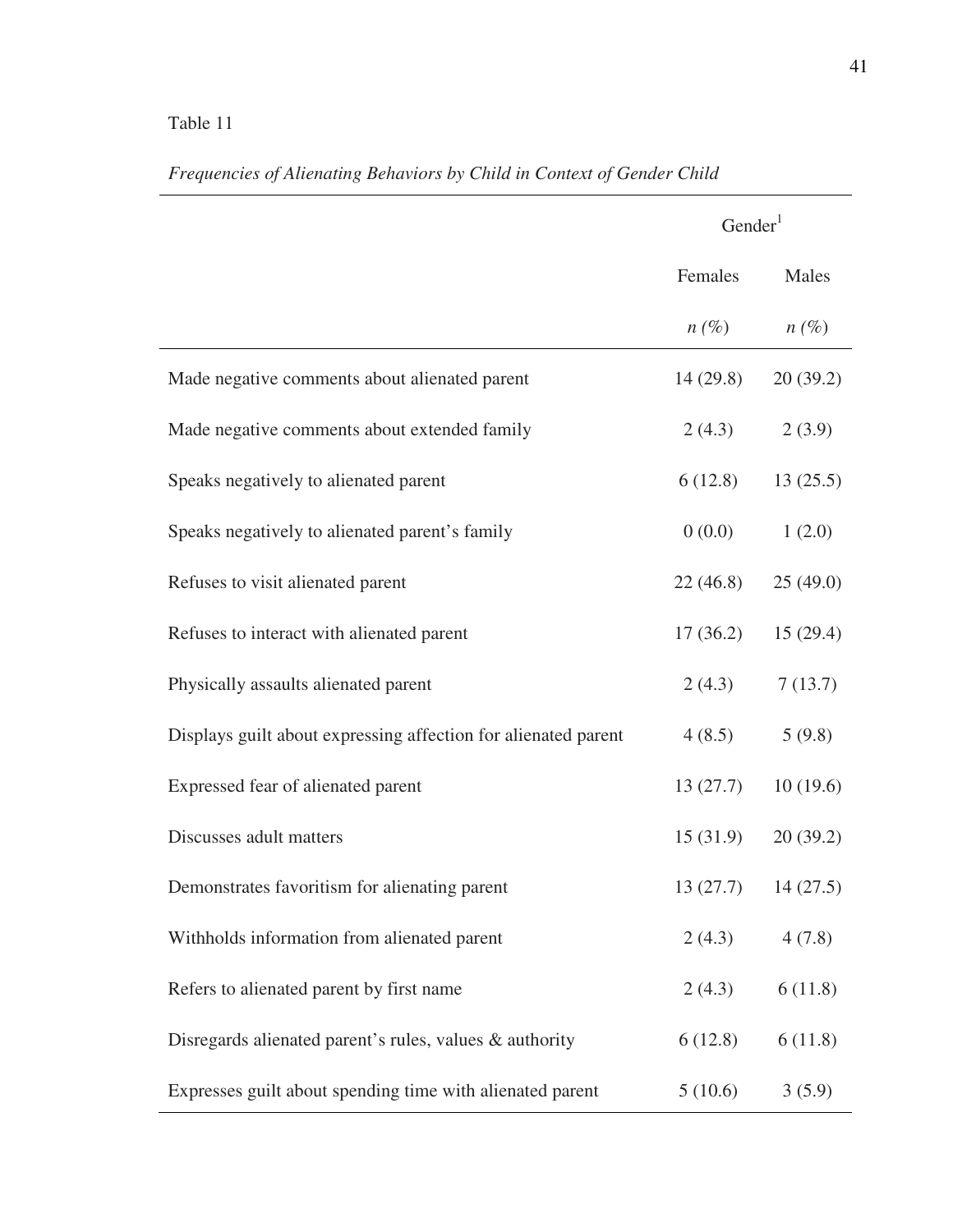| Expresses guilt about spending time with alienated parent's | 1(2.1)   | 0(0.0)   |
|-------------------------------------------------------------|----------|----------|
| family                                                      |          |          |
| Prescribes to independent thinker phenomenon                | 11(23.4) | 8 (15.7) |

*Note.* Columns will not total to 100 as children could demonstrate more than one alienating behavior.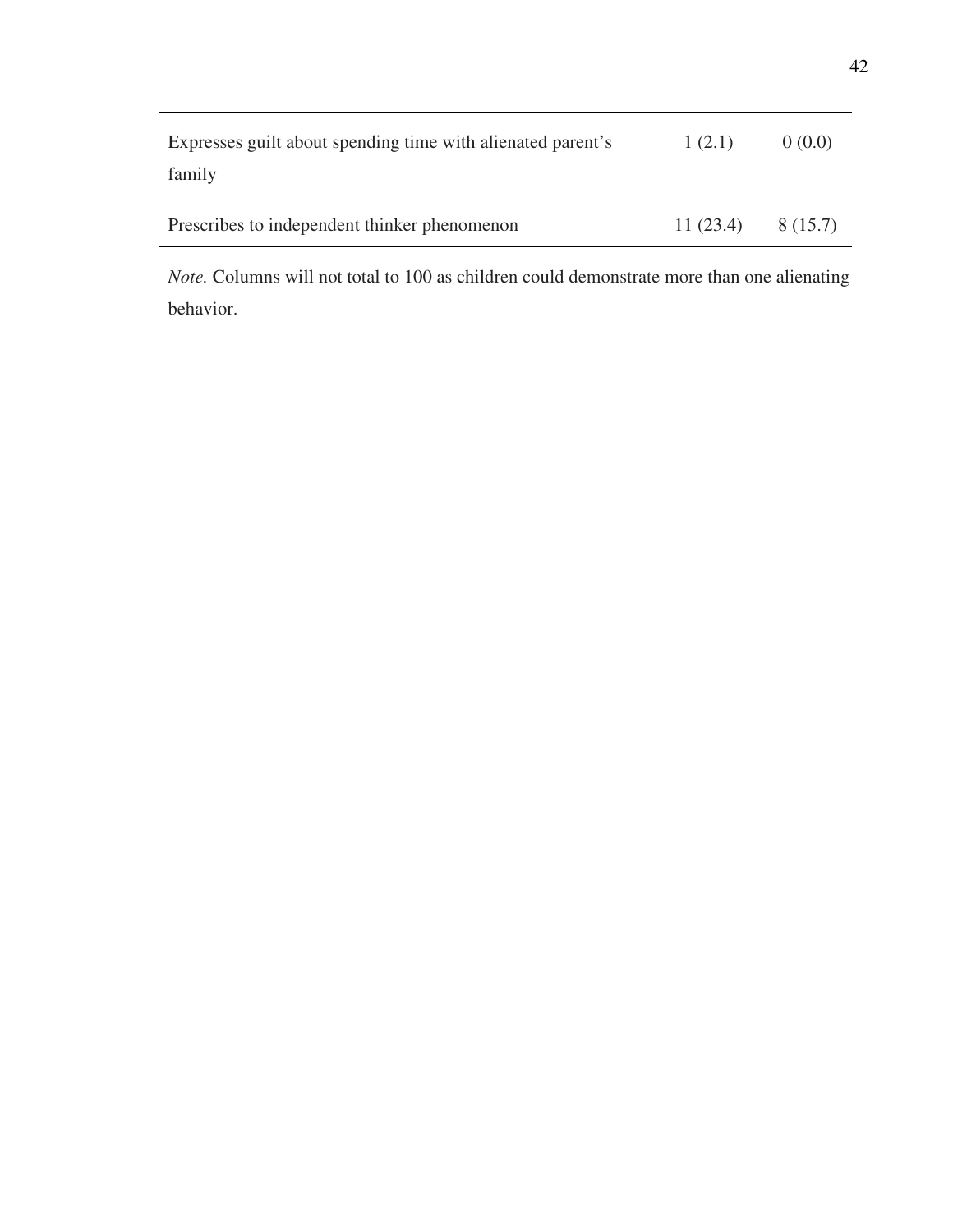#### **Chapter 4**

#### **4 Discussion**

The overall purpose of this study was to examine how the term, 'parental alienation' is used within Canadian court cases and whether or not there is a gender difference within the use of parental alienation before the court by mothers or fathers. Furthermore, this study investigated whether male or female legal (i.e., judges) and mental health professionals (i.e., custody evaluators) were more or less likely to identify parental alienation, and whether the gender of parents played a role in this decision. The results will be discussed through the scope of the impact of individual factors on the outcome of the identification of parental alienation.

Individual analyses suggested that judges were most likely to identify parental alienation (i.e., when the allegations raised by a parent were seen as legitimate concerns by the judge with some basis in fact from the evidence) than make findings of parental alienation or parental alienation syndrome. Following identification of parental alienation, judges made findings of parental alienation (i.e., used alienation as one of the reasons for the final decision and parenting plan) in nearly one third of the cases and very rarely made findings (i.e., less than five percent of the cases) of parental alienation syndrome.

Analyses of individual factors suggested that in cases where judges identified parental alienation (i.e., when the allegations raised by a parent were seen as legitimate concerns by the judge with some basis in fact from the evidence), mothers were more likely to be identified as the alienating parent than fathers across gender of parent. However, when reporting within gender, judges identified (i.e., when the allegations raised by a parent were seen as legitimate concerns by judges with some basis in fact from the evidence) a higher proportion of fathers as alienating parents than mothers.

In cases where judges made findings of parental alienation (i.e., used alienation as one of the reasons for the final decision and parenting plan), male judges were more likely to make these decisions than female judges. However, in cases heard by female judges, they were much more likely to identify fathers as the alienating parent than mothers. These findings support the third hypothesis that there would be a difference in the way in which female, in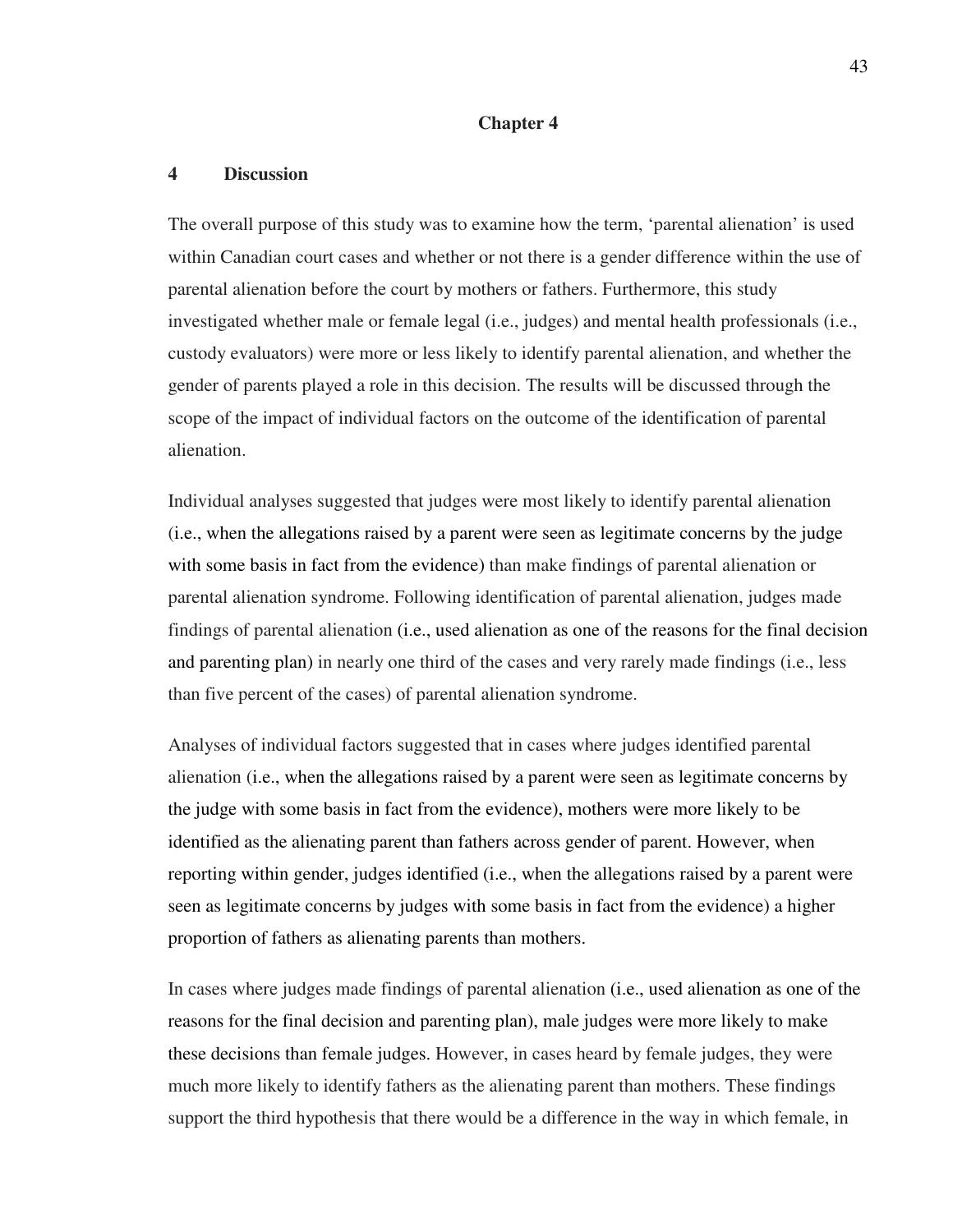comparison to male judges, approach findings of cases citing family law issues due to inherent gender bias issues.

Many of the variables studied did not differentiate decisions identifying or finding parents of alienation in comparison to those decisions that did not identify or find alienation. For example, identification or findings of alienation were not more likely to occur depending on the gender or age of the children. For some of the variables, the small numbers in the sample size and missing information in some of the decisions limit these findings.

### **4.2 Impact of Individual Factors**

**Parental factors.** The five parental factors that reached significance were related to the gender of the parent, alienated parent primary caregiver status, findings of domestic violence against alienating parent, allegations of domestic violence against alienated parent, and findings of domestic violence against the alienated parent.

As the literature suggested, mothers were identified or found to be the alienating parent more often than fathers. However, mothers who were alleged to be the alienated parent were much more likely to be given the primary caregiving status than fathers who were alleged to be the alienated parent. This finding is consistent previous research that suggests that there are certain factors that lead courts to the "Tender Years Doctrine" (a maternal presumption) and the maintenance of status quo. Various explanations for this gender imbalance have been put forth. These theories are presented below and are outlined as, (1) the lasting effects of the "Tender Years Doctrine" on the courts; (2) the maintenance of status quo; and (3) domestic violence as an influencing factor.

**1. The lasting effects of the "Tender Years Doctrine" on the court.** Research states that although mothers are significantly more often the alienating parent, mothers much more frequently have sole custody of their children. Bala, Hunt and McCarney (2010) suggest that this is due to the fact, that historically, mothers were much more likely to have custody of their children which leads to a greater opportunity for attachment and thus, a larger window of opportunity for alienation to transpire (Bala, Hunt, & McCarney, 2010). This conceptualization of mothers having a greater attachment bond with their children informed what was called "The Tender Years Doctrine". This common-law doctrine presumed that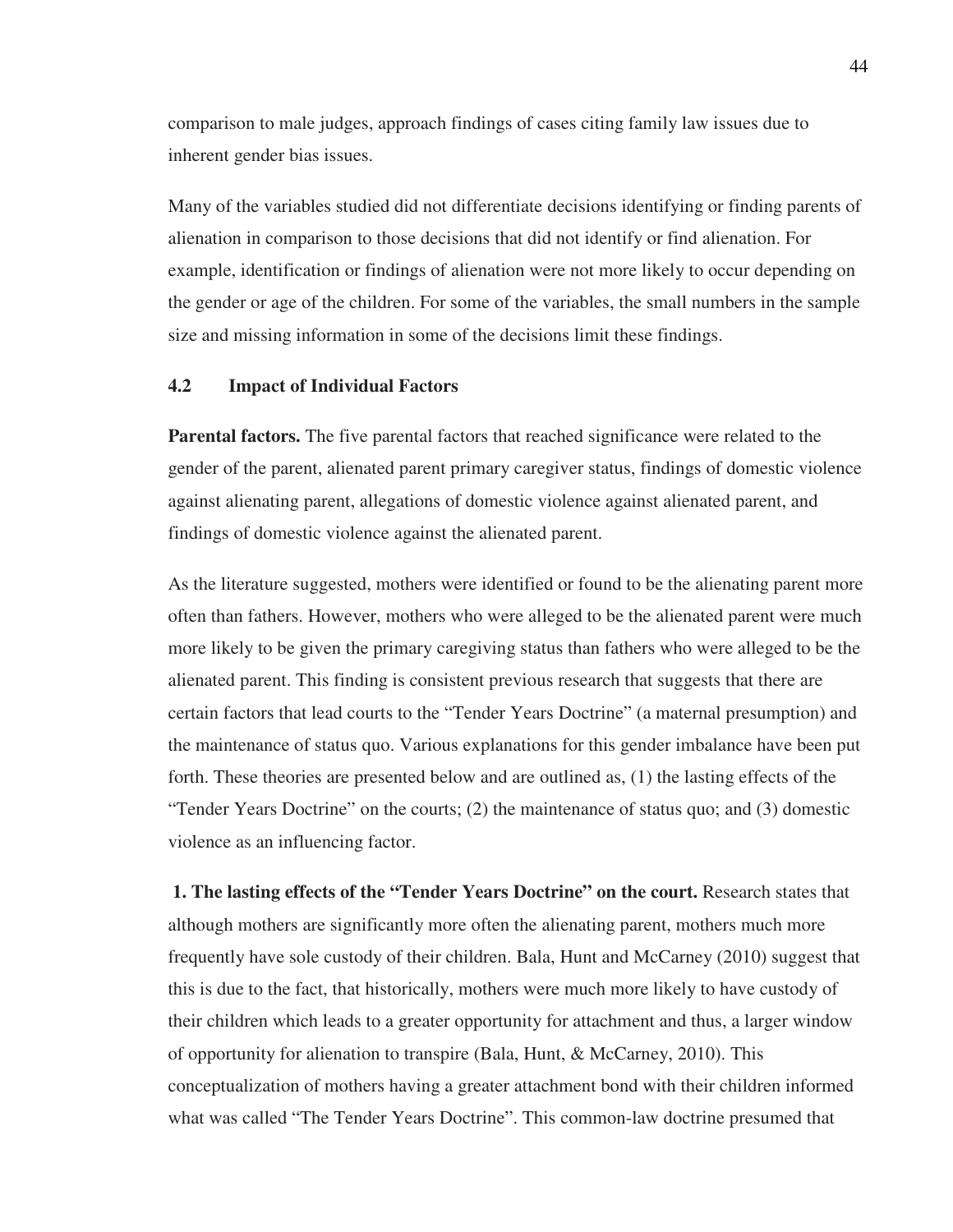during a child's "tender" years (i.e., four and under), the mother should have custody of the child. The "Tender Years Doctrine" is assumed by some to be continually influencing current judicial decision-making (Kaslow & Schwartz, 1987; Kopetski, Rand, & Rand, 2006; Palmer, 1988). This maternal presumption states that mothers are much more likely to be deemed primary caregiver than fathers as a result of the thinking that young children need their mothers as they are more nurturing and therefore elicit a greater attachment relationship.

**2. The maintenance of status quo.** Another line of thinking that supports the finding of mothers being more likely to be ordered primary caregivers despite allegations and findings of parental alienation is the maintenance of status quo. This explanation states that when mothers present before the court, with allegations and even findings of parental alienation against them, the judge may feel that it would be more detrimental to the child(ren) to disrupt the status quo (i.e., have the child change where they live, go to school, their friends, etc.) than to leave the child(ren) in their mother's care. For example, in the court decision of *Anderson v. Renzetti,* (2012) Justice Dellapinna stated, "I considered granting primary care of *(the children)* to the Applicant but words on paper won't repair their damaged relationship. I believe that it is likely that one or both children would run away from their mother if they were forced to return to her home and I have been cautioned by *(the custody evaluator)* that such a remedy may cause further psychological harm to them." (p. 861). In parental alienation cases such as this the alienating parent (more often the mother) has created a situation in which the child dislikes, or is extremely uncomfortable with, the other parent, and the courts therefore have a difficult time in changing the status quo whereby forcing a child into unfamiliar territory as it may result in the children "running away from home" or in "further psychological harm."

**3. Domestic violence as an influencing factor.** The present study is supported by current literature that states that although mothers are more often the alleged alienating parent across gender, when compared within gender, the proportion of fathers who are identified as the alienating parent results as in a greater percentage than mothers who are deemed the alienating parent. This may be related to the fact that mothers who had allegedly alienated their children were less likely to have findings of domestic violence against them than fathers who had allegedly alienated their children. Similarly, mothers who were allegedly alienated parents were less likely to have allegations of domestic violence and subsequently less likely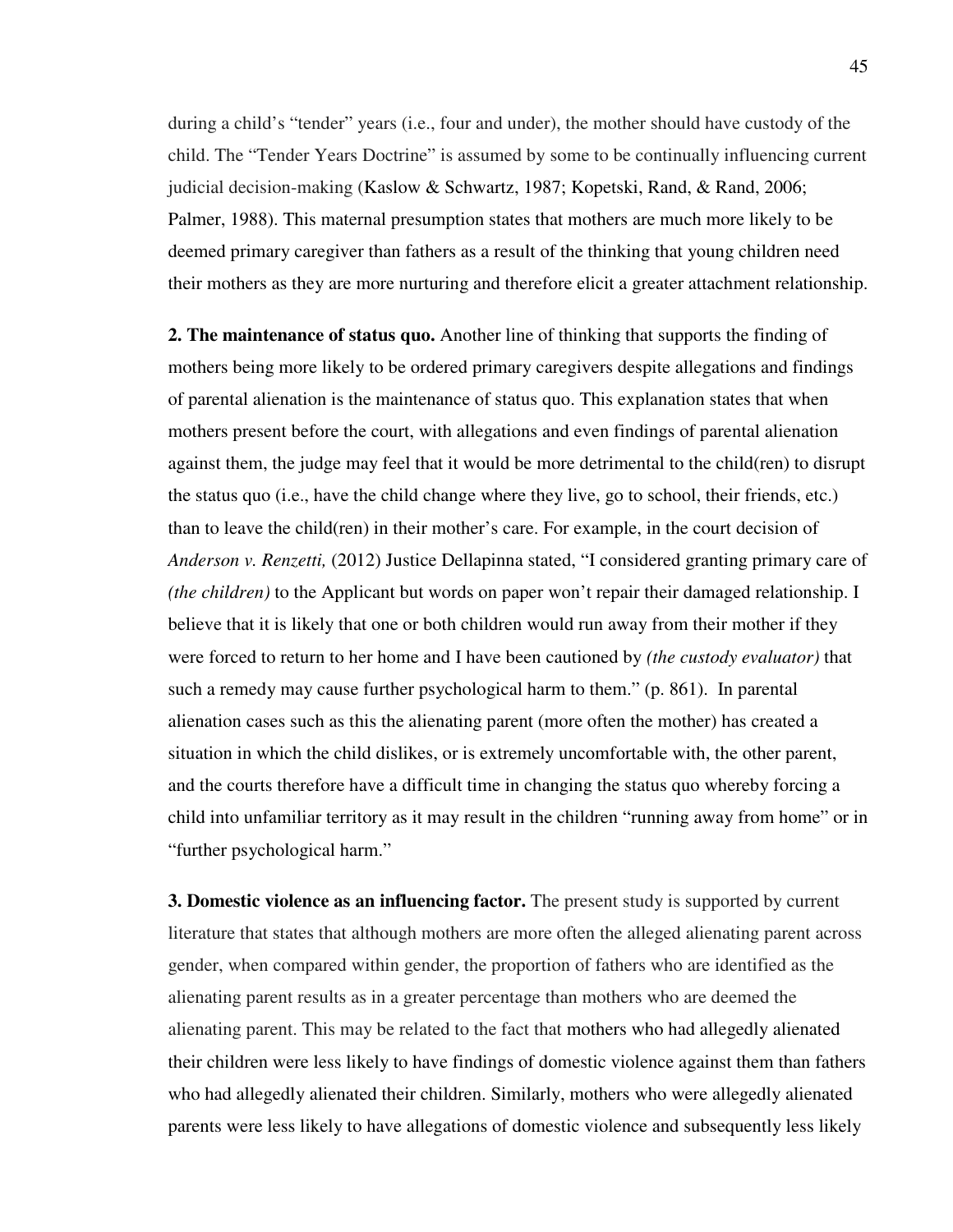to have findings of domestic violence against them in comparison to alienated fathers who were much more likely to have both allegations and findings of domestic violence against them. Therefore, the factor of domestic violence may be playing a significant role in mediating judge's findings of parental alienation and custody decisions.

This is supported by research that suggests that the above gender bias is due to a recent increase in allegations of parental alienation as counter measures in court cases where domestic violence has been alleged against fathers (Brown, 2008). Commonly, by accusing mothers of parental alienation, abusive fathers are able to divert judicial focus from their wrongdoings and place mothers in the spotlight of 'emotional abuse' of their child. Through these often times misconstrued allegations of parental alienation, abusers can maintain control over their spouses if they gain custody of their children (Brown, 2008; Fidler & Bala, 2010). Oftentimes, mothers who are in all actuality trying to protect their children from their abusive partners are labeled as "alienators", which results in them being labeled as the perpetrator (of parental alienation). This often overshadows the allegations, or findings, of domestic violence against the "alienated" parent, who is usually the father.

From this, children then run the risk of being placed with abusers—sometimes despite substantial evidence of abuse—due to the allegation of parental alienation. Many times, children's adaptive and positive coping mechanisms of dealing with their symptoms of abuse or witnessing abuse, such as refusing contact with the abusive parent, or telling stories of their wrongdoings are wrongfully construed as evidence of parental alienation (Bruch, 2001; Hoult, 2007; Meier, 2009).

#### **Judicial factors.**

The two judicial factors that reached significance were related to the judge's gender and judge's finding of parental alienation (i.e., used alienation as one of the reasons for the final decision and parenting plan). The current study revealed that in making findings of parental alienation, male judges are more likely to find parents as alienating than female judges. However, female judges are much more likely to find fathers as the alienating parent than they are to place this finding on mothers. These findings supported the third hypothesis as they demonstrated the fact that there are gender differences in the way female judges make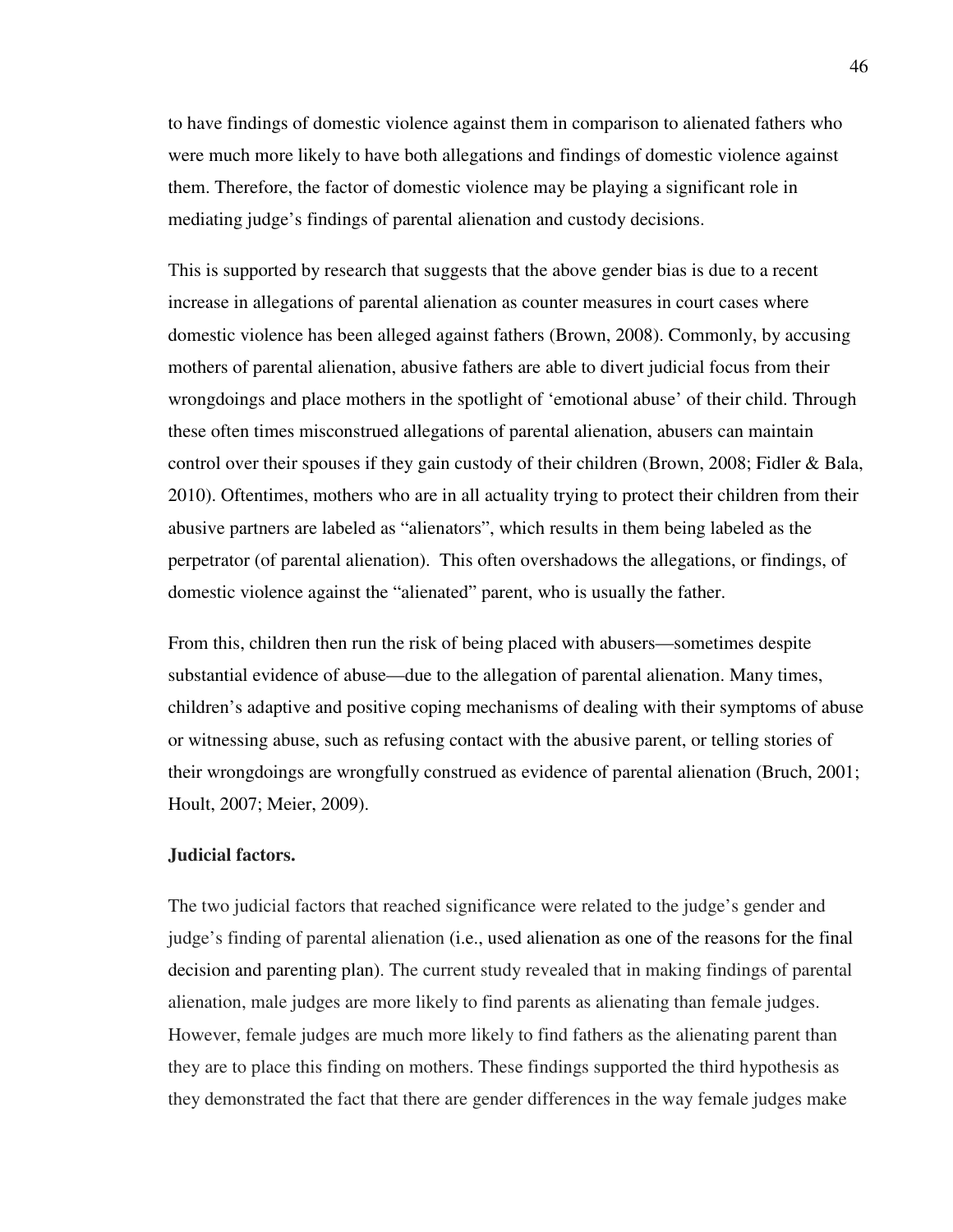findings pertaining to family law cases citing parental alienation in comparison to the means in which male judges do.

Drawing from related literature on gender bias in custody evaluations and domestic violence cases, female judges were more sensitive to domestic violence issues which may make them more hesitant to apply parental alienation labels since the victim concerns about the other parent have a basis in fact (i.e., not poisoning but rather protecting). Previous research has demonstrated female legal and mental health professionals are significantly more likely to report unintended negative consequences if parental alienation is included in the DSM-V than male legal and mental health professionals surveyed (Jaffe, Harris & Aujla, 2012).

**Mental health professional factors.** None of the mental health professional factors reached significance and therefore, this part of the third hypothesis was not supported as there were no statistical differences between male and female mental health professionals identification of parental alienation in general, or based on gender of the parent. One explanation for this is that mental health professionals may have a better self-awareness of the means in which their gender may impact their decision-making and may be more conscious of how it interacts with the way in which they assess clients for the court.

**Child factors.** The only child factor that reached significance was number of children in the family. Families with only one child were less likely to have a parent identified or found as committing alienation than those families with two children. This finding was not supported by any research that currently exists and therefore is considered to be a potentially spurious finding elicited by a third, confounding factor.

Interestingly, although not significant, a pattern suggests that alienation is more effective with older children as there are more families with older children where alienation was found in their family than those families with younger children. This is consistent with existing research that suggests, "for children to form alignments with an angry parent and correspondingly reject the other parent, they need sufficient cognitive and emotional maturity…For these reasons it is unusual to see children whose alienation from a parent is consolidated and hardened prior to age 7 or 8," (p. 260, Kelly & Johnston, 2001). With a larger data set this pattern may have reached significance.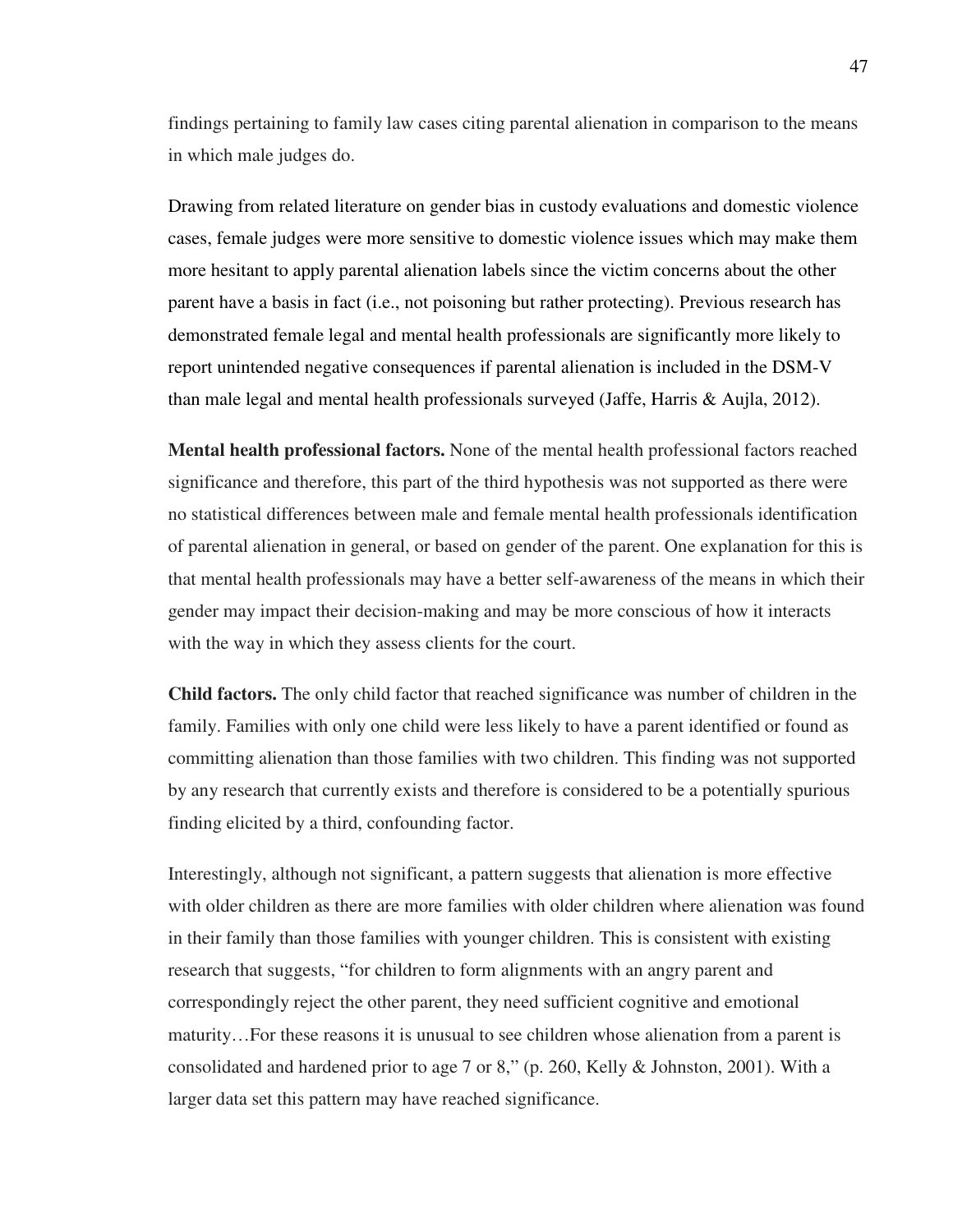## **4.2 Current findings in relation to previous research**

The current study demonstrates that those Canadian court cases citing parental alienation are continuing to increase gradually. This is consistent with previous literature that has found as more cases are successful in citing parental alienation as a means to obtain their desired outcome and it becomes case law, the more likely the employment of the term 'parental alienation' is to grow (Bala, Hunt, & McCarney, 2010).



*\*Note.* Data from 2009 was updated and provided by Fidler, Bala and Saini (2013).

*Figure 2.* Total Canadian court cases where parental alienation (PA) was claimed incorporating data collecting from Bala, Hunt, and McCarney (2010), Fidler, Bala, and Saini (2013) and data from the current study.

## **4.3 Recommendations for Future Research**

**Better method for heterogeneous group.** The alienation sample of cases appears heterogeneous or to consist of different clusters of factors. Judges may be influenced by the interaction of factors in making judicial decisions, however, this study used a variableoriented approach to analyze the judges' decisions, which does not consider how different factors may or may not be important in relation to different categories within the sample and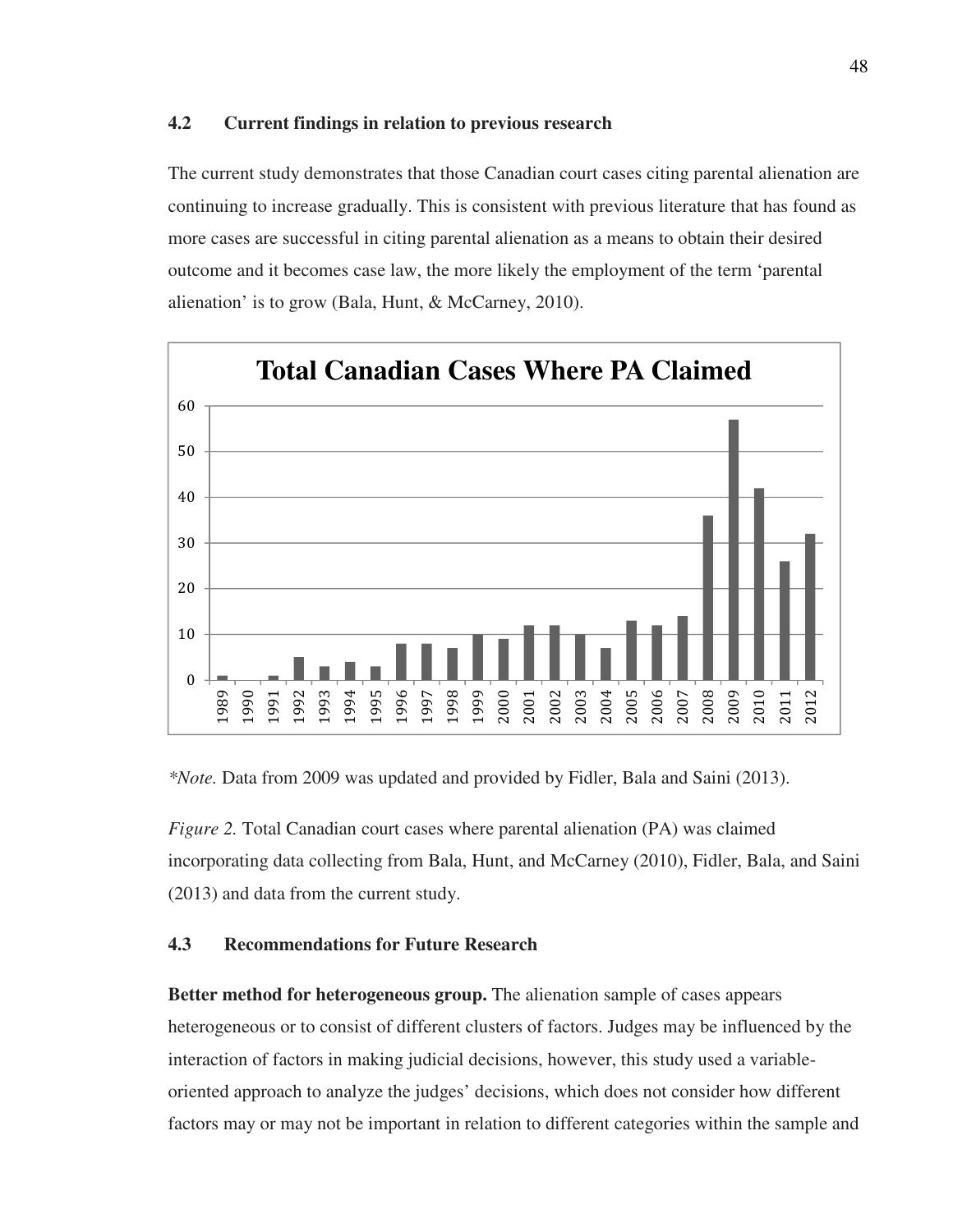ultimately within a judge's final decision. For example, a case involving multiple children of different ages and gender, joint custody, and allegations of domestic violence may lead to a finding of parental alienation, whereas another case may have primary custody with the mother, one eight year old child, and no concerns of domestic violence and not have a finding of parental alienation. Thus, it is the groupings of factors that would be related to an outcome, rather than single factors.

**Employing a mixed methods approach.** Although the current study gathered a large quantity of data from the cases reviewed, richer data could be collected from a study that employed a mixed-methods approach that both reviewed Canadian court decisions and interviewed families about their experience and followed the families longitudinally, across time. By employing a mixed-methods approach future research could gain important information such as how often families returned to court, the effectiveness of judicial orders, the outcomes for children over time, and other related outcomes. Furthermore, more qualitative accounts from families could be gathered pertaining to their experiences with specific court processes (i.e., the process to get to court, how parents felt they were treated, if parents citing domestic violence felt safe in their proceedings, how children's wishes were managed, etc.). This data would allow for the research to better understand parent's struggles and successes within the system in an effort to pinpoint areas in need of improvement, which could be addressed by policy change.

## **4.3 Long-term outcomes for children of parental alienation**

While it is important to analyze the patterns that exist in the way that parental alienation cases are handled in the courts, it is even more important to start establishing the research on the impacts of these decisions. Research on the long-term outcomes of parental alienation in Canada has been limited.

Retrospective research on adults who claim to have experienced parental alienation when they were children have demonstrated those adult children of divorce who perceived experiencing greater levels of behaviors and experiences congruent with those outlined in the criteria associated with parental alienation were more likely to perceive experience greater levels of psychological distress (Reay, 2007). Despite this important research, there has been limited research to date that analyzes children's (i.e., those under the age of 18) experiences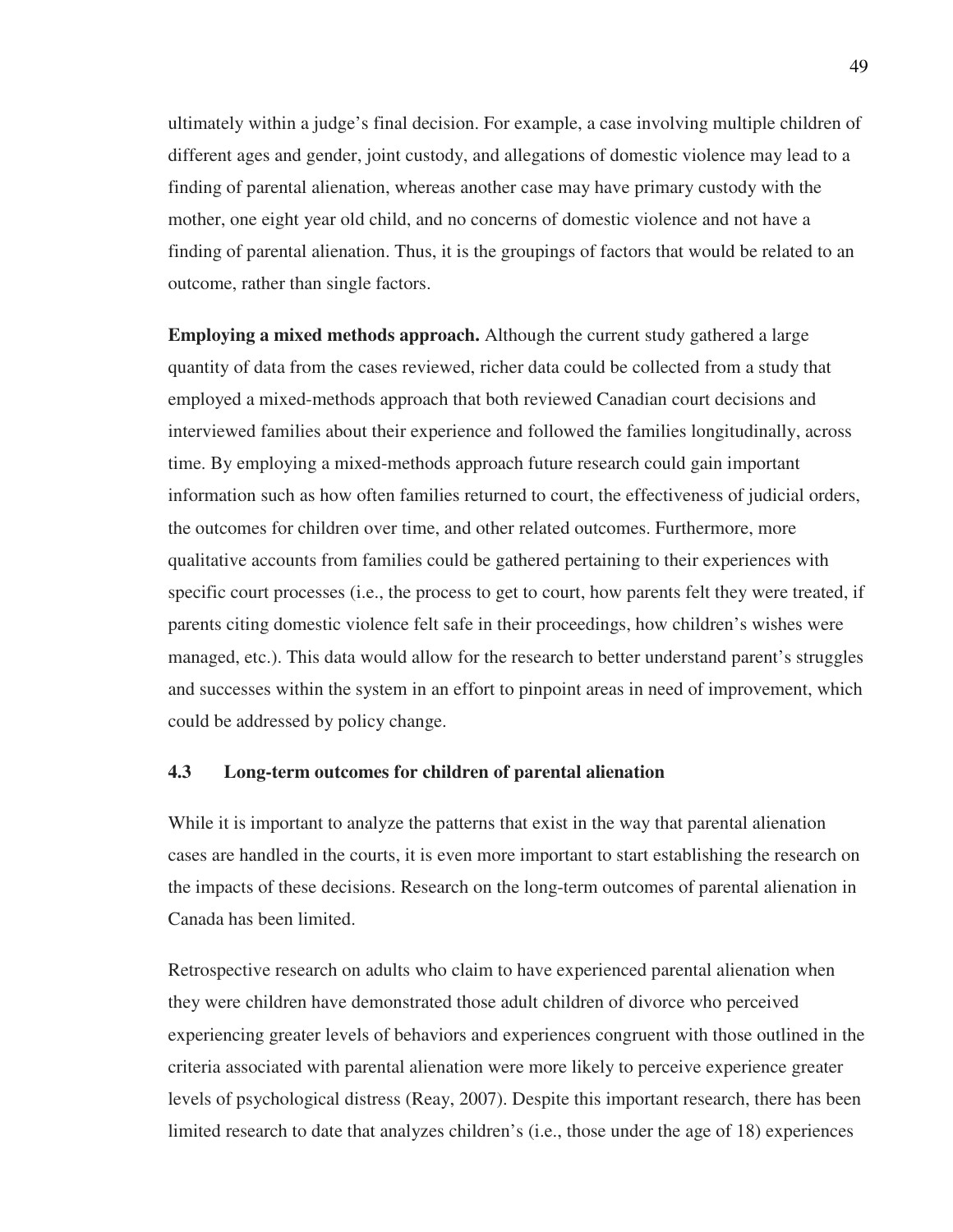during the time of their parent's divorce and subsequent alienation experience and moving forward into how this may affect their romantic relationships later in life.

### **4.4 Future Directions for Professionals**

#### **Judges and Lawyers**

**Being aware of domestic violence in judicial decisions citing parental alienation.** As is illustrated above, there is a relationship between those parents with findings of committing domestic violence and their status as an alienated parent. More often, alienated parents (particularly fathers) were more likely to also have a history of domestic violence in comparison to alienating parents. This has been attributed to the alleged alienated parent alleging that their partner is an alienating parent in an effort to divert judicial focus from their wrongdoings and place their former partner in the spotlight of 'emotional abuse' of their child. Through these often times fabricated allegations of parental alienation, abusers can maintain control over their spouses if they gain custody of their children (Fidler & Bala, 2010).

Abusive parents may also use parental alienation to further their control over their former partners by distancing or cutting off access between their former partner and their children as a means of controlling their former partner even after the dyad has split. Although this has less support, it makes sense that a parent who has already perpetrated abuse against their partner would continue to do so as a way to

Judges and lawyers need to be aware of the intersection between parental alienation and domestic violence that has been illustrated above. This is particularly important due to the nature of the children involved in these cases who may become at an increased risk of being placed with parents who are domestically violent, due to allegations of parental alienation (Bruch, 2001; Hoult, 2007; Meier, 2009). Judges and lawyers need to push for domestic violence screening at the onset of a court case and take allegations of domestic violence seriously.

**Encouraging early assessment.** Bala, Fidler, Goldberg and Houston (2007) suggest that when presented with cases citing parental alienation, legal professionals, including lawyers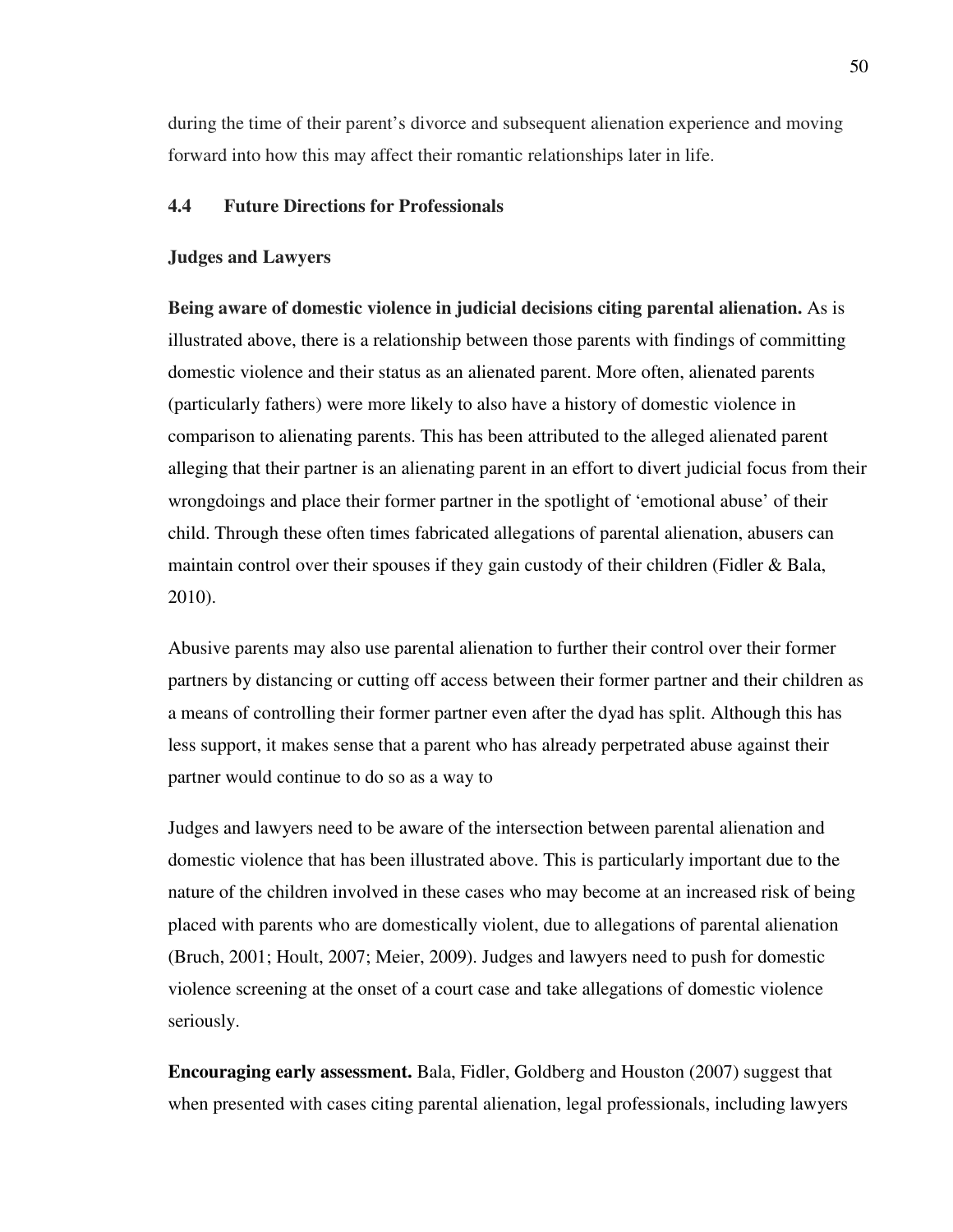and judges, need to facilitate early assessment by a qualified mental health professional and ultimately intervene before attitudes harden and patterns are set. Furthermore, the judicial system needs to implement more resources to reduce slow judgments by courts as they have been found to exacerbate litigious and high-conflict situations, particularly those alleging parental alienation (Cartwright, 1993).

**Continuing education.** Gender bias in the courts is a historically significant construct in the literature. A task force on gender bias in the courts once said, "As long as judges adhere to gender based myths, biases and stereotypes, the intent of the laws can be compromised or subverted through the exercise of judicial discretion," (Foundation for Women Judges, 1986). The current study supported this statement nearly 30 years after this recommendation as it found gender bias as an influencing factor in family court decisions as gender of judge made a difference in the outcome and orders of cases, particularly in the case of parental alienation.

Research has recommended that education committees for judges strengthen the gender-bias education components of the new judges' pre-bench training program and of the mandatory and voluntary conferences for experienced judges (Gender Bias in the Courts Task Force, 2001; Hinds & Bradshaw, 2005). This task force further recommended that similar training be given to all courtroom professionals and that bar associations increase awareness of gender bias through continual lectures and literature throughout career (Gender Bias in the Courts Task Force, 2001). Hinds and Bradshaw (2005) supported this recommendation when they suggested that education for lawyers, both during their formal education, and also continuing into their legal practice, needs to expose them to social science perspectives "including an understanding of the issues of domestic violence and the psychological and emotional issues associated with separation," (p. 452).

This is congruent with the current study findings, which suggest that mental health professionals' gender and the gender of alienating parent were not influencing factors in making recommendations. However, in judicial decisions these factors were significantly related and ultimately led to influenced judicial decisions. This may be due to mental health professionals' foundational training and its emphasis on self-awareness, whereas legal professionals' training may not have such an in-depth self-analysis during their training. Hinds and Bradshaw (2005) suggest that continuing social science training on these matters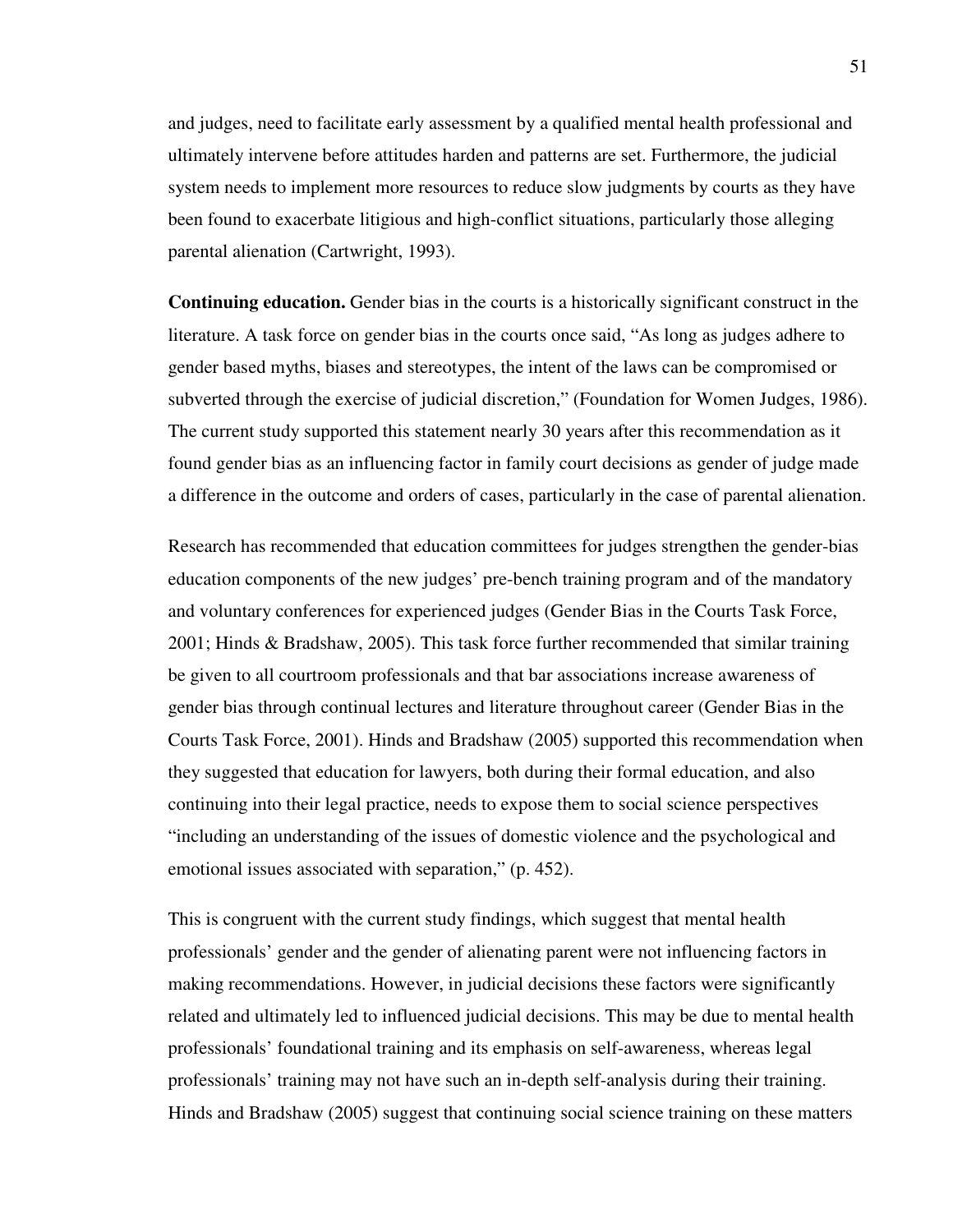would aid these professionals in representing their clients in "ways not affected by personal and gender-related bias" (p.453).

#### **4.5 Limitations of Study**

This study has several limitations to consider when making interpretations of the findings. The individual judges' decisions varied on the amount of data provided on the factors, even with what the social science and legal research suggested to be relevant factors. For example, there was such a high proportion of missing data on factors pertaining to financial status of families that it was not included in the analyses. As literature suggests that financial increases are associated with more positive child outcomes, further information collected on this factor and its association with cases citing parental alienation would be an important contribution to the literature.

In line with this limitation, judicial decisions are complex and there are multiple factors at play. The current study investigated only individual factors, one at a time. In some of the cases analyzed by the current study, parental alienation was the central issue considered by the judge; in other cases, parental alienation was one of the multitudinous contributing factors placed before the judge. It is difficult to say whether the presence of the other factors (i.e., domestic violence, financial considerations, move related scenarios, etc.) would have taken the emphasis off of the allegations of parental alienation or highlighted them. Further research on exacerbating factors of parental alienation would be an important contribution to the existing literature.

The study's findings are not generalizable to all parental alienation cases. The purpose of this study was to increase knowledge of the factors that influence the outcome of cases citing parental alienation in Canadian court. As is noted above, it is important to consider that many cases do not reach litigation due to the alienating parent 'giving up' as a product of a sense of hopelessness in dealing with a hostile situation, and a byproduct of lacking both the emotional and financial resources to continue litigation. Therefore, cases that settle were not the focus of the current study, although they are cited to be similar to those cases that are the focus of the current study - those that go to trial and are reported (Bala, Hunt, & McCarney, 2010). Admittedly, there may be aspects of those cases that go to trial that are qualitatively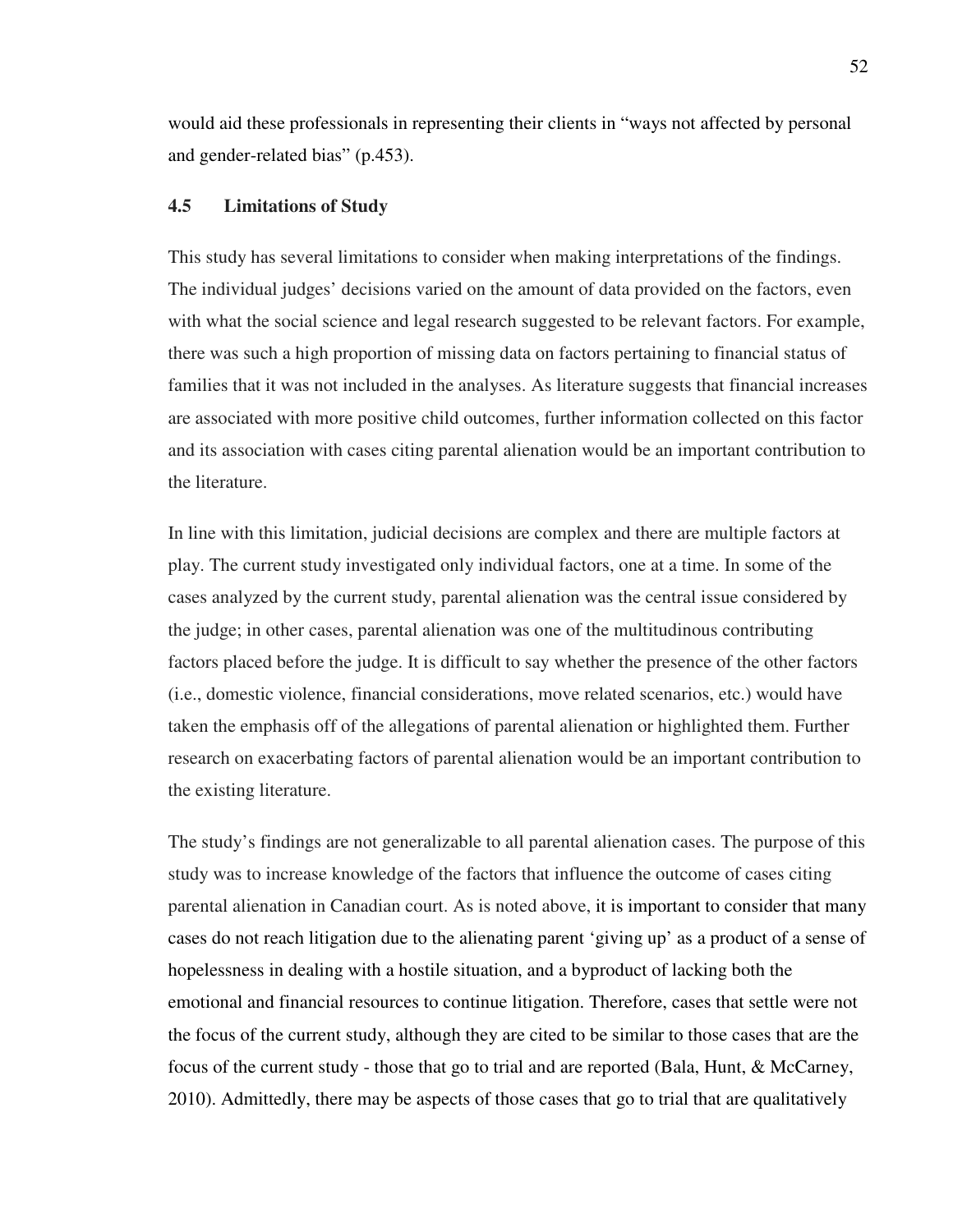different than those that settle and therefore may not be generalizable to all families that cite alienation.

Furthermore, the cases in this study were selected nationally, including all provinces and territories in the sample. However, there is some variability in the provincial legislation that guides the "best interests of the child" decisions across the provinces that do not fall under the Divorce Act. There may also be variability in generalizing across provinces as important differences may have been unaccounted for (i.e., cultural differences). Future research could analyze if differences between cases of each province exist.

Finally, the sample size obtained for this study (*n*=100), was small. The small sample size produced limited data on variables of interest such as social economic status of parents, gender of children, as well as alienating behaviors. The small sample size in this study should be taken into consideration when interpreting the results and further research should use a larger sample to replicate the findings. Additionally, elements of randomization were to be included in the selection process of cases, however, it could not be implemented in the current study's methodology due to the limited number of cases that met inclusion criteria  $(n=100)$ .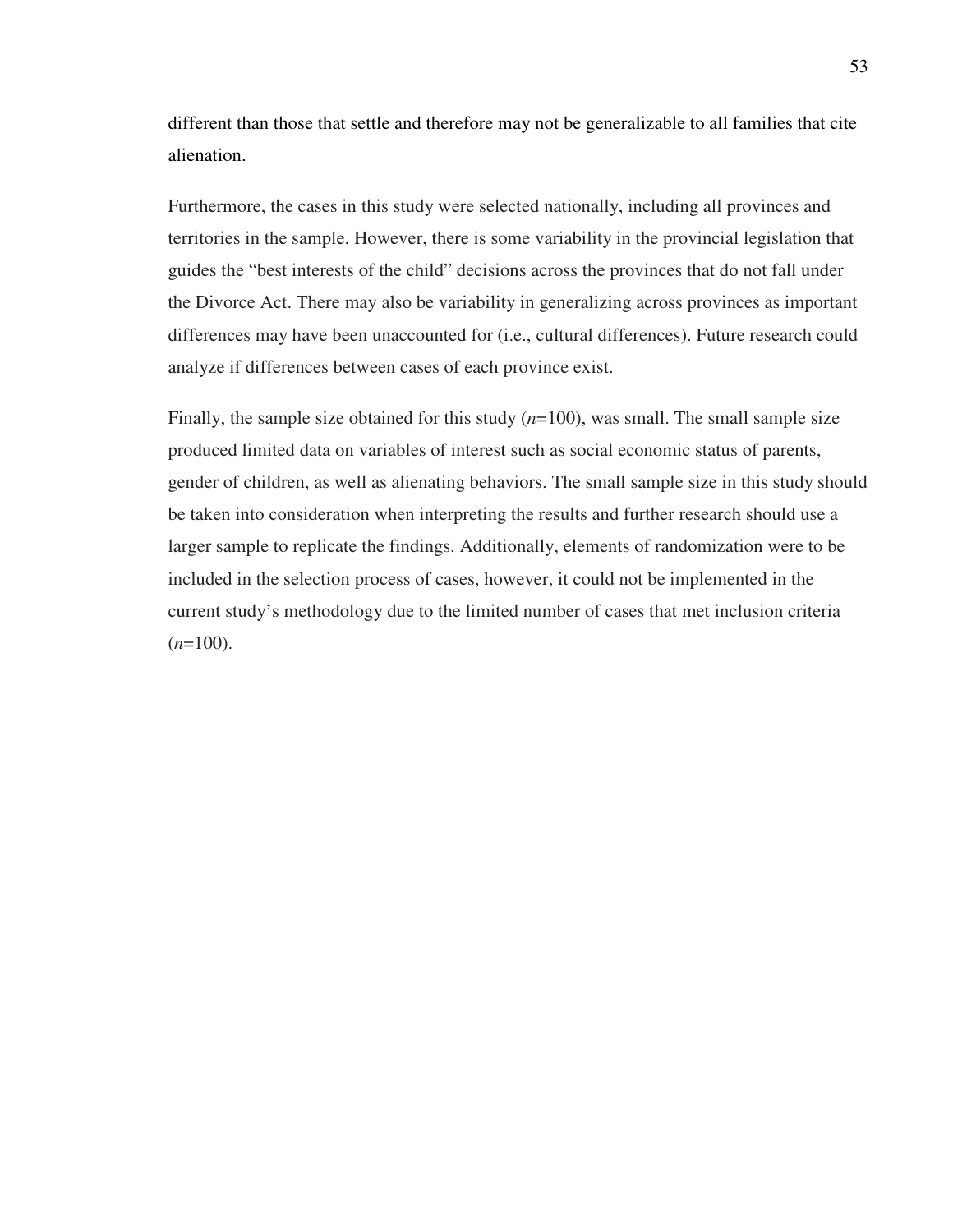#### **Chapter 5**

#### **5 Conclusion**

It is undeniable that parental alienation is a growing part of current child custody disputes. Since 1989 when the term "parental alienation" was first cited in a Canadian court case, the number of litigated parental alienation cases has increased exponentially. Indeed, there were 30 cases citing findings of parental alienation in 2012 alone. Experts in the field continue to view these family law cases as some of the most difficult to predict due to the controversy surrounding the legitimacy and scope of parental alienation and its effects on children. A portion of this controversy is found in the parental alienation literature where the lack of consistency with which the term parental alienation, and further, with which Parental Alienation Syndrome (PAS) are being employed, despite the recent decision of the American Psychological Association not to include PAS as diagnosis in the recently released DSM-5. These elements shape the current illustration of parental alienation in Canadian court cases.

More specifically, gender bias has been found to be a significant factor in these cases. Mothers continue to much more likely to be alleged and found as the alienating parent in comparison to fathers. This gender bias is not limited to the parents involved in these cases. Gender of judges, but not custody evaluators, was found to significantly predict findings of parental alienation in the current study. Gender of judge significantly interacted with gender of alienating parent in identifying alienation in Canadian court cases in the current study.

While there is limited research into the long-term impacts of parental alienation on parents and children, there is substantial research on the negative impact of high-conflict divorce and continued impact of post-separation conflict on children, which would support the use of more structured guidelines in managing these cases.

Recent and future research on parental alienation may help to bolster the development of guidelines for family court representatives in Canada in providing more predictability in the outcome of these cases. Clearer guidelines and earlier intervention may result in fewer cases going to trial, thereby decreasing the high-conflict and litigation experienced by parents, and more importantly the children. The divorce research in combination with these findings of this study illustrate patterns in the decisions and provide some rationale for proposing further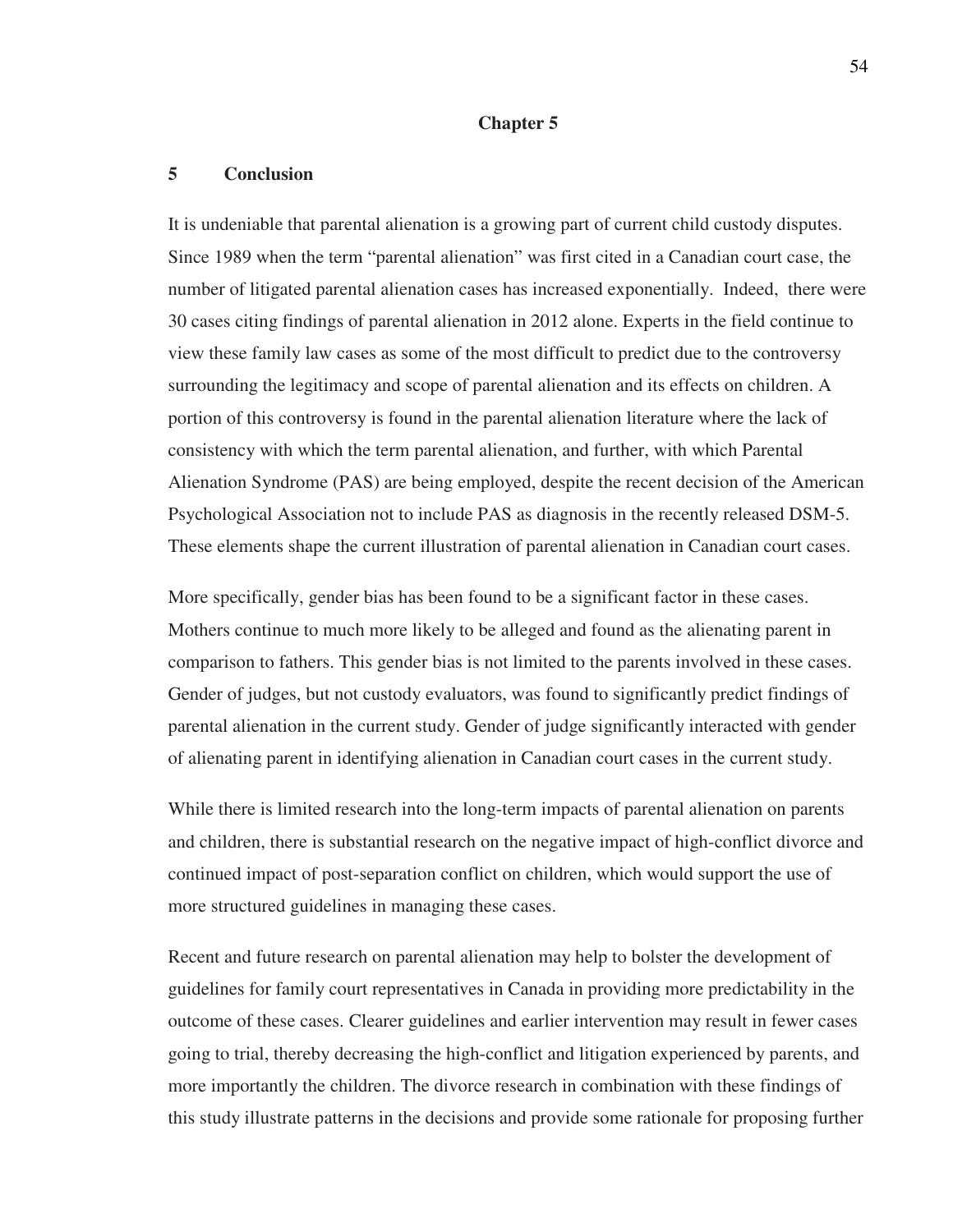guidelines to facilitate the process for judges, lawyers, and, most importantly, parents and children in crisis.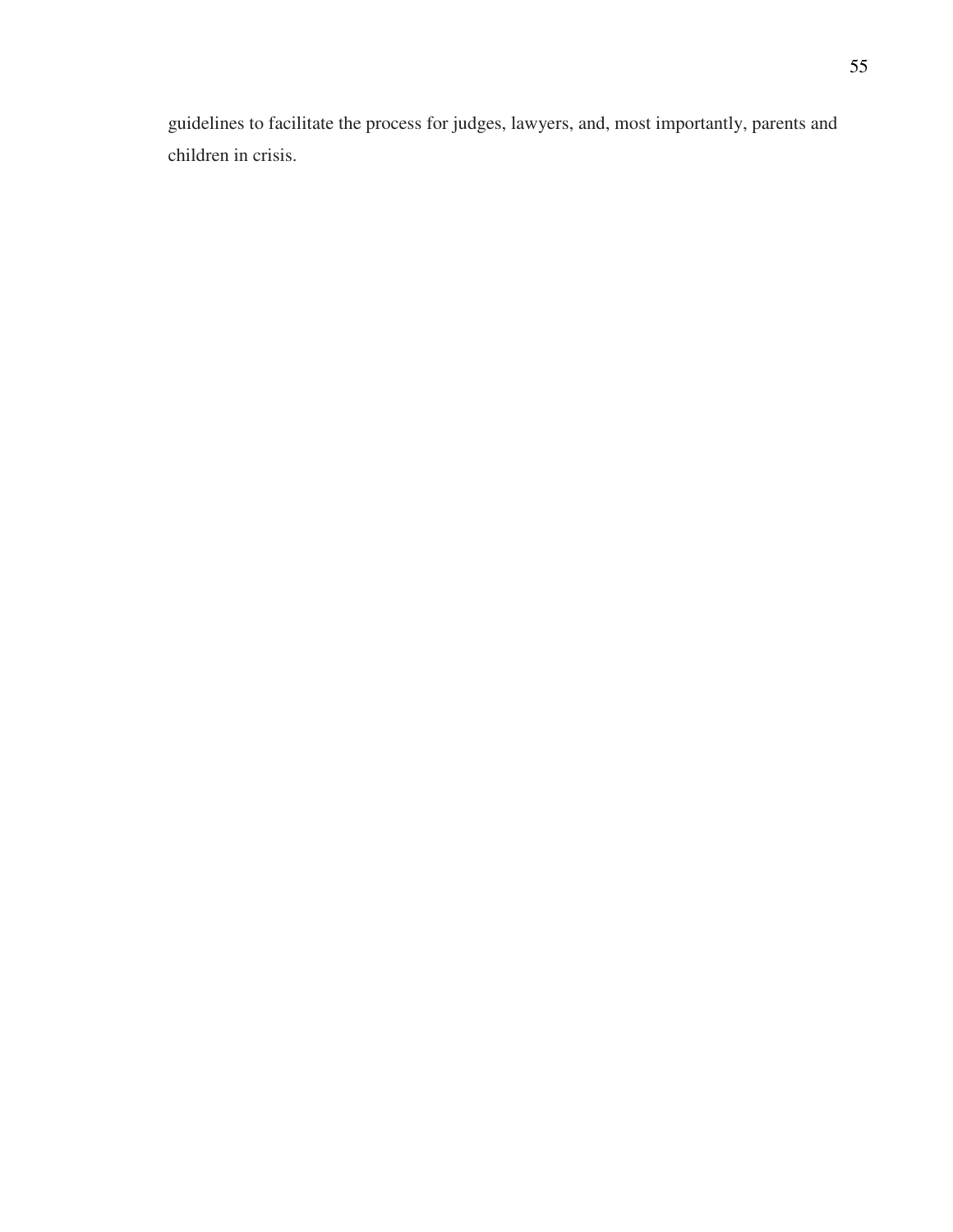#### **References**

- Adams, M.A. (2006). Framing contests in child custody disputes: Parental alienation syndrome, child abuse, gender and fathers' rights. *Family Law Quarterly, 40*(2), 315- 338.
- Amato, P.R., & Cheadle, J.E. (2008). Parental divorce, marital conflict and children's behavior problems: A comparison of adopted and biological children. *Social Forces, 86*(3), 1139-1161.
- American Psychiatric Association (2000). *Diagnostic and statistical manual of mental*   $disorders$  ( $4<sup>th</sup>$  ed., text rev.). Washington, DC: Author.
- *Anderson v. Renzetti.* (2012). N.S.J. No. 568.
- Ayoub, C.C., Deutsch, R.M., & Maraganore, A. (1999). Emotional distress in children of high-conflict divorce: The impact of marital conflict and violence. *Family and Conciliation Courts Review, 37*(3), 297-314.
- Baker, A.J.L. (2005). The long-term effects of parental alienation on adult children: A qualitative research study. *American Journal of Family Therapy, 33*(4), 289-302.
- Bala, N., Fidler, B.-J., Goldberg, D., & Houston, C. (2007). Alienated children and parental separation: Legal responses in Canada's family courts. *Queen's Law Journal, 33*, 79- 137.
- Bala, N., Hunt, S., & McCarney, C. (2010). Parental alienation: Canadian court cases 1989- 2008. *Family Court Review, 48*(1), 164-179.
- Ben-Ami, N., & Baker, A.J.L. (2012). The long-term correlates of childhood exposure to parental alienation on adult self-sufficiency and well-being. *The American Journal of Family Therapy, 40*(2), 169-183.
- Berg, R. (2011). Parental alienation analysis, domestic violence, and gender bias in Minnesota courts. *Law and Inequality, 29(5)*, 5-31.
- Bernet, W. (2008). Parental alienation Disorder and DSM-V. *American Journal of Family Therapy, 36*(5), 349-366.
- Bernet, W., Von Boch-Galhau, W., Baker, A.J., & Morrison, S.L. (2010). Parental alienation, DSM-V, and ICD-11. *The American Journal of Family Therapy, 38*, 76-187.

Bing, N.M., Nelson III, W.M., & Wesolowski, K.L. (2009). Comparing the effect of amount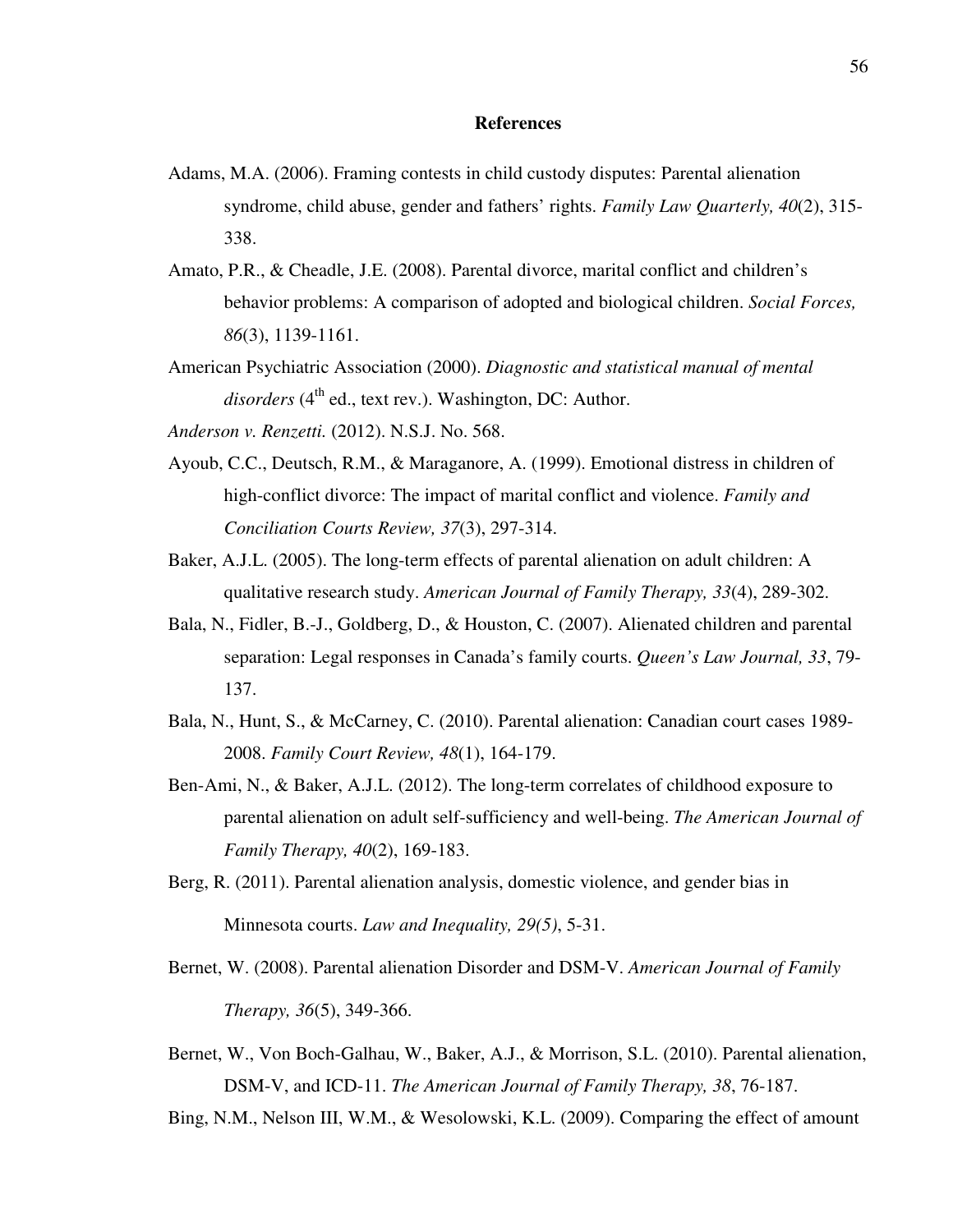of conflict on children's adjustment following parental divorce. *Journal of Divorce and Remarriage, 50*(3), 159-171.

- Bowlby, J. (1988). *A secure base: Clinical applications of attachment theory.* London: Routledge.
- Boyd, S. (2004). Demonizing mothers: Fathers' rights discourses in child custody law reform processes. *Journal of the Association for Research on Mothering, 6*(1), 52-74.
- Brown, A.L. (2008). Criminal rewards: The impact of parent alienation syndrome on families. *Journal of Women and Social Work, 23*(4), 388-396.
- Bruch, C.S. (2001). Parental alienation syndrome and parental alienation: Getting it wrong in child custody cases. *Family Law Quarterly, 35*(3), 527-552.
- Bruch, C.S. (2002). Parental alienation syndrome: Junk science in child custody determinations. *European Journal of Law Reform, 3*, 383-404.
- Burrill, J. (2001). *Parental alienation syndrome in court referred custody cases*. Unpublished doctoral dissertation, North Central University, California.
- Campbell, T.W. (2005). Why doesn't parental alienation occur more frequently? The significance of role discrimination. *The American Journal of Family Therapy, 33*(5), 365-377.
- Cartwright, G.F. (1993). Expanding the parameters of parental alienation syndrome. *The American Journal of Family Therapy, 21*(3), 205-215.
- Cartwright, G.F. (2006). Beyond Parental Alienation Syndrome: Reconciling the Alienated Child and the Lost Parent. In Gardner, R.A., Sauber, R., & Demosthenes, L. (Eds.). *The International Handbook of Parental Alienation Syndrome: Conceptual, Clinical and Legal Considerations*. Springfield, IL: Charles C. Thomas, 286-291.
- Clarkson, H., & Clarkson, D. (2007). Confusion and controversy in parental alienation. *Journal of Social Welfare & Family Law, 29*(3-4), 265-275.
- Clawar, S.S. & Rivlin, B.V. (1991). *Children held hostage: Dealing with programmed and brainwashed children.* Chicago: American Bar Association.
- Comission on Gender Bias in the Judicial System. (1992). Gender and justice in the courts: A report to the supreme court of Georgia. *Georgia State Univ. Law. Rev. 8*. 539-807.
- Czapanskiy, K. (1993). Domestic violence, the family, and the lawyering process: Lessons from studies on gender bias in the courts. *Family Law Quarterly, 27*(2), 247-277.

Davies, P.T., Sturge-Apple, M.L., Cicchetti, D., & Cummings, E.M. (2008). Adrenocortical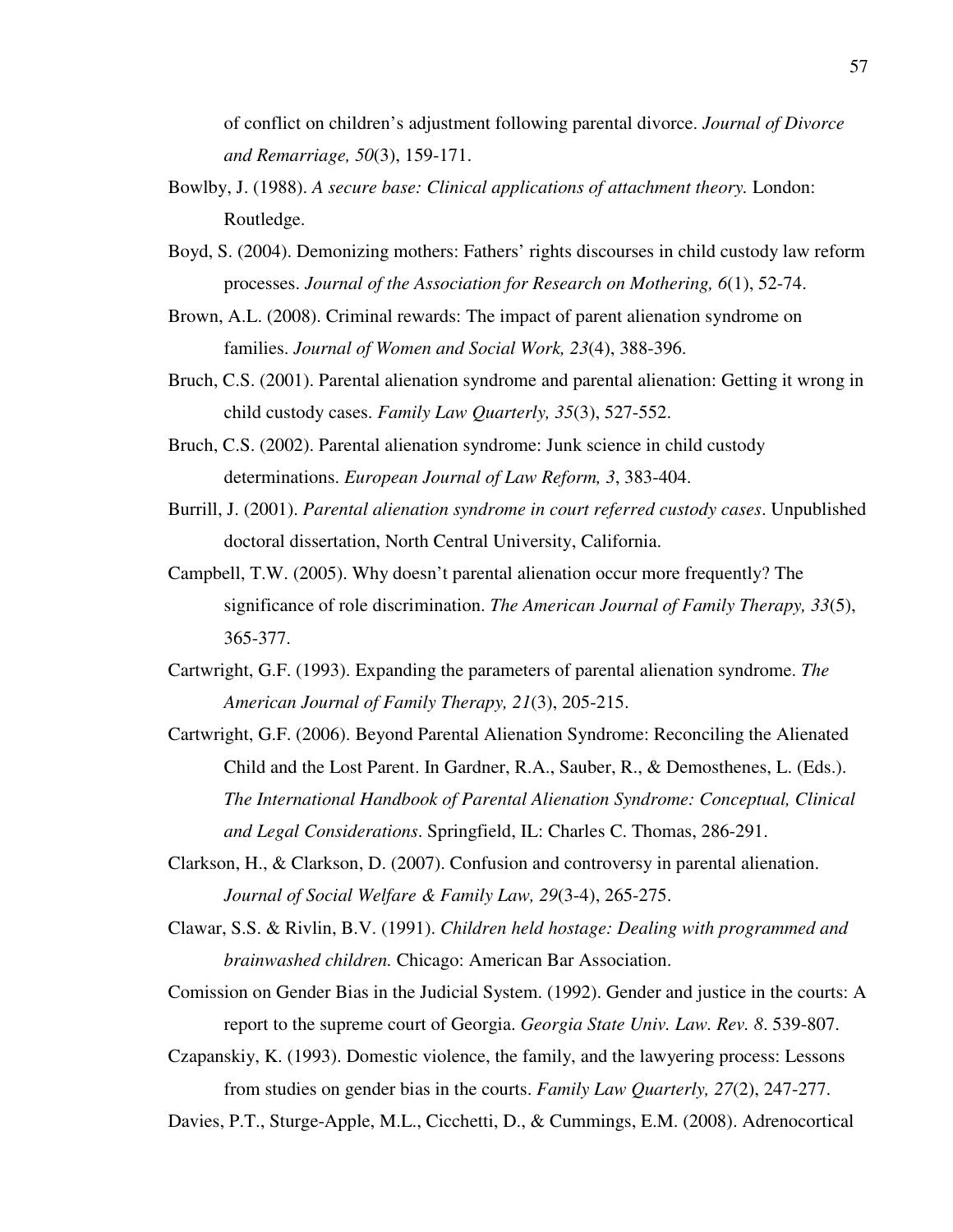underpinnings of children's psychological reactivity to interparental conflict. *Child Development, 79*(6), 1693-1706.

- Dunne, J., & Hedrick, M. (1994). The parental alienation syndrome: An analysis of sixteen selected cases. *Journal of Divorce and Remarriage, 21*(3/4), 21-38.
- Fabricius, W.V., & Luecken, L.J. (2007). Postdivorce living arrangements, parental conflict, and long-term physical health correlated for children of divorce. *Journal of Family Psychology, 21*(2), 195-205.
- Fidler, B.J., & Bala, N. (2010). Children resisting postseparation contact with a parent: Concepts, controversies, and conundrums. *Family Court Review, 48*(1), 10-47.
- Fidler, B.J., Bala, N., & Saini, M.A. (2013). *Children who resist postseparation parental contact: A differential approach for legal and mental health professionals.* New York, NY: American Psychology-Law Society Series, Oxford University Press.
- Foundation for Women Judges (1986). Operating a task force on gender bias in the courts: A manual for action. Retrieved from http://womenlaw.stanford.edu/pdf/gender-bias.pdf
- Garber, B.D. (1994). Practical limitations in considering psychotherapy with children of separation and divorce. Psychotherapy, 31, 254-261.
- Garber, B.D. (2001). *Therapeutic interventions for children with parental alienation syndrome.* Cresskill, NJ: Creative Therapeutics.
- Garber, B.D. (2004). Parental alienation in light of attachment theory: Consideration of the broader implications for child development, clinical practice, and forensic process. *Journal of Child Custody, 1*(4), 49-76.
- Garber, B.D. (2011). Parental alienation and the dynamics of the enmeshed parent-child dyad: Adultification, parentification, and infantilization*. Family Court Review, 49*(2), 322-335.
- Gardner, R.A. (1985). Recent trends in divorce and custody litigation. *Academy Forum, 29*, 3-7.
- Gardner, R.A. (1987). *Parental Alienation Syndrome and the differentiation between fabricated and genuine child sex abuse allegations*. Creskill, NJ: Creative Therapeutics.
- Gardner, R.A. (1989). *Family Evaluation in Child Custody Mediation, Arbitration, and Litigation.* Creskill, NJ: Creative Therapeutics.

Gardner, R.A. (1992). *The Parental Alienation Syndrome*. Creskill, NJ: Creative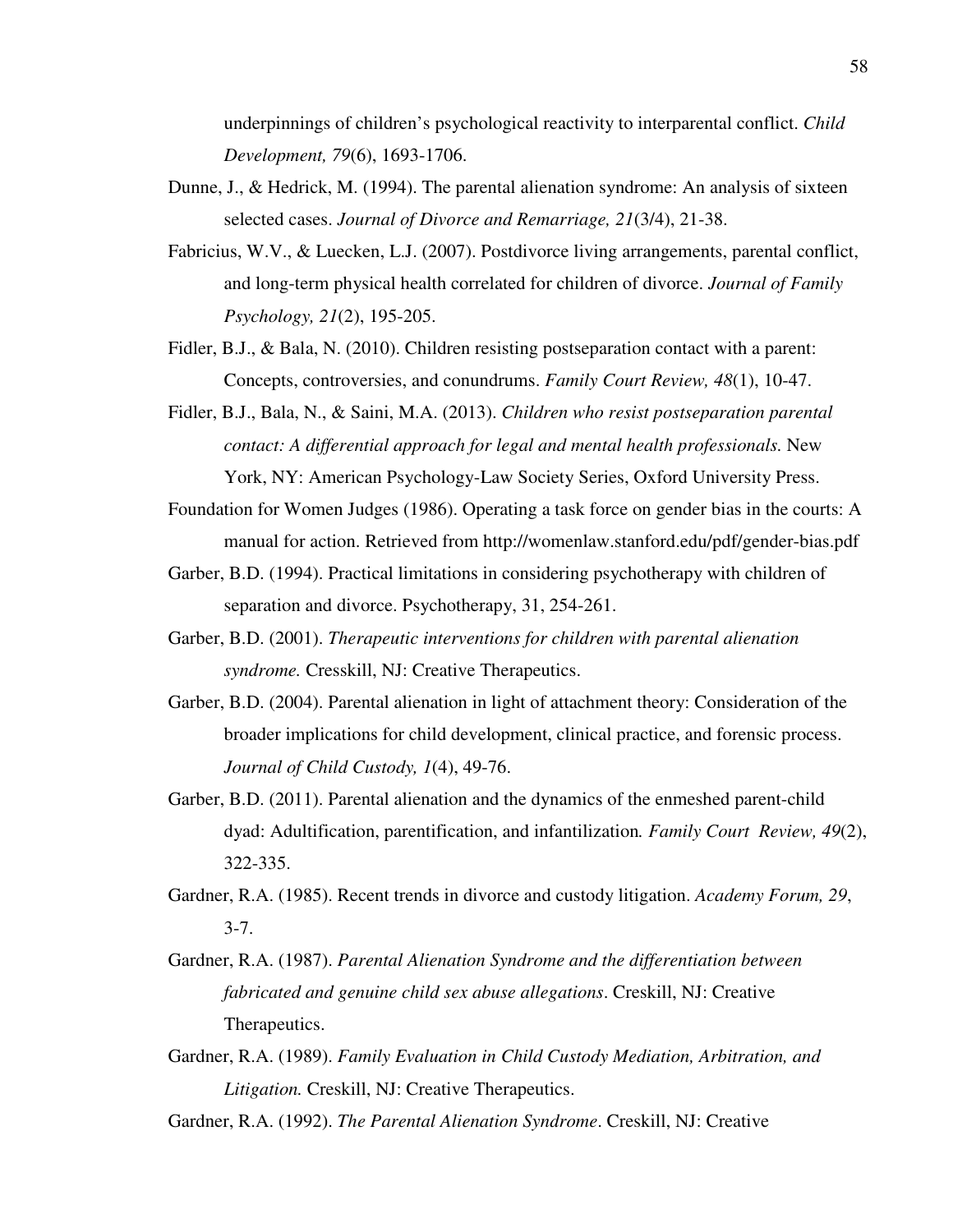Therapeutics.

- Gardner, R.A. (1999). Differentiating between the parental alienation syndrome and bona fide abuse/ neglect. *The American Journal of Family Therapy, 27*(2), 97-107.
- Gardner, R.A. (2001a). Should courts order PAS children to visit/ reside with the alienated parent? A follow-up study. *American Journal of Forensic Psychology, 19*(3), 61-106.
- Gardner, R.A. (2001b). The recent gender shift in PAS indoctrinators. *News for Women in Psychiatry, 19*(4), 11-13.
- Gardner, R.A. (2002). Parental alienation syndrome vs. parental alienation: Which diagnosis should evaluators use in child-custody litigation? *The American Journal of Family Therapy, 30*(2), 101-123.
- Gardner, R.A. (2004). Commentary on Kelly and Johnston's 'The Alienated Child: A Reformulation of Parental Alienation Syndrome'. *Family Court Review, 42*(4), 611- 621.
- Gender Bias in the Courts Task Force (2001). Gender bias in the courts of the commonwealth - Final Report, *William & Mary Journal of Women and the Law, 7*(3), 705-982.
- Gildea, L.S. (2011). Introduction to parental alienation analysis, domestic violence, and gender bias in Minnesota courts. *Law & Inequality, 29*(1), 1-3.
- Hinds, R.W., & Bradshaw, E.R. (2005). Gender bias in lawyers' affidavits to the family court

of Australia. *Family Court Review, 43*(3), 445-453.

- Hoult, J. (2007). The evidentiary admissibility of parental alienation syndrome: Science, law, and policy. *Children's Legal Rights Journal, 26*(1), 1-62.
- Jaffe, P.G., Ashbourne, D., & Mamo, A.A. (2010). Early identification and prevention of parent-child alienation: A framework for balancing risks and benefits of intervention. *Family Court Review, 48*(1), 136-152.
- Jaffe, P.G., & Geffner, R. (1998). Child custody disputes and domestic violence: Critical issues for mental health, social service, and legal professionals. In G.W. Holden, R. Geffner, & E.N. Jouriles (Eds.), *Children Exposed to Marital Violence: Theory, Research, and Applied Issues* (pp. 371-408). Washington, DC: American Psychological Association.

Jaffe, P.G., Harris, B.H., & Aujla, K. (2013). Legal and Mental Health Professionals Views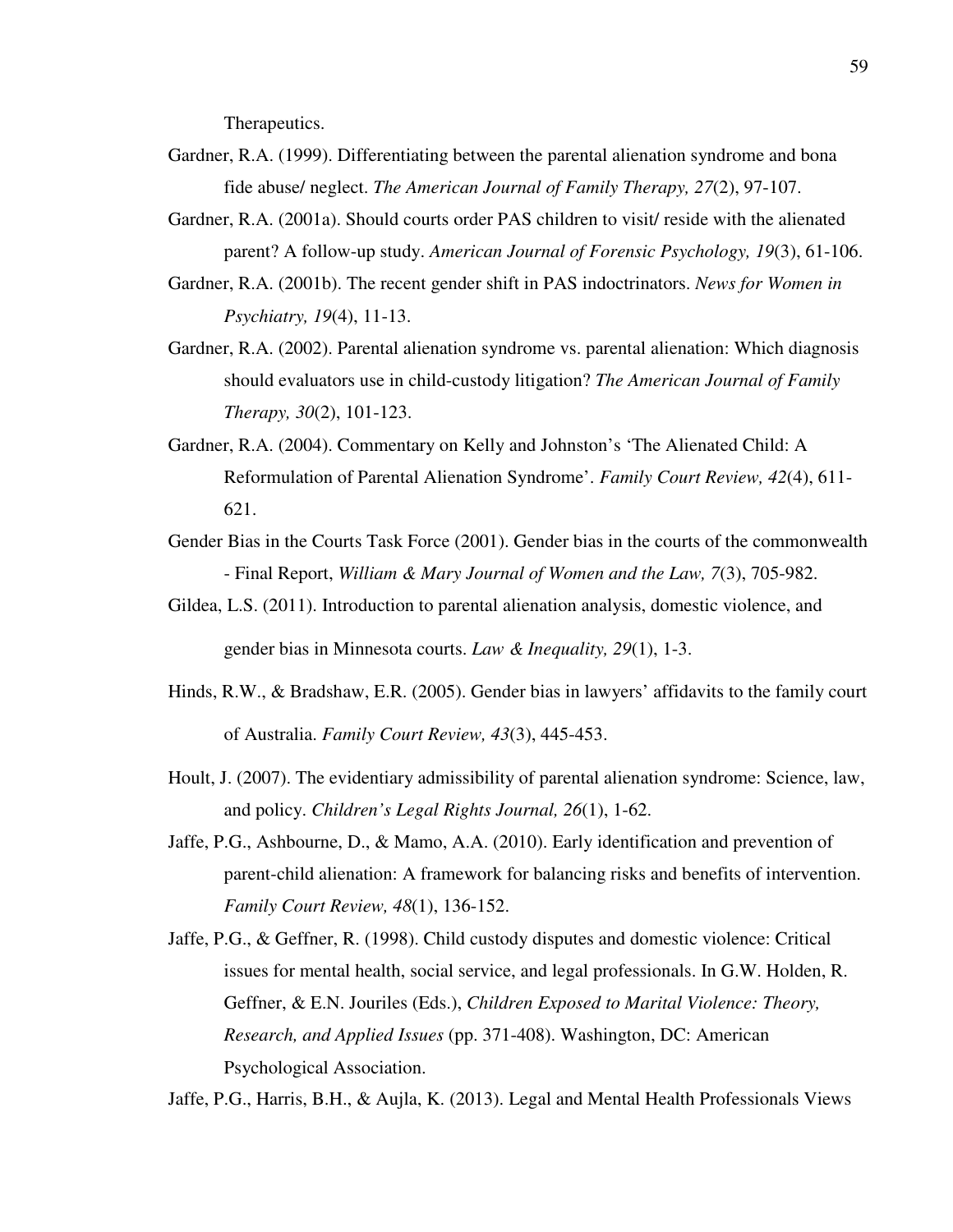about Parental Alienation as a Potential Diagnosis in DSM-V. Paper presented at the *Ontario Psychological Association Annual Conference* on February 8<sup>th</sup>, 2013.

Jaffe, P.G., Lemon, N.K.D., & Poisson, S.E. (2003). *Child Custody and Domestic Violence: A Call for Safety and Accountability*. Thousand Oaks, CA: Sage Publications.

Johnston, J.R. (1994). High-conflict divorce. *The Future of Children, 4*(1), 165-182.

- Johnston, J.R. (2003). Parental alignments and rejection: An empirical study of alienation in children of divorce. *Journal of the American Academy of Psychiatry and the Law, 31*, 158-170.
- Johnston, J.R. (2005). Children of divorce who reject a parent and refuse visitation: Recent research and policy implications for the alienated child. *Family Law Quarterly, 38*, 757-776.
- Kandel, R.F. (1994). Just ask the kid! Towards a rule of children's choice in custody determinations. *Miami Law Review, 49*, 299.
- Kaslow, F.W., & Schwartz, L.L. (1987). The dynamics of divorce: A life cycle perspective. In *Frontiers in Couples and Family Therapy* (329). Philadelphia, PA: Brunner/ Mazel.
- Katz, A. (2003). Junk science v. novel scientific evidence: Parental alienation syndrome, getting it wrong in custody cases. *Pace Law Review, 24*(239), 239-243.
- Kelly, J.B., & Johnston, J.R. (2001). The alienated child: A reformulation of parental alienation syndrome. *Family Court Review, 29*, 249-66.
- Kopetski, L.M., Rand, D.C., & Rand, R. (2006). Incidence, gender, and false allegations of child abuse: Data on 84 parental alienation syndrome cases. In R. Gardner, S. Sauber, & D. Lorandos (Eds.), *The International Handbook of Parental Alienation Syndrome* (65-70). Springfield: Thomas Books.
- Lampel, A. (1996). Children's alignment with parents in highly conflicted custody cases. *Family and Conciliation Courts Review, 34*(2), 229-239.

Leving, J.M. (1997). *Father's rights*. New York: Basic Books.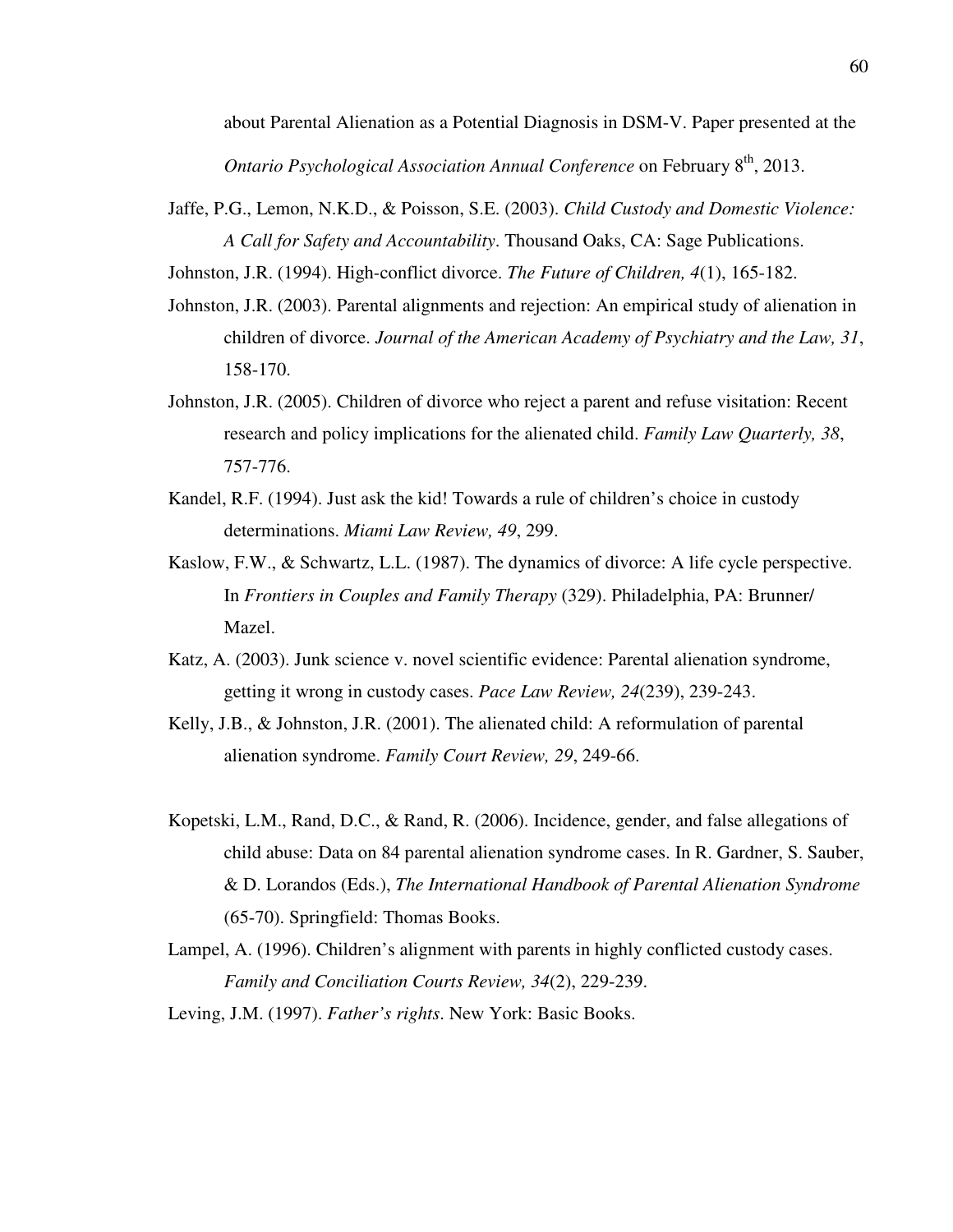Leving, J.M. (2006). The parental alienation syndrome and gender bias in the courts. In R. Gardner, S. Sauber, & D. Lorandos (Eds.), *The International Handbook of Parental Alienation Syndrome* (391-396). Springfield: Thomas Books.

*L.M.A.M. v. C.P.M.* (2011). M.J. No. 79.

- Lowenstein, L.F. (2007). *Parental alienation: How to understand and address parental alienation resulting from acrimonious divorce or separation*. Dorset, UK: Russell House.
- Martinson, D.J. (2010). One case-one specialized judge: Why courts have an obligation to manage alienation and other high conflict cases. *Family Court Review, 48*(1), 180- 189.
- Martinson, D.J. (2012). Why the pursuit of equality for women still matters. Paper presented at the *Vancouver Public Forum – Gender and Justice* on April 24, 2012.
- Martinson, D.J. (2013). The family law act and family violence: Independent and impartial parenting assessments. Paper presented at *Assessment of Parenting Arrangements After Separation in the Context of Domestic Violence*, a workshop presented for the College of psychologists of British Columbia on November 21, 2013.
- Meier, J. (2009). A historical perspective on parental alienation syndrome and parental alienation. *Journal of Child Custody, 6,* 232.
- Mothers of Lost Children. (1998). National Protective Parents Survey. *Mothers of Lost Children.* Retrieved from: www.mothers-of-lost-children.com
- Palmer, N.R. (1988). Legal recognition of the parental alienation syndrome. *The American Journal of Family Therapy, 16*(4), 361-363.
- Rand, D.C. (2011). Parental alienation critics and the politics of science. *American Journal of Family Therapy, 39*(1), 48-71.
- Resnik, J. (1996). Asking about gender in the courts. *Feminist Theory and Practice, 21*(4), 952-990.
- Rutter, M. (1995). Clinical implications of attachment concepts: Retrospect and prospect. *Journal of Child Psychology and Psychiatry, 36*(4), 549-571.
- Rybicki, D. (2001). Parental alienation and enmeshment issues in child custody cases. As excerpted from untitled forthcoming publication, online at: http://www.fact.on.ca. proxy 2.lib.uwo.ca/Info/pas/rybick00.html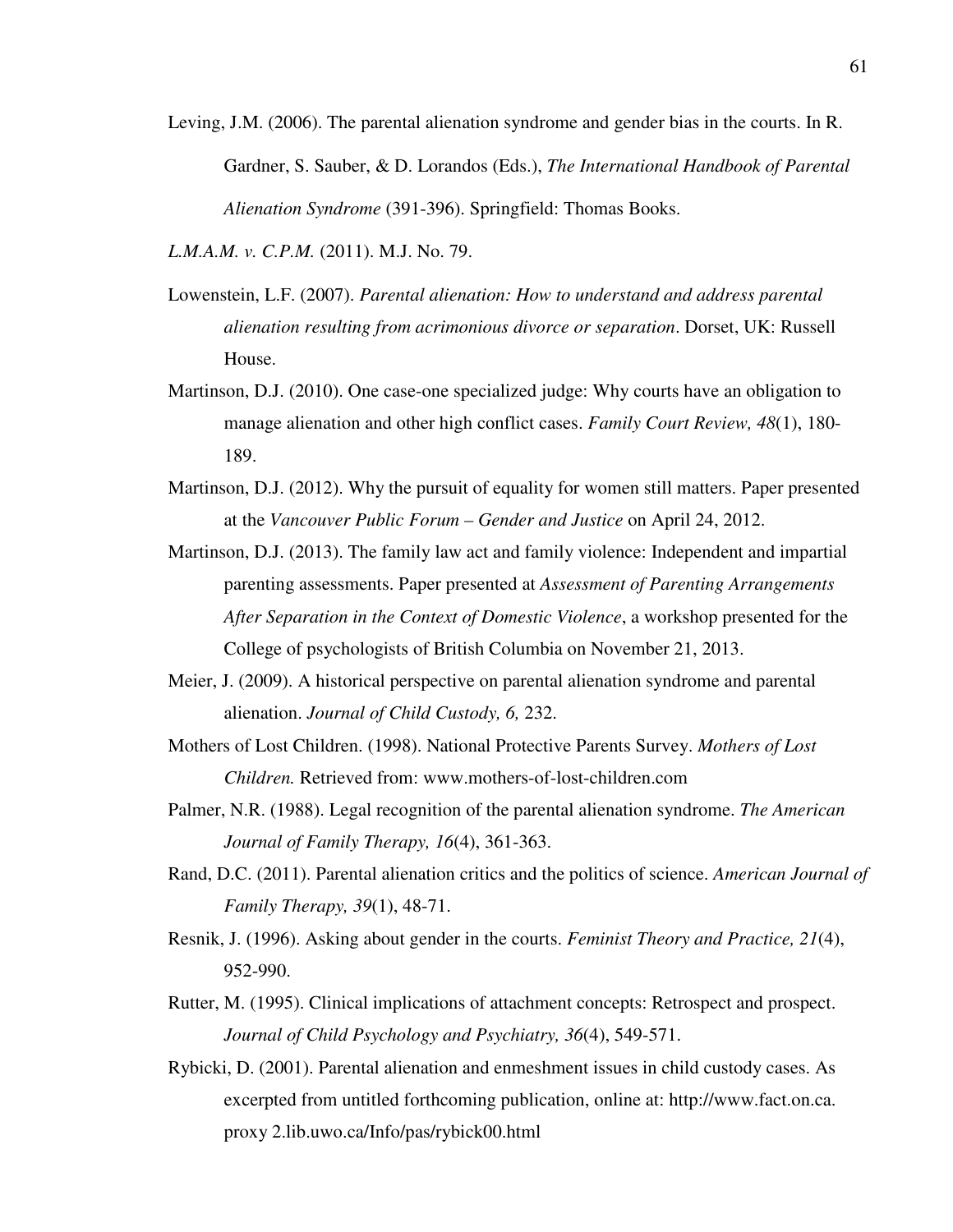- Sauber, S.R. (2006). PAS as a family tragedy: Roles of family members, professionals, & the justice system. In R.A. Gardner, S.R. Sauber, & D. Lorandos (Eds.), *The international handbook of parental alienation syndrome: conceptual, clinical and legal considerations* (pp.12-32). Springfield, IL: Charles C. Thomas.
- Sullivan, M.J., & Kelly, J.B. (2001). Legal and psychological management of cases with an alienated child. *Family Court Review, 39*(3), 299-315.
- Turkat, I.D. (1995). Divorce related malicious mother syndrome. *Journal of Family Violence, 10*(3), 253-264.
- Turkat, I.D. (1999). Divorce-related malicious parent syndrome. *Journal of Family Violence, 14*(1), 95-97.
- Turkat, I.D. (2003). Parental alienation syndrome: A review of critical issues. *Journal of the American Academy of Matrimonial Law, 18*, 131-176.
- Vassilou, D., & Cartwright, G.F. (2001). The lost parents' perspective on parental alienation syndrome. *The American Journal of Family Therapy, 29*, 181-191.
- Wadsby, M. & Svedin, C.G. (1996). Academic achievement in children of divorce. *Journal of School Psychology, 34*(4), 325-336.
- Waldron, K.H., & Joanis, D.E. (1996). Understanding and collaboratively treating parental alienation syndrome. *American Journal of Family Law, 10*, 121-133.
- Walker, L.E.A. (2000). *The battered woman syndrome* (2<sup>nd</sup> ed.). New York: Springer.
- Walker, L.E.A. (2004). A critical analysis of parental alienation syndrome and its admissibility in the family court. *Journal of Child Custody, 1*(2), 47-74.
- Walker, L.E.A., & Shapiro, D.L. (2010). Parental alienation disorder: Why label children with a mental diagnosis? *Journal of Child Custody, 7*, 266-286.
- Wallerstein, J., & Kelly, J. (1980). *Surviving the breakup: How children and parents cope with divorce.* New York: Basic Books, Inc.
- Warshak, R.A. (2001). Current controversies regarding parental alienation syndrome. *American Journal of Forensic Psychology, 19*, 29-59.
- Warshak, R.A. (2003). Bringing sense to parental alienation: A look at the disputes and the evidence. *Family Law Quarterly, 37*(2), 273-301.
- Warshak, R.A. (2010). Alienating audiences from innovation: The perils of polemics, ideology, and innuendo. *Family Court Review, 48*(1), 153-163.

Williams, J. (2001). Should judges close the gate on PAS and PA? Family and Conciliation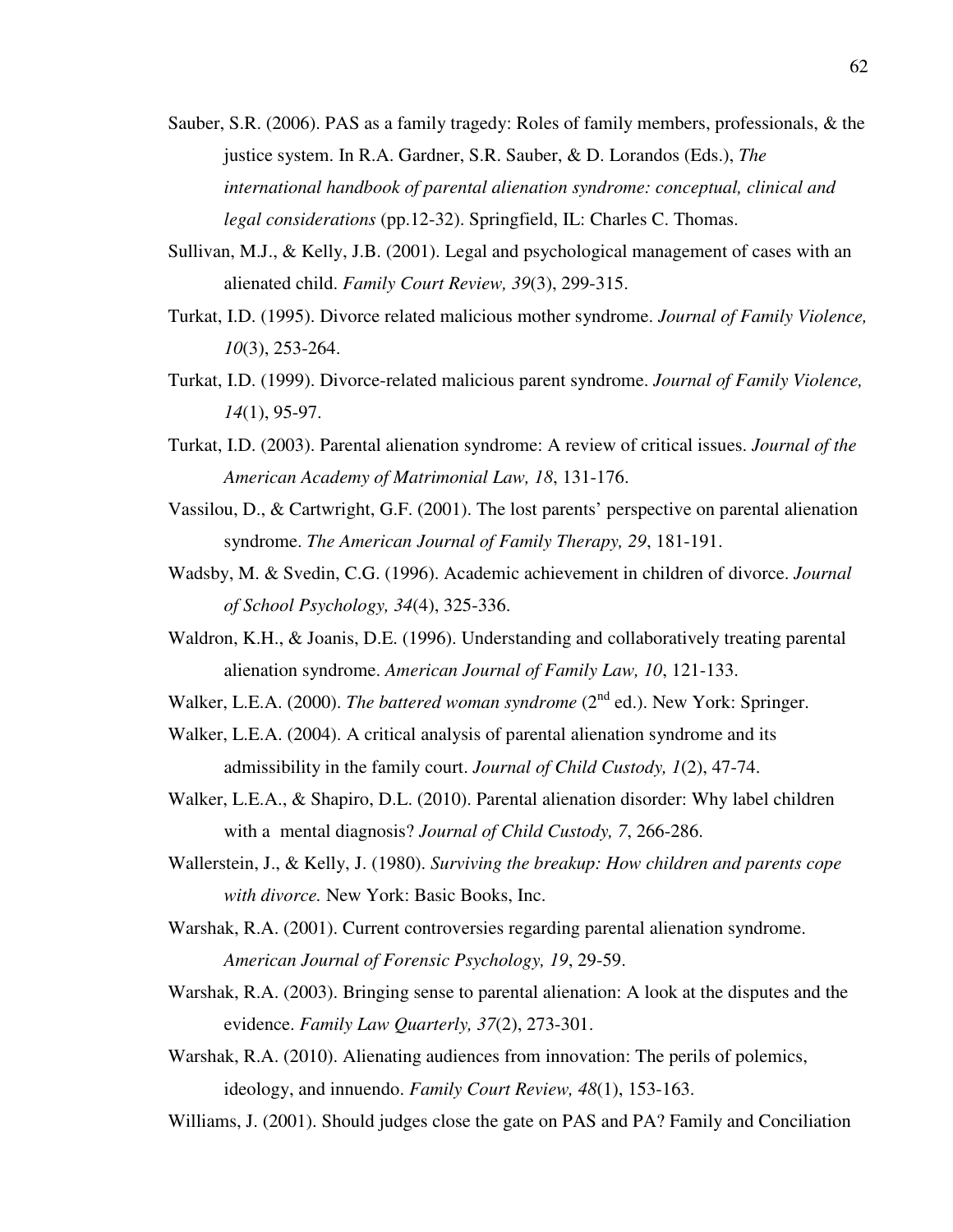Courts Review, 39(3), 267-281.

- Wood, C.L. (1994). The parental alienation syndrome: A dangerous aura of reliability. *Loyola of Los Angeles Law Review, 29*, 1367-1415.
- Zirogiannis, L. (2001). Evidentiary issues with parental alienation syndrome. *Family and Conciliation Courts Review, 39*(3), 334-343.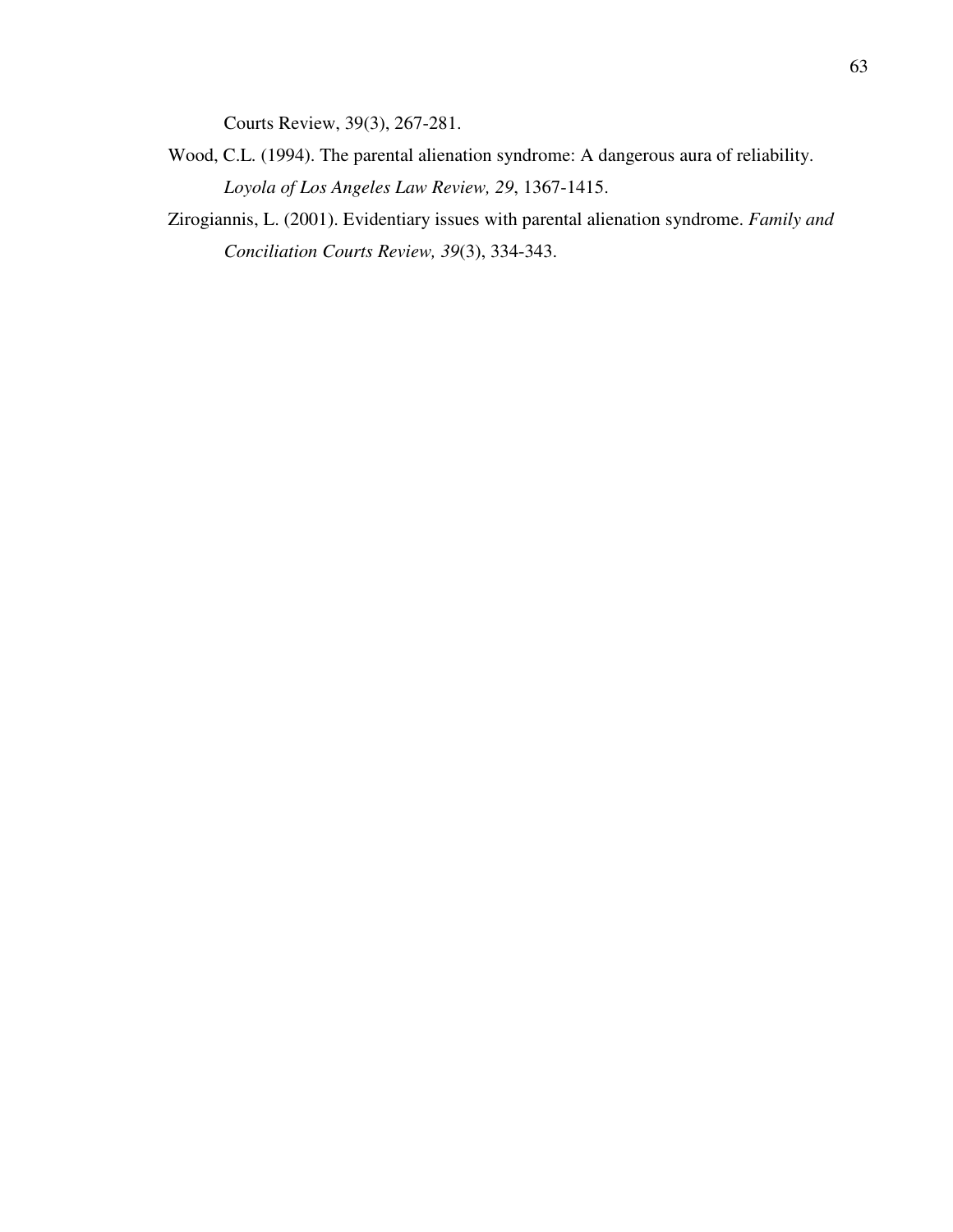# Appendix A

| Quicklaw search results |                                          |                                                                                            |                             |                             |                             |  |  |
|-------------------------|------------------------------------------|--------------------------------------------------------------------------------------------|-----------------------------|-----------------------------|-----------------------------|--|--|
| Database                | Terms                                    | Syntax Used                                                                                | $\# Cases$<br>2010-<br>2012 | $\# Cases$<br>2000-<br>2002 | $\# Cases$<br>1990-<br>1992 |  |  |
| Quicklaw                | Replication<br>of Bala's<br>search terms | "parental alienation" or<br>"alienated child" or<br>"alienated" or "alienating"<br>parent" | 331                         | 180                         | 13                          |  |  |

*\*Note: Searching terms with truncation found many cases where parental alienation was irrelevant*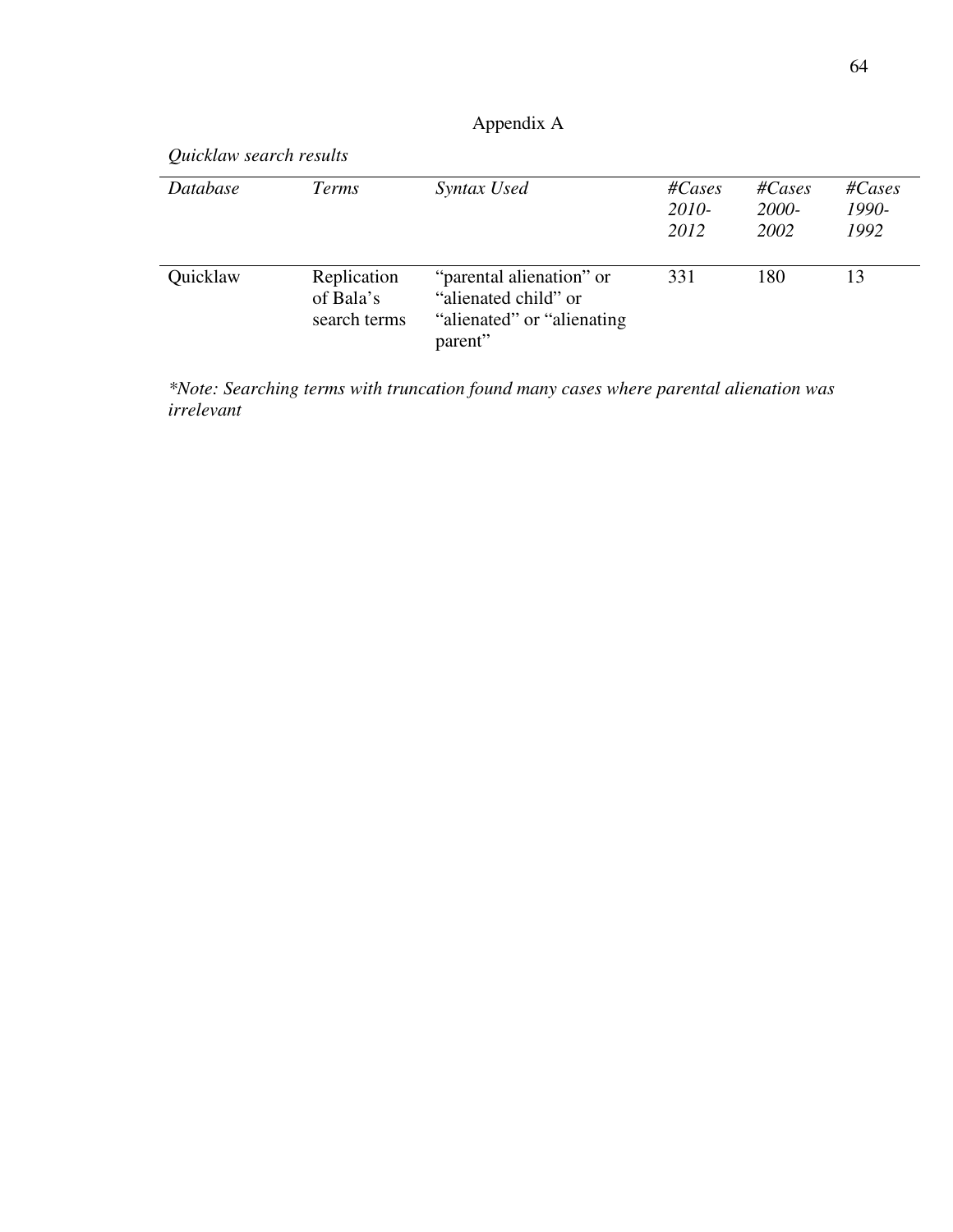## Appendix B

Coding Data Sheet: Parental Alienation Variables Examined in Judges' Decisions

| Coder:                                          |
|-------------------------------------------------|
|                                                 |
| Parent 1 (Alienating Parent (AP)): 2008. [2010] |
|                                                 |
|                                                 |
|                                                 |
|                                                 |
|                                                 |

| Coding Sheet for Parental Alienation Case Review Study  |                       |                             |                        |                        |                           |
|---------------------------------------------------------|-----------------------|-----------------------------|------------------------|------------------------|---------------------------|
| Representation<br><b>Status of Parent 1</b>             | $0 = Self$            | $1 =$ Lawyer                | $2 =$ Legal Aid        | 3= Not reported        |                           |
| Representation<br><b>Status of Parent 2</b>             | $\overline{0}$ = Self | $1 =$ Lawyer                | $2 =$ Legal Aid        | $3 = Not$ reported     |                           |
| Gender of Judge                                         | $0=$ Male             | $l =$ Female                | $3 = Both$             | $4 = Not$<br>available |                           |
| Gender of Custody<br>Evaluator                          | $0=$ Male             | $l =$ Female                | $3 = Both$             | $4 = Not$<br>available |                           |
| Gender of<br><b>Alienating Parent</b>                   | $0=$ Male             | $l =$ Female                | $3 = Both$             | $4 = Not$<br>available |                           |
| Gender of<br><b>Alienated Parent</b>                    | $0=$ Male             | $1 =$ Female                | $3 = Both$             | $4 = Not$<br>available |                           |
| Number of<br>Children                                   | $0 = 0$<br>children   | $1 = 1$ child               | $2=2$ children         | $3=3$ children         | $4=4$ children<br>or more |
| Number of Total<br>Children (includes<br>step children) | $0 = 0$<br>children   | $1 = 1$ child               | $2=2$ children         | $3=3$ children         | $4=4$ children            |
|                                                         | $5 = 5$<br>children   | $6 = 6$ children<br>or more |                        |                        |                           |
| Age of children                                         | Child 1:              | Child 2:                    | Child 3:               | Child 4:               | Child 5:                  |
| Gender of Child 1                                       | $0=$ Male             | $1 =$ Female                | $3 = Not$<br>available |                        |                           |
| Gender of Child 2                                       | $0=$ Male             | $1 =$ Female                | $3 = Not$<br>available |                        |                           |
| Gender of Child 3                                       | $0=$ Male             | $1 =$ Female                | $3 = Not$<br>available |                        |                           |
| Gender of Child 4                                       | $0=$ Male             | $l =$ Female                | $3 = Not$<br>available |                        |                           |
| Gender of Child 5                                       | $0=$ Male             | $1 =$ Female                | $3 = Not$<br>available |                        |                           |
| Parent 1 Marital                                        |                       |                             |                        |                        |                           |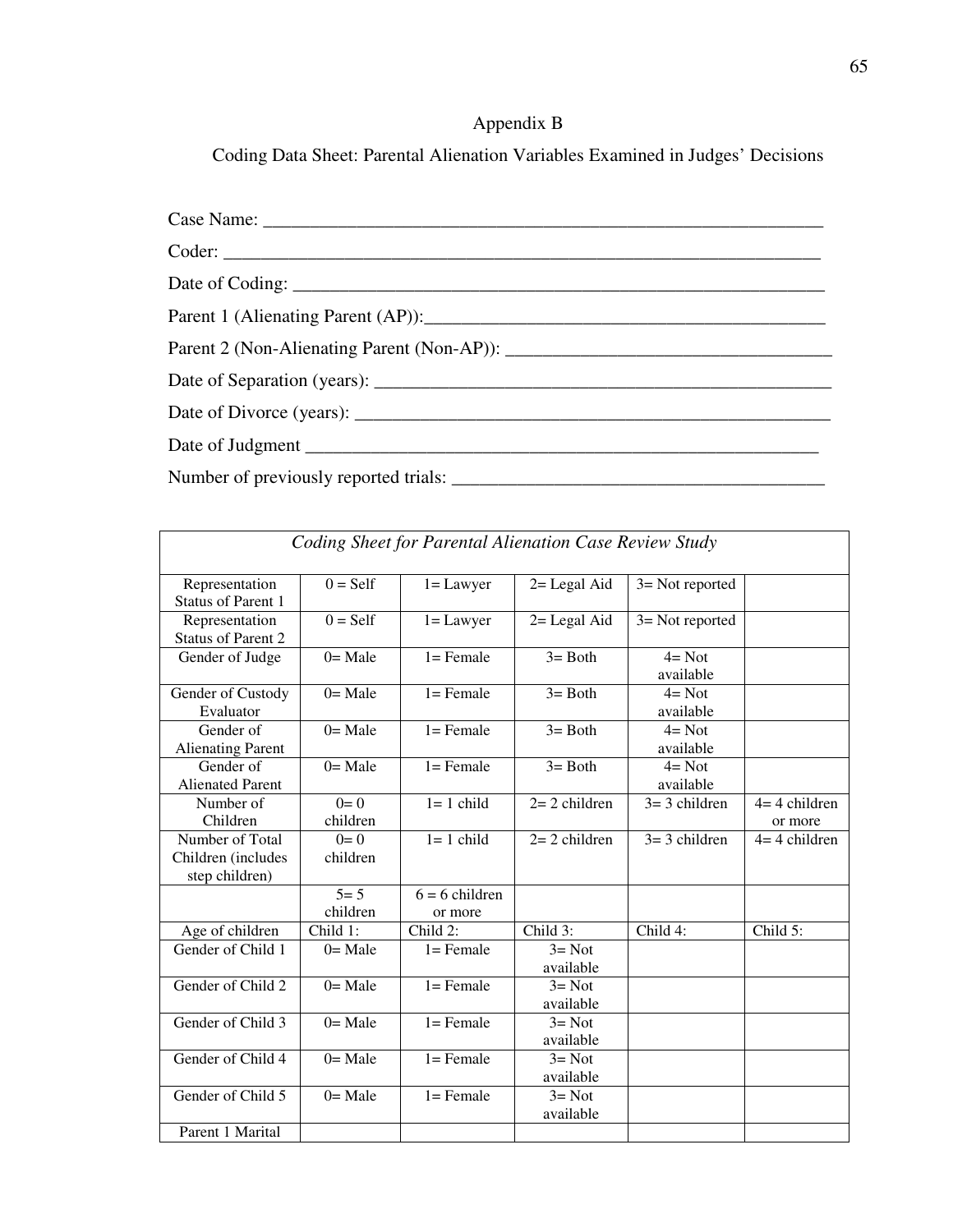| <b>Status</b>                     | $0 =$ Single                    | $l =$ Dating                  | $2=Common$<br>Law     | 3= Married              | 4= Divorced                |
|-----------------------------------|---------------------------------|-------------------------------|-----------------------|-------------------------|----------------------------|
|                                   | $5 =$                           | $6 = Not$                     |                       |                         |                            |
|                                   | Separated                       | available                     |                       |                         |                            |
|                                   |                                 |                               |                       |                         |                            |
| Parent 2 Marital<br><b>Status</b> | $0 =$ Single                    | $l =$ Dating                  | $2=Common$<br>Law     | 3= Married              | 4= Divorced                |
|                                   | $\overline{5}$ =                | $6 = Not$                     |                       |                         |                            |
|                                   | Separated                       | available                     |                       |                         |                            |
| Parent 1<br>Occupation            |                                 |                               |                       |                         |                            |
| Parent 1 Income                   | $0 =$ Less than                 | $1 = $10,000 -$               | $2 = $15,000 -$       | $3 = $25,000 -$         | $4 = $50,000 -$            |
|                                   | \$10,000                        | \$14,999                      | \$24,999              | \$49,999                | \$99,999                   |
|                                   | $5 = $100,000$                  | $6 = $150,000 -$              | $7 = $200,000$ or     | $8 = No$                |                            |
|                                   | $-$ \$149,999                   | \$199,999                     | more                  | information             |                            |
| Parent <sub>2</sub><br>Occupation |                                 |                               |                       |                         |                            |
| Parent 2 Income                   | $0 =$ Less than                 | $1 = $10,000 -$               | $2 = $15,000 -$       | $3 = $25,000 -$         | $4 = $50,000 -$            |
|                                   | \$10,000                        | \$14,999                      | \$24,999              | \$49,999                | \$99,999                   |
|                                   | $5 = $100,000$                  | $6 = $150,000 -$              | $7 = $200,000$ or     | $8 = No$                |                            |
|                                   | $-$ \$149,999                   | \$199,999                     | more                  | information             |                            |
| Parent 1 Partner<br>Occupation    |                                 |                               |                       |                         |                            |
| Parent 1 Partner                  | $0=$ Less than                  | $1 = $10,000 -$               | $2 = $15,000 -$       | $3 = $25,000 -$         | $4 = $50,000 -$            |
| Income                            | \$10,000                        | \$14,999                      | \$24,999              | \$49,999                | \$99,999                   |
|                                   | $5 = $100,000$                  | $6 = $150,000 -$              | $7 = $200,000$ or     | $8 = No$                |                            |
|                                   | $-$ \$149,999                   | \$199,999                     | more                  | information             |                            |
| Parent 2 Partner<br>Occupation    |                                 |                               |                       |                         |                            |
| Parent 2 Partner                  | $0=$ Less than                  | $1 = $10,000 -$               | $2 = $15,000 -$       | $3 = $25,000 -$         | $4 = $50,000 -$            |
| Income                            | \$10,000                        | \$14,999                      | \$24,999              | \$49,999                | \$99,999                   |
|                                   | $5 = $100,000$                  | $6 = $150,000 -$              | $7 = $200,000$ or     | $8 = No$                |                            |
|                                   | $-$ \$149,999                   | \$199,999                     | more                  | information             |                            |
| Household Income                  | $0=$ Less than                  | $1 = $10,000 -$               | $2 = $15,000 -$       | $3 = $25,000 -$         | $\overline{4} = $50,000 -$ |
| Parent 1                          | \$10,000                        | \$14,999                      | \$24,999              | \$49,999                | \$99,999                   |
|                                   | $\overline{5} = $100,000$       | $6 = $150,000 -$              | $7 = $200,000$ or     | $8 = No$                |                            |
|                                   | $-$ \$149,999                   | \$199,999                     | more                  | information             |                            |
| Household Income                  | $0 =$ Less than                 | $1 = $10,000 -$               | $2 = $15,000 -$       | $3 = $25,000 -$         | $4 = $50,000 -$            |
| Parent 2                          | \$10,000                        | \$14,999                      | \$24,999              | \$49,999                | \$99,999                   |
|                                   | $5 = $100,000$<br>$-$ \$149,999 | $6 = $150,000 -$<br>\$199,999 | $7 = $200,000$ or     | $8 = No$<br>information |                            |
| Judge deems AP                    | $0=Yes,$                        | $1 = J$ . describes           | more<br>$2 = Both$    | $3=$ J. says AP is      | $4 = Not$                  |
| primary caregiver                 | explicitly                      | AP as PC                      | parents/              | not PC                  | available                  |
|                                   | states                          |                               | Neither parents       | explicitly              |                            |
| Parent 1 meets                    | $0 = No$                        | $1 = Yes$                     | PC<br>$2=$ Unsure/too | $3 = No$                |                            |
| definition of                     |                                 |                               | little info.          | information             |                            |
| primary caregiver                 |                                 |                               |                       |                         |                            |
| Parent 2 meets                    | $0 = No$                        | $1 = Yes$                     | $2=$ Unsure/too       | $3 = No$                |                            |
| definition of                     |                                 |                               | little info.          | information             |                            |
| primary caregiver                 |                                 |                               |                       |                         |                            |
| Primary Caregiver                 | $0=$ Male                       | $l =$ Female                  | $2 = Both$            | $3 =$ Unknown           |                            |
| Gender                            |                                 |                               |                       |                         |                            |
| Primary Caregiver                 | $0=N0$                          | $1 = Yes$                     | $2 =$ Unknown         |                         |                            |
| <b>Biological Parent?</b>         |                                 |                               |                       |                         |                            |
|                                   |                                 |                               |                       |                         |                            |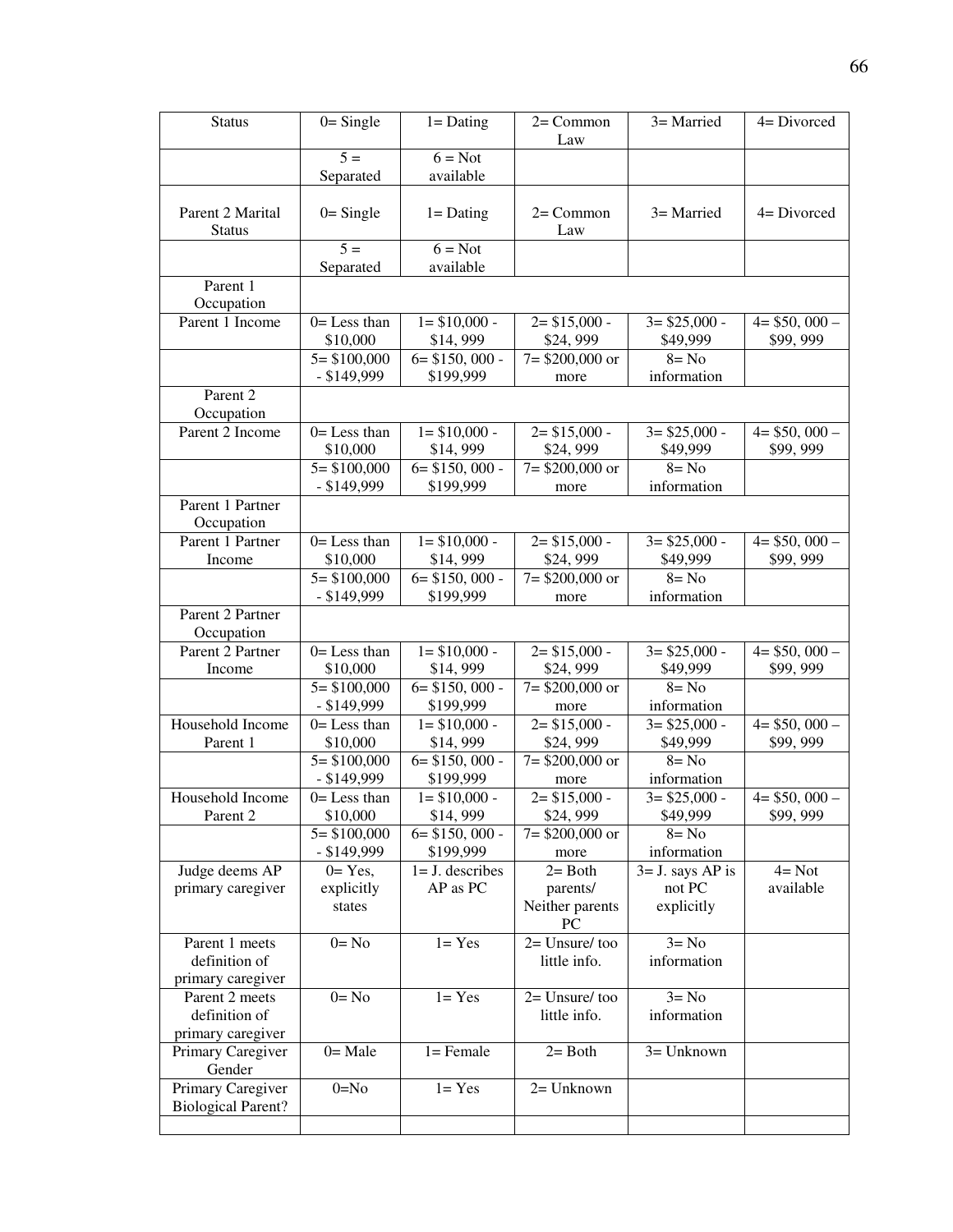| Allegations of            | $0 = No$   | $1 = Yes$       | $2 = Not$   |                     |                              |
|---------------------------|------------|-----------------|-------------|---------------------|------------------------------|
| Alienating                |            |                 | applicable  |                     |                              |
| Behavior by Parent        |            |                 |             |                     |                              |
|                           |            |                 |             |                     |                              |
| Allegations of            | $0 = No$   | $1 = Yes$       | $2 = Not$   |                     |                              |
| Alienating                |            |                 | applicable  |                     |                              |
| Behavior by Parent        |            |                 |             |                     |                              |
| 2                         |            |                 |             |                     |                              |
| Relationship              | $0 = Poor$ | $1 =$ Neutral   | $2 = Good$  | $3 = No$            | $\overline{4}$ =Conflicting  |
| between Child 1           |            |                 |             | information         | information                  |
| and Parent 1              |            |                 |             |                     |                              |
| Relationship              | $0 = Poor$ | $1 =$ Neutral   | $2 = Good$  | $3 = No$            | 4=Conflicting                |
| between Child 2           |            |                 |             | information         | information                  |
| and Parent 1              |            |                 |             |                     |                              |
| Relationship              | $0 = Poor$ | $l = Neutral$   | $2 = Good$  | $3 = No$            | 4=Conflicting                |
| between Child 3           |            |                 |             | information         | information                  |
| and Parent 1              |            |                 |             |                     |                              |
| Relationship              | $0=$ Poor  | $l = Neutral$   | $2 = Good$  | $3 = No$            | $\overline{4}$ =Conflicting  |
| between Child 4           |            |                 |             | information         | information                  |
| and Parent 1              |            |                 |             |                     |                              |
| Relationship              | $0 = Poor$ | $1 =$ Neutral   | $2 = Good$  | $3 = No$            | 4=Conflicting                |
| between Child 5           |            |                 |             | information         | information                  |
| and Parent 1              |            |                 |             |                     |                              |
| Relationship              | $0 = Poor$ | $l = Neutral$   | $2 = Good$  | $\overline{3} = No$ | 4=Conflicting                |
| between Child 1           |            |                 |             | information         | information                  |
| and Parent 2              |            |                 |             |                     |                              |
| Relationship              | $0 = Poor$ | $1 =$ Neutral   | $2 = Good$  | $3 = No$            |                              |
| between Child 2           |            |                 |             |                     | 4=Conflicting<br>information |
|                           |            |                 |             | information         |                              |
| and Parent 2              |            | $1 =$ Neutral   |             | $3 = No$            |                              |
| Relationship              | $0 = Poor$ |                 | $2 = Good$  |                     | 4=Conflicting                |
| between Child 3           |            |                 |             | information         | information                  |
| and Parent 2              |            |                 |             |                     |                              |
| Relationship              | $0 = Poor$ | $1 =$ Neutral   | $2 = Good$  | $3 = No$            | 4=Conflicting                |
| between Child 4           |            |                 |             | information         | information                  |
| and Parent 2              |            |                 |             |                     |                              |
| Relationship              | $0 = Poor$ | $l = Neutral$   | $2 = Good$  | $3 = No$            | $\overline{4}$ =Conflicting  |
| between Child 5           |            |                 |             | information         | information                  |
| and Parent 2              |            |                 |             |                     |                              |
| Conflict in Parental      | $0 = Low$  | $l = Medium$    | $2 = High$  | $3 = No$            |                              |
| Relationship              |            |                 |             | information         |                              |
| Judge orders              | $0 = No$   | $1 = Yes$       | $2 = No$    |                     |                              |
| custody evaluator         |            |                 | information |                     |                              |
|                           |            |                 |             |                     |                              |
| Presence of               | $0 = No$   | $1 = Yes$       | $2 = Not$   |                     |                              |
| <b>Custody Evaluation</b> |            |                 | Applicable  |                     |                              |
|                           |            |                 |             |                     |                              |
| # of Mental Health        |            |                 |             |                     |                              |
| professionals             | $0 = 0$    | $1 = 1$         | $2=2$       | $3=3$               | $4 = 4$                      |
| involved in case          |            |                 |             |                     |                              |
|                           | $5 = 5$    | $6 = 6$ or more |             |                     |                              |
|                           |            |                 |             |                     |                              |
| Presence of Child         | $0 = No$   | $1 = Yes$       | $2 = No$    |                     |                              |
| Protective Services       |            |                 | information |                     |                              |
| Parent 1 Received         | $0 = No$   | $1 = Yes$       | $2 = No$    |                     |                              |
| individual                |            |                 | information |                     |                              |
| counselling pre-          |            |                 |             |                     |                              |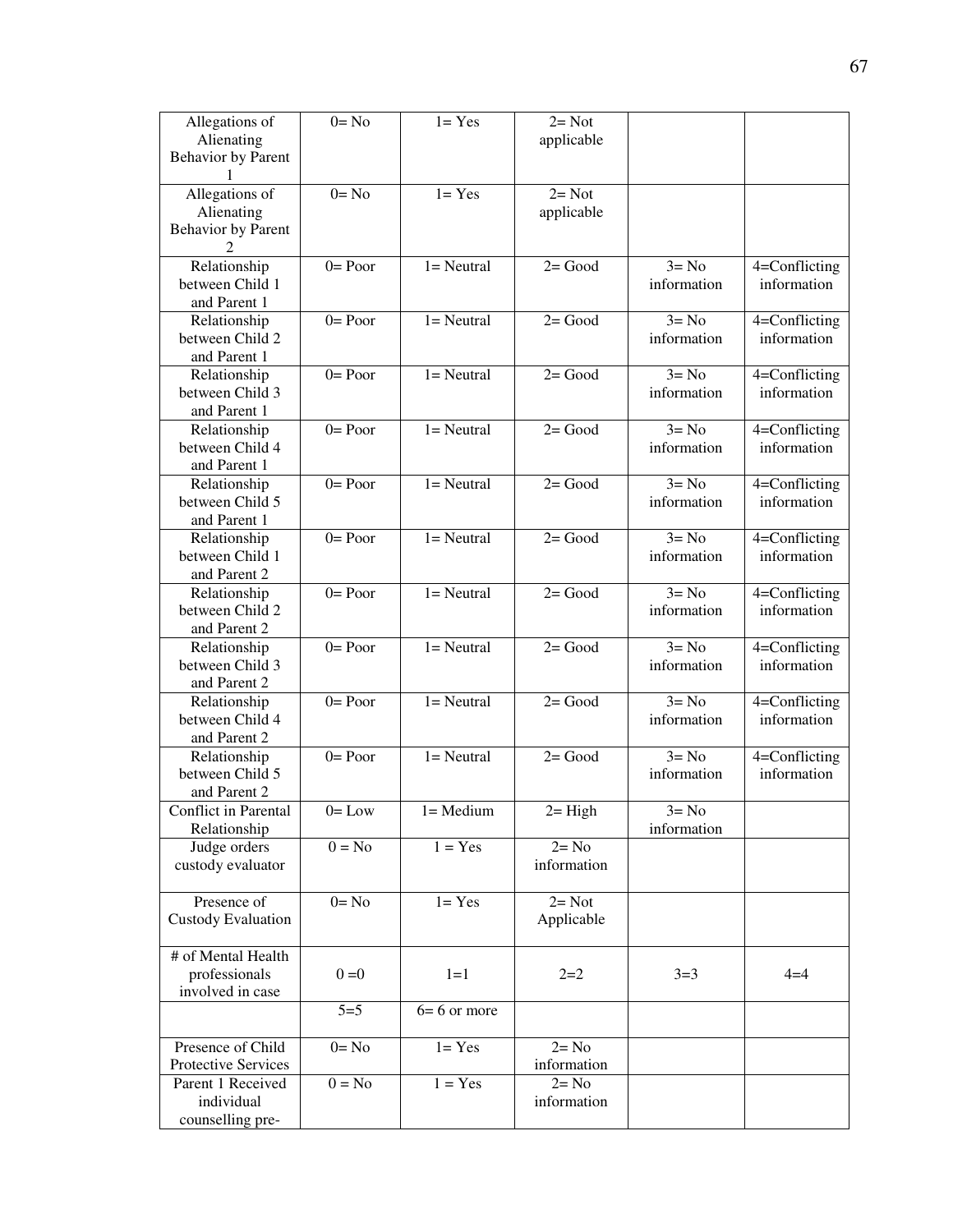| trial                |                            |                             |                |             |  |
|----------------------|----------------------------|-----------------------------|----------------|-------------|--|
|                      |                            |                             |                |             |  |
|                      |                            |                             |                |             |  |
| Parent 2 Received    | $0 = No$                   | $1 = Yes$                   | $2 = No$       |             |  |
| individual           |                            |                             | information    |             |  |
|                      |                            |                             |                |             |  |
| counselling          |                            |                             |                |             |  |
| pre-trial            |                            |                             |                |             |  |
| Parent 1 Received    | $0 = No$                   | $1 = Yes$                   | $2 = No$       |             |  |
| individual           |                            |                             | information    |             |  |
| counselling during   |                            |                             |                |             |  |
| trial                |                            |                             |                |             |  |
| Parent 2 Received    | $\overline{0} = \text{No}$ | $1 = Yes$                   | $2 = No$       |             |  |
| individual           |                            |                             | information    |             |  |
| counselling during   |                            |                             |                |             |  |
| trial                |                            |                             |                |             |  |
| Parent 1 Received    | $0 = No$                   | $1 = Yes$                   | $2 = No$       |             |  |
| individual           |                            |                             | information    |             |  |
| counselling post-    |                            |                             |                |             |  |
| trial                |                            |                             |                |             |  |
| Parent 2 Received    | $\overline{0} = \text{No}$ | $1 = Yes$                   | $2 = No$       |             |  |
|                      |                            |                             |                |             |  |
| individual           |                            |                             | information    |             |  |
| counselling post-    |                            |                             |                |             |  |
| trial                |                            |                             |                |             |  |
| Children received    | $0 = No$                   | $\overline{1} = \text{Yes}$ | $2 = No$       |             |  |
| individual           |                            |                             | information    |             |  |
| counselling pre-     |                            |                             |                |             |  |
| trial                |                            |                             |                |             |  |
| Children received    | $0 = No$                   | $\overline{1}$ = Yes        | $2 = No$       |             |  |
| individual           |                            |                             | information    |             |  |
| counselling during   |                            |                             |                |             |  |
| trial                |                            |                             |                |             |  |
| Children received    | $0 = No$                   | $1 = Yes$                   | $2 = No$       |             |  |
| individual           |                            |                             | information    |             |  |
| counselling post-    |                            |                             |                |             |  |
| trial                |                            |                             |                |             |  |
| Family Therapy       | $0 = No$                   | $1 = Yes$                   | $2=Yes, but 1$ | $3 = No$    |  |
| received pre-trial   |                            |                             | parent absent/ | information |  |
|                      |                            |                             |                |             |  |
| (all members)        |                            |                             | refused        |             |  |
| Family Therapy       | $0 = No$                   | $1 = Yes$                   | $2=Yes, but 1$ | $3 = No$    |  |
| received during      |                            |                             | parent         | information |  |
| trial (all members)  |                            |                             | absent/refused |             |  |
| Family Therapy       | $0 = No$                   | $1 = Yes$                   | $2=Yes, but 1$ | $3 = No$    |  |
| received post-trial  |                            |                             | parent         | information |  |
| (all members)        |                            |                             | absent/refused |             |  |
| Allegations of       | $0 = No$                   | $1 = Yes$                   | $2 = No$       |             |  |
| domestic violence    |                            |                             | information    |             |  |
| (physical & sexual)  |                            |                             |                |             |  |
| against Parent 1     |                            |                             |                |             |  |
| Allegations of child | $0 = No$                   | $1 = Yes$                   | $2 = No$       |             |  |
| abuse (physical,     |                            |                             | information    |             |  |
| sexual & neglect)    |                            |                             |                |             |  |
| against Parent 1     |                            |                             |                |             |  |
| Allegations of       | $0 = No$                   | $1 = Yes$                   | $2 = No$       |             |  |
| domestic (physical   |                            |                             | information    |             |  |
| & sexual) violence   |                            |                             |                |             |  |
| against Parent 2     |                            |                             |                |             |  |
|                      |                            |                             |                |             |  |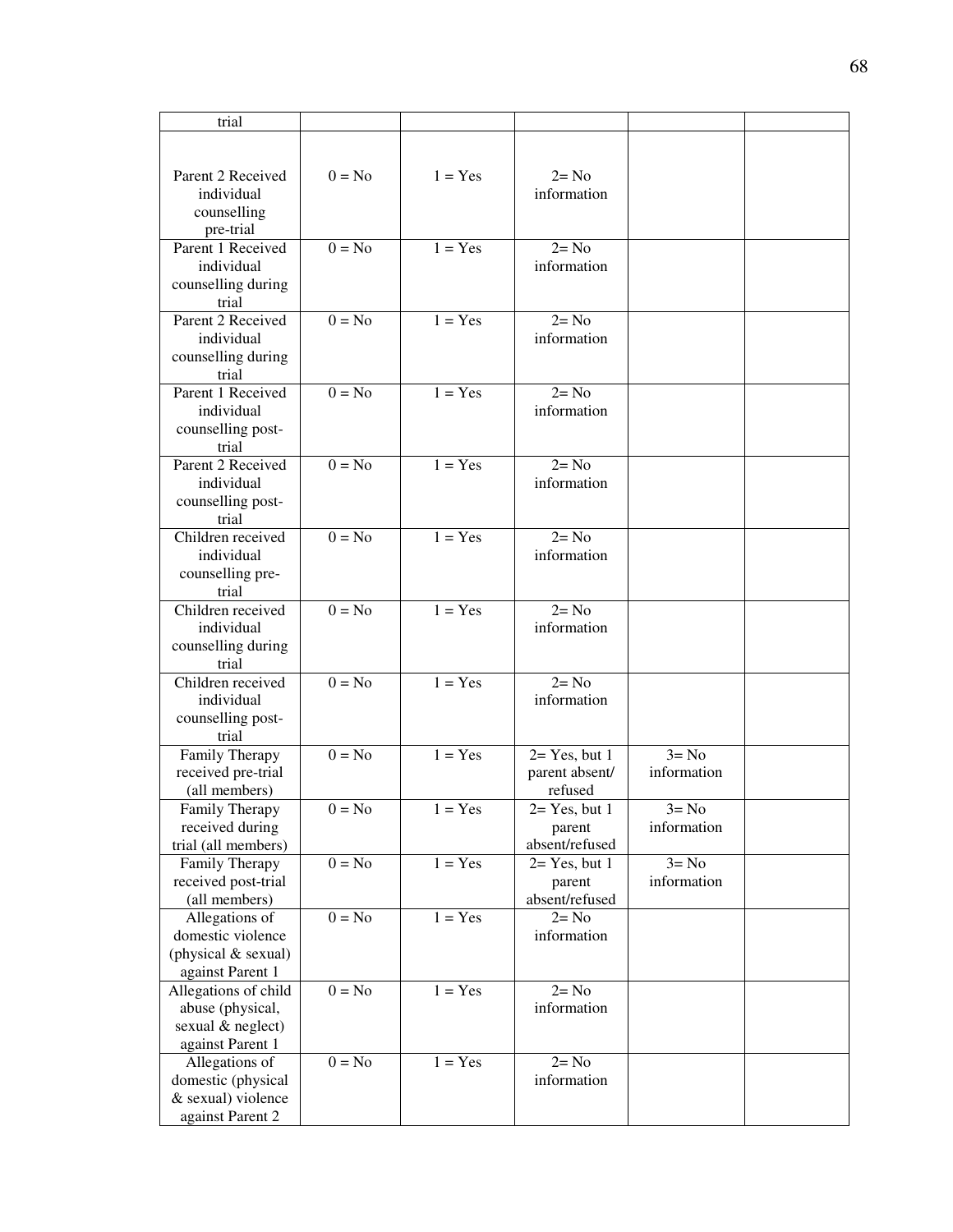| Allegations of child                   | $0 = No$                   | $1 = Yes$                   | $2 = No$<br>information |                     |  |
|----------------------------------------|----------------------------|-----------------------------|-------------------------|---------------------|--|
| abuse (physical,                       |                            |                             |                         |                     |  |
| sexual & neglect)                      |                            |                             |                         |                     |  |
| against Parent 2                       | $0 = No$                   | $1 = Yes$                   | $2 = No$                |                     |  |
| Finding (incl.                         |                            |                             |                         |                     |  |
| previous                               |                            |                             | information             |                     |  |
| conviction) of                         |                            |                             |                         |                     |  |
| domestic violence                      |                            |                             |                         |                     |  |
| against Parent 1                       | $\overline{0} = \text{No}$ | $1 = Yes$                   | $2 = No$                |                     |  |
| Finding (incl.                         |                            |                             |                         |                     |  |
| previous                               |                            |                             | information             |                     |  |
| conviction) of child                   |                            |                             |                         |                     |  |
| abuse against                          |                            |                             |                         |                     |  |
| Parent 1                               |                            |                             |                         |                     |  |
| Finding (incl.                         | $0 = No$                   | $\overline{1} = \text{Yes}$ | $2 = No$                |                     |  |
| previous                               |                            |                             | information             |                     |  |
| conviction) of                         |                            |                             |                         |                     |  |
| domestic violence                      |                            |                             |                         |                     |  |
| against Parent 2                       |                            |                             |                         |                     |  |
| Finding (incl.                         | $0 = No$                   | $1 = Yes$                   | $2 = No$<br>information |                     |  |
| previous                               |                            |                             |                         |                     |  |
| conviction) of child<br>abuse Parent 2 |                            |                             |                         |                     |  |
|                                        |                            |                             |                         |                     |  |
| AP displays                            | $0 = No$                   | $1 = Yes$                   | $2 = No$                | $3=$                |  |
| psychological                          |                            |                             | information             |                     |  |
| problems, traits                       |                            |                             |                         | Contradicting       |  |
| and/or disorder<br>Non-AP displays     | $0 = No$                   | $1 = Yes$                   | $2 = No$                | information<br>$3=$ |  |
| psychological                          |                            |                             | information             | Contradicting       |  |
| problems, traits                       |                            |                             |                         | information         |  |
| and/or disorder                        |                            |                             |                         |                     |  |
| Child 1 displays                       | $0 = No$                   | $1 = Yes$                   | $2 = No$                |                     |  |
| psychological                          |                            |                             | information             |                     |  |
| problems, traits                       |                            |                             |                         |                     |  |
| and/or disorder                        |                            |                             |                         |                     |  |
| Child 2 displays                       | $0 = No$                   | $1 = Yes$                   | $2 = No$                |                     |  |
| psychological                          |                            |                             | information             |                     |  |
| problems, traits                       |                            |                             |                         |                     |  |
| and/or disorder                        |                            |                             |                         |                     |  |
| Child 3 displays                       | $0 = No$                   | $1 = Yes$                   | $2 = No$                |                     |  |
| psychological                          |                            |                             | information             |                     |  |
| problems, traits                       |                            |                             |                         |                     |  |
| and/or disorder                        |                            |                             |                         |                     |  |
| Child 4 displays                       | $\overline{0}$ = No        | $1 = Yes$                   | $2 = No$                |                     |  |
| psychological                          |                            |                             | information             |                     |  |
| problems, traits                       |                            |                             |                         |                     |  |
| and/or disorder                        |                            |                             |                         |                     |  |
| Child 5 displays                       | $0 = No$                   | $1 = Yes$                   | $2 = No$                |                     |  |
| psychological                          |                            |                             | information             |                     |  |
| problems, traits                       |                            |                             |                         |                     |  |
| and/or disorder                        |                            |                             |                         |                     |  |
| Child(ren) received                    | $0 = No$                   | $1 = Yes$                   | $2 = No$                |                     |  |
| individual                             |                            |                             | information             |                     |  |
| counseling for                         |                            |                             |                         |                     |  |
| alienation                             |                            |                             |                         |                     |  |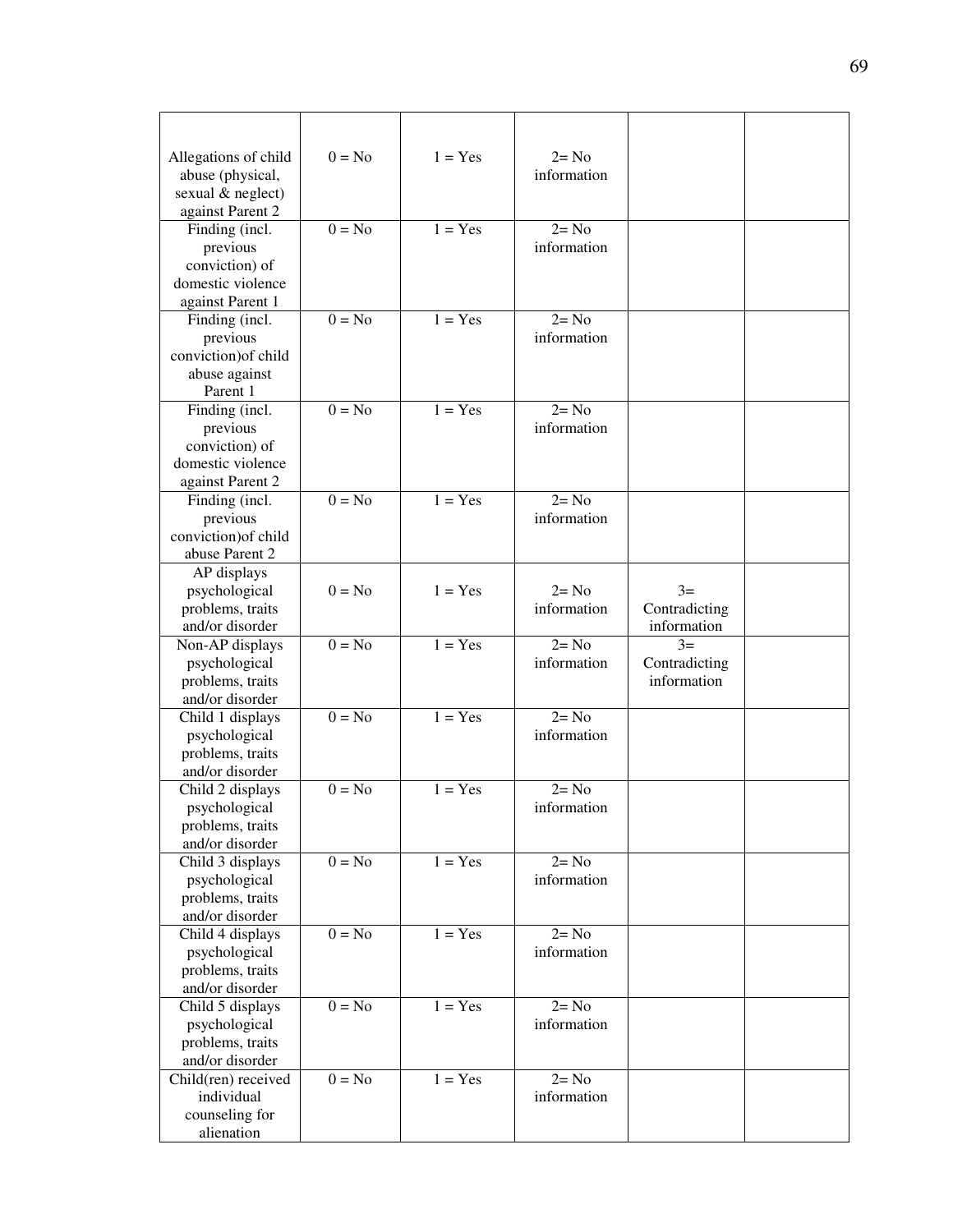| Child(ren) received      | $0 = No$                   | $1 = Yes$            | $2 = No$          |             |  |
|--------------------------|----------------------------|----------------------|-------------------|-------------|--|
| group therapy for        |                            |                      | information       |             |  |
| alienation               |                            |                      |                   |             |  |
| Child(ren) attended      | $0 = No$                   | $1 = Yes$            | $2 = No$          |             |  |
| a workshop for           |                            |                      | information       |             |  |
| alienation               |                            |                      |                   |             |  |
| Mental health            | $0 = No$                   | $1 = Yes$            | $2 =$ Conflicting | $3 = No$    |  |
| professional             |                            |                      | information       | information |  |
| (psychiatrist,           |                            |                      |                   |             |  |
| psychologist,            |                            |                      |                   |             |  |
| counselor or social      |                            |                      |                   |             |  |
| worker) identified       |                            |                      |                   |             |  |
| parental alienation      |                            |                      |                   |             |  |
| Judge identified         | $\overline{0}$ = No        | $\overline{1}$ = Yes | $2 = No$          |             |  |
| parental alienation      |                            |                      | information       |             |  |
| Judge makes              | $0 = No$                   | $1 = Yes$            | $2 = No$          |             |  |
| finding of parental      |                            |                      | information       |             |  |
| alienation               |                            |                      |                   |             |  |
| Judge labels &           | $\overline{0} = \text{No}$ | $1 = Yes$            | $2 = No$          |             |  |
| makes finding of         |                            |                      | information       |             |  |
| parental alienation      |                            |                      |                   |             |  |
| as syndrome              |                            |                      |                   |             |  |
| Judge mandates           | $0 = No$                   | $1 = Yes$            | $2 = No$          |             |  |
| counseling for AP        |                            |                      | information       |             |  |
| for PA                   |                            |                      |                   |             |  |
| Judge suggests           | $0 = No$                   | $1 = Yes$            | $2 = No$          |             |  |
| counseling for AP        |                            |                      | information       |             |  |
| for PA                   |                            |                      |                   |             |  |
| Judge mandates           | $0 = No$                   | $1 = Yes$            | $2 = No$          |             |  |
| counseling for           |                            |                      | information       |             |  |
| Non-AP for PA            |                            |                      |                   |             |  |
| Judge suggests           | $0 = No$                   | $1 = Yes$            | $2 = No$          |             |  |
| counseling for           |                            |                      | information       |             |  |
| Non-AP for PA            |                            |                      |                   |             |  |
| Access Plan: AP          | $0 = No$                   | $1 = Yes$            | $2 = No$          |             |  |
| cut-off                  |                            |                      | information       |             |  |
|                          |                            |                      |                   |             |  |
| Access Plan: Non-        | $0 = No$                   | $1 = Yes$            | $2 = No$          |             |  |
| AP cut-off               |                            |                      | information       |             |  |
| Access Plan: AP          | $0 = No$                   | $\overline{1}$ = Yes | $2 = No$          |             |  |
| <b>Supervised Access</b> |                            |                      | information       |             |  |
|                          |                            |                      |                   |             |  |
| Access Plan: Non-        | $0 = No$                   | $1 = Yes$            | $2 = No$          |             |  |
| AP Supervised            |                            |                      | information       |             |  |
| Access                   |                            |                      |                   |             |  |
|                          |                            |                      |                   |             |  |

### **Types of Alienating Behavior(s) committed by AP:**

- [ ] Made negative comments about alienated parent
- [ ] Made negative comments about alienated parent's extended family
- [ ] Limited contact with alienated parent
- [ ] Withheld or blocked messages from alienated parent
- [ ] Made communication difficult with alienated parent
- [ ] Indicated discomfort about alienated parent
- [ ] Displayed negative affect when child(ren) shows affection with alienated parent
- [ ] Made child choose between parents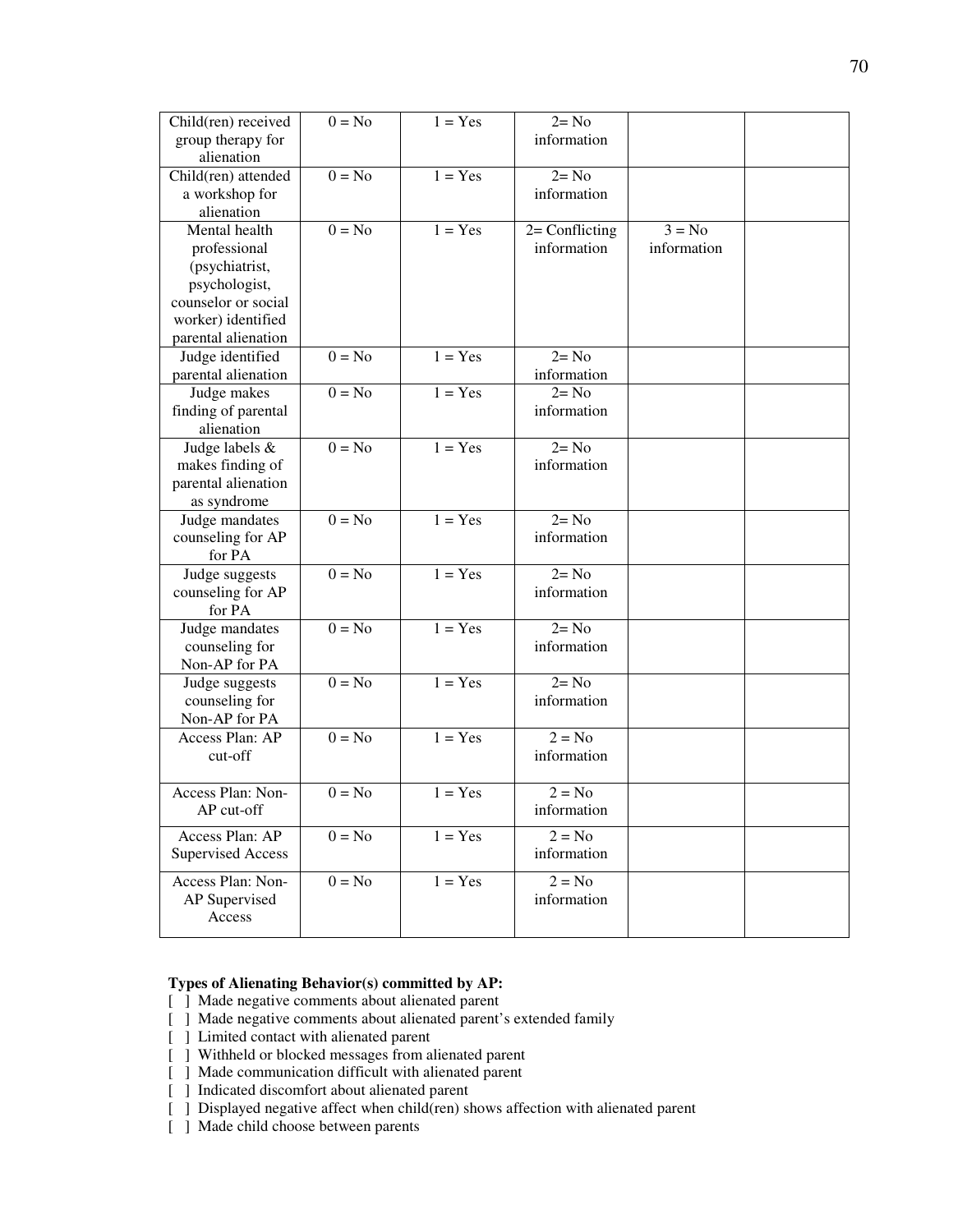- [ ] Said alienated parent was unsafe
- [  $\parallel$  ] Confided in child about "adult matters" (such as marital concerns or legal issues)
- [ ] Required favoritism by child for alienating parent
- [ ] Asked child to spy and/or withholds information from the alienated parent
- [ ] Requested child to refer to alienated parent by first name and/or refer to new partner as mom or dad
- [ ] Encouraged child to disregard alienated parent's rules, values, and authority
- [ ] Made child feel guilty about spending time with the alienated parent
- [ ] Made child feel guilty about spending time with the alienated parent's extended family

### **Symptoms displayed by children as result of alienation:**

- [  $\vert$  Child(ren) speaks negatively of alienated parent without guilt, remorse or embarrassment
- [  $\mid$  Child(ren) speaks negatively of alienated parent's extended family without guilt, remorse or embarrassment
- [ ] Child(ren) speaks to alienated parent negatively without guilt, remorse or embarrassment
- [ ] Child(ren) speaks to alienated parent's extended family negatively without guilt, remorse or embarrassment
- [  $\vert$  ] Child(ren) refuses to visit alienated parent
- [ ] Child(ren) refuses to interact with alienated parent
- [ ] Child(ren) physically assaults alienated parent
- [ ] Child(ren) displays guilt about expressing affection about alienated parent
- [  $\vert$  Child(ren) expresses fear of alienated parent
- [ ] Child(ren) openly discusses "adult matters" (such as marital concerns or legal issues)
- [ ] Child(ren) explicitly demonstrates favoritism for alienating parent
- [  $\int$  ] Child(ren) spies and/or withholds information from alienated parent
- [  $\vert$  ] Child(ren) refers to alienated parent by first name/alienated parent's new partner as mom or dad

\_\_\_\_\_\_\_\_\_\_\_\_\_\_\_\_\_\_\_\_\_\_\_\_\_\_\_\_\_\_\_\_\_\_\_\_\_\_\_\_\_\_\_\_\_\_\_\_\_\_\_\_\_\_\_\_\_\_\_\_\_\_\_\_\_\_\_\_\_\_\_\_\_\_\_ \_\_\_\_\_\_\_\_\_\_\_\_\_\_\_\_\_\_\_\_\_\_\_\_\_\_\_\_\_\_\_\_\_\_\_\_\_\_\_\_\_\_\_\_\_\_\_\_\_\_\_\_\_\_\_\_\_\_\_\_\_\_\_\_\_\_\_\_\_\_\_\_\_\_\_ \_\_\_\_\_\_\_\_\_\_\_\_\_\_\_\_\_\_\_\_\_\_\_\_\_\_\_\_\_\_\_\_\_\_\_\_\_\_\_\_\_\_\_\_\_\_\_\_\_\_\_\_\_\_\_\_\_\_\_\_\_\_\_\_\_\_\_\_\_\_\_\_\_\_\_ \_\_\_\_\_\_\_\_\_\_\_\_\_\_\_\_\_\_\_\_\_\_\_\_\_\_\_\_\_\_\_\_\_\_\_\_\_\_\_\_\_\_\_\_\_\_\_\_\_\_\_\_\_\_\_\_\_\_\_\_\_\_\_\_\_\_\_\_\_\_\_\_\_\_\_ \_\_\_\_\_\_\_\_\_\_\_\_\_\_\_\_\_\_\_\_\_\_\_\_\_\_\_\_\_\_\_\_\_\_\_\_\_\_\_\_\_\_\_\_\_\_\_\_\_\_\_\_\_\_\_\_\_\_\_\_\_\_\_\_\_\_\_\_\_\_\_\_\_\_\_ \_\_\_\_\_\_\_\_\_\_\_\_\_\_\_\_\_\_\_\_\_\_\_\_\_\_\_\_\_\_\_\_\_\_\_\_\_\_\_\_\_\_\_\_\_\_\_\_\_\_\_\_\_\_\_\_\_\_\_\_\_\_\_\_\_\_\_\_\_\_\_\_\_\_\_ \_\_\_\_\_\_\_\_\_\_\_\_\_\_\_\_\_\_\_\_\_\_\_\_\_\_\_\_\_\_\_\_\_\_\_\_\_\_\_\_\_\_\_\_\_\_\_\_\_\_\_\_\_\_\_\_\_\_\_\_\_\_\_\_\_\_\_\_\_\_\_\_\_\_\_ \_\_\_\_\_\_\_\_\_\_\_\_\_\_\_\_\_\_\_\_\_\_\_\_\_\_\_\_\_\_\_\_\_\_\_\_\_\_\_\_\_\_\_\_\_\_\_\_\_\_\_\_\_\_\_\_\_\_\_\_\_\_\_\_\_\_\_\_\_\_\_\_\_\_\_ \_\_\_\_\_\_\_\_\_\_\_\_\_\_\_\_\_\_\_\_\_\_\_\_\_\_\_\_\_\_\_\_\_\_\_\_\_\_\_\_\_\_\_\_\_\_\_\_\_\_\_\_\_\_\_\_\_\_\_\_\_\_\_\_\_\_\_\_\_\_\_\_\_\_\_ \_\_\_\_\_\_\_\_\_\_\_\_\_\_\_\_\_\_\_\_\_\_\_\_\_\_\_\_\_\_\_\_\_\_\_\_\_\_\_\_\_\_\_\_\_\_\_\_\_\_\_\_\_\_\_\_\_\_\_\_\_\_\_\_\_\_\_\_\_\_\_\_\_\_\_ \_\_\_\_\_\_\_\_\_\_\_\_\_\_\_\_\_\_\_\_\_\_\_\_\_\_\_\_\_\_\_\_\_\_\_\_\_\_\_\_\_\_\_\_\_\_\_\_\_\_\_\_\_\_\_\_\_\_\_\_\_\_\_\_\_\_\_\_\_\_\_\_\_\_\_ \_\_\_\_\_\_\_\_\_\_\_\_\_\_\_\_\_\_\_\_\_\_\_\_\_\_\_\_\_\_\_\_\_\_\_\_\_\_\_\_\_\_\_\_\_\_\_\_\_\_\_\_\_\_\_\_\_\_\_\_\_\_\_\_\_\_\_\_\_\_\_\_\_\_\_ \_\_\_\_\_\_\_\_\_\_\_\_\_\_\_\_\_\_\_\_\_\_\_\_\_\_\_\_\_\_\_\_\_\_\_\_\_\_\_\_\_\_\_\_\_\_\_\_\_\_\_\_\_\_\_\_\_\_\_\_\_\_\_\_\_\_\_\_\_\_\_\_\_\_\_

- [ ] Child(ren) disregards the alienated parent's rules, values, and authority
- [ ] Child(ren) expresses guilt about spending time with the alienated parent
- [ ] Child(ren) expresses guilt about spending time with the alienated parent's extended family
- [  $\vert$  Child(ren) prescribes to "Independent Thinker Phenomenon"

### Comments: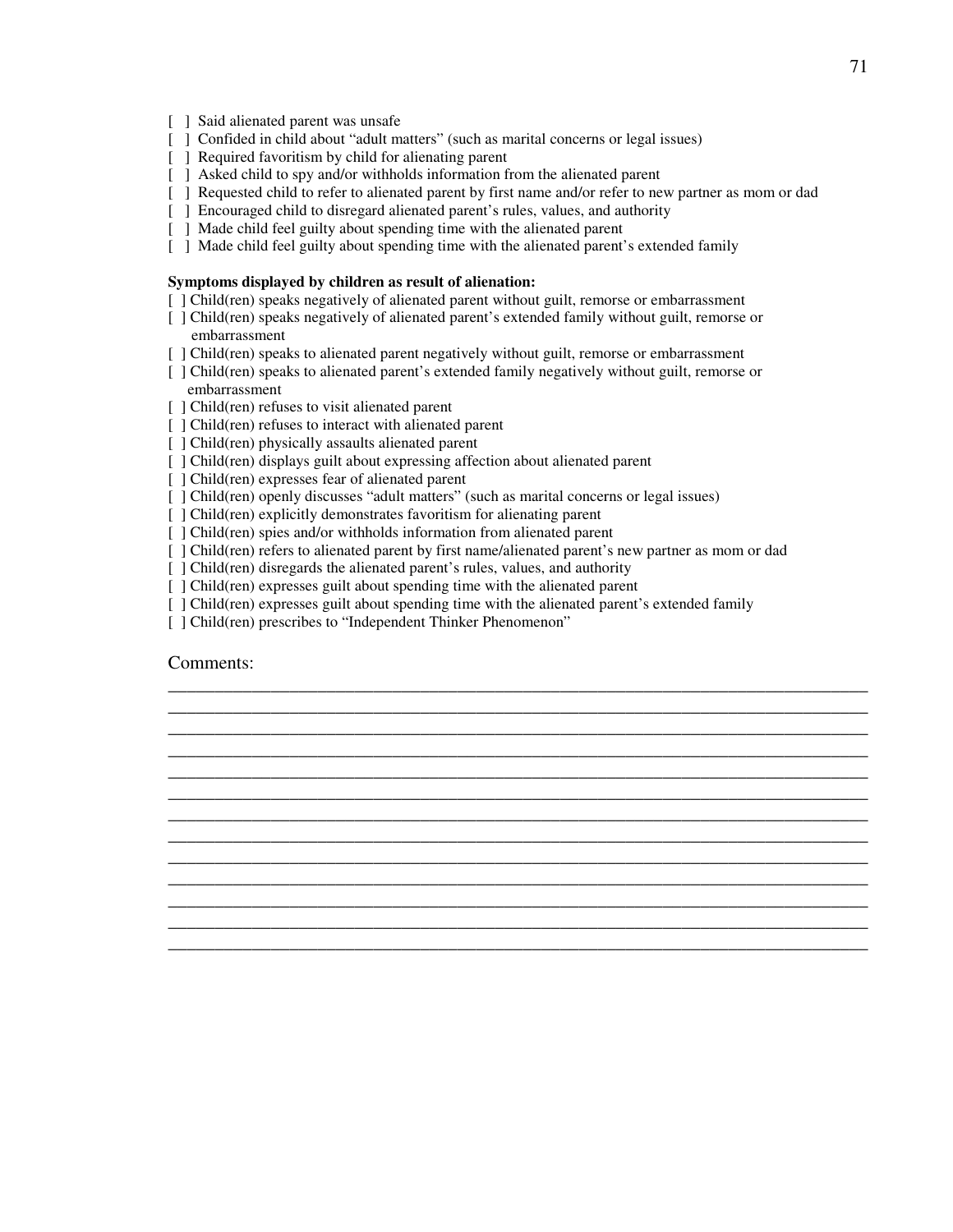# Appendix C

| Operational Definitions for Parental Alienation Variables Examined in Legal Decisions |  |
|---------------------------------------------------------------------------------------|--|
|---------------------------------------------------------------------------------------|--|

| Variable                                              | Definition                                                                                                                              |
|-------------------------------------------------------|-----------------------------------------------------------------------------------------------------------------------------------------|
| Alienating parent                                     | Parent who engages in parental alienating<br>behaviors                                                                                  |
| Non-alienating parent                                 | Parent who is alienated from the child                                                                                                  |
| Number of previously reported trials                  | Number of previous trials as related to<br>custody for the children in question of<br>current trial that has been cited in case         |
| Representation Status of Parent 1                     | Self-representation in court; lawyer; legal<br>aid (government funded lawyer)                                                           |
| Representation Status of Parent 2                     | Self-representation in court; lawyer; legal<br>aid (government funded lawyer)                                                           |
| Gender of Judge                                       | Male; female; no information                                                                                                            |
| Gender of Custody Evaluator                           | Male; female, both, (if multiple evaluators),<br>no information                                                                         |
| Gender of Alienating Parent                           | Male; female; both (if both parents found<br>to be engaging in alienating behaviors)                                                    |
| <b>Gender of Alienated Parent</b>                     | Male; female; both (if both parents found<br>to be engaging in alienating behaviors)                                                    |
| Number of Children of Parents Involved in<br>the Case | One Child; Two Children; Three Children;<br>Four Children.                                                                              |
| Number of Total Children (includes step)<br>children) | One Child; Two Children; Three Children;<br>Four Children.                                                                              |
| Gender of Children 1-4                                | Only Female Children; Only Male<br>Children; or Mixed Gender (referring to at<br>least one female and one male child in the<br>family). |
| Age of Children 1-4                                   | Under 6; 6 to under 12; 12 and over                                                                                                     |
| <b>Marital Status</b>                                 |                                                                                                                                         |
| Household income                                      | Combined income of each parent 1 and<br>new partner, if applicable; combined<br>income of parent 2 and new partner                      |
| Primary caregiver                                     | Person who legally takes care of child(ren)                                                                                             |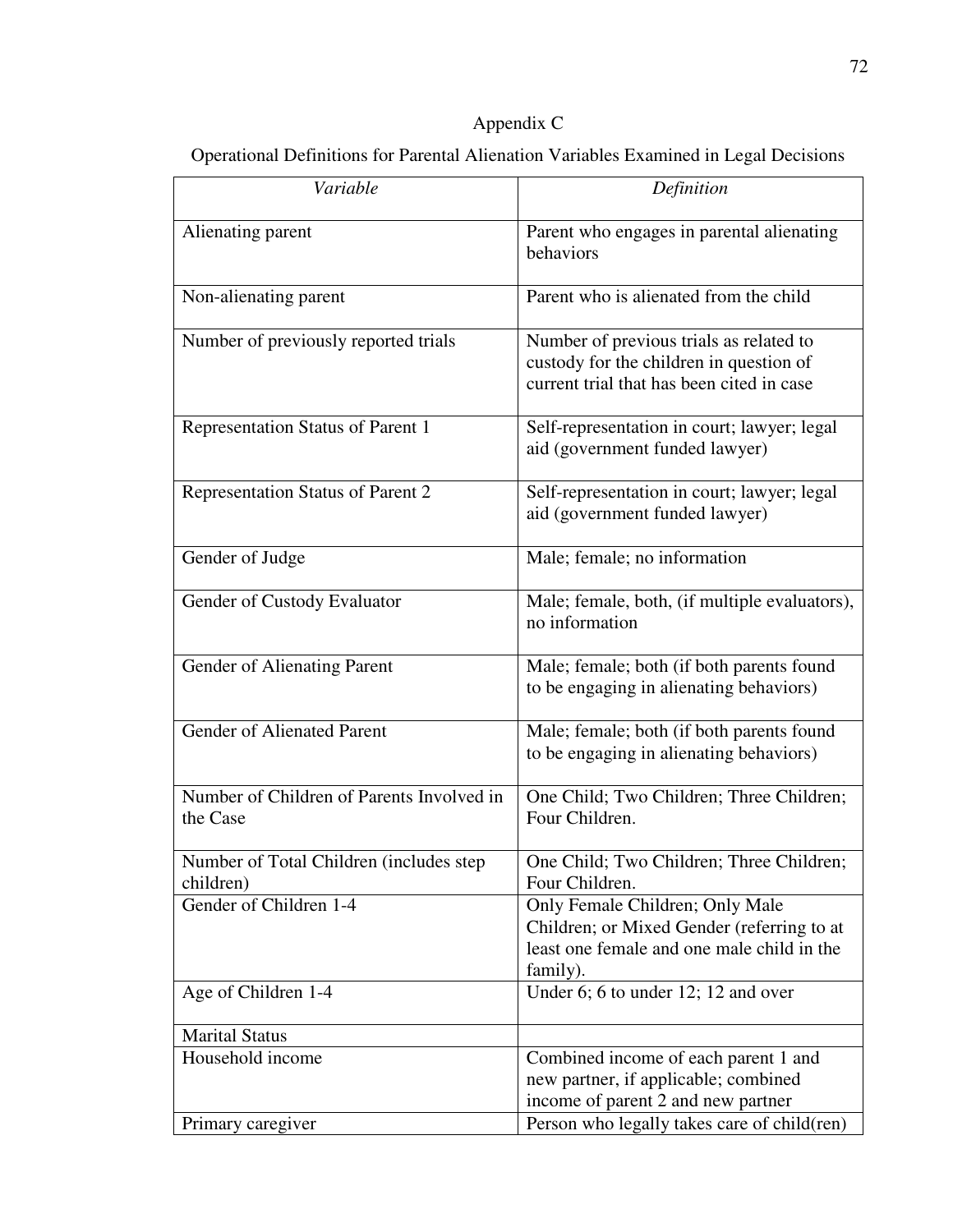|                                                                                  | most of the time; has legal guardianship to<br>care for child(ren)                                                                                                                                                                          |
|----------------------------------------------------------------------------------|---------------------------------------------------------------------------------------------------------------------------------------------------------------------------------------------------------------------------------------------|
| Allegations of alienating behavior                                               | Parent claiming other parent has been<br>engaging in alienating behaviors with<br>$child$ (ren)                                                                                                                                             |
| Relationship between child and parent                                            | Poor; neutral; good; no information;<br>conflicting information as explicitly stated<br>by legal and/or mental health professional                                                                                                          |
| Conflict in parental relationship                                                | Low (minimal disagreement between<br>parents); medium (some agreement/some<br>disagreement between parents, parents can<br>communicate pertaining to parenting); high<br>(high disagreement, parents cannot<br>communicate); no information |
| Custody evaluator                                                                | Employee of the court or private<br>practitioner appointed by the court to<br>conduct custody evaluation                                                                                                                                    |
| Parent received individual counseling pre-<br>trial, during trial and post-trial | Any counseling pertaining to divorce,<br>separation or parenting skills                                                                                                                                                                     |
| Children received counseling pre-trial,<br>during trial and post-trial           | Any counseling pertaining to divorce,<br>separation, parental conflict, behavior<br>and/or emotional problems                                                                                                                               |
| Family Therapy                                                                   | Counselling sessions that include all<br>willing parties (mother, father, and<br>children)                                                                                                                                                  |
| Domestic violence                                                                | Physical and/or sexual assault of a partner                                                                                                                                                                                                 |
| Child abuse                                                                      | Physical, sexual and/or neglect of child                                                                                                                                                                                                    |
| Allegation                                                                       | Claim only                                                                                                                                                                                                                                  |
| Identification                                                                   | When the allegations raised by a parent<br>were seen as legitimate concerns by the<br>judge with some basis in fact from the<br>evidence                                                                                                    |
| Finding                                                                          | Judge used alienation as one of the reasons<br>for the final decision and parenting plan                                                                                                                                                    |
| Psychological problem(s) and/or disorder<br>(diagnosis) assessed during trial    | Results of any mental health professionals<br>involved during trial indicating the subject<br>may have a psychological problem(s)                                                                                                           |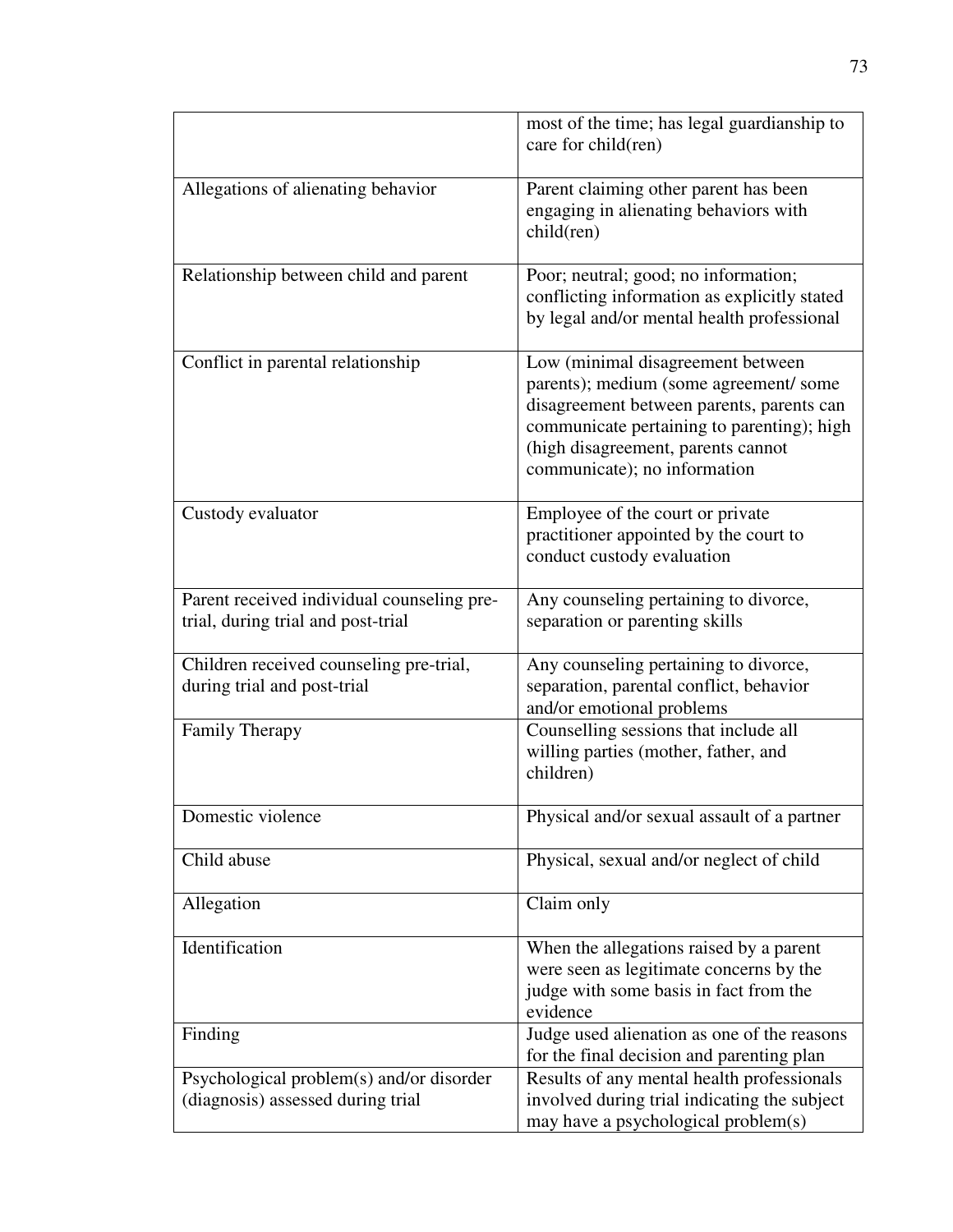|                                               | and/or disorder (diagnosis).                              |
|-----------------------------------------------|-----------------------------------------------------------|
| Judge mandates counselling                    | Refers to counselling to pertaining to                    |
|                                               | parental alienation issues                                |
|                                               |                                                           |
| Judge suggests counselling                    | Refers to counselling to pertaining to                    |
|                                               | parental alienation issues                                |
|                                               |                                                           |
| <b>Access Plan: Cut-off</b>                   | Parent no longer has contact with child(ren)              |
|                                               |                                                           |
| Access Plan: Supervised                       | Parent can only visit child(ren) under                    |
|                                               | supervision                                               |
|                                               |                                                           |
|                                               | <b>Parental Alienation Behaviors of Alienating Parent</b> |
|                                               |                                                           |
| Negative comments toward alienated            | Alienating parent makes negative                          |
| parent                                        | comments about alienated parent to                        |
|                                               | child(ren)                                                |
|                                               |                                                           |
| <b>Negative Comments toward alienated</b>     | Alienating parent makes negative                          |
| parent's extended family                      | comments about alienated parent's                         |
|                                               | extended family to child(ren)                             |
|                                               |                                                           |
| <b>Limiting Contact</b>                       | Alienating parent limits contact with                     |
|                                               | alienated parent such that child(ren) spends              |
|                                               | less time with alienated parent                           |
|                                               |                                                           |
| Withheld/Blocked Messages                     | Alienating parent withholds/ blocks                       |
|                                               | messages from alienated parent to child                   |
|                                               |                                                           |
| <b>Hindering Communication</b>                | Alienating parent makes communication                     |
|                                               | between alienated parent and child(ren)                   |
|                                               | difficult (i.e., stays in room while child                |
|                                               | talks to alienated parent on phone)                       |
|                                               |                                                           |
| Displays Discomfort with Alienated Parent     | Alienating parent indicates discomfort                    |
|                                               | pertaining to alienated parent                            |
|                                               |                                                           |
| <b>Negative Affect Regarding Relationship</b> | Alienating parent displays negative affect                |
| with Alienated Parent                         | when child(ren) shows affection toward                    |
|                                               | alienated parent                                          |
|                                               |                                                           |
| Makes child choose between parents            | Alienating parent has child (ren) choose                  |
|                                               | between themselves and the alienated                      |
|                                               | parent                                                    |
|                                               |                                                           |
| Expressed concerns pertaining to the safety   | Alienating parent states that alienated                   |
| of alienated parent                           | parent is unsafe to child(ren)                            |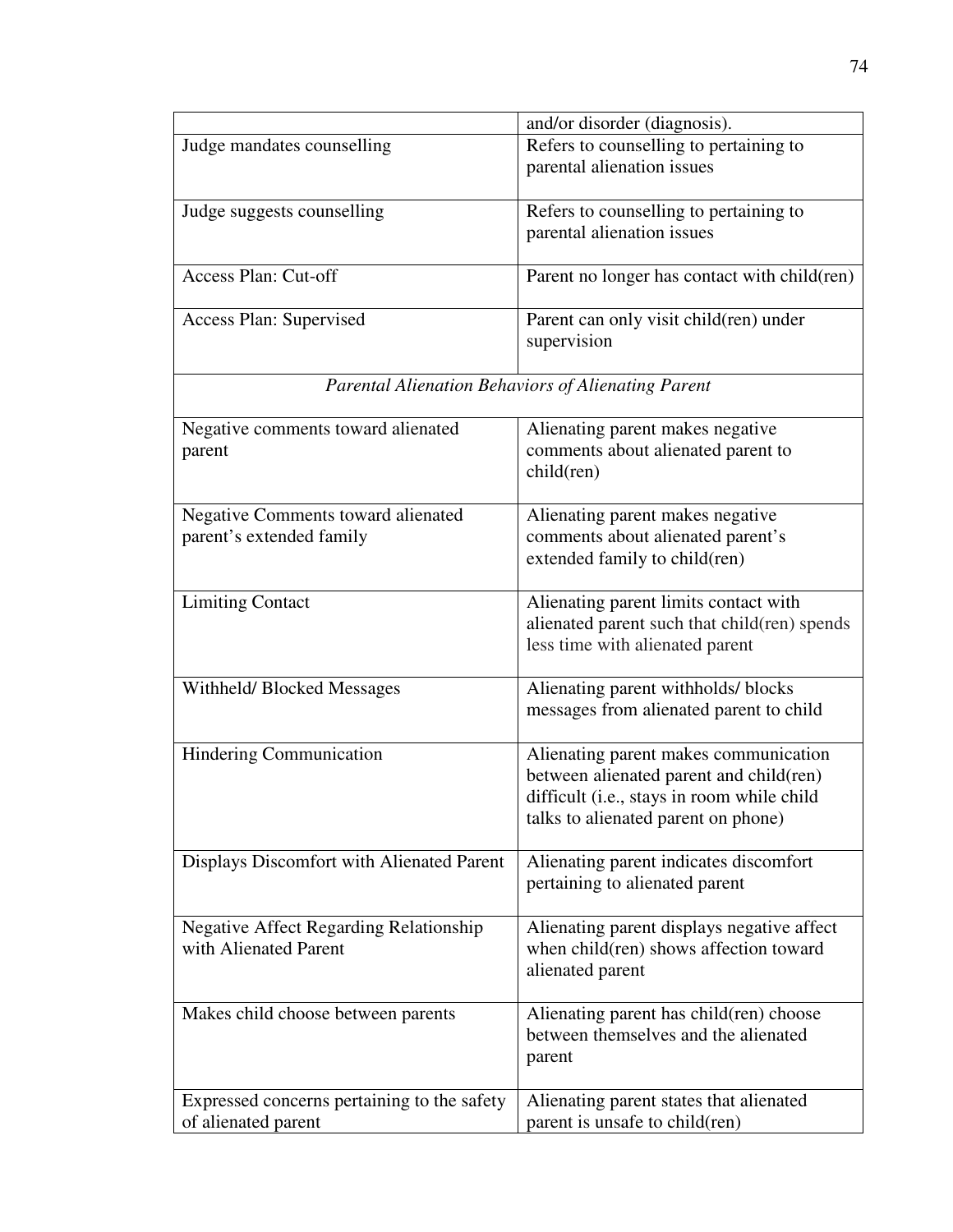| Confiding in child about "adult matters"                       | Alienating parent discloses "adult matters"<br>to child(ren)                                                                                        |
|----------------------------------------------------------------|-----------------------------------------------------------------------------------------------------------------------------------------------------|
| Requiring/Demonstrating Favoritism                             | Alienating parent requires child(ren) to<br>demonstrate preference for alienating<br>parent over alienated parent                                   |
| Spying/Withholding Information                                 | Alienating parent asks child(ren) to spy or<br>withhold information from alienated parent                                                           |
|                                                                | Symptoms of Parental Alienation Observed in Child(ren)                                                                                              |
| Negative comments toward alienated<br>parent                   | Child(ren) makes negative comments about<br>alienated parent                                                                                        |
| Negative comments toward alienated<br>parent's extended family | Child(ren) makes negative comments about<br>alienated parent's extended family                                                                      |
| Limiting contact                                               | Child(ren) ignores/ refuses to visit<br>alienated parent                                                                                            |
| Discomfort with alienated parent                               | Child(ren) express discomfort with<br>alienated parent                                                                                              |
| Negative affect when discussing alienated<br>parent            | Child(ren) express negative affect (e.g.,<br>guilt, shame, etc) when discussing<br>alienated parent                                                 |
| Safety concerns of alienated parent                            | Child(ren) express concerns pertaining to<br>safety with alienated parent                                                                           |
| Discussing "adult matters"                                     | Child(ren) discuss "adult matters" (e.g.,<br>marital/legal issues) as reason for disliking<br>alienated parent                                      |
| Dichotomous Thinking                                           | Child(ren) expresses solely positive<br>attributes concerning alienating parent and<br>solely negative attributes pertaining to<br>alienated parent |
| Spying/Withholding Information                                 | Child(ren) spies or withholds information<br>from alienated parent                                                                                  |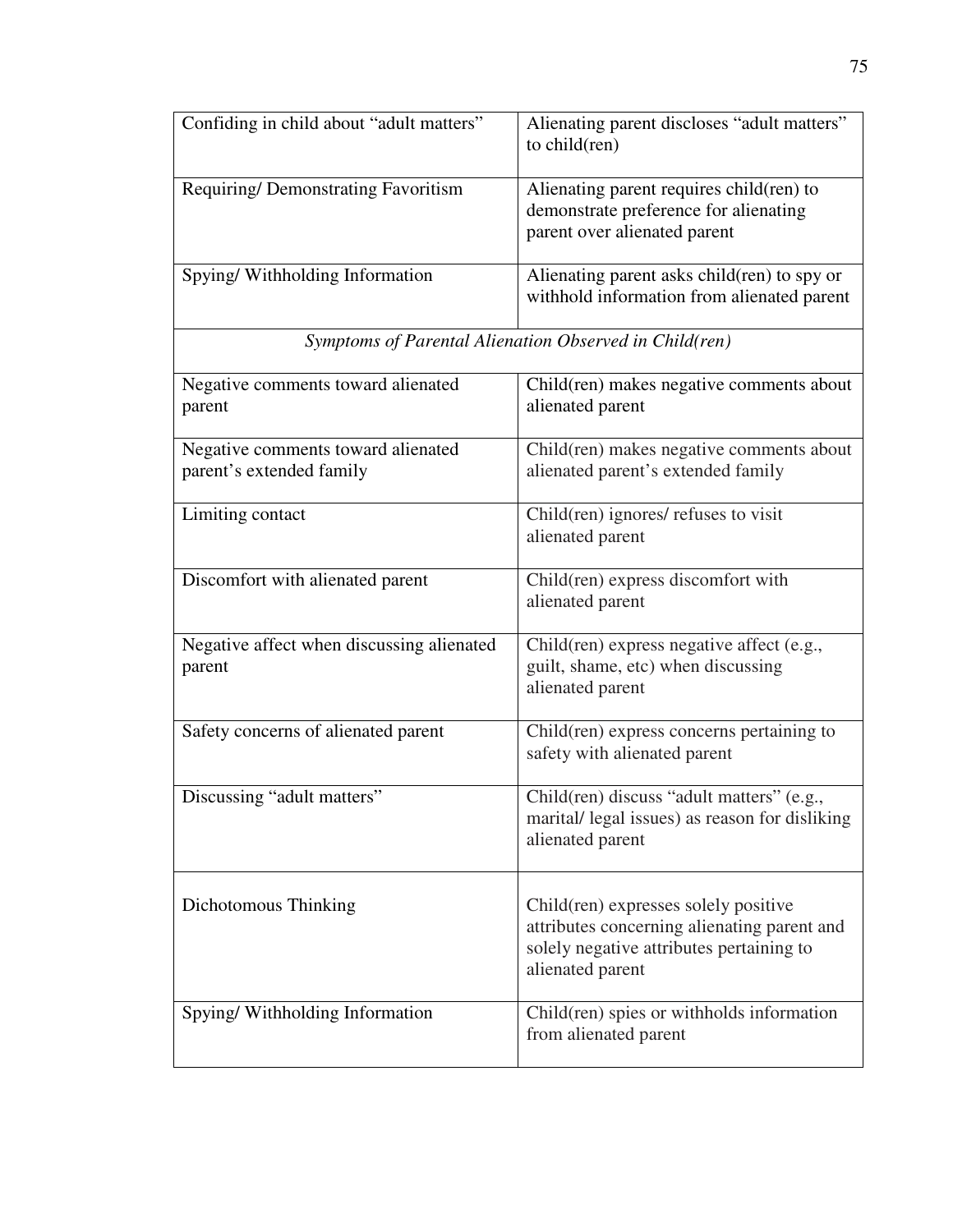| Independent Thinker Phenomenon | Child believes that his/her decision to                                               |
|--------------------------------|---------------------------------------------------------------------------------------|
|                                | profess a dislike for the alienated parent is<br>one he/she arrived at on his/her own |
|                                |                                                                                       |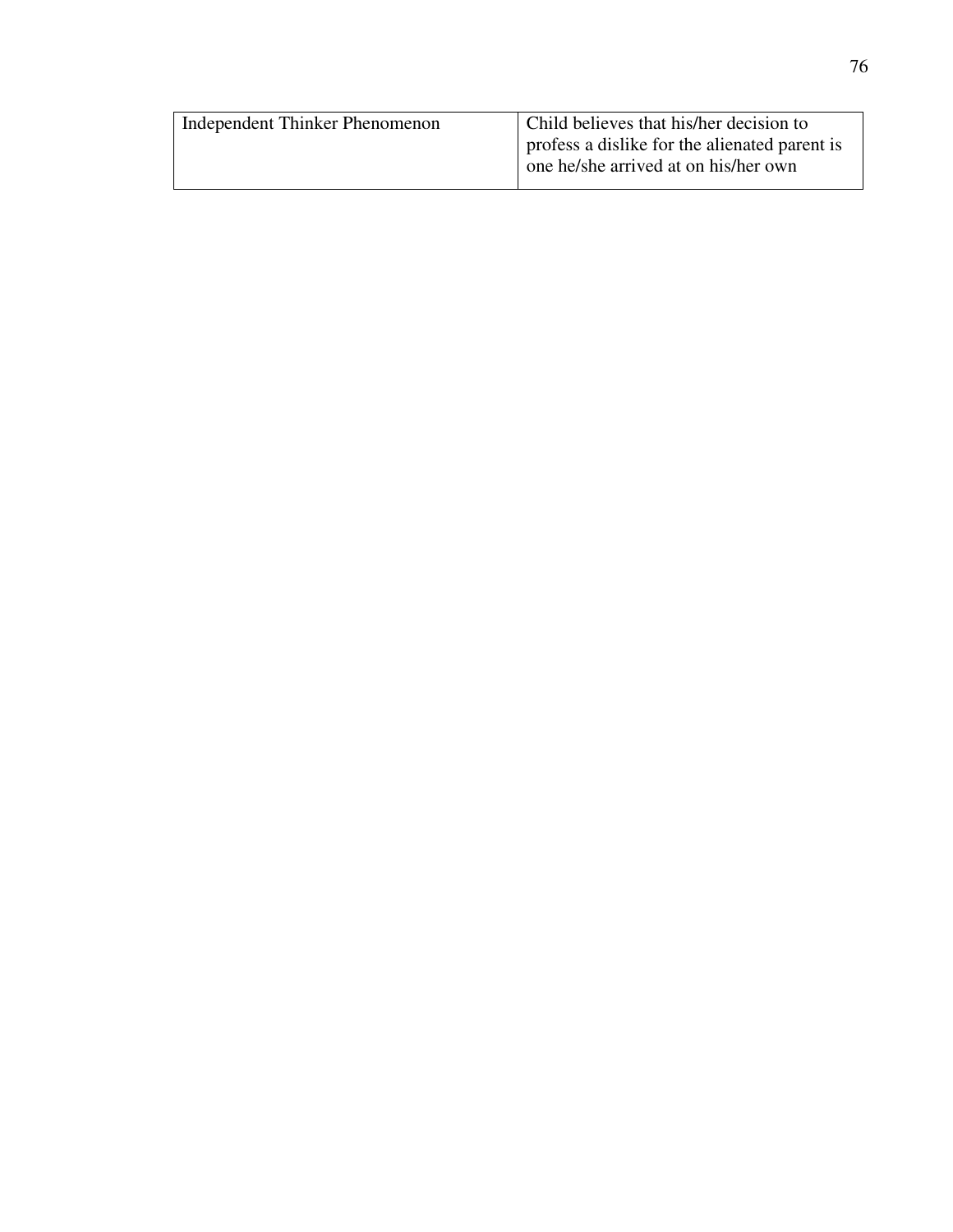



*Figure 1.* Gender distribution of decision-making judges in the current study.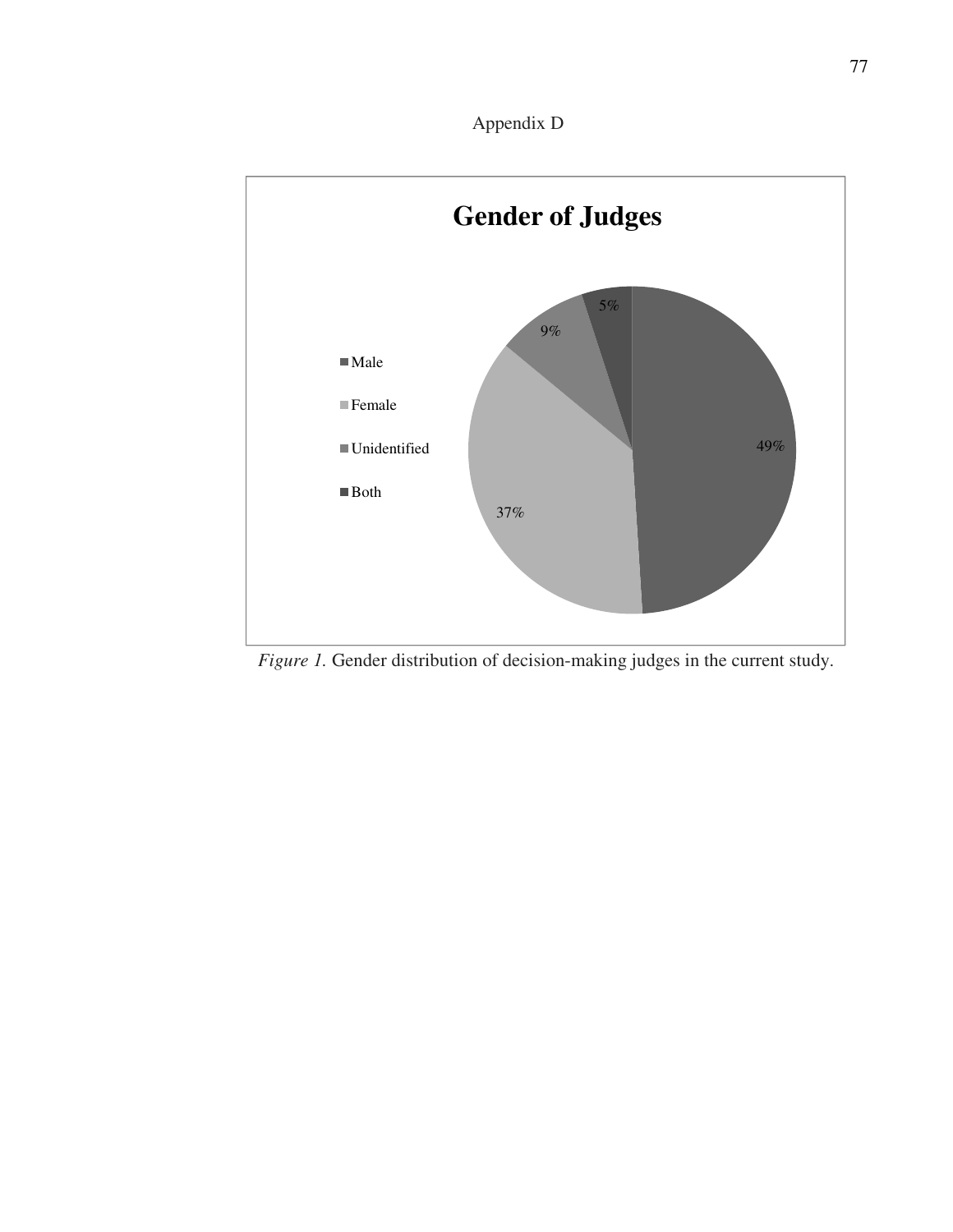## **Curriculum Vita**

| Name:                                              | <b>Bryanne Margaret Harris</b>                                                                                    |
|----------------------------------------------------|-------------------------------------------------------------------------------------------------------------------|
| Post-secondary<br><b>Education and</b><br>Degrees: | Saint Mary's University<br>Halifax, Nova Scotia, Canada<br>2007-2011 B.A. (Hons)                                  |
|                                                    | The University of Western Ontario<br>London, Ontario, Canada<br>2012-2014 M.A.                                    |
| <b>Honours and</b><br><b>Awards:</b>               | Western Graduate Research Scholarship (WGRS)<br>2012-2014                                                         |
|                                                    | <b>SSHRC Joseph-Armand Bombardier Master's Scholarship</b><br>2011-2012                                           |
|                                                    | Ontario Graduate Scholarship<br>2011-2012 (declined)                                                              |
|                                                    | Dean's Scholarship<br>Wilfrid Laurier University<br>2011-2012                                                     |
|                                                    | Erich Burckhardt Scholarship<br>2010-2011                                                                         |
| <b>Related Work</b><br><b>Experience</b>           | <b>Student Intern</b><br>Centre for Children & Families in the Justice System<br>2013-2014                        |
|                                                    | <b>Research Assistant</b><br>Dr. Rachel Birnbaum, King's University College<br>2013-2014                          |
|                                                    | <b>Research Assistant</b><br>Child and Parent Resource Institute (CPRI)<br>2013-2014                              |
|                                                    | <b>Research Assistant</b><br>Centre for Research & Education on Violence Against Women &<br>Children<br>2013-2014 |
|                                                    | <b>Research Assistant</b><br>Faculty of Education, University of Western Ontario                                  |